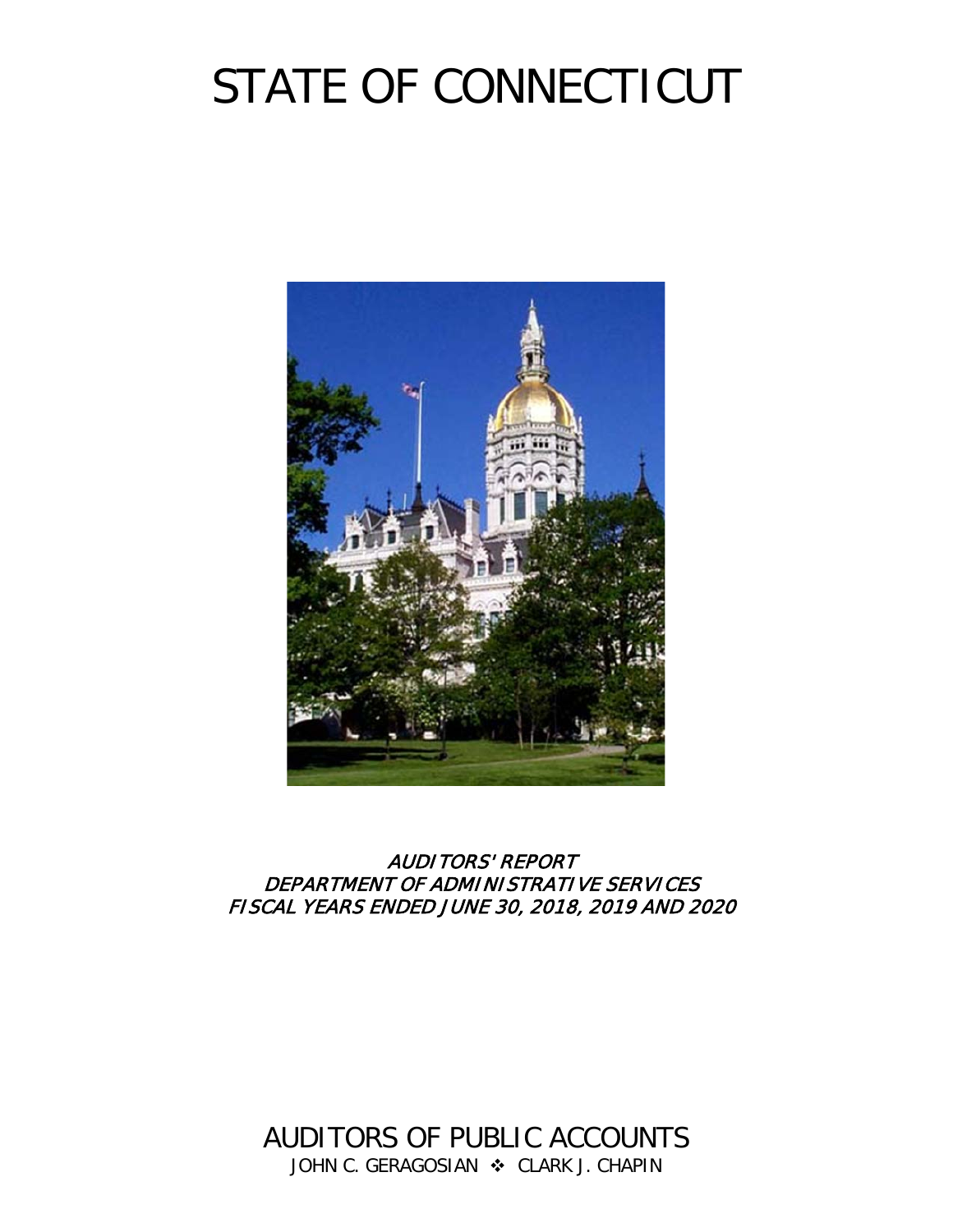| Human Resources, Small Agency Resource Team (SmART) & Payroll Division  4                                                                                                                                                                                                                                                                                                               |  |
|-----------------------------------------------------------------------------------------------------------------------------------------------------------------------------------------------------------------------------------------------------------------------------------------------------------------------------------------------------------------------------------------|--|
|                                                                                                                                                                                                                                                                                                                                                                                         |  |
| Other Matters - Disclosure of Consolidated Agency Audit Recommendations  15                                                                                                                                                                                                                                                                                                             |  |
|                                                                                                                                                                                                                                                                                                                                                                                         |  |
| Statewide Human Resources – Expanded Use of Promotions by Reclassification  16<br>Statewide Human Resources - Approval of Certain Individual Salary Increases 19<br>Statewide Human Resources - Inadequate Post Audits of Human Resources 21<br>Statewide Human Resources - Incorrect Salary Rate for DMHAS Employee  24<br>Human Resources – Lack of Disciplinary Action and Reporting |  |
|                                                                                                                                                                                                                                                                                                                                                                                         |  |
| Human Resources – Lack of Procedures over the                                                                                                                                                                                                                                                                                                                                           |  |
|                                                                                                                                                                                                                                                                                                                                                                                         |  |
| Human Resources - Failure to Monitor Employees' Tax Withholding Status  31<br>Human Resources - Failure to Provide Statutorily Required Training 34<br>Human Resources – Inadequate Controls Over Overtime and Compensatory Time  35                                                                                                                                                    |  |
| Untimely Elevator and Escalator Inspections and Expired Certificates of Operation 42                                                                                                                                                                                                                                                                                                    |  |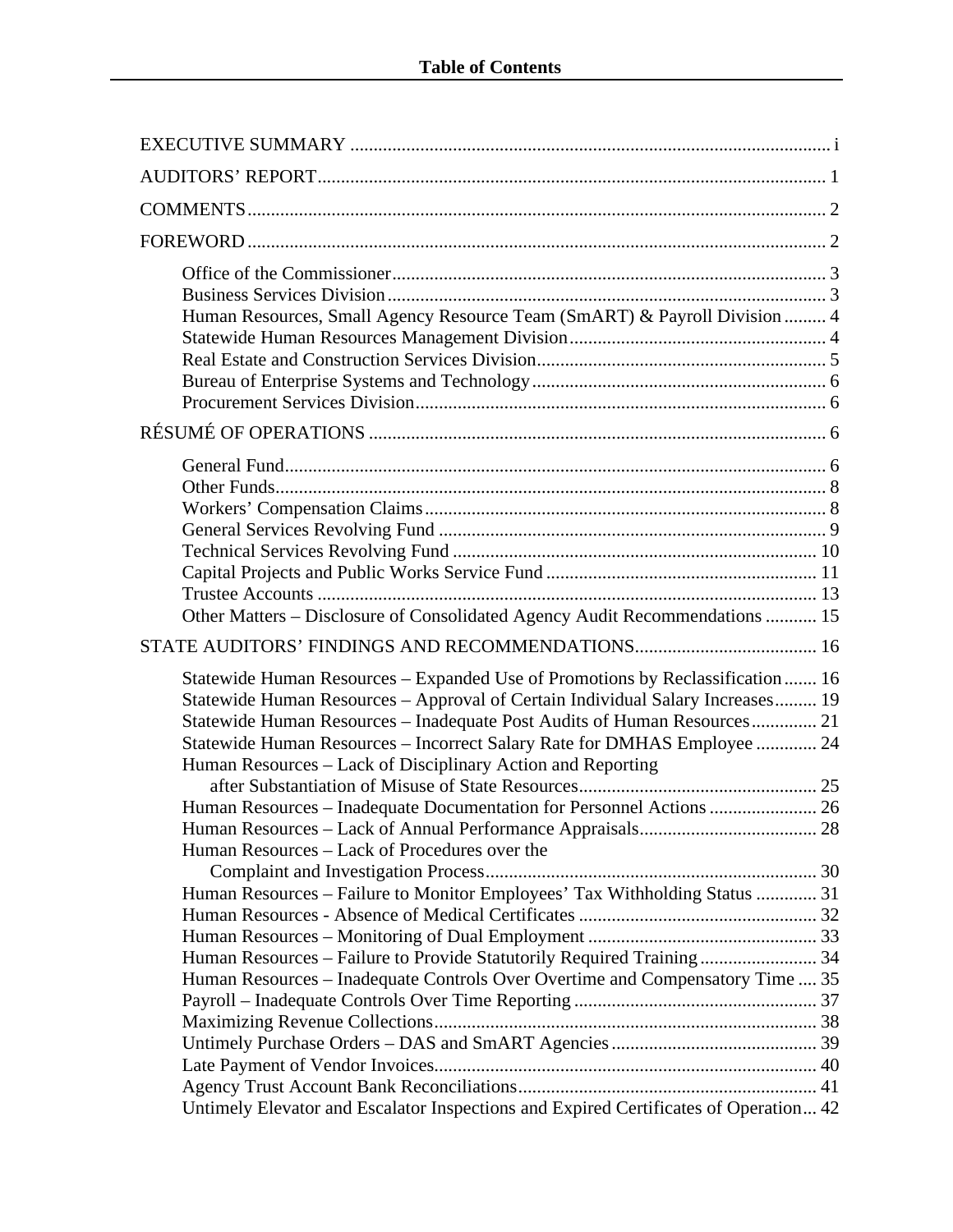| Information Technology - Outdated Business Continuity and Disaster Recovery Plan56  |  |
|-------------------------------------------------------------------------------------|--|
|                                                                                     |  |
| Information Technology – Lack of Active Directory Monitoring and Administration. 58 |  |
| Information Technology – Terminated Staff with Active Core-CT Logon IDs 60          |  |
|                                                                                     |  |
|                                                                                     |  |
|                                                                                     |  |
|                                                                                     |  |
|                                                                                     |  |
|                                                                                     |  |
|                                                                                     |  |
|                                                                                     |  |
|                                                                                     |  |
|                                                                                     |  |
|                                                                                     |  |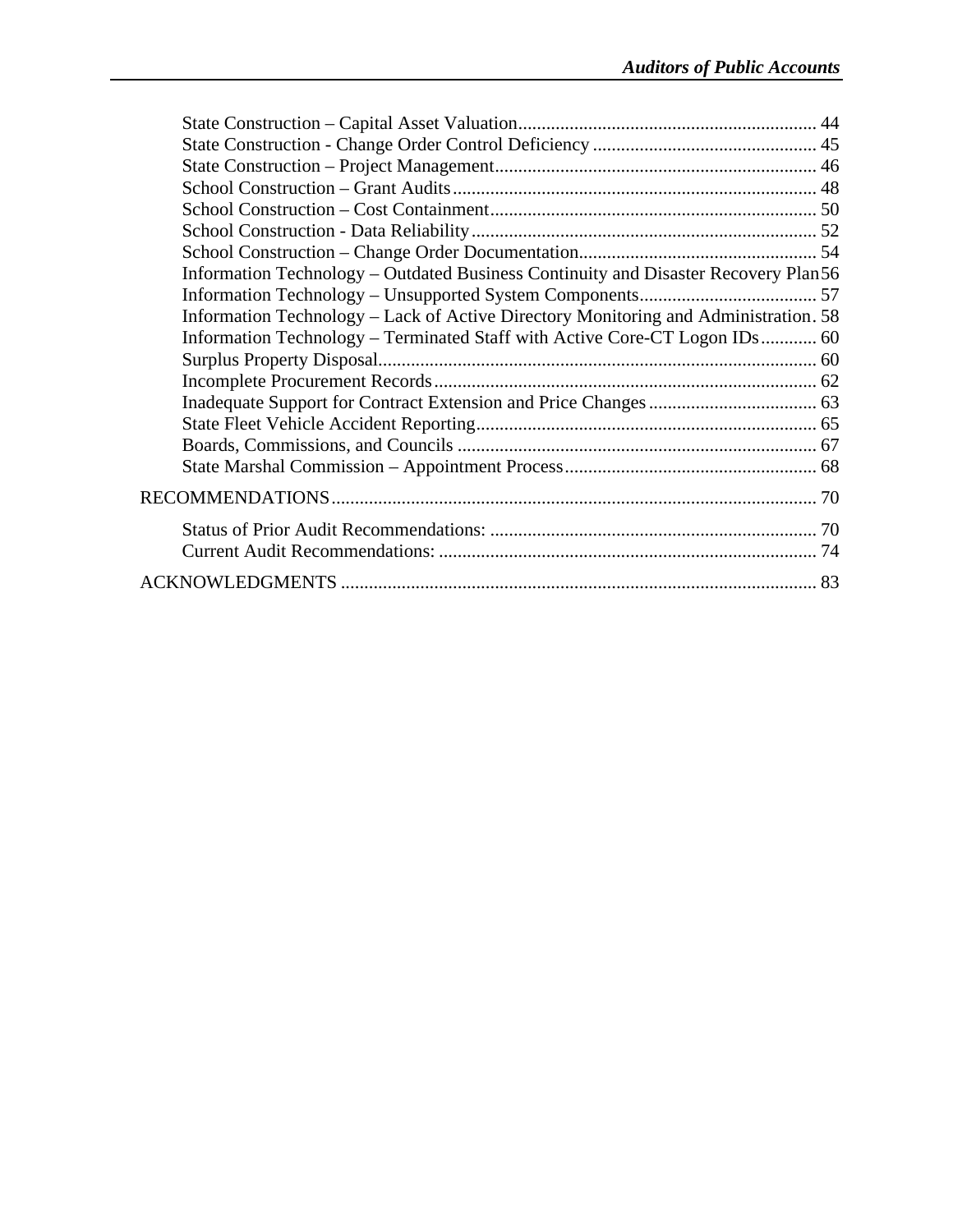# **April 7, 2022**

# **EXECUTIVE SUMMARY**

<span id="page-3-0"></span>In accordance with the provisions of Section 2-90 of the Connecticut General Statutes, we have audited certain operations of the Department of Administrative Services (DAS) for the fiscal years ended June 30, 2018, 2019, and 2020. Our audit identified internal control deficiencies; instances of noncompliance with laws, regulations, and policies; and the need for changes in management practices that warrant the attention of management. The significant findings and recommendations are presented below:

| Page 48        | We reviewed the audit reports and available workpapers for three school construction<br>grants. The audit reports indicated that the engagements were performed in accordance<br>with government auditing standards. However, the audits did not meet the<br>independence requirements, because we determined that the department's School<br>Construction Grant Program examiners were not organizationally independent.<br>During our initial walkthrough of policies and procedures in October 2020, we<br>informed the department about this threat to independence and other identified<br>weaknesses with compliance to government auditing standards. DAS should ensure<br>that the school construction audit unit is organizationally independent. The department<br>should also ensure that school construction audits comply with generally accepted<br>government auditing standards established by the U.S. Government Accountability<br>Office if those audits indicate they are being performed under those standards.<br>(Recommendation 23.) |
|----------------|--------------------------------------------------------------------------------------------------------------------------------------------------------------------------------------------------------------------------------------------------------------------------------------------------------------------------------------------------------------------------------------------------------------------------------------------------------------------------------------------------------------------------------------------------------------------------------------------------------------------------------------------------------------------------------------------------------------------------------------------------------------------------------------------------------------------------------------------------------------------------------------------------------------------------------------------------------------------------------------------------------------------------------------------------------------|
| Page 50        | Sixty-one percent of DAS school construction priority list projects approved in fiscal<br>years 2019 through 2021 may have exceeded their construction cost per square foot<br>cap. In addition, OSCGR could not find the cost estimates for three projects. DAS<br>should establish controls to ensure that school construction projects are monitored for<br>with<br>compliance<br>recommended<br>documented<br>cost<br>caps<br>waivers.<br><b>or</b><br>(Recommendation 24.)                                                                                                                                                                                                                                                                                                                                                                                                                                                                                                                                                                              |
| Page 52        | DAS is supposed to cancel grant commitments for projects that have not begun<br>construction within two years unless exigent circumstances beyond the school district's<br>control caused a delay. In that case, the department would grant the district a one-year<br>extension to begin construction. Our review found that the department did not grant an<br>extension or cancel at least \$253 million in grant commitments on projects that<br>exceeded the construction deadline. DAS should improve the quality of school<br>construction data in Core-CT to enhance the accuracy of its financial reporting and<br>provide the department accurate information to improve its program operations.<br>(Recommendation 25.)                                                                                                                                                                                                                                                                                                                           |
| <b>Page 54</b> | Our review of school construction project change orders revealed many instances in<br>which change orders exceeded 5% of the authorized project costs, which would make<br>them ineligible for reimbursement without a waiver from the DAS commissioner or a<br>designee. We also found instances in which the change order summaries were missing,<br>incomplete, or misfiled. DAS should improve internal controls to ensure that school<br>construction projects are reimbursed in accordance with Section $10-286(c)(4)$ of the<br>General Statutes. (Recommendation 26.)                                                                                                                                                                                                                                                                                                                                                                                                                                                                                |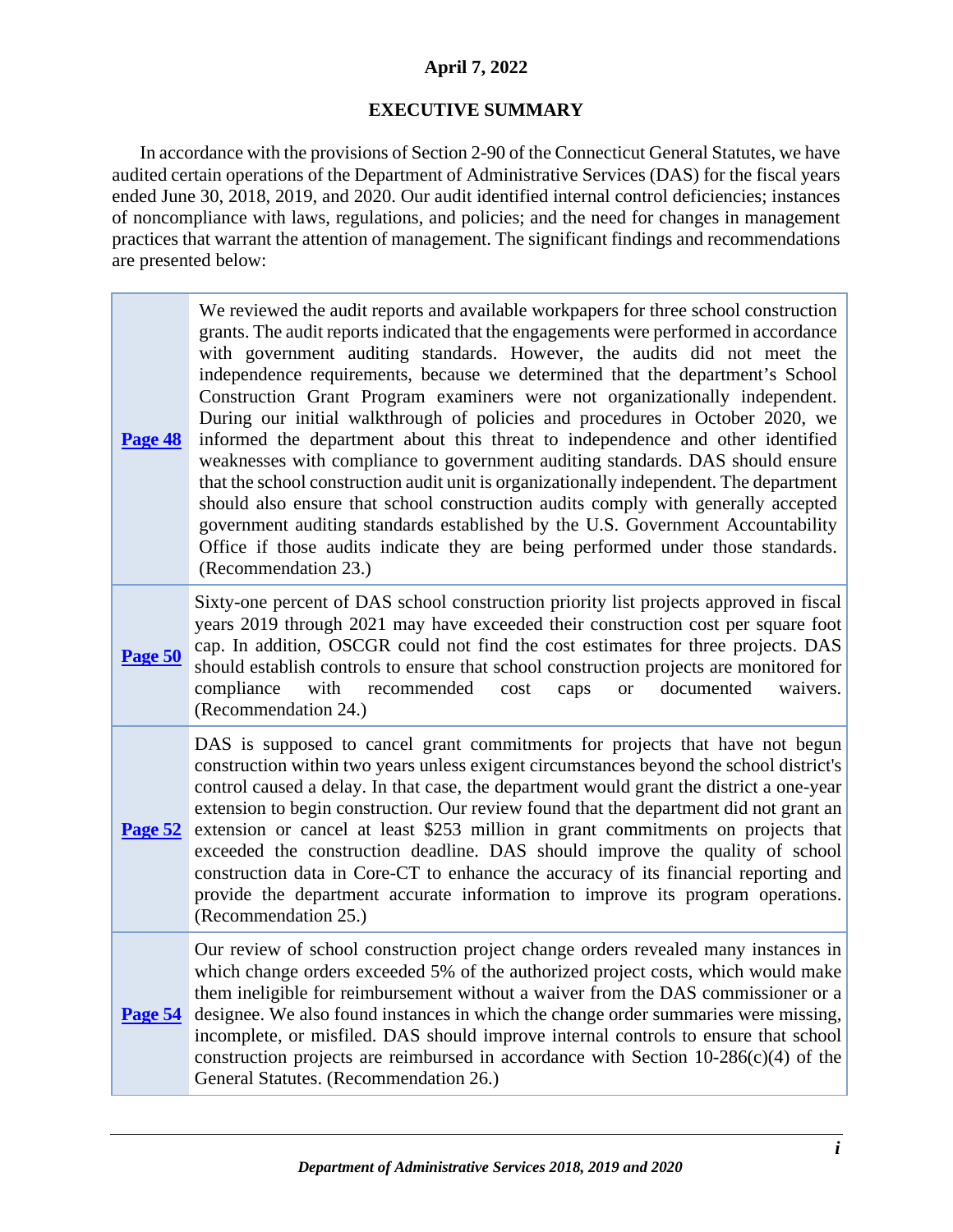| <b>Page 42</b> | At the time of our review, the Department of Administrative Services Bureau of<br>Elevators within the Office of the State Building Inspector did not conduct timely<br>inspections of most registered elevators and escalators. Certificates of operation for<br>numerous elevators and escalators had expired. DAS should obtain the necessary<br>resources to ensure that it promptly performs elevator and escalator inspections in<br>accordance with Section 29-195 of the General Statutes. The department should<br>implement procedures to ensure certificates of operation are renewed in accordance<br>with Sections 29-196 and 29-197 of the General Statutes and consider assessing<br>penalties to address unpaid fees and improper elevator and escalator operation as<br>permitted by Section 29-198 of the General Statutes (Recommendation 19.) |
|----------------|-------------------------------------------------------------------------------------------------------------------------------------------------------------------------------------------------------------------------------------------------------------------------------------------------------------------------------------------------------------------------------------------------------------------------------------------------------------------------------------------------------------------------------------------------------------------------------------------------------------------------------------------------------------------------------------------------------------------------------------------------------------------------------------------------------------------------------------------------------------------|
| <b>Page 16</b> | DAS advises agencies to reclassify positions instead of obtaining Office of Policy and<br>Management (OPM) approval to establish positions. DAS does not approve these<br>reclassifications based on established criteria to ensure that the actions are<br>organizationally sound and does not perform post-audits of these actions for this<br>purpose. DAS should strengthen controls over the approval of position reclassifications<br>and post-audits to ensure that it consistently evaluates whether agency actions are<br>organizationally sound. (Recommendation 1.)                                                                                                                                                                                                                                                                                    |
| Page 19        | DAS and OPM approved salary increases for certain non-represented, classified<br>managers or confidential employees at various agencies with the justification that more<br>responsibilities were assumed, many times due to reorganizations. DAS should<br>coordinate with OPM to develop and implement procedures to clearly document and<br>support the rationale and impact of individual and group salary adjustments.<br>(Recommendation 2.)                                                                                                                                                                                                                                                                                                                                                                                                                |
| Page 21        | DAS does not have sufficient resources assigned to the post-audit unit. The<br>department's post audit process is limited to the review of monetary calculations and<br>does not consider the reasonableness of actions. DAS should enhance its post-audit<br>unit by assigning necessary staffing and broadening its scope of review to ensure that<br>delegated agency human resources actions were organizationally sound and in<br>compliance with statutes. The department should enhance procedures to ensure<br>retroactive transactions are identified for post-audits. Furthermore, the department<br>should develop and implement procedures, and seek necessary legislative changes to<br>correct errors and enforce agency compliance with post-audits. (Recommendation 3.)                                                                           |
| Page 38        | While in the process of procuring new systems, two of the Collection Services<br>division's applications suffered catastrophic hardware failure, which resulted in the<br>loss of data. DAS should complete its procurement of a new collections system that<br>would include the necessary analytical tools to identify revenue opportunities and<br>associated costs to ensure that increases in revenue would cover the cost of additional<br>staff or further system improvements. The department should ensure all collection<br>applications have appropriately configured backups to safeguard against the loss of<br>data. (Recommendation 15.)                                                                                                                                                                                                           |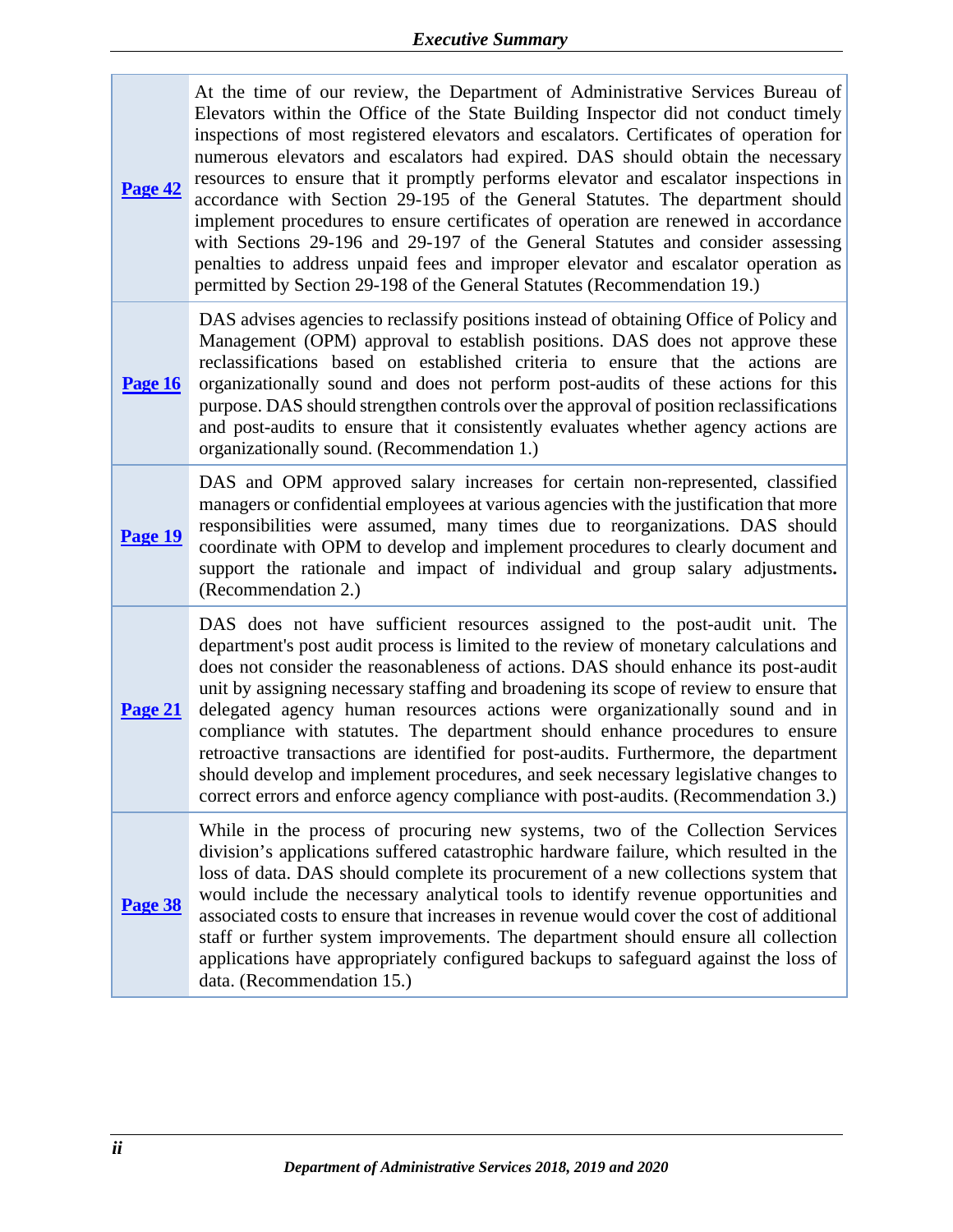# STATE OF CONNECTICUT



AUDITORS OF PUBLIC ACCOUNTS State Capitol JOHN C. GERAGOSIAN 210 Capitol Avenue CLARK J. CHAPIN Hartford, Connecticut 06106-1559

April 7, 2022

# **AUDITORS' REPORT DEPARTMENT OF ADMINISTRATIVE SERVICES FISCAL YEARS ENDED JUNE 30, 2018, 2019 AND 2020**

<span id="page-5-0"></span>We have audited certain operations of the Department of Administrative Services in fulfillment of our duties under Section 2-90 of the Connecticut General Statutes. The scope of our audit included, but was not necessarily limited to, the fiscal years ended June 30, 2018, 2019, and 2020. The objectives of our audit were to:

- 1. Evaluate the department's internal controls over significant management and financial functions;
- 2. Evaluate the department's compliance with policies and procedures internal to the department or promulgated by other state agencies, as well as certain legal provisions; and
- 3. Evaluate the effectiveness, economy, and efficiency of certain management practices and operations, including certain financial transactions.

Our methodology included reviewing written policies and procedures, financial records, minutes of meetings, and other pertinent documents; interviewing various personnel of the department, as well as certain external parties; and testing selected transactions. Our testing was not designed to project to a population unless specifically stated. We obtained an understanding of internal controls that we deemed significant within the context of the audit objectives and assessed whether such controls have been properly designed and placed in operation. We tested certain of those controls to obtain evidence regarding the effectiveness of their design and operation. We also obtained an understanding of legal provisions that are significant within the context of the audit objectives, and we assessed the risk that illegal acts, including fraud, and violations of contracts, grant agreements, or other legal provisions could occur. Based on that risk assessment, we designed and performed procedures to provide reasonable assurance of detecting instances of noncompliance significant to those provisions.

We conducted this performance audit in accordance with Generally Accepted Government Auditing Standards (GAGAS). Those standards require that we plan and perform the audit to obtain sufficient, appropriate evidence to provide a reasonable basis for our findings and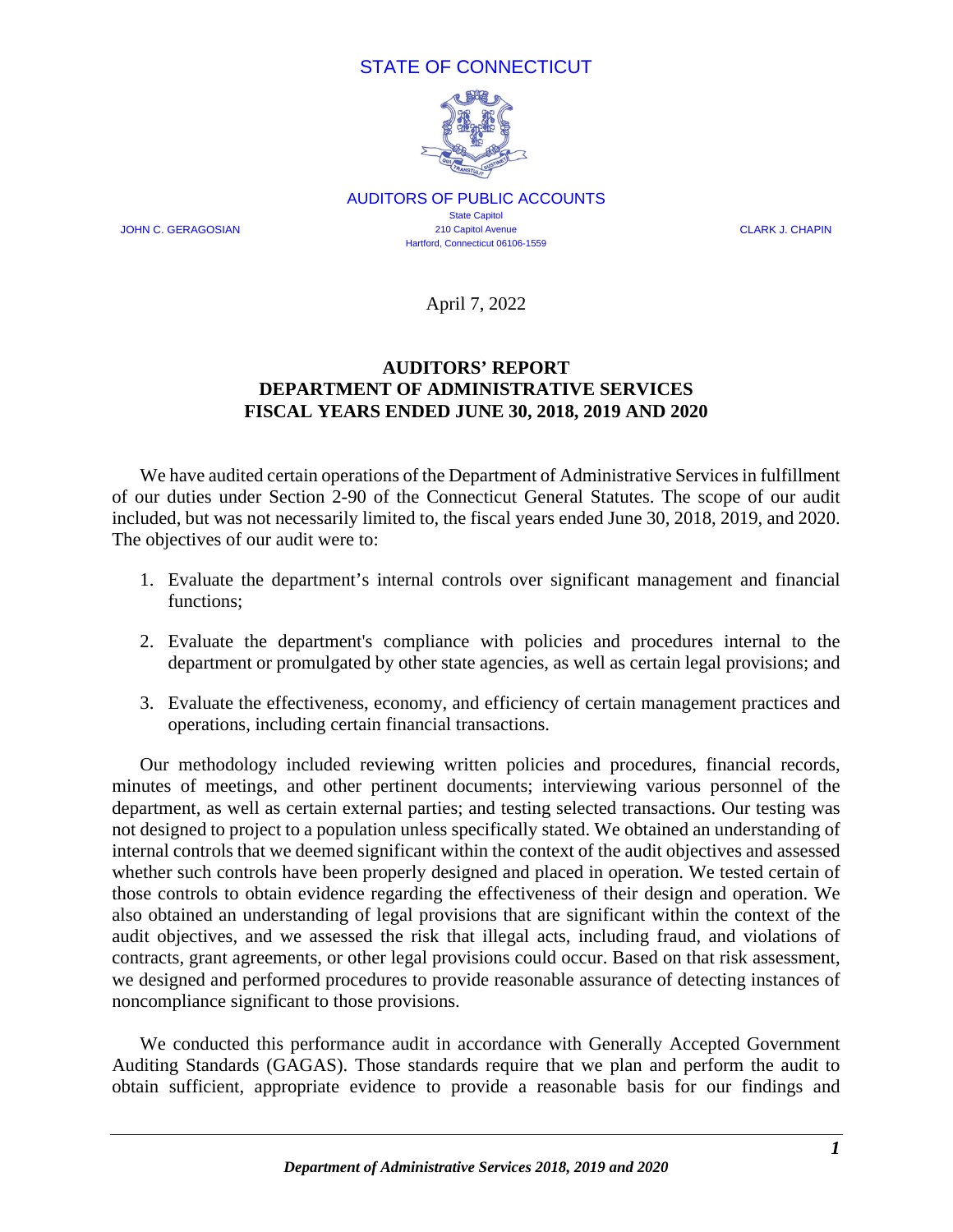conclusions based on our audit objectives. We believe that the evidence obtained provides a reasonable basis for our findings and conclusions based on our audit objectives.

The accompanying Résumé of Operations is presented for informational purposes. This information was obtained from various available sources, including but not limited to, the department's management and the state's information systems, and was not subjected to the procedures applied in our audit of the department. For the areas audited, we identified:

- 1. Deficiencies in internal controls;
- 2. Apparent non-compliance with laws, regulations, contracts and grant agreements, policies, and procedures; and
- 3. Need for improvements in management practices and procedures that we deemed to be reportable.

The State Auditors' Findings and Recommendations section of this report presents findings arising from our audit of the Department of Administrative Services.

# **COMMENTS**

# <span id="page-6-1"></span><span id="page-6-0"></span>**FOREWORD**

The Department of Administrative Services (DAS) operates under the provisions of Title 4a, Chapter 57, 58 and 58a, and Title 5, Chapter 67 of the General Statutes. These provisions charge DAS with the establishment of personnel policy and the personnel administration of state employees; the purchase of supplies, materials, equipment, and contractual services; the certification of small and minority-owned business enterprises; the prequalification of construction contractors; printing; billing, and collection services.

Title 4b, Chapter 59 and 60a of the General Statutes, gives the agency's bureau of property and facilities management the responsibility for acquiring property for most state agencies through lease or purchase; selling surplus property; providing facility maintenance and security to state buildings in the greater Hartford area and certain properties outside of the Hartford area.

Under Title 4b, Chapter 60, Title 10, Chapter 173, and Title 29, Chapter 541 of the General Statutes, the department is responsible for the design and construction of a variety of state facilities, providing state building and fire code administration, and school construction grants administration.

The department's Bureau of Enterprise Systems and Technology operates under Title 4d, Chapter 61 of the General Statutes, and is responsible for developing and implementing an information and telecommunication systems strategic plan, and for identifying and implementing optimal information and telecommunications systems to efficiently service the needs of state agencies. The bureau is also responsible for purchasing and leasing all state agency information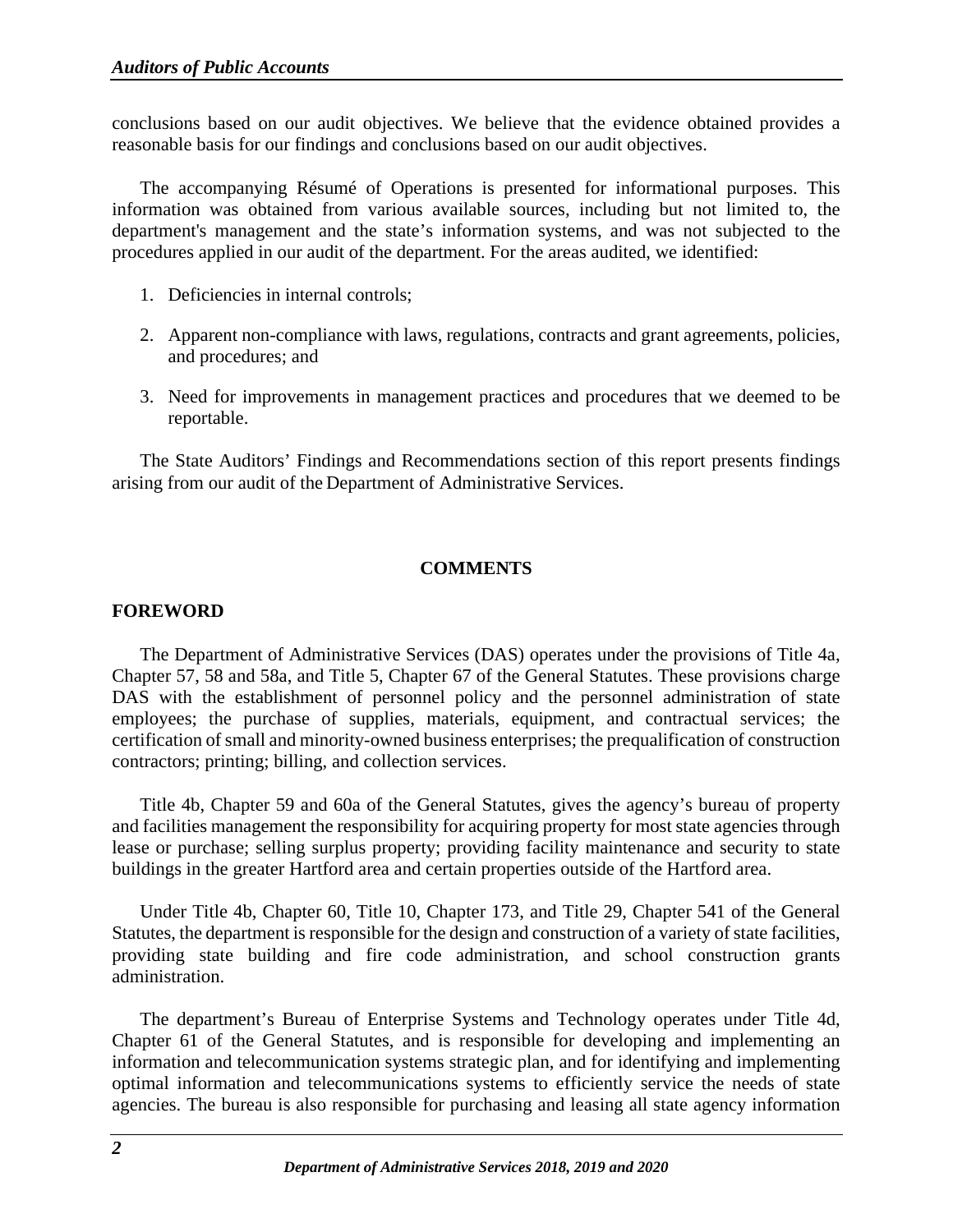technology equipment and services, including approving or rejecting agency requests for such equipment or services.

The State Marshal Commission (Title 6, Chapter 78, of the General Statutes), State Insurance and Risk Management Board (Title 4a, Chapter 57a, of the General Statutes), State Properties Review Board (Title 4b, Chapter 59, of the General Statutes), and the Office of the Claims Commissioner (Title 4, Chapter 53, of the General Statutes) are within DAS, but have independent decision-making authority.

Presented below is a description of the department's bureaus and divisions during the audited period.

# <span id="page-7-0"></span>**Office of the Commissioner**

Melody A. Currey served as commissioner until February 2019. Governor Ned Lamont appointed Josh Geballe as commissioner in February 2019 and chief operating officer in February 2020. He served in those positions until February 2022. Governor Lamont appointed Michelle Gilman as commissioner in March 2022.

The Office of the Commissioner sets the policy and direction of the agency and provides legal support and oversight of DAS operations. The major functional areas of the Office of the Commissioner include:

- Business Services
- Human Resources
- Real Estate and Construction
- Bureau of Enterprise Systems and Technology
- Procurement Services
- Legal, Legislative and Communications

## <span id="page-7-1"></span>**Business Services Division**

The Business Services Division provides revenue accounting for DAS collections, purchasing, accounts payable, accounts receivable, grant administration, accounting, asset management, budget development, school construction auditing and payments, development of small business set-aside goals, statewide telecommunication service, accounting for state construction projects, purchasing card (p-card) administration, travel administration, and overall administrative services provided for DAS and other agencies.

The collection services unit, within the division, recovers money owed to the state in public assistance cases, charges for support of persons cared for or treated in state humane institutions, and provides billing and collection services for state agencies.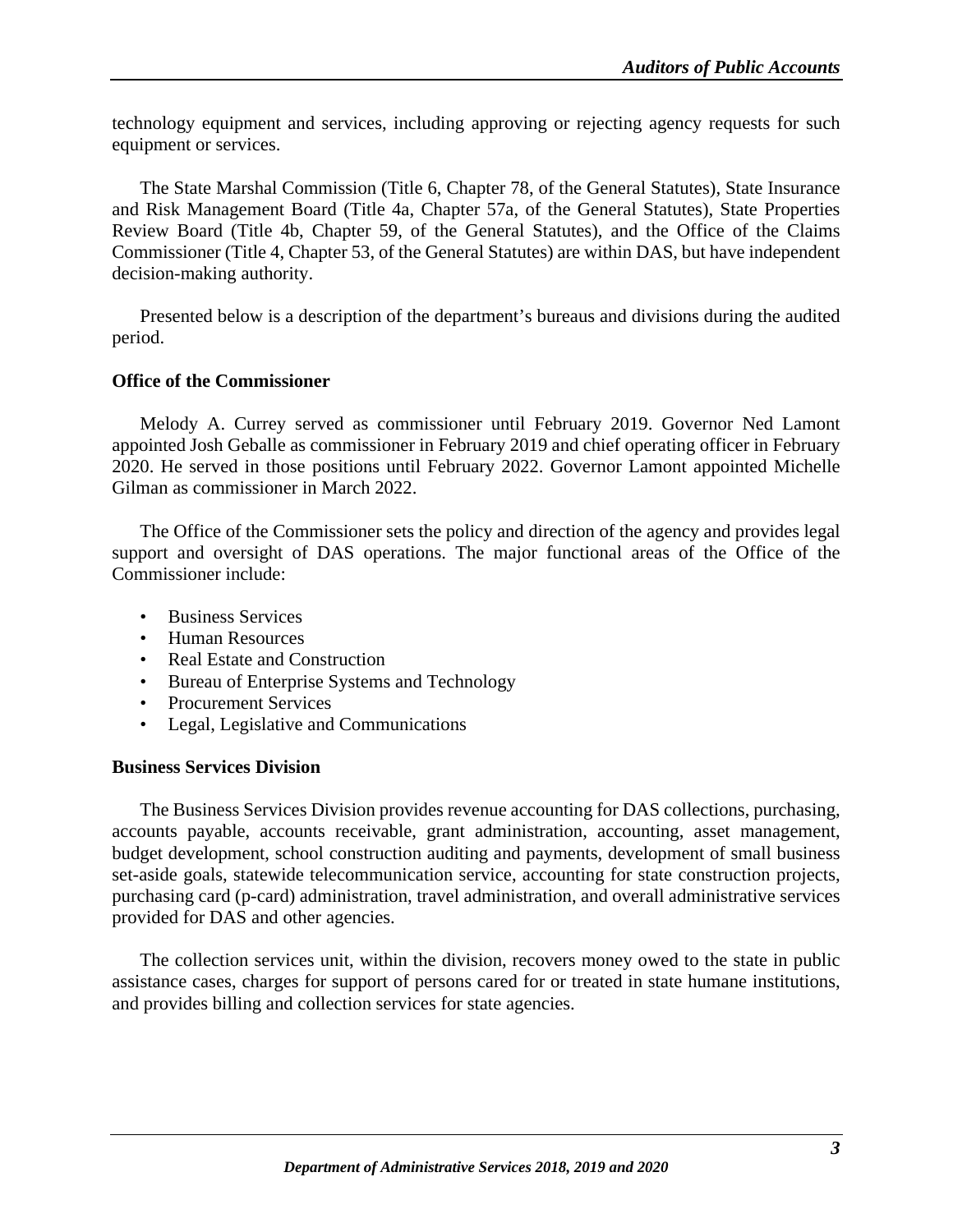# <span id="page-8-0"></span>**Human Resources, Small Agency Resource Team (SmART) & Payroll Division**

The Human Resources (HR) and payroll units are responsible for performing a wide variety of HR tasks and functions serving the employees within DAS. The SmART unit administers the payroll\* and HR functions for the following:

- Department of Agriculture
- Department of Banking (as of October 2018)
- Connecticut State Library
- **•** Department of Consumer Protection
- **Department of Economic and Community Development**
- Office of Governmental Accountability
- Department of Housing
- Department of Insurance (as of October 2020)
- Paid Family and Medical Leave Insurance Authority (as of October 2019)
- **Teachers' Retirement Board**
- **COLOGER** Of the Governor
- **Office of the Lieutenant Governor**

\*The payroll unit was moved to the Business Services Division early in 2020 ahead of the statewide centralization of human resources functions on August 28, 2020.

## <span id="page-8-1"></span>**Statewide Human Resources Management Division**

The Statewide Human Resources Management Division establishes, maintains, and communicates a uniform and equitable system of personnel administration for current and prospective state employees. The primary objective of the division is to effectively and efficiently secure and retain well-qualified employees. Its functions include recruitment, examination, selection, appointment, promotion, transfer, separation, layoff, classification, job evaluation, organizational structure, and compensation. The division is also responsible for the statewide human resources information system, specifically the Core-CT HR and time and labor modules.

In the fall of 2017, the department began using JobAps, a web-based recruiting and applicant tracking system, for its statewide hiring needs. Governor Lamont's Executive Order No. 2, effective July 31, 2019, directed the commissioner of Administrative Services to develop and execute a plan to modernize and centralize the state's human resources functions within DAS. As part of this announcement, the commissioner assigned a deputy commissioner to oversee the initiative and division. The centralization became effective August 28, 2020.

The statewide Workers' Compensation (WC) Program establishes operational procedures for state agencies, assists them in following these procedures, and helps them promote a culture of safety within their workforces. The State of Connecticut is self-insured for liabilities associated with work-related injuries and illnesses. Individual state agencies report and internally process all workers' compensation claims. A third-party claim administration company provides all claim adjusting services, the physician provider directory, and managed care services to the program. The workers' compensation unit oversees the third-party administrator and ensures contract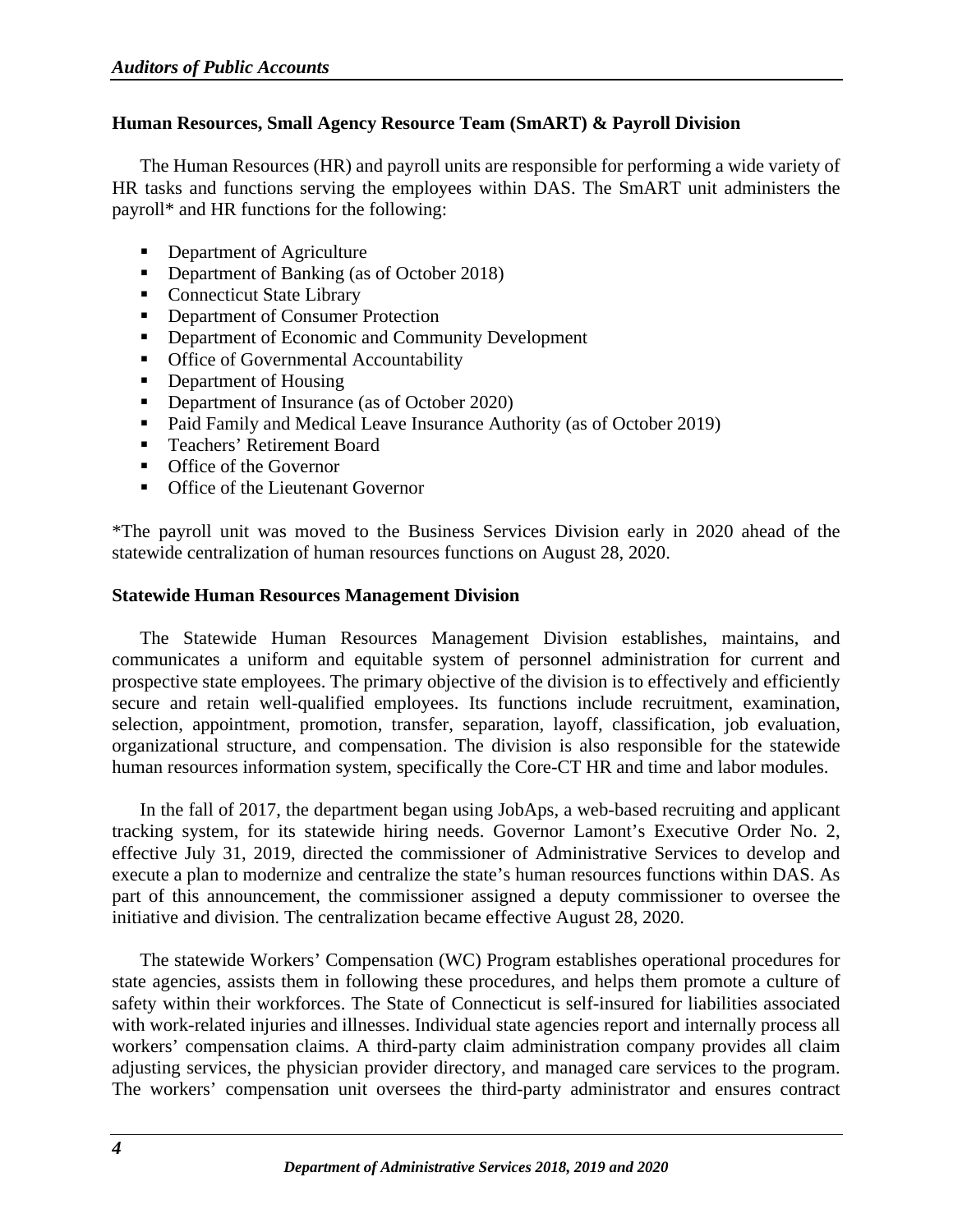compliance. This program became part of the Statewide HR Management Division when the statewide HR centralization of human resources became effective on August 28, 2020.

#### <span id="page-9-0"></span>**Real Estate and Construction Services Division**

The division is led by a deputy commissioner and is the state's primary division for executive and judicial branch construction-related services, development, administration, and state building and fire code training.

The following offices relate to construction services:

- Office of Legal Affairs, Policy and Procurement
- Facilities Design, Construction and Building Services
- Regulatory and Technical compliance, which includes the Office of the State Building Inspector, the Office of the State Fire Marshal, and the Office of Education and Data Management
- Technical Services

The Office of School Construction and Grants Review is responsible for the grant administration, review, and audit for all public school construction projects seeking state reimbursement, administration of Connecticut Technical Education and Career System (CTECS) school projects, payment of vendors for CTECS projects, and the state hazardous materials abatement program. DAS entered into a memorandum of understanding with the Office of Policy and Management (OPM), effective November 20, 2019. As part of this agreement, the DAS Director of Construction Management transferred to OPM to assume the appointed deputy secretary position effective November 21, 2019. Also, as part of this agreement, the DAS commissioner delegated the program's administrative duties and responsibilities, including but not limited to the preparation of the school construction priority list, approval of applications for grants, payment of grants, and authorization of waivers to the OPM Secretary. The deputy secretary only assumed administrative and ministerial functions and did not assume discretionary or quasi-judicial powers. The school construction office's staff remained DAS employees but moved to OPM office space. The DAS commissioner terminated this agreement on October 28, 2021.

Fleet Operations is also within the division and serves over 60 state agencies by providing reliable, cost and fuel-efficient motor vehicles. The division leases more than 3,400 vehicles, rents dozens more, and maintains those state vehicles with a professional staff.

Property and Facilities Management administers the operation, maintenance, and security of state owned and leased buildings. The unit is responsible for the long-term management of these assets, including the physical integrity of the property, operating expenditures, environmental conditions, preventative maintenance, capital improvements, and administration of contracts for property management firms, service contracts, design consultants, and security services.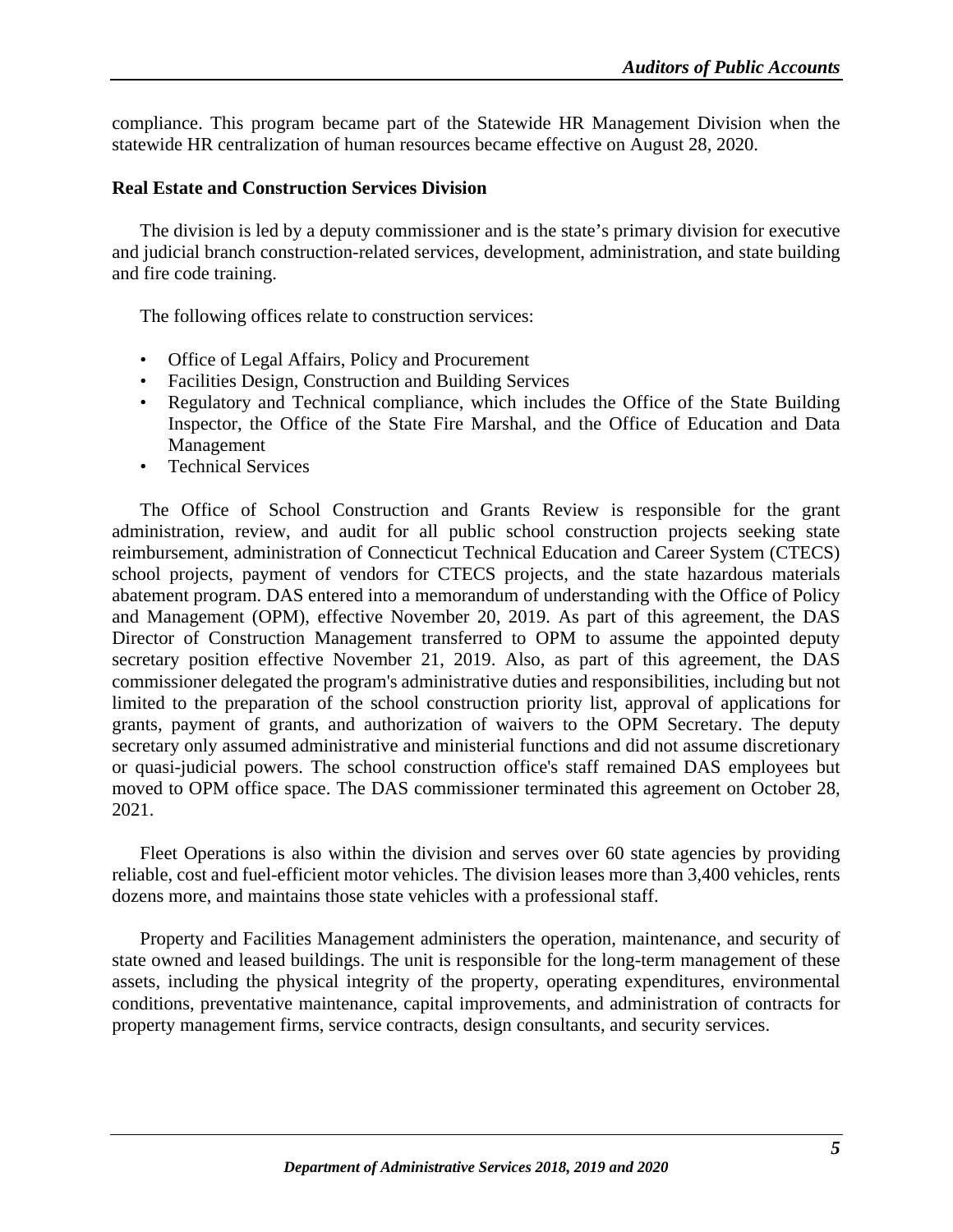Leasing and Property Transfer manages the leasing of property for state use and leasing of state property to outside entities. The unit also acquires and disposes of real estate for state agencies.

#### <span id="page-10-0"></span>**Bureau of Enterprise Systems and Technology**

The Bureau of Enterprise Systems and Technology, led by the chief information officer, is responsible for developing and implementing an information and telecommunication systems to efficiently serve the needs of state agencies and for purchasing and leasing all state agency information technology equipment and services, or approving agency requests for such equipment or services. In March 2021, DAS announced the establishment of a new information technology organizational structure, centralizing the state's IT resources under the department. DAS estimated that the transition would take a year.

#### <span id="page-10-1"></span>**Procurement Services Division**

The Procurement Services Division purchases, leases or contracts all supplies, materials, equipment, and contractual services, as well as all information system and telecommunication system facilities, equipment, and services for executive branch state agencies.

#### **Significant Legislation**

The following legislative change affecting DAS took effect during the audited period:

• **Public Act 19-25**, effective June 21, 2019, established the Paid Family and Medical Leave Insurance Authority, a quasi-public agency. In October 2019, DAS began to provide certain personnel, payroll, affirmative action, and business office functions to the authority as outlined in a memorandum of understanding.

# <span id="page-10-2"></span>**RÉSUMÉ OF OPERATIONS**

## <span id="page-10-3"></span>**General Fund**

General Fund receipts for the 2018, 2019, and 2020 fiscal years, as recorded by the State Comptroller, totaled \$99,090,747, \$88,738,078, and \$88,562,291, respectively.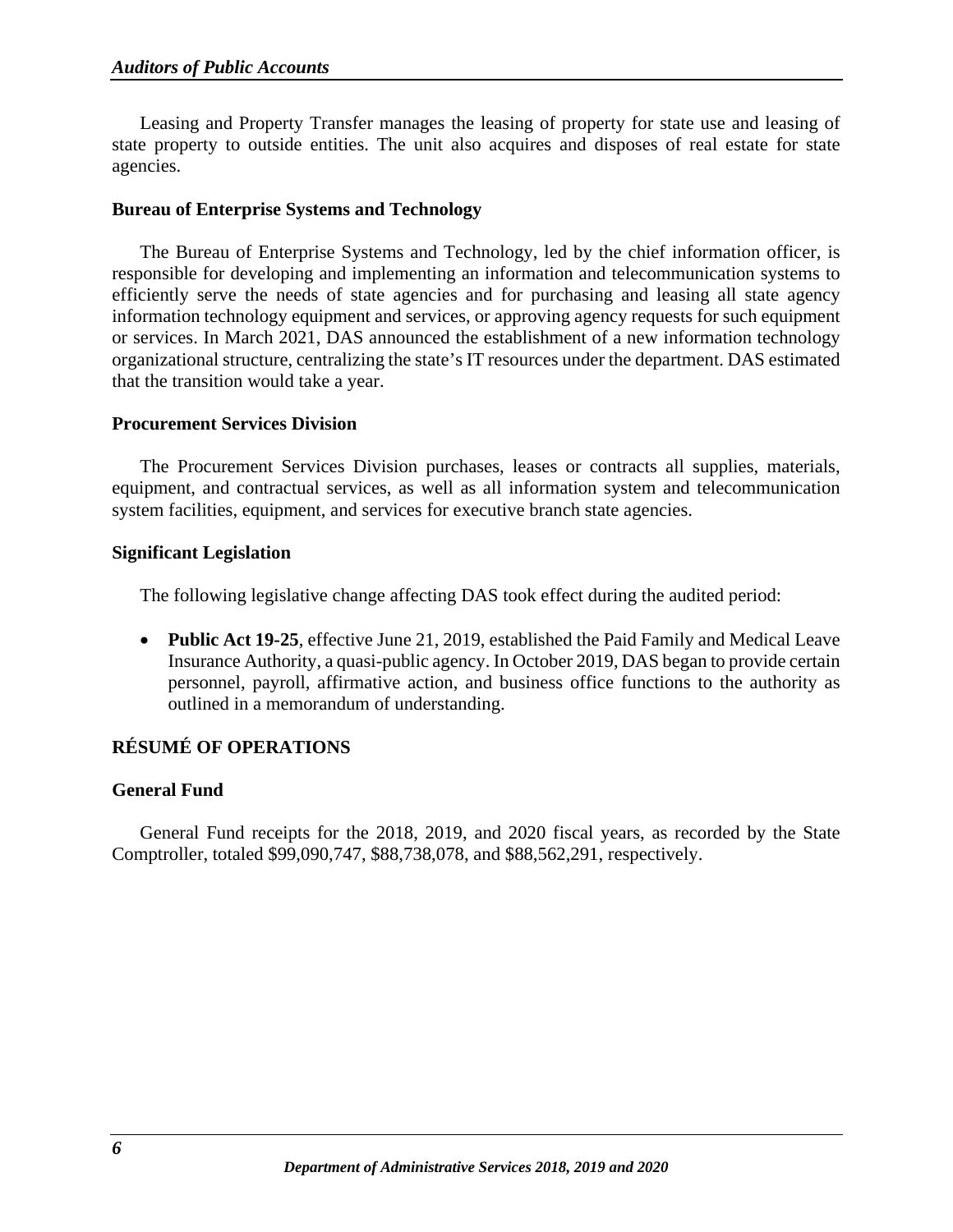|                                  | <b>Fiscal Year</b> |              |              |              |
|----------------------------------|--------------------|--------------|--------------|--------------|
|                                  | 2016-2017          | 2017-2018    | 2018-2019    | 2019-2020    |
| Recoveries of the Costs of:      |                    |              |              |              |
| <b>Public Assistance</b>         | \$53,454,213       | \$60,394,375 | \$57,398,269 | \$56,954,183 |
| <b>Hospitals</b>                 | 25,638,230         | 22,481,010   | 19,797,499   | 17,638,629   |
| Title IV-E and Non-IV-E Programs | 3,878,371          | 3,654,243    | 3,745,250    | 4,067,053    |
| Other Receipts:                  |                    |              |              |              |
| <b>Inspection Fees</b>           | 2,331,891          | 3,697,116    | 2,596,494    | 3,464,295    |
| Refunds of Expenditures          | 1,688,652          | 1,961,002    | 1,828,580    | 1,468,148    |
| from Prior Years                 |                    |              |              |              |
| <b>Miscellaneous Recoveries</b>  | 3,704,719          | 6,903,001    | 3,371,986    | 4,969,982    |
| <b>Total Receipts</b>            | \$90,696,077       | \$99,090,747 | \$88,738,078 | \$88,562,291 |

A summary of those receipts, with the previous fiscal year, by category is as follows:

The collections unit also performed claims submissions for federal Medicaid, Medicare, Social Security, private insurance, and self-pay program billings. Approximately 98% of the total claims for the three fiscal years under review were from the Medicaid Title XIX program. The Medicaid program, established pursuant to Title XIX of the Social Security Act, provides medically-related care and services to needy persons. The state received 50% reimbursement from the federal government for claims accepted and paid under the Title XIX program. The collections unit reported claims for inpatient and outpatient medical assistance programs during the audited period and previous fiscal year as follows:

|                                         | <b>Fiscal Year</b>           |                                 |                 |                 |
|-----------------------------------------|------------------------------|---------------------------------|-----------------|-----------------|
|                                         | 2016-2017                    | 2017-2018                       | 2018-2019       | 2019-2020       |
| Department of Developmental Services:   |                              |                                 |                 |                 |
| Waiver                                  | $\mathcal{S}$<br>897,401,867 | \$964,455,493                   | \$881,553,507   | \$1,010,304,312 |
| In-Patient Care Facility                | 204,479,721                  | 176,953,086                     | 168,330,648     | 144,924,912     |
| <b>Targeted Case Management</b>         | 34,238,389                   | 32,896,445                      | 35,068,173      | 40,457,316      |
| <b>Birth to Three</b>                   | 28,668,683                   | 10,971,880                      |                 |                 |
| <b>Total Claims Reported for DDS</b>    | 1,164,788,660                | 1,185,276,904                   | 1,084,952,328   | 1,195,686,539   |
| Department of Mental Health and         |                              |                                 |                 |                 |
| Addiction Services (DMHAS):             |                              |                                 |                 |                 |
| <b>In-Patient</b>                       | 47,964,434                   | 82,066,627                      | 46,976,931      | 48,178,750      |
| <b>Targeted Case Management</b>         | 15, 145, 348                 | 14,742,499                      | 8,566,601       | 6,329,342       |
| <b>Out-Patient</b>                      | 385,683                      | 2,255,035                       | 1,987,308       | 1,913,890       |
| <b>Total Claims Reported for DMHAS</b>  | 63,495,465                   | 109,064,162                     | 57,530,840      | 56,421,983      |
| Department of Veterans Affairs:         |                              |                                 |                 |                 |
| <b>In-Patient</b>                       | 20, 157, 170                 | 27, 135, 383                    | 17,615,859      | 11,317,705      |
| Department of Children and Families:    |                              |                                 |                 |                 |
| In-Patient                              | 59,516,235                   | 56,658,145                      | 76,089,436      | 55,891,671      |
| <b>Private Non-Medical Institutions</b> | 4,171,852                    | 3,439,400                       | 3,561,855       | 2,558,280       |
| <b>Total Claims Reported for DCF</b>    | 63,688,086                   | 60,097,545                      | 79,651,291      | 58,449,951      |
|                                         |                              |                                 |                 |                 |
| Department of Social Services:          |                              |                                 |                 |                 |
| School-Based Child Health               | 22,462,082                   | 15,251,341                      | 15,837,841      | 9,293,473       |
| <b>Total Claims</b>                     |                              | \$1,334,591,463 \$1,396,825,335 | \$1,255,588,159 | \$1,331,169,650 |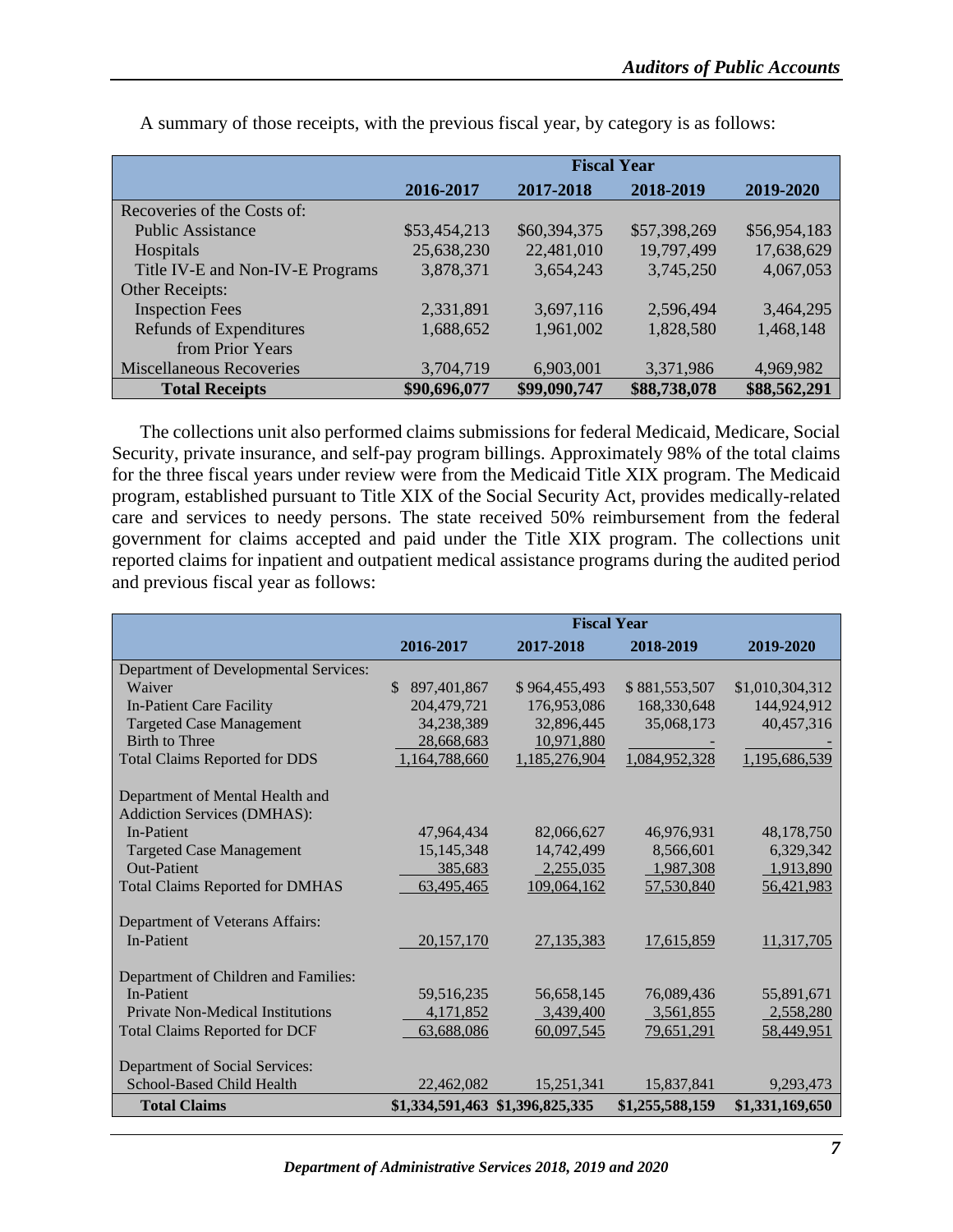A comparative summary of DAS general fund expenditures for the fiscal years ended June 30, 2017, 2018, 2019, and 2020, is presented below:

|                                          | <b>Fiscal Year</b> |                            |               |               |
|------------------------------------------|--------------------|----------------------------|---------------|---------------|
|                                          | 2016-2017          | 2017-2018                  | 2018-2019     | 2019-2020     |
| Personal Services and Employee Benefits  | 53,422,909<br>\$   | 50,887,142<br>$\mathbb{S}$ | \$50,989,131  | \$49,496,671  |
| <b>Purchased and Contracted Services</b> | 7,050,385          | 6,605,550                  | 6,811,199     | 6,897,024     |
| <b>Other Services</b>                    | 13,651,902         | 12,503,926                 | 13,606,091    | 16,270,400    |
| Rental and Maintenance - Equipment       | 233,255            | 200,409                    | 210,778       | 246,138       |
| <b>Motor Vehicle Costs</b>               | 603,201            | 577,237                    | 554,614       | 400,207       |
| Premises and Property Expenses           | 36, 201, 886       | 32,653,189                 | 33,565,447    | 31,469,196    |
| <b>Information Technology</b>            | 12,024,719         | 10,096,691                 | 10,994,836    | 12,109,715    |
| Communications                           | 2,066,137          | 1,617,031                  | 1,314,107     | 1,427,147     |
| <b>Purchased Commodities</b>             | 778,246            | 338,342                    | 410.798       | 452,407       |
| <b>Other Charges</b>                     | 149,459            | 164,153                    | 136,886       | 84,398        |
| <b>Fixed Charges</b>                     | 438.838            | 596,442                    | 16,250        | 414,250       |
| <b>Capital Outlays</b>                   | 166,014            | 183,996                    | 159,273       | 193,508       |
| Capital Outlays – Equipment              | 404,665            | 276,892                    | 252,382       | 401,371       |
| Capital Outlays – Buildings/Improvements | 511,521            | 342,209                    |               |               |
| <b>Total General Fund Expenditures</b>   | \$127,703,137      | \$117,043,209              | \$119,021,792 | \$119,862,433 |

The large decrease in expenditures for fiscal year 2018 primarily resulted from a 5% decline in the number of employees, reduction in the state agency footprint through building consolidations, and reductions in leasing costs.

# <span id="page-12-0"></span>**Other Funds**

A comparative summary of DAS expenditures from other fund types for the fiscal years ended June 30, 2017, 2018, 2019, and 2020, is presented below:

|                                            | <b>Fiscal Year</b> |               |               |               |
|--------------------------------------------|--------------------|---------------|---------------|---------------|
|                                            | 2016-2017          | 2017-2018     | 2018-2019     | 2019-2020     |
| Special Revenue - Transportation           | \$10,862,271       | \$13,170,483  | \$14,663,182  | \$14,634,838  |
| Capital Equipment Purchase Fund            | 1,896,321          | 962,718       | 1,404,135     | 1,022,653     |
| <b>STEAP</b> – Grants to Local Governments |                    | 29,302,232    | (324, 118)    |               |
| Federal & Other Restricted Accounts        | 40,527,573         | 32,180,088    | 22,327,264    | 18,416,770    |
| <b>School Construction</b>                 | 2,068,830          | 2,866,112     |               |               |
| School Construction – Magnet Schools       | 430, 122, 771      | 385, 313, 897 | 330,941,178   | 407.616.933   |
| Community Conservation & Development       | 800,000            |               |               |               |
| <b>Public Works Service Fund</b>           | 195.934            | (3,243,574)   | (3,263,224)   | 1,278,911     |
| <b>CSUS 2020</b>                           | 25,949,530         | 51,268,373    | 67,493,067    | 53,209,699    |
| Capital Improvements & Other Purposes      | 180,885,191        | 117,675,024   | 126,537,503   | 137,701,867   |
| <b>Total Other Fund Expenditures</b>       | \$693,308,421      | \$629,495,353 | \$559,778,988 | \$633,881,671 |

Fluctuations between fiscal years are primarily due to the availability of funding for various grants or construction projects. State and school construction projects represent the largest costs.

## <span id="page-12-1"></span>**Workers' Compensation Claims**

In accordance with Section 4-77a of the General Statutes, the Departments of Developmental Services (DDS), Mental Health and Addiction Services (DMHAS), Correction (DOC),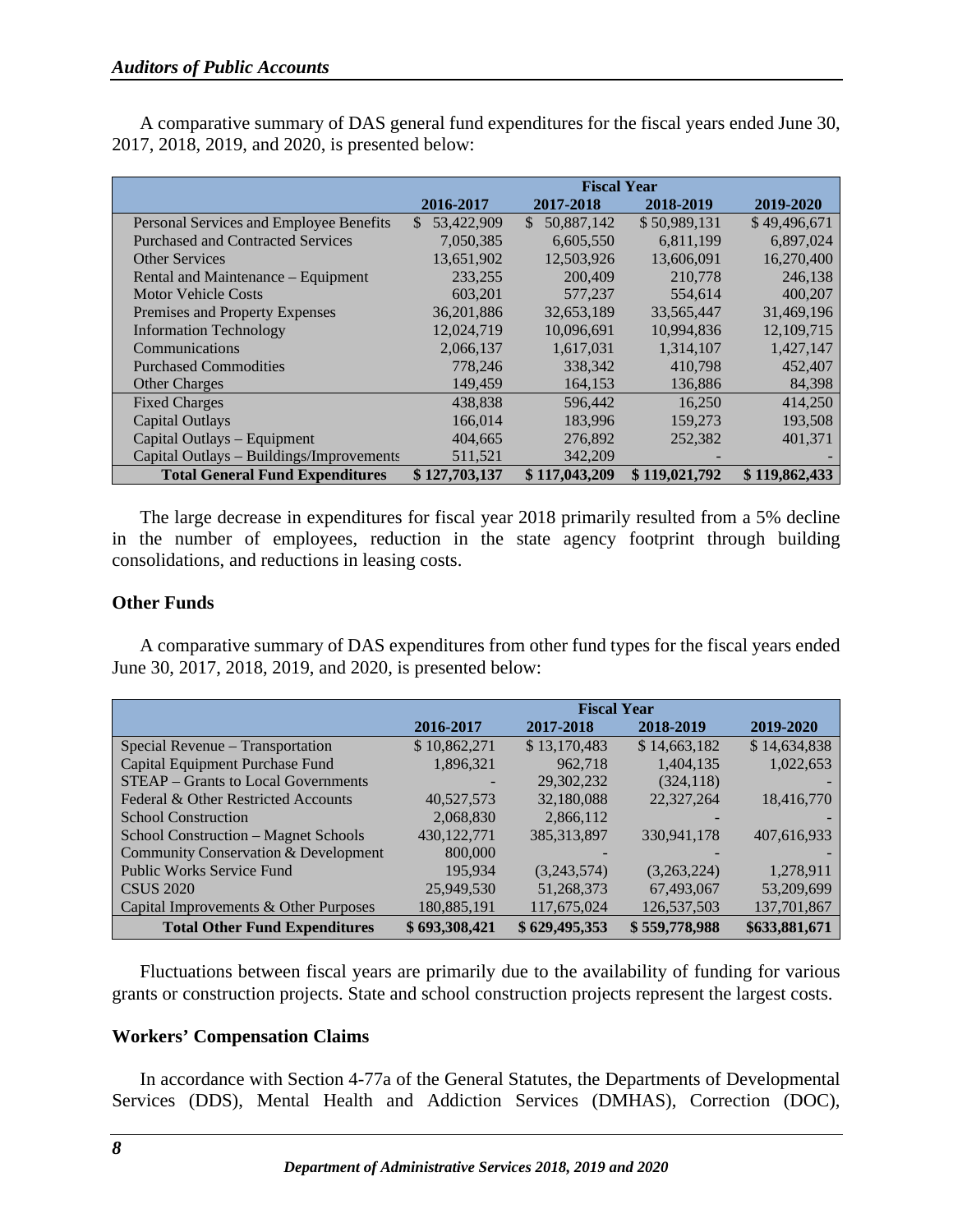Transportation (DOT), Emergency Services and Public Protection (DESPP), and Children and Families (DCF) received direct appropriations for the payment of workers' compensation awards. The Department of Administrative Services administered the appropriations for the payment of workers' compensation claims for all other budgeted state agencies.

A summary of net expenditures charged to these six agencies' workers' compensation appropriations for the fiscal years ended June 30, 2017, 2018, 2019, and 2020, is presented below:

|                                    | <b>Fiscal Year</b> |               |               |               |
|------------------------------------|--------------------|---------------|---------------|---------------|
|                                    | 2016-2017          | 2017-2018     | 2018-2019     | 2019-2020     |
| General Fund (GF):                 |                    |               |               |               |
| <b>DDS</b>                         | \$14,433,683       | \$13,649,274  | \$14,309,689  | \$13,879,393  |
| <b>DMHAS</b>                       | 11,563,126         | 13,832,161    | 13,784,678    | 15,183,955    |
| <b>DOC</b>                         | 25,696,623         | 25,729,375    | 27,048,204    | 30,488,797    |
| <b>DESPP</b>                       | 4,587,241          | 3,940,373     | 3,482,374     | 3,891,826     |
| <b>DCF</b>                         | 12,678,615         | 11,898,936    | 10,862,681    | 9,247,153     |
| <b>General Government</b>          | 26,348,401         | 26,478,374    | 25,586,318    | 25,789,063    |
| <b>Total GF</b>                    | 95,307,689         | 95,528,493    | 95,073,944    | 98,480,187    |
| Special Transportation Fund (STF): |                    |               |               |               |
| <b>DOT</b>                         | 5,883,245          | 6,188,197     | 5,809,799     | 5,798,703     |
| <b>Motor Vehicles</b>              | 369,646            | 326,665       | 502,222       | 714,978       |
| <b>Total STF</b>                   | 6,252,891          | 6,514,862     | 6,312,021     | 6,513,681     |
| <b>Total All Funds</b>             | \$101,560,580      | \$102,043,355 | \$101,385,965 | \$104,993,868 |

The total net expenditures are comprised of costs associated with medical benefits (ranging from 37% to 39% in fiscal years 2018 to 2020), indemnification against loss or other financial burden (averaging 53% in fiscal years 2018 through 2020) and other stipulations, and third-party administrator costs and allocated loss expenses. The primary cost driver for indemnity benefits are expenses associated with temporary total, temporary partial, and permanent partial disabilities.

The appropriation for the Department of Administrative Services includes all other state agencies not listed above. Of those, the judicial branch, the University of Connecticut Health Center, and the University of Connecticut at Storrs had the most indemnity payments for the three fiscal years.

In the State of Connecticut Annual Comprehensive Financial Report, long-term debt for Workers' Compensation was reported as \$747,234,000, \$771,753,000, and \$797,164,000 for the fiscal years ended June 30, 2018, 2019, and 2020, respectively.

# <span id="page-13-0"></span>**General Services Revolving Fund**

During the audited period, DAS administered the Department of Administrative Services – General Services Revolving Fund (GSRF). Section 4a-75 of the General Statutes authorizes this fund for the financing and billing of goods or services provided by the Department of Administrative Services to other departments. The working capital of the fund is recovered by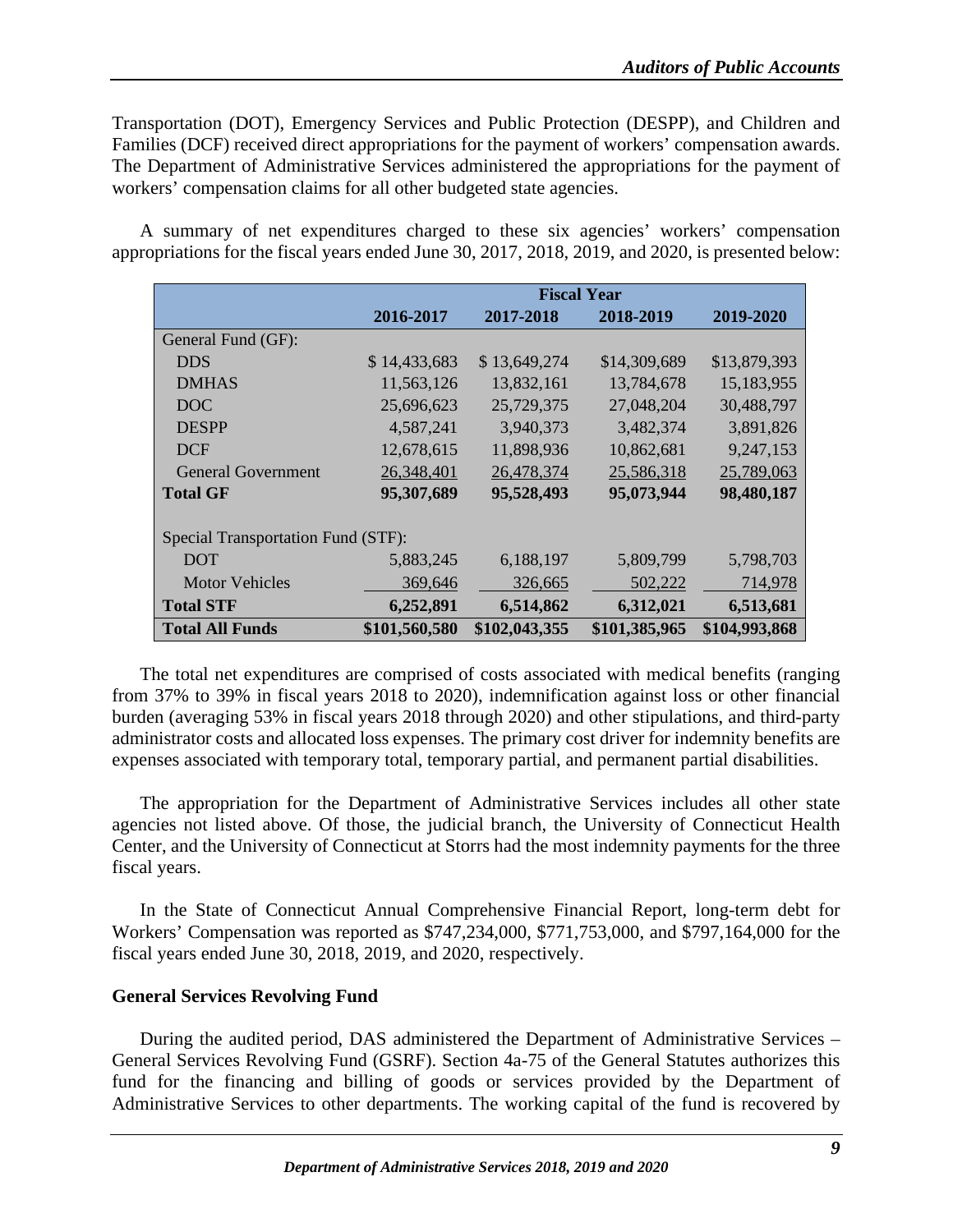charges to agencies and institutions for commodities and services furnished to them by the various operations of the Business Services Division. Cash receipts and disbursements for the fund during the audited period were as follows:

|                               | <b>Fiscal Year</b> |                   |                |                |
|-------------------------------|--------------------|-------------------|----------------|----------------|
|                               | 2016-2017          | 2017-2018         | 2018-2019      | 2019-2020      |
| Cash Balance,                 |                    |                   |                |                |
| Beginning of Year             | \$(43,207,410)     | \$(36,873,429)    | \$(32,633,190) | \$(34,621,468) |
| Receipts                      | 25,412,963         | 25,036,514        | 25,001,842     | 21,625,460     |
| <b>Total</b>                  | (17,794,447)       | (11, 836, 915)    | (7,631,348)    | (12,996,008)   |
| <b>Disbursements</b>          | 19,078,982         | 20,796,275        | 26,990,120     | 19,283,817     |
| <b>Cash Balance, Year End</b> | \$ (36,873,429)    | \$ (32, 633, 190) | \$(34,621,468) | \$(32,279,825) |

For the fiscal year ended June 30, 2017, DAS experienced a net operating profit of \$122,125. For the fiscal years ended June 30, 2018, 2019, and 2020, DAS realized a net operating profit or (loss) of \$769,094, \$772,028, and (\$1,693,424), respectively. The revolving fund's reported fund equity as of June 30, 2020, was approximately \$35,570,492. The negative cash balance of \$32,279,825 represents a liability on the department's revolving fund financial statements of \$8,340,608 for amounts due to other funds as well as assets for which costs will be recovered over time and recognized as cash receipts in future periods. The purchase of vehicles was the primary factor affecting the cash balance.

As an internal service fund, the GSRF is expected to operate on a cost reimbursement basis. Generally Accepted Governmental Accounting Standards recognize that user charges need not cover the full cost of providing goods or services to other state agencies or units, and that transfers from other funds or units to subsidize, in part, the operations of an internal service fund do not negate the use of this fund type. Internal service funds should operate on a breakeven basis over time, inclusive of such transfers.

## <span id="page-14-0"></span>**Technical Services Revolving Fund**

During the audited period, DAS also administered the Technical Services Revolving Fund (TSRF), which Section 4d-9 of the General Statutes authorizes. TSRF is used to account for some of the revenues and expenditures related to the operations of the agency's telecommunication and data processing operations furnished and billed to other state agencies. A significant portion of the telecommunication and data processing expenditures are administered through the General Fund.

|                               | <b>Fiscal Year</b> |             |                 |             |
|-------------------------------|--------------------|-------------|-----------------|-------------|
|                               | 2016-2017          | 2017-2018   | 2018-2019       | 2019-2020   |
| Cash Balance,                 |                    |             |                 |             |
| Beginning of Year             | \$7,367,508        | \$7,612,311 | 4,733,874<br>S. | \$5,031,763 |
| Receipts                      | 3,887,054          | 3,890,383   | 3,794,803       | 5,102,395   |
| <b>Interfund Transfers</b>    |                    | (3,000,000) |                 |             |
| <b>Total</b>                  | 11,254,562         | 8,502,694   | 8,528,677       | 10,134,158  |
| <b>Disbursements</b>          | 3,642,251          | 3,768,820   | 3,496,914       | 5,483,331   |
| <b>Cash Balance, Year End</b> | \$7,612,311        | \$4,733,874 | \$5,031,763     | \$4,650,827 |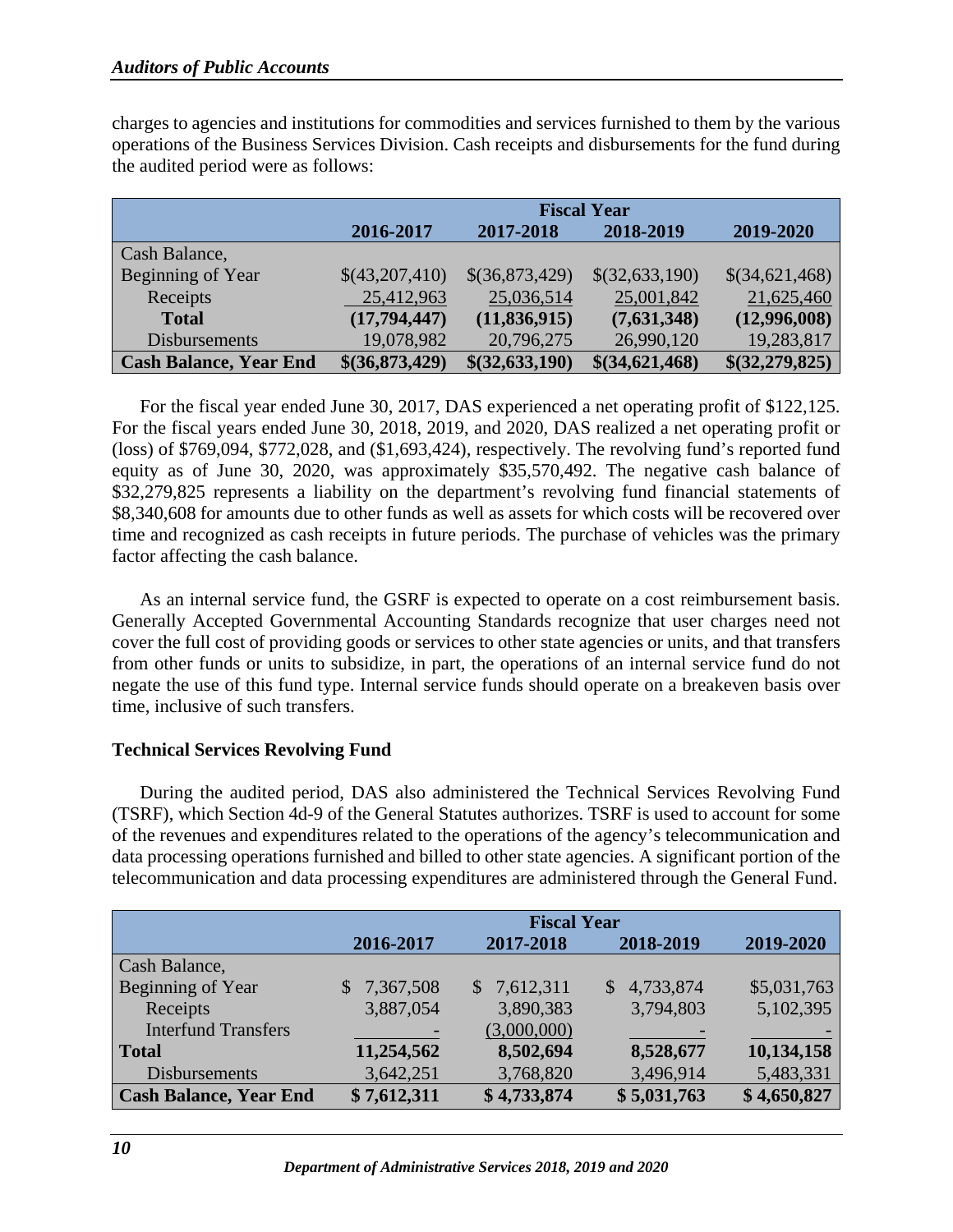DAS experienced a net operating profit/(loss) of (\$2,590,167), \$931,139, and (\$832,300) for the fiscal years ended June 30, 2018, 2019, and 2020, respectively. The revolving fund's reported fund equity as of June 30, 2020, was \$4,460,172. The primary factors affecting the cash balance of the department's revolving fund were receipts and disbursements for billed central services, such as telecommunications and mainframe services.

# <span id="page-15-0"></span>**Capital Projects and Public Works Service Fund**

Approved capital projects funded through bonding include budgeted amounts for acquisition costs, construction, contingencies, studies, architectural and engineering fees, and DAS construction services fees. Most of those costs are billed directly to the allotted bond funds of the appropriate state agency. However, DAS construction services fees are posted to the Public Works Service Fund and then billed to the appropriate state agency. Those service fees are entirely comprised of payroll. The Public Works Service Fund recovers project costs from the state agencies and fringe benefit charges related to payroll from the General Fund.

Some projects, principally those less than \$500,000, have their service-related fees charged directly to a General Fund appropriation rather than through the revolving fund. Currently, that appropriation is \$2.387 million. Some projects do not have an approved bond fund to charge against for a variety of reasons, including projects that are too small to merit a bond appropriation, preliminary work that may have been performed on projects that ultimately were not approved by the General Assembly, and funding that may not have been sufficient to cover all the project costs.

|                                    |                 | <b>Fiscal Year</b> |             |             |
|------------------------------------|-----------------|--------------------|-------------|-------------|
|                                    | 2016-2017       | 2017-2018          | 2018-2019   | 2019-2020   |
| <b>Funding Sources:</b>            |                 |                    |             |             |
| <b>Project Costs Recovered</b>     | \$3,115,323     | \$3,893,170        | \$4,689,594 | \$4,250,461 |
| <b>OPEB Allocation Recovery</b>    |                 | 115,992            | 108,064     | 103,463     |
| Recoveries of Fringe Benefit Costs | 2,745,715       | 6,414,313          | 5,447,231   | 623,244     |
| <b>Total Funding</b>               | 5,861,038       | 10,423,475         | 10,244,889  | 4,977,168   |
| Less Expenditures - Project Costs  | (6,056,972)     | (7,179,901)        | (6,981,665) | (6,501,198) |
| Expenditures in Excess of Funding  | (195, 934)      | 3,243,574          | 3,263,224   | (1,524,030) |
| Fund Balance, Beginning of Year    | (4,786,825)     | (4,982,759)        | (1,739,185) | 1,524,039   |
| <b>Fund Balance, End of Year</b>   | $(\$4,982,759)$ | $(\$1,739,185)$    | \$1,524,039 | \$9         |

A summary of Public Works Service Fund activity for the fiscal years ended June 30, 2017, 2018, 2019, and 2020, is presented below:

From fiscal years 2018 through 2020, net project costs have exceeded net recoveries of service fees and fringe benefits by \$4,982,768, resulting in a decrease of the negative fund balance of (\$4,982,759) at June 30, 2017 to \$9 at June 30, 2020.

Capital projects expenditures were charged primarily to the capital projects and special revenue funds. Smaller amounts were charged to the General Fund. A summary of public works project expenditures by fund follows: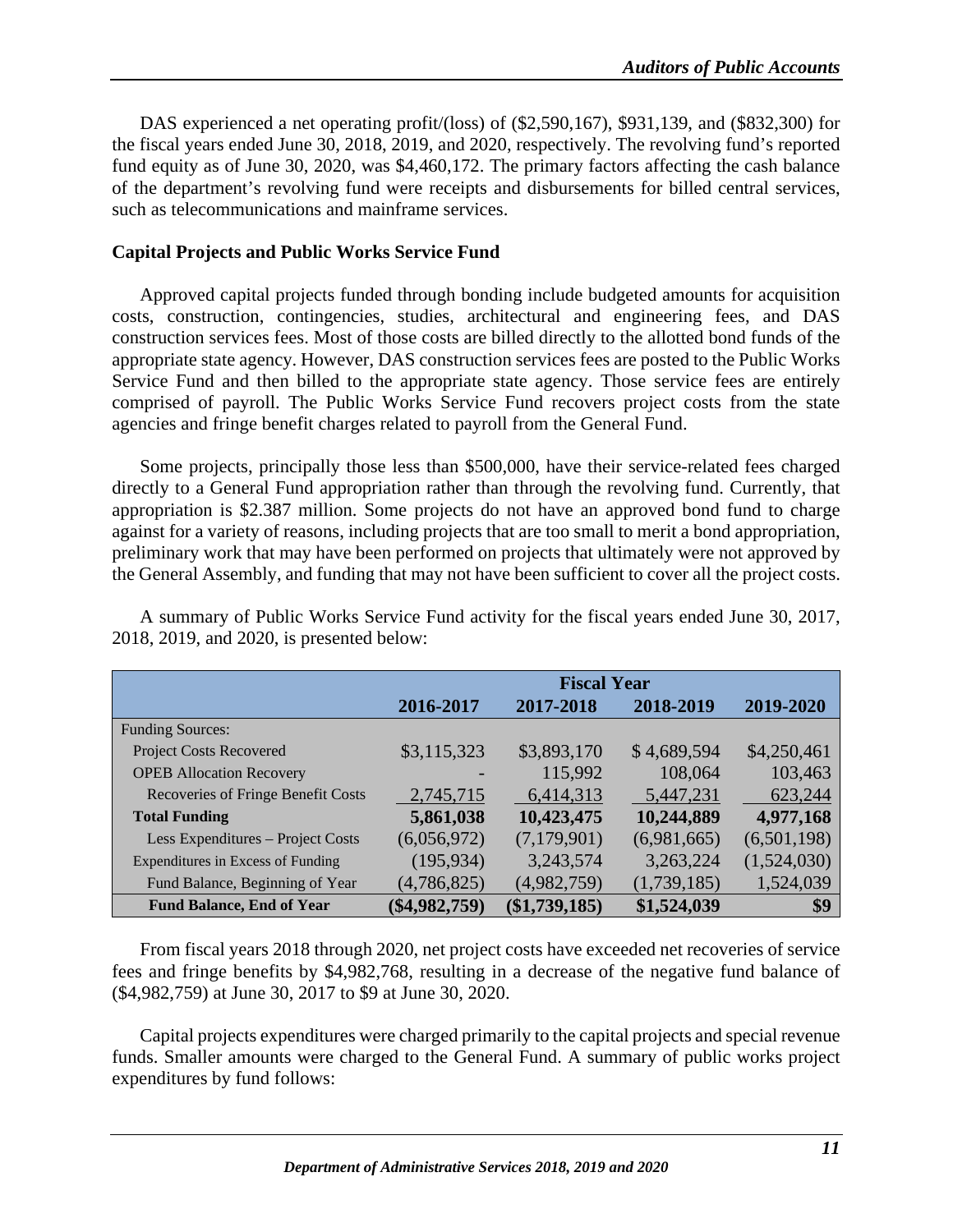|                                  |               |               | <b>Fiscal Year</b> |               |
|----------------------------------|---------------|---------------|--------------------|---------------|
|                                  | 2016-2017     | 2017-2018     | 2018-2019          | 2019-2020     |
| <b>General Fund</b>              | 895,736<br>\$ | 63,107        | $\mathcal{S}$      |               |
| Special Revenue Funds            | 31,530,849    | 17,704,964    | 8,980,527          | 3,541,383     |
| <b>Public Works Service Fund</b> | 1,458,833     | 1,907,442     | 1,177,356          | 1,147,339     |
| <b>CSUS-2020</b>                 | 25,965,813    | 51,268,373    | 67,493,067         | 53,209,699    |
| Capital Project Funds            | 176,547,034   | 105,744,299   | 118,815,020        | 126,392,267   |
| <b>Total</b>                     | \$236,398,265 | \$176,688,185 | \$196,465,970      | \$184,290,688 |

The following table shows the capital project expenditures by activity:

|                                      |                          |                             | <b>Fiscal Year</b> |               |
|--------------------------------------|--------------------------|-----------------------------|--------------------|---------------|
|                                      | 2016-2017                | 2017-2018                   | 2018-2019          | 2019-2020     |
| <b>Capital Project Expenditures:</b> |                          |                             |                    |               |
| Acquisitions                         | $\mathcal{S}$<br>990,824 | \$<br>95,803                | 14,191<br>\$       | \$1,218,687   |
| Design                               | 24,055,458               | 17,001,234                  | 18,382,403         | 11,826,630    |
| Construction                         | 175,514,348              | 144,469,992                 | 218,420,343        | 211,149,694   |
| <b>Hazardous Material Abatement</b>  | 596,332                  | 9,747,376                   | 1,225,314          | 662,113       |
| Equipment                            | 4,565,022                | 2,130,190                   | 4,691,600          | 9,805,881     |
| Art                                  | 525,306                  | 574,690                     | 643,323            | 496,469       |
| Fees – Admin Oversight               | 5,559,853                | 8,984,700                   | 6,648,126          | 5,425,087     |
| Arbitration                          | 268,813                  | (67,798)                    |                    |               |
| Telecommunications                   | 2,422,679                | 466,334                     | 2,896,857          | 1,731,929     |
| <b>Testing Services</b>              | 1,478,876                | 1,112,024                   | 1,667,176          | 292,490       |
| <b>Construction Manager</b>          | 7,483,148                | 11,486,208                  | 9,512,755          | 7,844,914     |
| <b>Contingency/Change Orders</b>     | 12,937,607               | 2,410,364                   | 1,081,257          | 5,236,936     |
| <b>Total</b>                         |                          | \$236,398,266 \$198,411,117 | \$265,183,345      | \$255,690,830 |

Capital project expenditures primarily were for projects involving the design and construction of state and educational facilities. The significant decrease in construction in fiscal year 2018 was likely due to a reduction in bond funding. The substantial increase in construction expenditures in fiscal year 2019, which was sustained in fiscal year 2020, was due to the start of several large state and school construction projects.

Construction costs were the largest expenditure activity and consisted of many small construction projects with expenditures less than \$10 million. Between fiscal years 2018 and 2020, there were ten projects with costs in excess of \$10 million with combined expenditures totaling \$422,680,051. The largest construction cost recorded during the audited period were \$137,339,207 for the renovation of State Office Building and Garage in Harford. A summary of projects over \$10 million in the fiscal years ended June 30, 2018, 2019, and 2020 follows: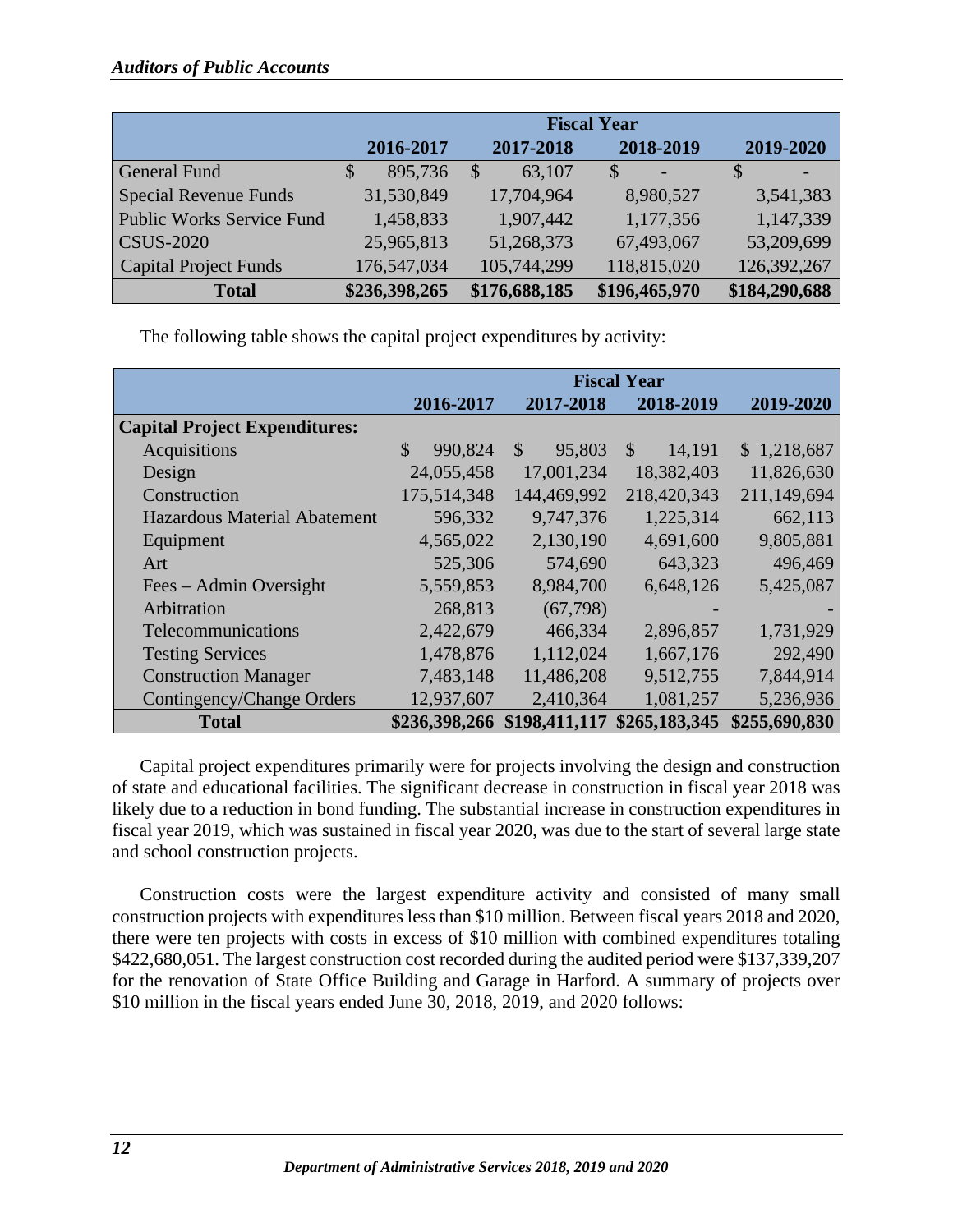|                                                                     |              | <b>Fiscal Year</b> |               |
|---------------------------------------------------------------------|--------------|--------------------|---------------|
|                                                                     | 2017-2018    | 2018-2019          | 2019-2020     |
| <b>Public Works Project Expenditures:</b>                           |              |                    |               |
| State Office Building Renovations &<br>Garage                       | \$30,130,269 | \$65,790,244       | \$41,418,694  |
| $DOC - York CI - Central Plant & Pipe$<br>Distribution System       |              |                    | 26,409,874    |
| CCSU – Barnard Hall Additions and<br><b>Renovations</b>             |              |                    | 13,620,137    |
| CCSU – New Rec Center & Kaiser Halls<br>and Annex Renovations       | 2,445,361    | 10,260,806         | 4,023,352     |
| CCSU - Willard & DiLoreto Halls<br>Renovations                      | 25,097,732   | 21,395,628         | 869,175       |
| ECSU – Goddard / Communications<br><b>Renovations</b>               | 10,714,553   | 10,428,708         | 355,098       |
| WCSU – Higgins Hall & Higgins Annex<br><b>Classroom Renovations</b> |              | 14,270,670         | 6,872,229     |
| $CTHS - Grasso$ Additions &<br>Renovations                          | 21,276,157   | 48,551,666         | 16,051,453    |
| <b>Total</b>                                                        | \$89,664,072 | \$170,697,722      | \$109,620,012 |

# <span id="page-17-0"></span>**Trustee Accounts**

The commissioner of the Department of Administrative Services has designated the Collection Services Division to act as trustee for the accounts of certain people, subject to the following criteria:

**Estate administrator accounts** – pursuant to Section 4a-15 of the General Statutes, the estate administrator, appointed by the commissioner of the Department of Administrative Services, may act in a fiduciary capacity in connection with the property of any minor, incapable, incompetent, or deceased person who is or has been receiving financial aid from the state.

**Legal representative accounts** – pursuant to Section 4a-16 of the General Statutes, the court has designated the commissioner of the Department of Administrative Services to administer the funds of deceased persons.

**Representative payee accounts** – pursuant to Section 4a-12 (a) of the General Statutes, the majority of the accounts administered by the DAS Collection Services Division are for patients and/or residents of state humane institutions, for whom the payer of funds due these persons has agreed to permit DAS to act as a conduit of those funds. These arrangements usually involve DAS as named representative payee for the Social Security Administration, Veterans Administration, and other benefit providers. The primary distinction between these accounts and accounts in the other two categories is that they are the result of agreements while court proceedings designate the others in the estate administrator and legal representative categories.

Receipts for the legal representative accounts in the custody of the commissioner totaled \$6,153,629, \$6,296,152, and \$5,286,884 during the fiscal years ended June 30, 2018, 2019, and 2020, respectively. Collections from claims against decedent estates to provide for the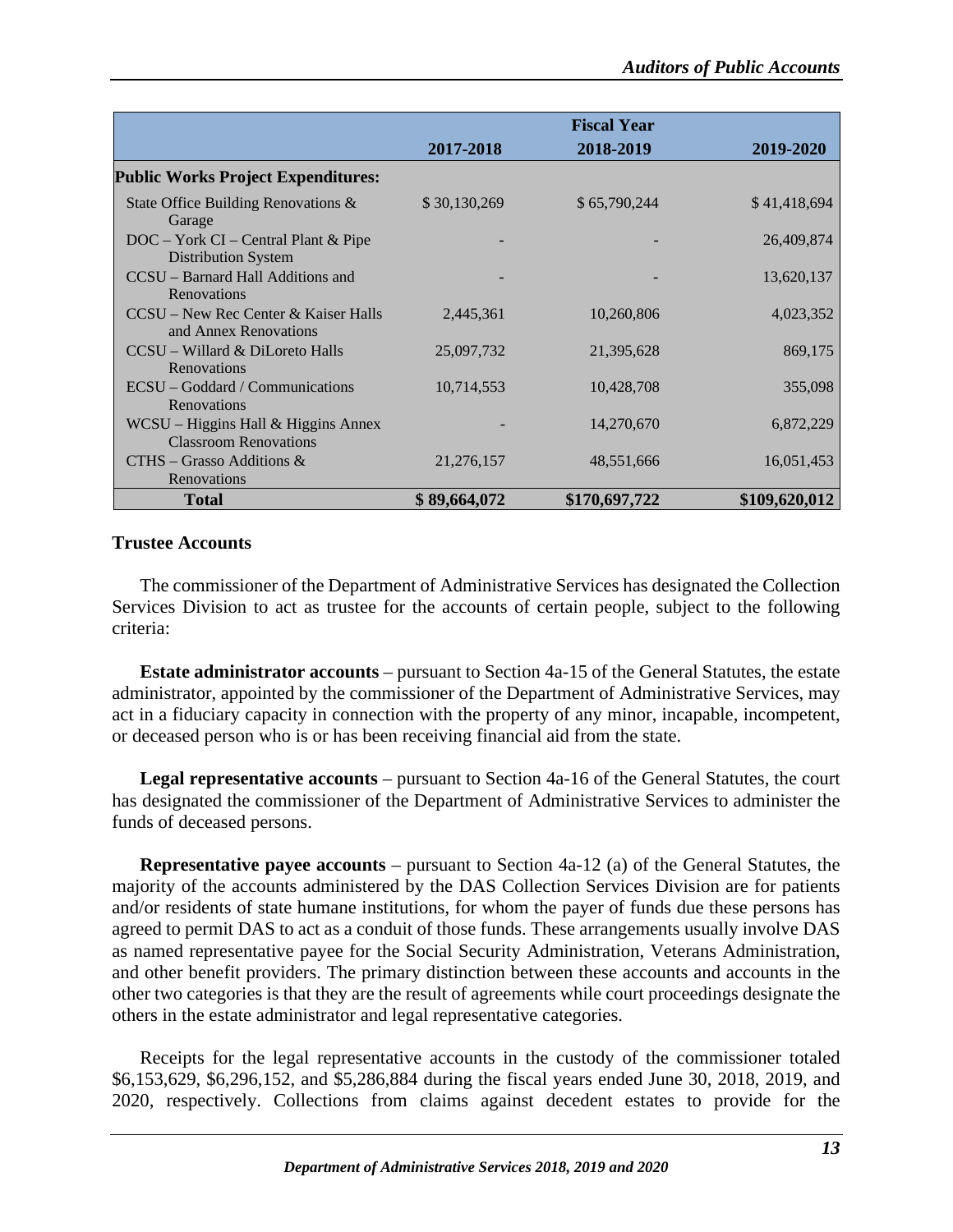reimbursement of state costs, pursuant to Section 4a-16 of the General Statutes, amounted to \$6,154,242, \$6,297,169, and \$5,287,563 during the fiscal years ended June 30, 2018, 2019, and 2020, respectively. In addition, interest was earned on account assets transferred to and invested in the State Treasurer's short-term investment funds (STIF). The interest generated by those investments totaled \$613, \$1,012, and \$679 for the fiscal years ended June 30, 2018, 2019, and 2020, respectively.

Disbursements from the legal representative accounts totaled \$6,084,396, \$6,839,711, and \$4,610,833 during the fiscal years ended June 30, 2018, 2019, and 2020, respectively. Disbursements for the reimbursement of state claims against decedent estates amounted to \$6,019,184, \$6,764,916, and \$4,475,947, during the fiscal years ended June 30, 2018, 2019, and 2020, respectively. Other categories of disbursements included funeral and burial expenses and expenses of last illness, pursuant to Sections 17b-84 and 4a-16 of the General Statutes.

The legal representative accounts' assets totaled \$1,174,780, \$706,016, and \$1,516,953 as of June 30, 2018, 2019, and 2020, respectively. The assets consisted of cash balances of \$1,130,316, \$661,553, and \$1,472,490, and STIF investments of \$44,464, \$44,464, and \$44,464 during the fiscal years ended June 30, 2018, 2019, and 2020, respectively.

The Collection Services Division also has custody of certain other cash and noncash assets held in trust for accounts in the legal representative category. Legal representative accounts' assets inventoried and on hand included coins, stocks and bonds, insurance policies, savings account passbooks, as well as other personal property.

Receipts for the representative payee accounts consisted primarily of revenues derived from Social Security benefit payments received by the state on behalf of individuals residing in state humane institutions. The receipts for the representative payee accounts totaled \$6,153,629, \$6,296,152, and \$5,286,884 in the fiscal years ended June 30, 2018, 2019, and 2020, respectively. Interest earned on account assets transferred to and invested in STIF were \$26,122, \$41,324, and \$27,388 during the audited period.

Disbursements from the representative payee accounts are primarily expenditures for the costs associated with the board, care, treatment, and personal expense allowances associated with patients in state humane institutions. The disbursements for representative payee accounts totaled \$6,019,184, \$6,764,916, and \$4,475,947 in the fiscal years ended June 30, 2018, 2019, and 2020, respectively.

The representative payee accounts' assets consisted of cash balances and STIF investments totaling \$2,108,173, \$1,944,358, and \$2,097,538 for the fiscal years ended June 30, 2018, 2019, and 2020, respectively.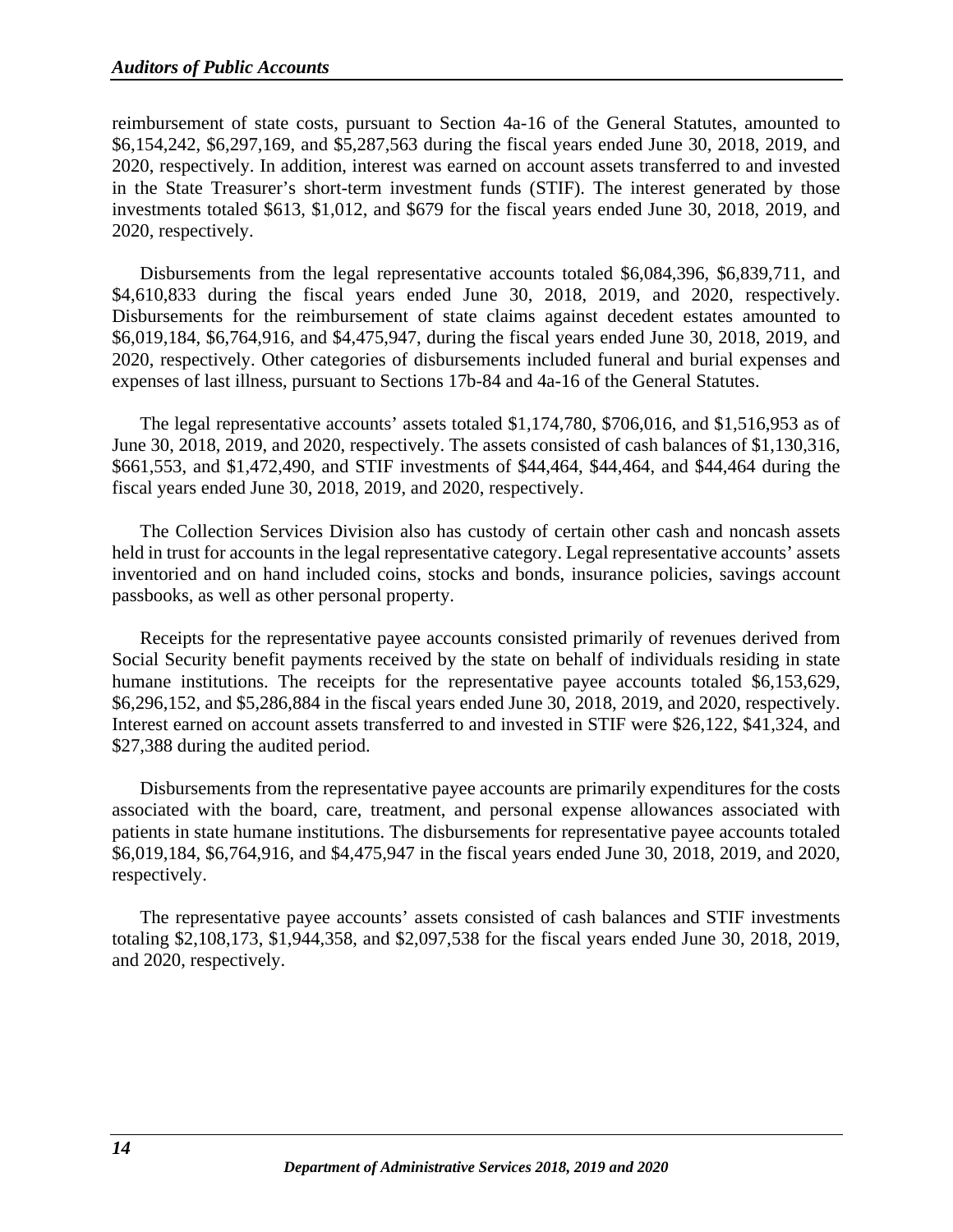## <span id="page-19-0"></span>**Other Matters – Disclosure of Consolidated Agency Audit Recommendations**

The Department of Administrative Services provided administrative functions for a multitude of agencies in accordance with consolidation agreements and public acts. The department provides personnel, payroll, affirmative action, and business office functions for these agencies. The primary objective of the consolidation was to bring those administrative functions under one office to achieve greater consistency and uniformity in the application of fiscal and personnel-related rules, laws, and regulations.

While these agencies had some or all of their administrative functions performed within DAS, they remained legally separate entities with their own management and appropriations. As such, they remain subject to separate audit by the Auditors of Public Accounts in accordance with Section 2-90 of the Connecticut General Statutes.

Of interest in our current review are those consolidated agency audits with recommendations that involve the administrative functions performed by DAS. A review of Small Agency Resource Team (SmART) agency recommendations did not disclose service provider-related conditions that required, or will require, the combined efforts of DAS and its client agencies to resolve.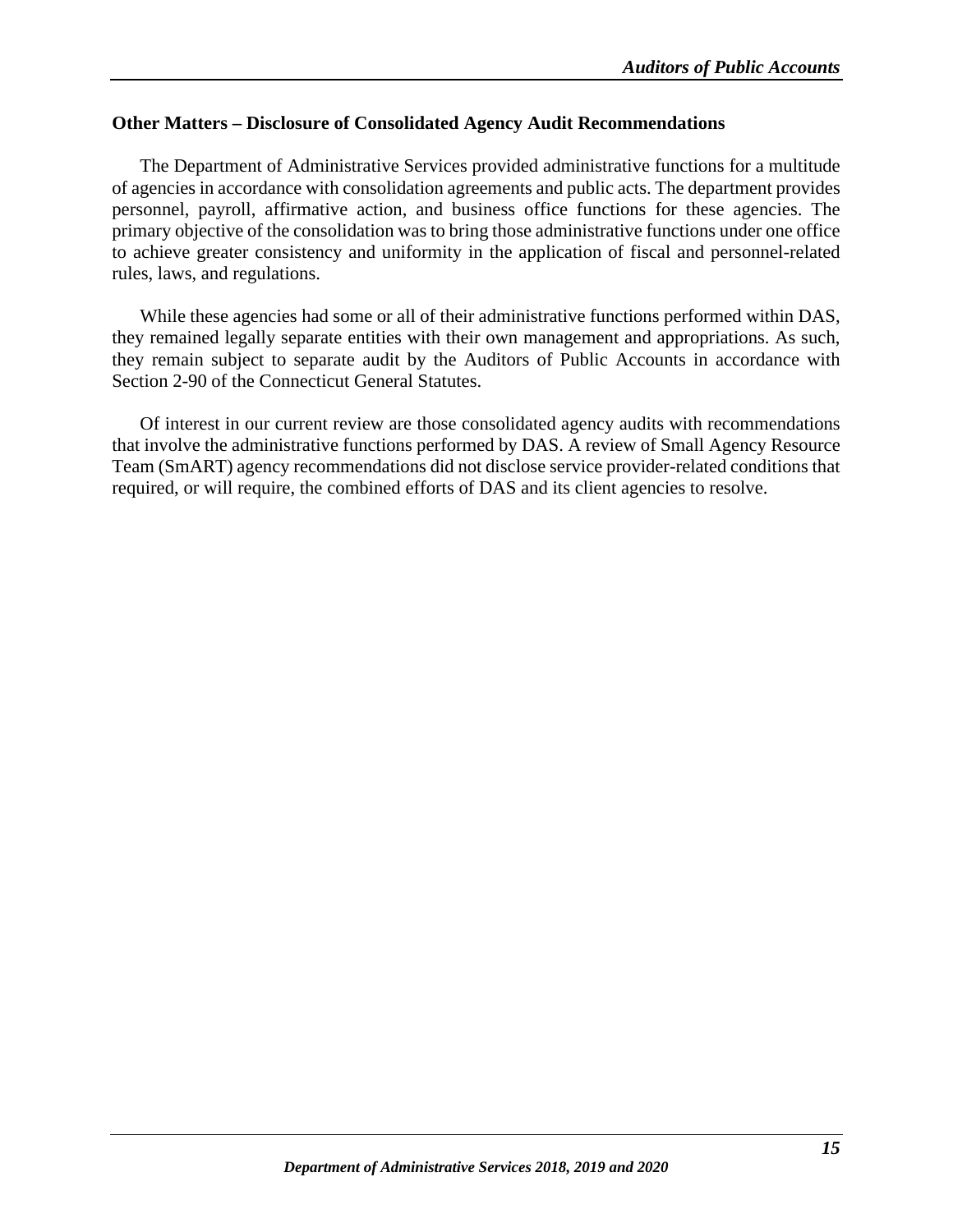# **STATE AUDITORS' FINDINGS AND RECOMMENDATIONS**

<span id="page-20-0"></span>Our examination of the records of the Department of Administrative Services disclosed the following 36 recommendations, of which 20 have been repeated from the previous audit:

## <span id="page-20-1"></span>**Statewide Human Resources – Expanded Use of Promotions by Reclassification**

- *Background:* The Department of Administrative Services Statewide Human Resources (SWHR) division provides consultation to all executive branch human resources professionals and executives regarding human resources programs, laws, regulations, and business rules. SWHR establishes statewide human resources policies and procedures to compliment and clarify statutory requirements. It provides guidance to and approves various personnel actions for executive branch agencies. As of August 28, 2020, the state centralized all in-scope executive branch human resources professionals under DAS.
- *Criteria:* Section 5-227a of the General Statutes states that, whenever an employee's position in the classified service is reclassified, the promotion of the employee shall be made without examination provided: (1) the employee meets the minimum qualifications established for the career progression level of reclassified position; (2) the employee has maintained an adequate performance record and has received satisfactory appraisal on the two most recent consecutive performance evaluations; (3) the employee has worked at the existing level in the current position for a minimum period of six months; and (4) the reclassified position is approved by the commissioner of Administrative Services.

DAS General Letter No. 226 (GL226) provides the procedures for appointing authorities to promote employees by reclassifying positions, which includes justifying how the reclassification is organizationally sound and within the guidelines. GL226 requires, in part, the Statewide Human Resources division approval process to include verification that the growth in duties is practical where the organization is ultimately able to support the reclassification without significant change. Personnel actions are subject to post-audit by DAS.

*Condition:* Since the December 2016 revision of GL226, the Department of Administrative Services has advised agencies to reclassify positions instead of obtaining approval to establish positions from the Office of Policy and Management (OPM), to expedite the process. As a result, there were significant increases in the number of reclassifications in fiscal years 2018 and 2019, as we previously reported, and the practice continued through 2021.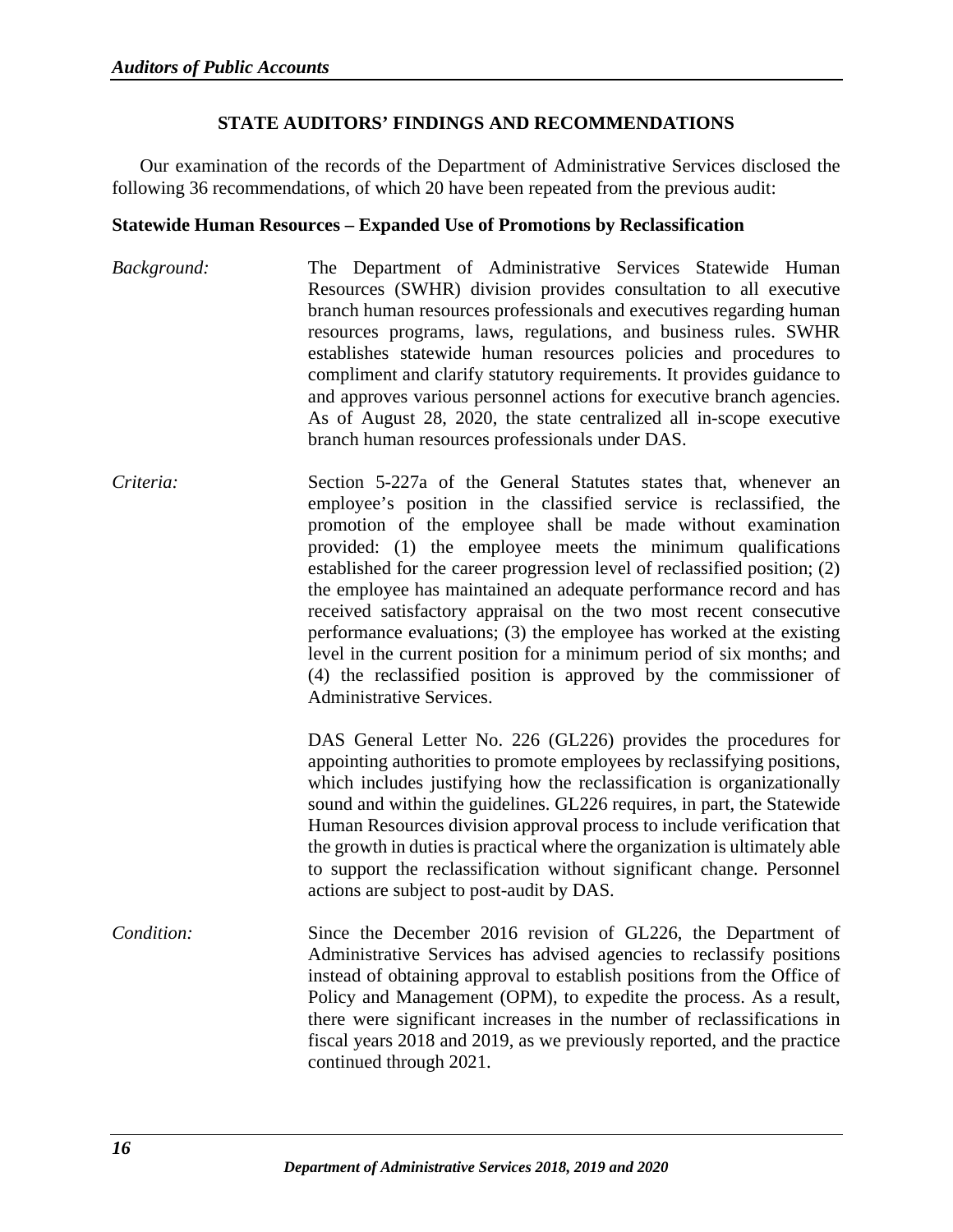Although procedures dictate that agencies must provide justification to DAS prior to approval, DAS relies on the agencies' assertion that its actions are organizationally sound, rather than developing its own criteria for evaluating overall appropriateness within the division or agency. This would ensure consistent decisions across agencies.

Furthermore, DAS does not currently perform post-audits of these actions to assess the appropriateness of reclassifications in relation to the entire division or agency.

*Context:* A summary of the top ten agencies that used the reclassification process follows:



*Effect:* Without proper review, approval, and timely post-audit of reclassifications, there is potential for misuse of such actions. This could lead to disparity in job classes, top-heavy divisions or units; and create future financial hardship with increased payroll and pension costs. Timely post-audits are essential, as it is not possible to rescind a reclassification after the 6-month working test period.

> Furthermore, OPM only approves higher-level supervisory or managerial reclassifications, which may limit the budgetary oversight of lower-level position actions.

Employee morale may decline if there is perceived favoritism.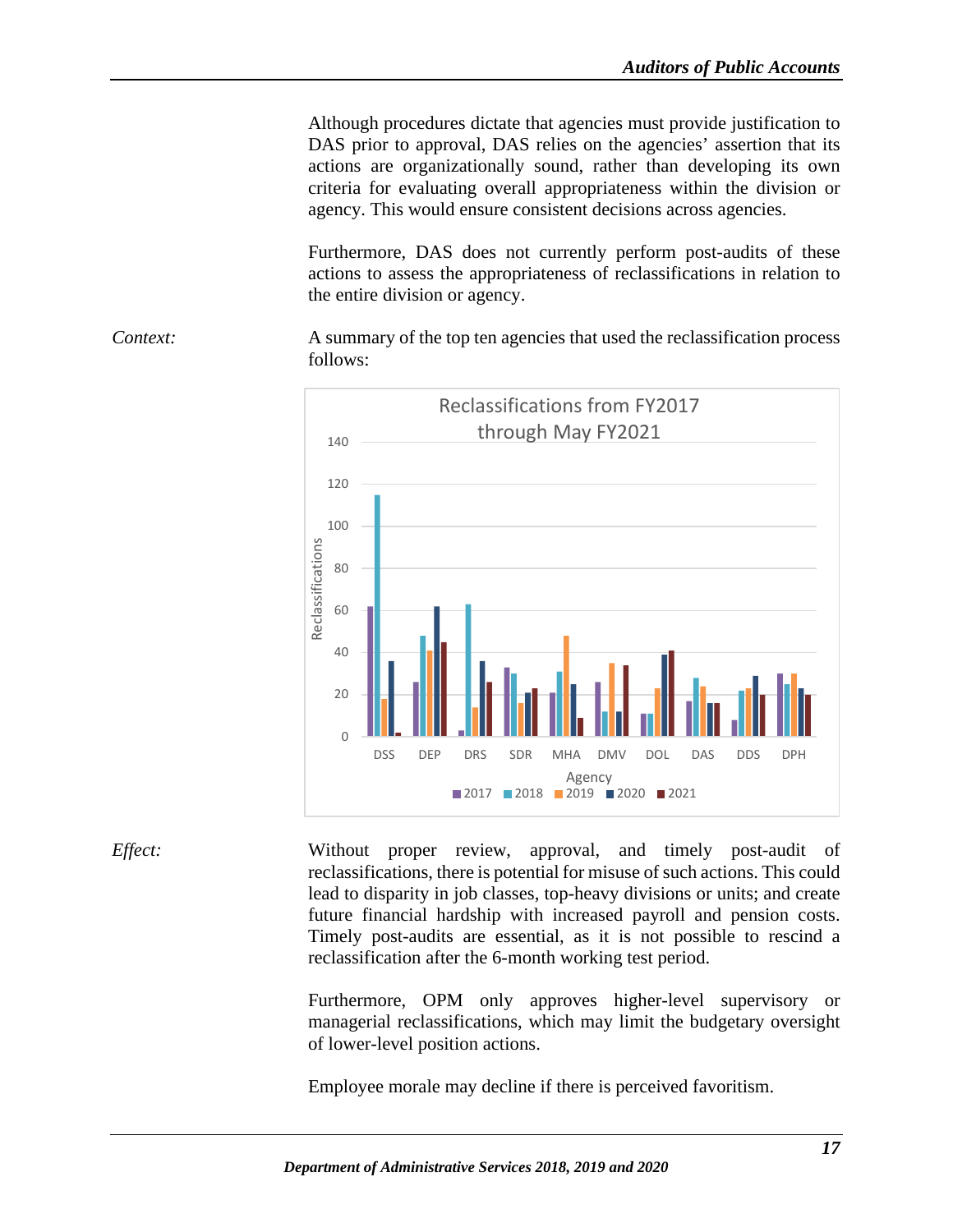*Cause:* Responding to a survey of state agencies, DAS wanted to ease the restrictive nature of the former reclassification process. Statewide Human Resources does not have sufficient staff assigned to the post-audit function of many personnel actions, which are subject to post-audit. *Prior Audit Finding:* This finding has been previously reported in the last audit report covering the fiscal years ended June 30, 2015 through 2017. *Recommendation:* The Department of Administrative Services should strengthen controls over the approval of position reclassifications and post-audits to ensure it consistently evaluates whether agency actions are organizationally sound. (See Recommendation 1.) *Agency Response:* "DAS continues to disagree with this finding because it is based upon a misunderstanding of the statutory roles of DAS and the appointing authorities and the purpose of the post-audit function. DAS agrees that the number of promotions by reclassification increased after DAS revised General Letter 226, a revision that ensured the policy and procedures relating to promotions by reclassification more closely adhered to the provisions of C.G.S. §5-227a and the State Personnel Act, as a whole. This increase was the intended outcome. It should not be interpreted as a failure to ensure that the promotions are organizationally sound. A review of the State Personnel Act, as a whole, and the statutory history of C.G.S. §5-227a in particular, demonstrates that agency heads, as the appointing authorities, not DAS, have the final discretion to determine which candidates are the most qualified to fill the particular positions needed by the agency. We have been clear on what DAS' role is in this process in previous responses. The staff responsible for post-audit do not have - and should not have a role in the review of each individual promotion by reclassification. Inserting them into those transactions would simply add unnecessary bureaucracy and duplication of efforts, unnecessarily adding time and cost to each transaction. The purpose of post-audit is to spot-check the various personnel transactions conducted by agencies, not to review every transaction and substitute their judgement for that of appointing authorities. The judgement as to which of the various statutorily-based methods for promoting employees best fits their agencies' needs at that time and the decisions as to which employees are most qualified for such promotions ultimately rests with appointing authorities, not DAS."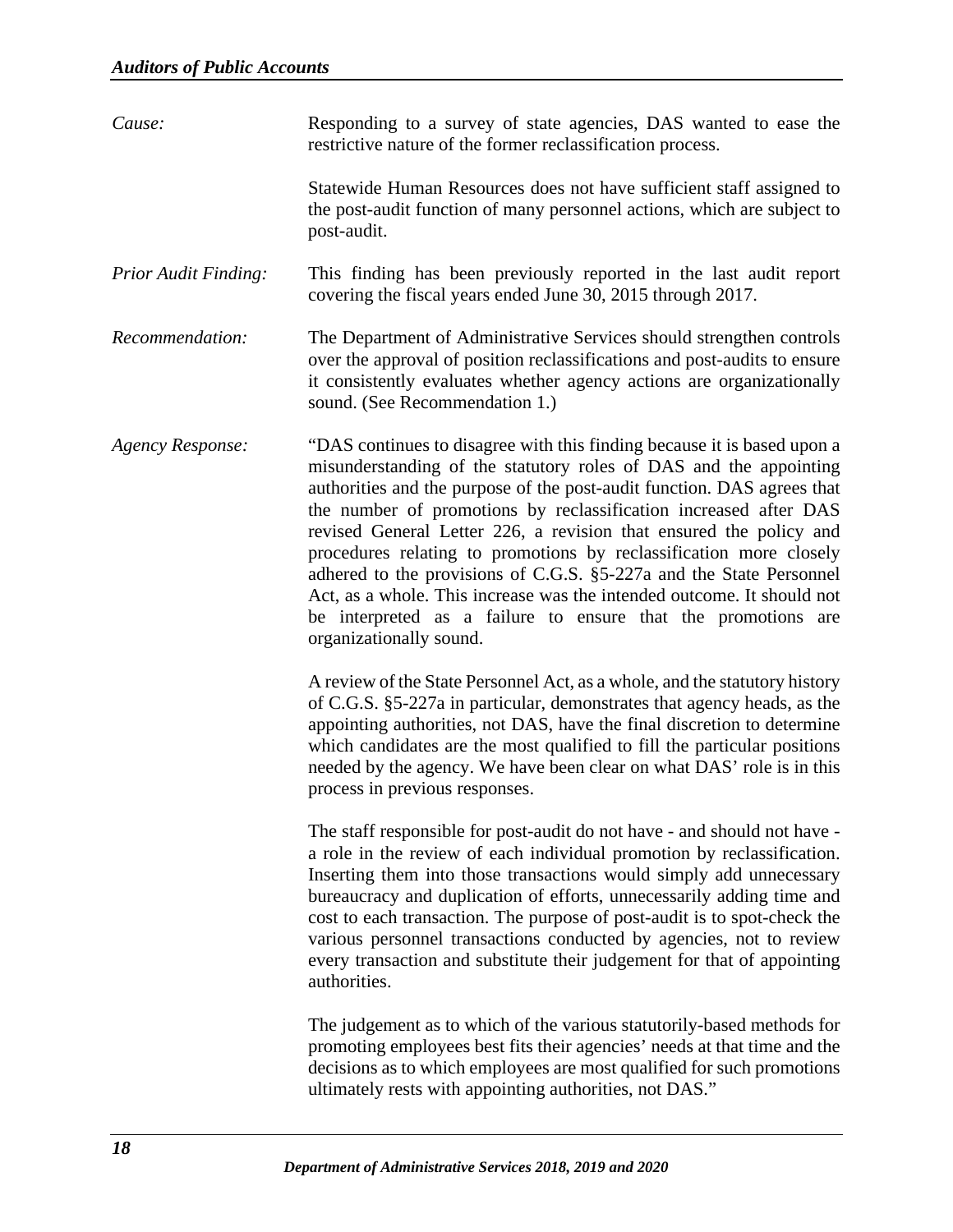# *Auditors' Concluding*

*Comments:* The recommendation relates to position reclassifications being organizationally sound. The focus of this finding and associated recommendation does not revolve around the candidates filling the reclassified positions. The risk being highlighted is that divisions can become top-heavy with too many higher-level positions if this is not adequately considered.

## <span id="page-23-0"></span>**Statewide Human Resources – Approval of Certain Individual Salary Increases**

- *Background:* Historically, the Department of Administrative Services, with the approval of the Office of Policy and Management, establishes the salary or salary adjustment of certain groups of unclassified, executive, appointed employees or officials. On rare occasions, certain individual employee adjustments are made as well. These actions are approved via signed memorandums called "E-Items" and are numbered for reference purposes. Other uses of "E-Items" include the extension of certain benefits negotiated for bargaining unit employees to non-represented employees, such as the extension of health benefits.
- *Criteria:* Section 4-40 of the General Statutes states that the commissioner of Administrative Services, subject to the approval of the Secretary of Policy and Management, shall determine the salaries, compensation, and wages of all state officers, boards, commissions, deputies, and employees.

Section 5-200(p) of the General Statutes states that, when such authority is not otherwise conferred by statute, the commissioner may issue orders to provide that 1) executive or judicial department employees exempt from the classified service or not included in any prevailing bargaining unit contract, except unclassified employees of any board of trustees of the constituent units of higher education, be granted rights and benefits not less than those granted to employees in the classified service or covered under such contracts.

Section 5-210 of the General Statutes states that the commissioner of Administrative Services may establish one or more state incentive plans for employees whose positions have been designated as managerial or confidential. Annual salary increases or lump-sum payments for employees whose positions have been designated managerial or confidential may be based on annual performance appraisals made by agency heads or their designees in accordance with state incentive plans approved by the commissioner of Administrative Services. Such salary increases shall be in accordance with the provisions of the compensation schedule then in effect.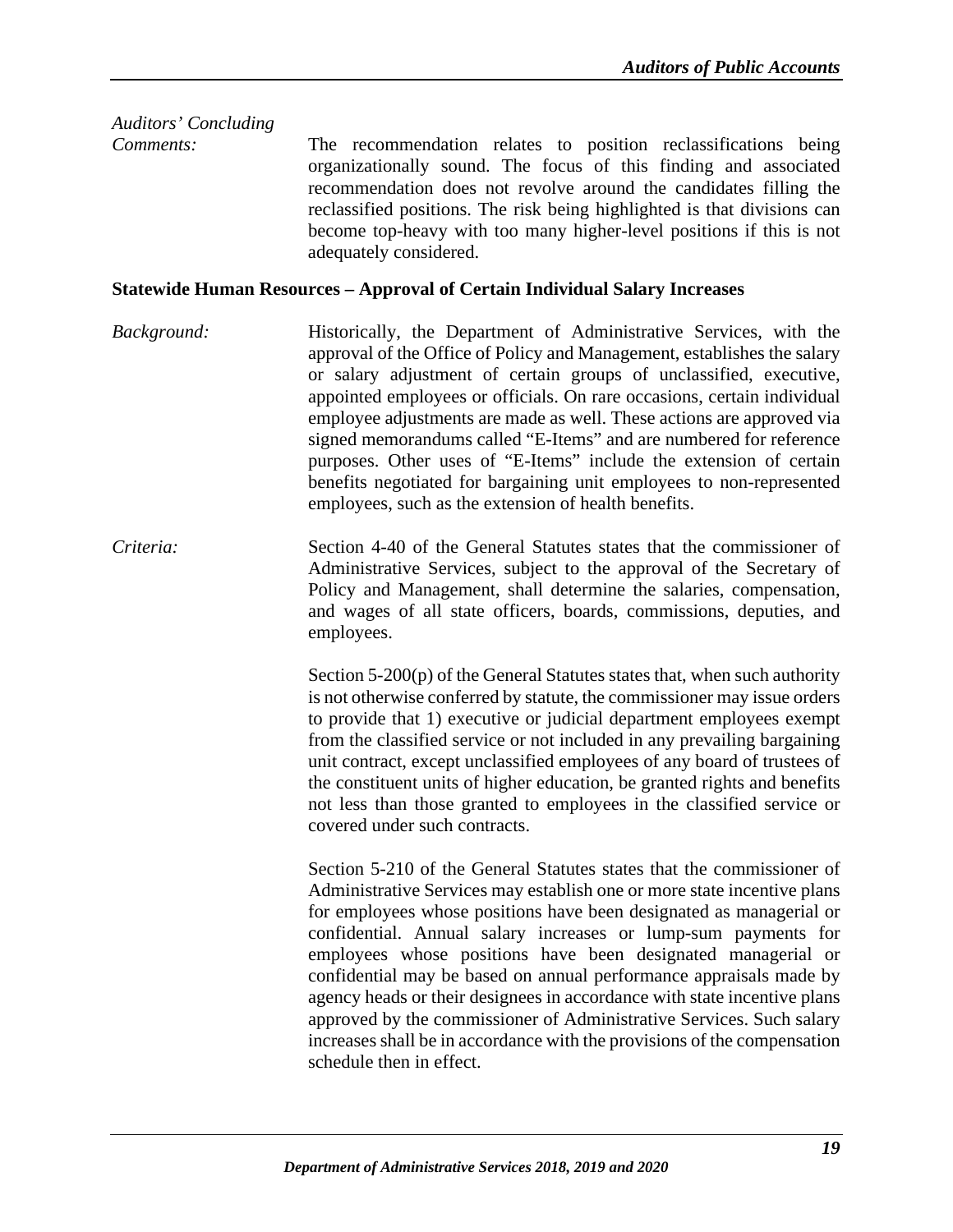*Condition:* DAS (with OPM's approval) authorized individual salary increases on behalf of certain non-represented managers or confidential employees, explaining that the employees assumed more responsibilities, many

|                                               | agency and range of increase:<br># of Managers/<br><b>Confidential</b><br><b>Employees with</b> |                        |                            | times due to reorganizations. Below is a summary of managers by<br><b>Amount or Range of Increases</b><br>by Manager/Confidential Employee |                           |              |  |  |  |
|-----------------------------------------------|-------------------------------------------------------------------------------------------------|------------------------|----------------------------|--------------------------------------------------------------------------------------------------------------------------------------------|---------------------------|--------------|--|--|--|
|                                               |                                                                                                 | <b>Salary Increase</b> | 2020                       |                                                                                                                                            | 2021                      |              |  |  |  |
| <b>Agency</b>                                 | 2020                                                                                            | 2021                   | <b>Dollar</b>              | %'age                                                                                                                                      | <b>Dollar</b>             | %'age        |  |  |  |
| Office of<br>the Chief<br>Medical<br>Examiner |                                                                                                 | $\mathbf{1}$           |                            |                                                                                                                                            | \$4,154                   | 5%           |  |  |  |
| <b>DAS</b>                                    | $\overline{2}$                                                                                  |                        | \$13,449<br>to<br>\$16,466 | $10\%$ to<br>12%                                                                                                                           |                           |              |  |  |  |
| Department<br>of Social<br>Services           | 1                                                                                               |                        | \$6,820                    | 5%                                                                                                                                         |                           |              |  |  |  |
| <b>OPM</b>                                    | 3                                                                                               | $4*$                   | \$6,558<br>to<br>\$7,932   | $5%$ to<br>7%                                                                                                                              | \$7,763<br>to<br>\$10,692 | 5% to<br>10% |  |  |  |
| Office of<br>the State<br>Treasurer           | $\overline{2}$                                                                                  |                        | \$16,325<br>to<br>\$19,887 | $15%$ to<br>19%                                                                                                                            |                           |              |  |  |  |

\*Same manager received increases in both fiscal years.

**8 5**

| Context:                    | Prior to fiscal year 2018, we did not note any similar occurrences. We<br>noted five increases in addition to those noted above in which the<br>increases appeared to be reasonably justified due to position<br>consolidations, salary inequity, and other factors. |
|-----------------------------|----------------------------------------------------------------------------------------------------------------------------------------------------------------------------------------------------------------------------------------------------------------------|
| <i>Effect:</i>              | Significant salary increases granted to specific employees without clear<br>and consistent treatment may open the state to claims of favoritism,<br>decreased morale, and inequitable salaries.                                                                      |
| Cause:                      | Agencies felt that certain employees deserved salary increases due to<br>significant growth or change in duties.                                                                                                                                                     |
| <b>Prior Audit Finding:</b> | This finding has been previously reported in the last audit report<br>covering the fiscal years ended June 30, 2015 through 2017.                                                                                                                                    |
| Recommendation:             | The Department of Administrative Services should coordinate with the<br>Office of Policy and Management to develop and implement procedures                                                                                                                          |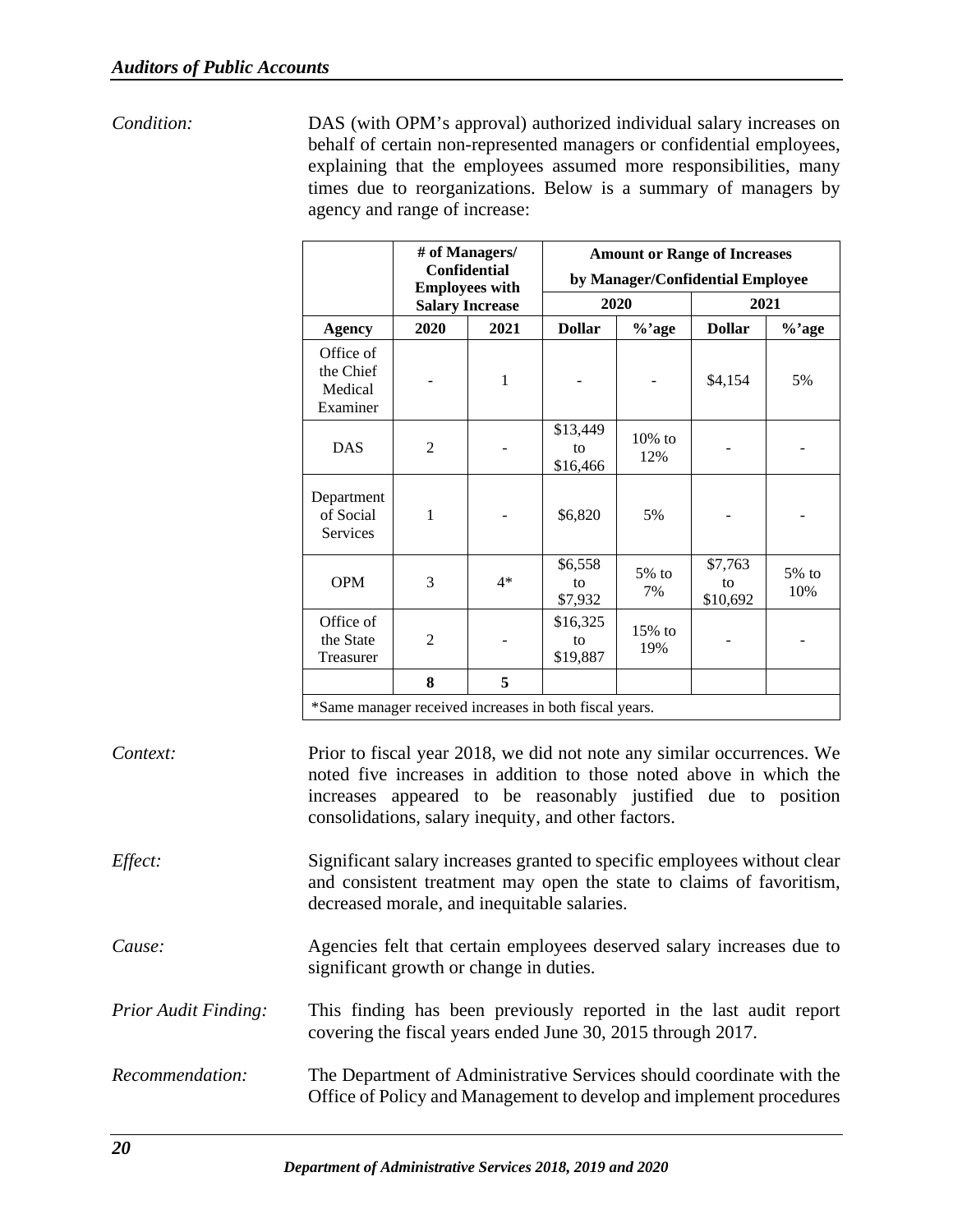to clearly document and support the rationale and impact of individual and group salary adjustments. (See Recommendation 2.)

*Agency Response:* "Each individual E-Item is evaluated and acted upon on a case-by-case basis. Again, DAS agrees that it is important to document salary adjustments and asserts that it has done so for each of the adjustments it, with OPM, approved during this audit period as well as with all prior salary adjustments. DAS disagrees with this finding (and concluding comments in FY 15, 16, and 17) to the extent that it implies such documentation does not exist and to the extent that it implies any of the salary adjustments referenced were inappropriate."

## *Auditors' Concluding*

*Comments:* We are still not suggesting there is an absence of documentation to support expanded duties. The finding indicates that agencies may not have consistently treated all managers who assumed additional duties. Managers at many agencies may have taken on additional responsibilities without receiving similar consideration, including pay increases. If managers' expanded duties are in line with their job specifications, pay increases should be given when all managers receive their annual increments or cost of living increases to ensure consistent treatment and avoid the appearance of favoritism.

## <span id="page-25-0"></span>**Statewide Human Resources – Inadequate Post Audits of Human Resources**

| Criteria:  | Subsection $(a)(7)$ of Section 5-200 of the General Statutes provides that<br>the commissioner of Administrative Services or authorized agent shall<br>establish personnel standards governing promotions, classifications,<br>reclassifications, and the creation of positions that will provide guidance<br>to all agencies in matters of personnel management and serve as a means<br>to evaluate agency performance in conducting personnel management.<br>Furthermore, Subsection $(a)(8)$ provides that the commissioner shall see<br>that all appointments, promotions, layoffs, demotions, suspensions,<br>removals, and retirements are made in accordance with the applicable<br>provisions of the general statutes and regulations. The commissioner<br>may fully or partially delegate responsibilities to the heads of state<br>agencies or their authorized agents, subject to audit, in order to improve<br>human resources management. |
|------------|--------------------------------------------------------------------------------------------------------------------------------------------------------------------------------------------------------------------------------------------------------------------------------------------------------------------------------------------------------------------------------------------------------------------------------------------------------------------------------------------------------------------------------------------------------------------------------------------------------------------------------------------------------------------------------------------------------------------------------------------------------------------------------------------------------------------------------------------------------------------------------------------------------------------------------------------------------|
| Condition: | Statewide Human Resources Management has not assigned sufficient<br>resources to perform post-audits of personnel actions. As of fiscal year<br>2021, there were only three employees assigned to conduct post-audits<br>on a part-time basis. As a result, these audits are limited to reviews of<br>monetary calculations from promotions, hirings, rehirings, and<br>demotions. SWHR does not perform post-audits assessing the<br>reasonableness of certain actions.                                                                                                                                                                                                                                                                                                                                                                                                                                                                               |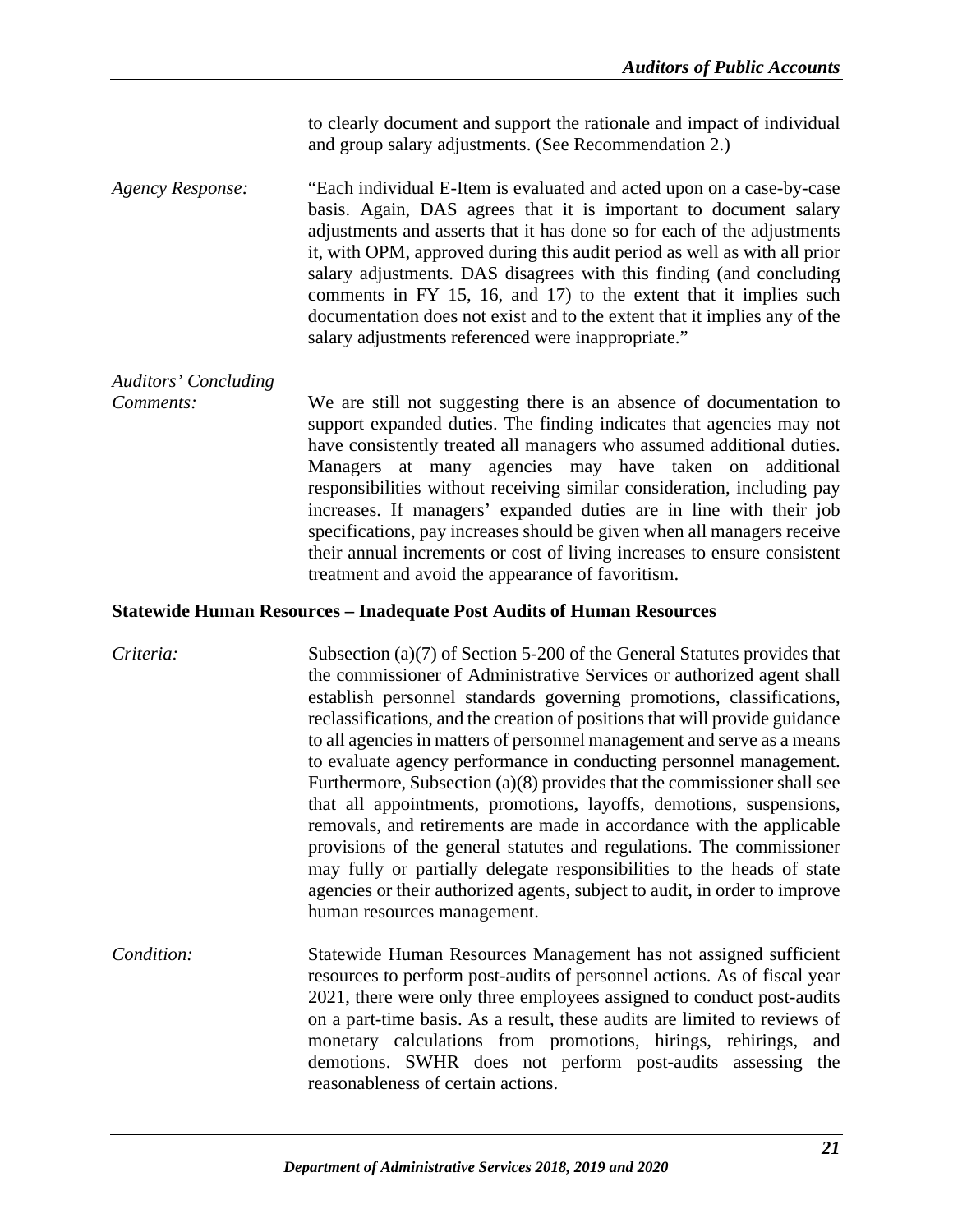|                                   |  |  |  | We discovered a flaw in the department's method of compiling the   |  |
|-----------------------------------|--|--|--|--------------------------------------------------------------------|--|
|                                   |  |  |  | universe of transactions, which resulted in transactions not being |  |
| identified for post-audit review. |  |  |  |                                                                    |  |

DAS does not follow up to ensure that agencies took corrective action on errors found and communicated during the post-audit process.

*Context:* The Department of Administrative Services delegated its authority for various statutory human resources functions to state agencies. DAS provides guidance to state agencies through issuance of general letters. These transactions, along with other non-delegated transactions, are subject to post-audit.

> Transactions are identified for post-audit review through reports run against the Core-CT database, where all human resources transactions are recorded. Through our review, we found that reports are run shortly after the end of each month. However, certain actions may be entered retroactively. As a result, these actions are not identified or reviewed by Statewide Human Resources.

- *Effect:* There is potential for improper transactions or salary adjustments occurring without proper oversight. The risk of inconsistencies also increases when transactions are processed by many human resources professionals. With the implementation of JobAps, the web-based recruiting and applicant tracking system, there are now significantly more opportunities for HR professionals to make subjective decisions statewide.
- *Cause:* The SWHR post-audit unit has been downsized from five people in 2015 to three in 2021, one of whom is assigned part-time to the unit. The unit does not identify and review retroactive transactions due to the timing of the generation of post-audit transaction reports. In addition, the unit has other responsibilities. DAS does not follow up on errors identified in audits and cannot require agencies to do so.
- *Prior Audit Finding:* This finding has been reported, in modified form, in the last audit report covering the fiscal years ended June 30, 2015 through 2017.
- *Recommendation:* The Department of Administrative Services should enhance its postaudit unit by assigning necessary staffing and broadening its scope of review to ensure that delegated agency human resources actions were organizationally sound and in compliance with statutes. The department should enhance procedures to ensure retroactive transactions are identified for post-audits. Furthermore, the department should develop and implement procedures, and seek necessary legislative changes to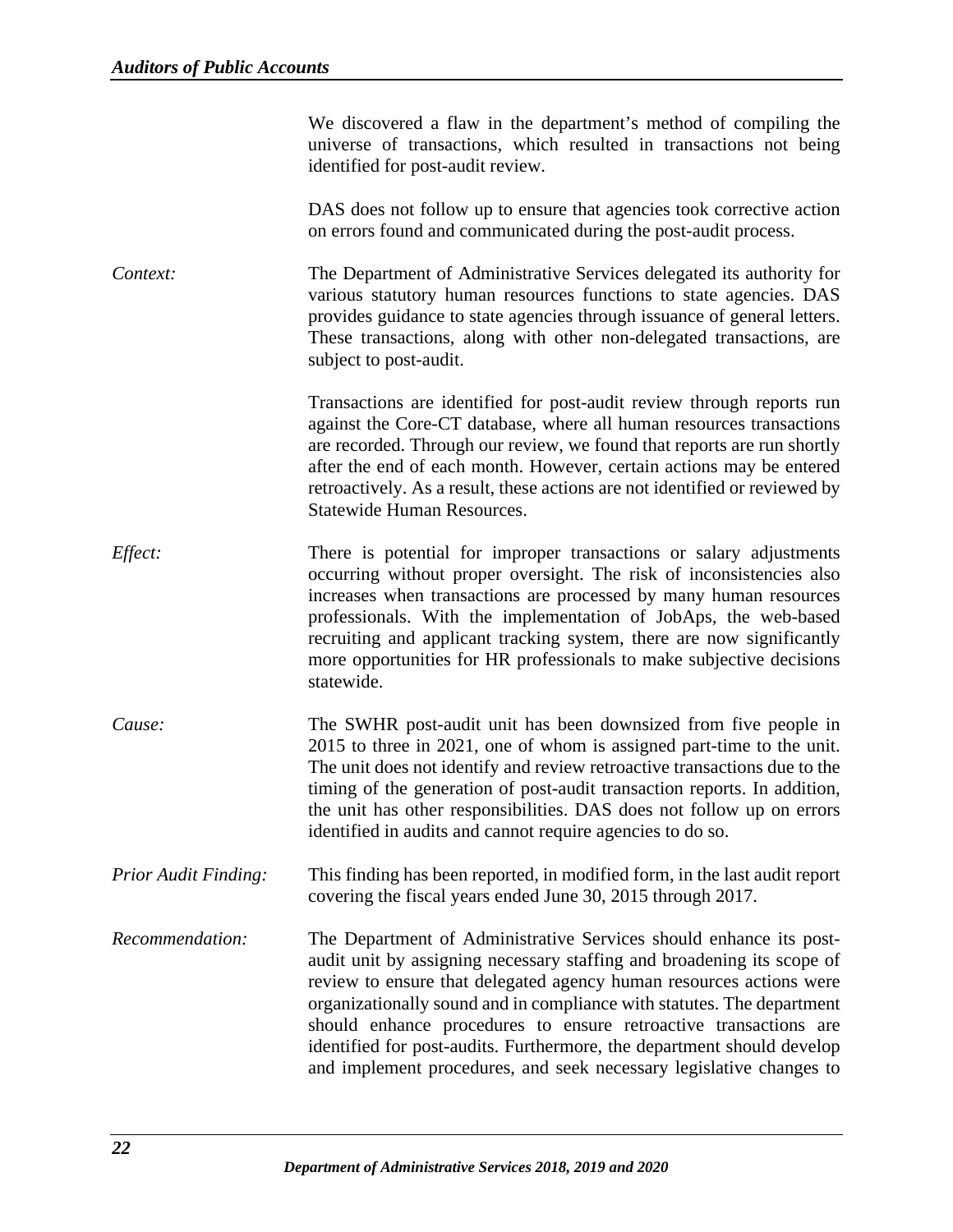correct errors and enforce agency compliance with post-audits. (See Recommendation 3.)

*Agency Response:* "DAS fundamentally disagrees with this. As such, our response is the same from our response in FY 15, 16, 17 report, which stated as follows: 'DAS disagrees with this finding because the finding is based upon a misunderstanding of the statutory roles of DAS and the appointing authorities and the purpose of the post-audit function.

> A review of the State Personnel Act, as a whole, demonstrates that agency heads, as the appointing authorities, not DAS, have the final discretion to determine which candidates are the most qualified to fill the particular positions needed by the agency. During the audit period (and prior to that period) DAS worked with agency human resources personnel to ensure that personnel transactions were conducted efficiently, effectively, and in accordance with the State Personnel Act and other state and federal laws.

> Moreover, the staff responsible for post-audit do not have - and should not have - a role in the review of each individual personnel transaction. Inserting them into those transactions would simply add unnecessary bureaucracy and duplication of efforts, unnecessarily adding time and cost to each transaction. The purpose of post-audit is to spot-check the various personnel transactions conducted by agencies, not to review every transaction.

> It is also important to note that DAS's responsibility is not to secondguess the judgement of the appointing authorities as to which of the various statutorily-based methods for promoting employees best fits their agencies' needs at that time nor it is to second-guess their decisions as to which employees are most qualified to fill the agency's vacancies."

# *Auditors' Concluding*

*Comments:* An insufficient post-audit unit and process increases the risk of inconsistent and improper transactions. There is no enforcement of the recommendations in these limited reviews. In addition, the implementation of the statewide human resources centralization initiative removed an approval level. This, coupled with the highly subjective nature of personnel action decisions, underscores the importance of a more robust post-audit unit. Furthermore, DAS should consider establishing the post-audit unit independent of the Statewide Human Resources Management Division.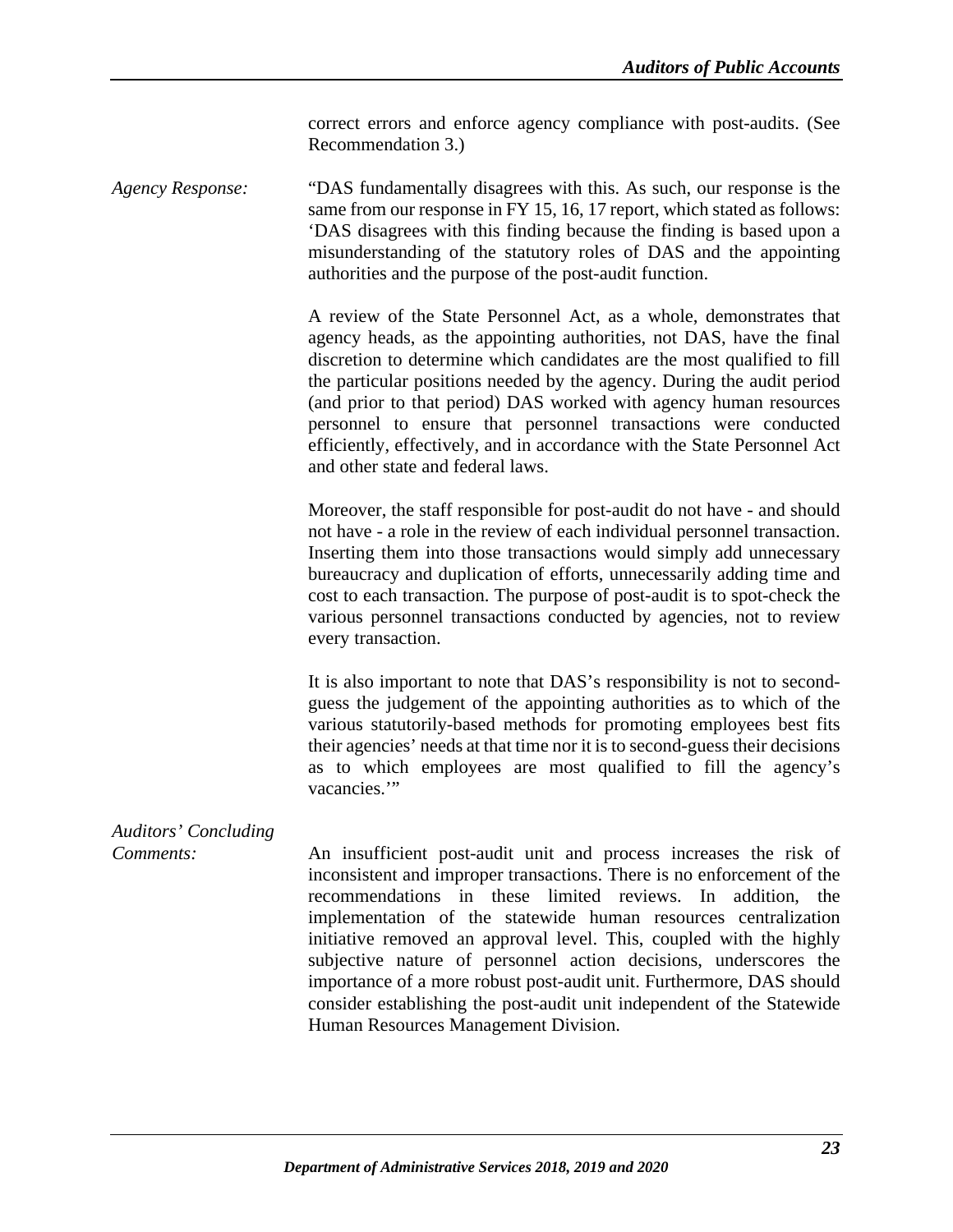# <span id="page-28-0"></span>**Statewide Human Resources – Incorrect Salary Rate for DMHAS Employee**

| Background:                 | As of August 28, 2020, the state centralized its human resources<br>functions for all in-scope executive branch agencies into the Department<br>of Administrative Services. Salary calculations are performed by DAS<br>Human Resources Business Partners (HRBP) or Generalists assigned to<br>each agency. These calculations are subject to post-audit by the<br>Statewide Human Resources (SWHR) division.                                                                                 |
|-----------------------------|-----------------------------------------------------------------------------------------------------------------------------------------------------------------------------------------------------------------------------------------------------------------------------------------------------------------------------------------------------------------------------------------------------------------------------------------------------------------------------------------------|
| Criteria:                   | State employee salaries are determined by salary plans based on job<br>classifications. Each job class is assigned a minimum and maximum<br>allowable salary. The Department of Administrative Service provides a<br>compensation manual with instructions for accurately calculating an<br>employee's new salary upon promotion.                                                                                                                                                             |
| Condition:                  | Human resources incorrectly entered the salary of a Department of<br>Mental Health and Addiction Services employee at the time of<br>promotion in October 2020.                                                                                                                                                                                                                                                                                                                               |
| Context:                    | Human resources correctly calculated and recorded the employee's<br>salary in the Core-CT job data notes, but incorrectly entered the actual<br>salary change. The incorrect salary was \$26,230 over the correct salary,<br>and \$14,000 over the allowed maximum for the job classification.                                                                                                                                                                                                |
| Effect:                     | The state overpaid the employee by \$997.54 per pay period for 12<br>consecutive pay periods from October 23, 2020 through March 26,<br>2021. The total overpayment was \$11,730, and the net overpayment,<br>adjusted for taxes and other withholdings totaled \$7,805. The<br>department informed the employee about the overpayment on April 19,<br>2021. On May 3, 2021, the employee agreed to reimburse the state<br>\$488.77 per pay period until the overpayment is fully reimbursed. |
| Cause:                      | We were unable to determine why the salary was entered incorrectly;<br>however, we identified a flaw in the Statewide Human Resources post<br>audit process, as this transaction was not identified for review. This<br>condition is being separately reported.                                                                                                                                                                                                                               |
| <b>Prior Audit Finding:</b> | This finding has not been previously reported.                                                                                                                                                                                                                                                                                                                                                                                                                                                |
| Recommendation:             | The Department of Administrative Services should strengthen controls<br>to ensure that salaries are calculated and entered correctly. (See<br>Recommendation 4.)                                                                                                                                                                                                                                                                                                                              |
| <b>Agency Response:</b>     | "DAS acknowledges this finding. However, the context of this finding<br>is that the overpayment situation was brought to the attention of the<br>Department of Administrative Services in April 2021 via the Auditor                                                                                                                                                                                                                                                                          |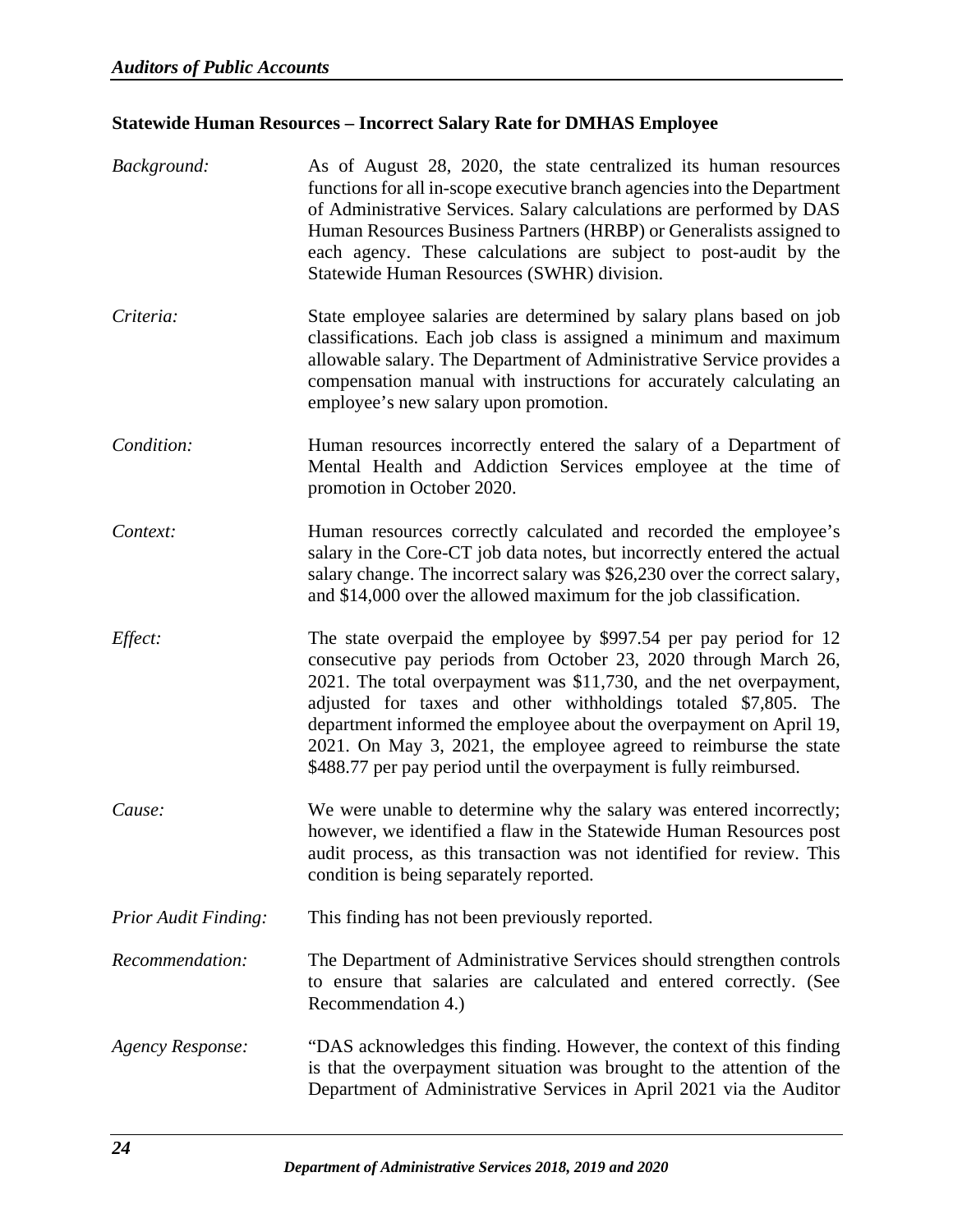assigned to the DMHAS audit and did not come directly to the Human Resources Policy and Information Systems Division. As a result, the HR Policy Unit responded to the Human Resources Administrator – HR Business Partners Division and to the Agency HR Business Partner. The HR Policy and Information Systems Division determined this overpayment was not found on post-audit because it was entered after the date the post-audit query was run. As a result of this situation, HR Policy has implemented in its post-audit procedures a second review of previous quarters, three months after the original post-audit. This second review will capture all transactions entered on or after the date of the original query."

## <span id="page-29-0"></span>**Human Resources – Lack of Disciplinary Action and Reporting after Substantiation of Misuse of State Resources**

| Criteria:  | The Office of Policy and Management Acceptable Use of State Systems<br>Policy, revised December 9, 2019, provides that state systems are to be<br>used solely to conduct state business.                                                                                                                                                                                                                                                                                                                                                                                                                            |
|------------|---------------------------------------------------------------------------------------------------------------------------------------------------------------------------------------------------------------------------------------------------------------------------------------------------------------------------------------------------------------------------------------------------------------------------------------------------------------------------------------------------------------------------------------------------------------------------------------------------------------------|
|            | Section 5-240-1a(c) of the Regulations of Connecticut State Agencies<br>defines "just cause" as any conduct for which an employee may be<br>suspended, demoted, or dismissed and includes the misuse of any state<br>funds, property, equipment, material, or supplies, or neglect of duty, or<br>other employment-related misconduct. It further defines "reprimand" to<br>mean a written statement by the appointing authority notifying an<br>employee engaged in conduct that constitutes just cause for suspension,<br>demotion, or dismissal, and which notice is placed in the employee's<br>personnel file. |
|            | Section 4-33a of the General Statutes requires all state agencies to<br>promptly notify the Auditors of Public Accounts and the Office of the<br>State Comptroller of any unauthorized, illegal, irregular, or unsafe<br>handling or expenditure of state agency funds, or breakdowns in the<br>safekeeping of any other resources within their knowledge.                                                                                                                                                                                                                                                          |
| Condition: | The department did not take appropriate disciplinary action after<br>substantiating an employee's misuse of state resources. Furthermore,<br>the department did not report the misuse of state resources to the<br>Auditors of Public Accounts and the Office of the State Comptroller in<br>accordance with Section 4-33a of the General Statutes.                                                                                                                                                                                                                                                                 |
| Context:   | DAS informed us of an investigation that substantiated the abuse of state<br>systems or resources that concluded in February 2020. The report<br>recommended that the matter be referred for appropriate administrative<br>review and possible remedial or disciplinary action. Human resources<br>informed us that, upon our inquiry in August 2021, discussion with the<br>Office of Policy and Management's Office of Labor Relations resulted                                                                                                                                                                   |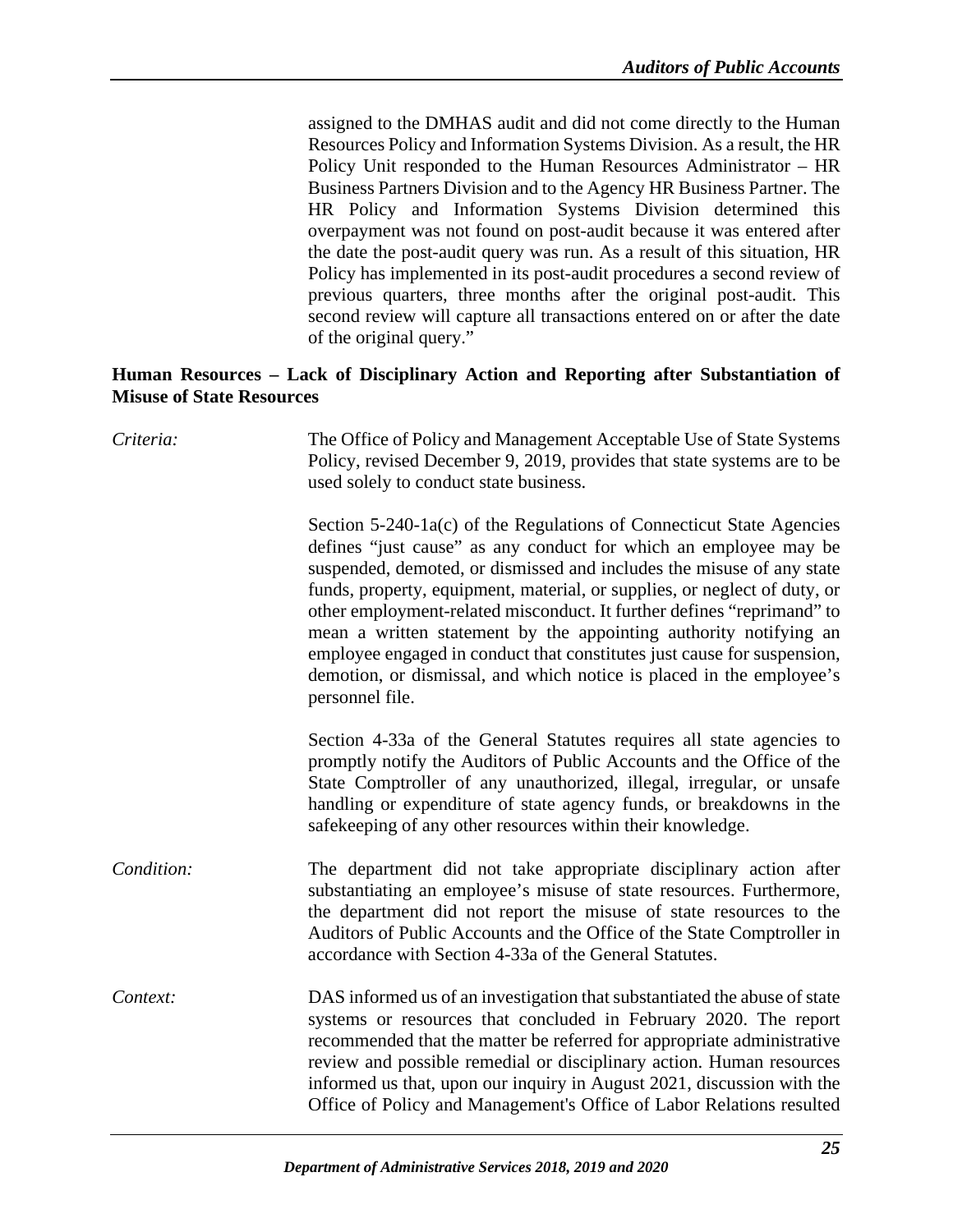in the decision to not discipline the employee due to the time that had passed since the identified misconduct.

- *Effect:* Failure to take appropriate disciplinary action could result in employees believing they do not need to follow policies and procedures. The department did not comply with reporting requirements of Section 4- 33a of the General Statutes.
- *Cause:* The lack of disciplinary action and reporting was an oversight, as the investigation concluded at the start of the pandemic response. Furthermore, there was a change in leadership in the human resources department around that time.
- *Prior Audit Finding:* This finding has been previously reported, in modified form, in the last audit report covering the fiscal years ended June 30, 2015 through 2017.
- *Recommendation:* The Department of Administrative Services should promptly take appropriate disciplinary action when it substantiates misuse of state resources and report any breakdowns in the safekeeping of state resources to the Auditors of Public Accounts and State Comptroller as required by Section 4-33a of the General Statutes. (See Recommendation 5.)
- *Agency Response:* "DAS acknowledges this finding. A pre-disciplinary meeting was held with the employee in March 2020 at the onset of the COVID 19 pandemic and during a time when there was no acting DAS SmART HR Director. Responding to the pandemic was the unit priority. Upon realizing the oversight and in review with OLR, the agency decided to audit the employee's system use for the 6 month period following the pre-disciplinary meeting to see if the found misuse of systems continued. The audit verified the behavior had ceased. Due to the length of time that elapsed and confirmation that the behavior was no longer occurring the decision was made to not impose discipline. The report will be forwarded to APA, and OSC as required by Section 4-33a."

## <span id="page-30-0"></span>**Human Resources – Inadequate Documentation for Personnel Actions**

*Criteria:* Good business practices dictate that the qualifications and references for candidates selected for hiring be verified prior to beginning their employment. Verification should be documented and maintained in employee files to support their qualifications.

> Department of Administrative Services General Letter No. 226 – Promotions by Reclassification (revised), dated December 20, 2016, provides direction for DAS and its customer agencies to comply with Section 5-227a of the General Statutes. Promotions by reclassification shall be made without formal examination provided the employee meets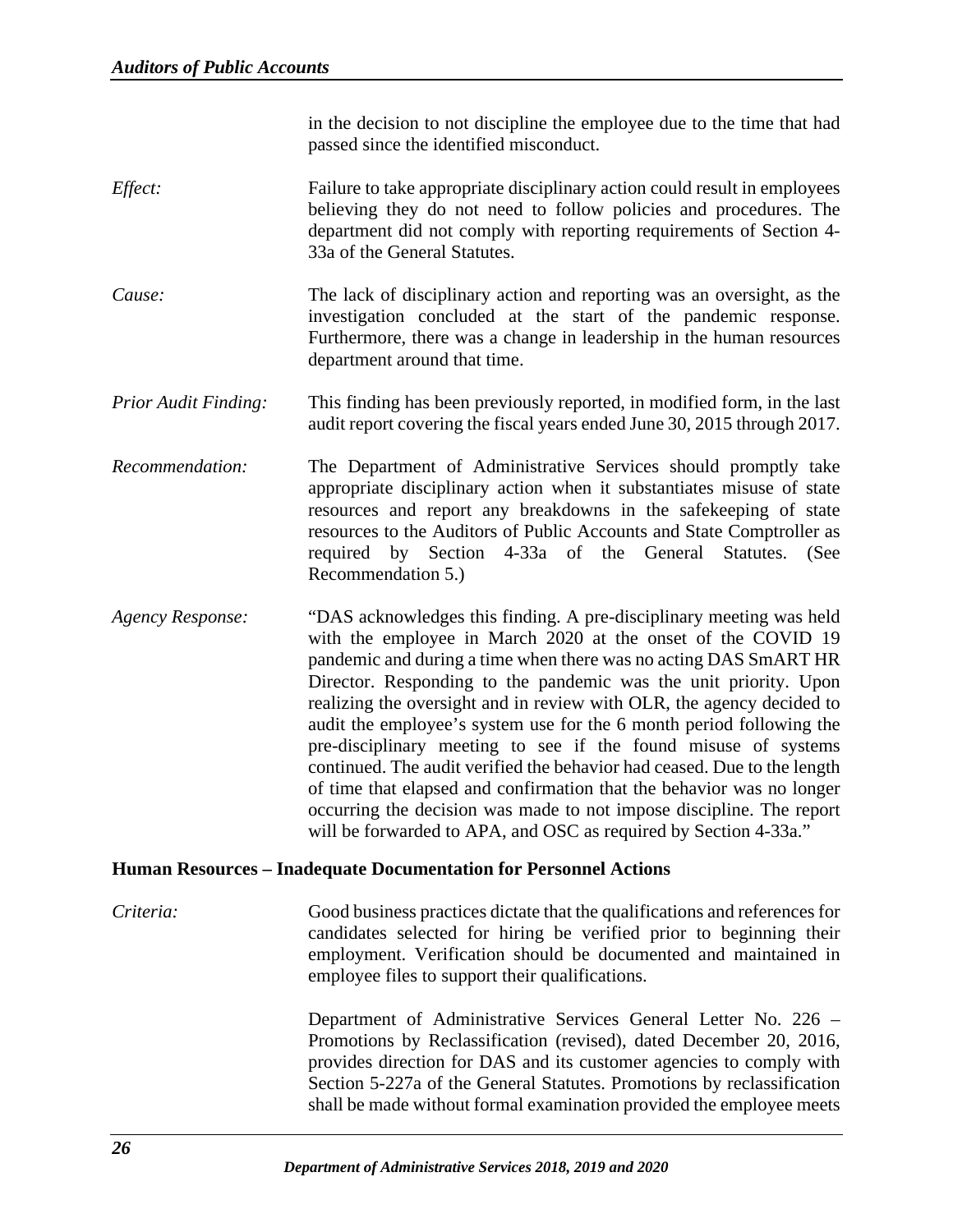the minimum qualifications for the reclassified position as detailed on the job specification; the employee has maintained an adequate performance record and has received a satisfactory appraisal on the two most recent consecutive performance evaluations; the employee has worked at the existing level in the current position for a minimum period of six months; and the commissioner of Administrative Services approves the reclassified position. Requests for promotion by reclassifications shall, at a minimum, include: a current application; a statement that the employee's last two consecutive performance evaluations have been at least satisfactory; a statement that the employee has successfully performed the duties and responsibilities of the current position for at least six months; a current and completed duties questionnaire completed by the employee; and a justification explaining how the promotion is organizationally sound and within established guidelines.

- *Condition:* We identified instances in which the department did not have documents on file to support the hiring or promotions by reclassification of DAS and customer agency employees. Missing documents included reference verifications and degree or licensure verifications for new hires, and personnel action request forms (PARF) and duties questionnaires for promotions by reclassification.
- *Context:* We reviewed the personnel and position recruitment files of 16 DAS and 34 customer agency new hires for documents supporting the personnel actions. Employment reference verifications were not on file for three DAS and 20 customer agency employees. Verifications of degrees, licenses, or certifications were not on file for two DAS and six customer agency employees.

We reviewed the personnel files for 15 DAS and 20 customer agency employee promotions. We found that personnel action request forms were not on file for three DAS and ten customer agency employees. The duties questionnaire was not on file for five DAS and eight customer agency employees. A current application was not on file for five DAS employees.

*Effect:* Inadequate documentation for new hires or promotions decreases the assurance that employees were qualified for their new positions and exposes the agency to questions about the appropriateness of personnel actions. Inadequate documentation also makes it difficult or impossible for human resources personnel to complete post-audit reviews of these actions.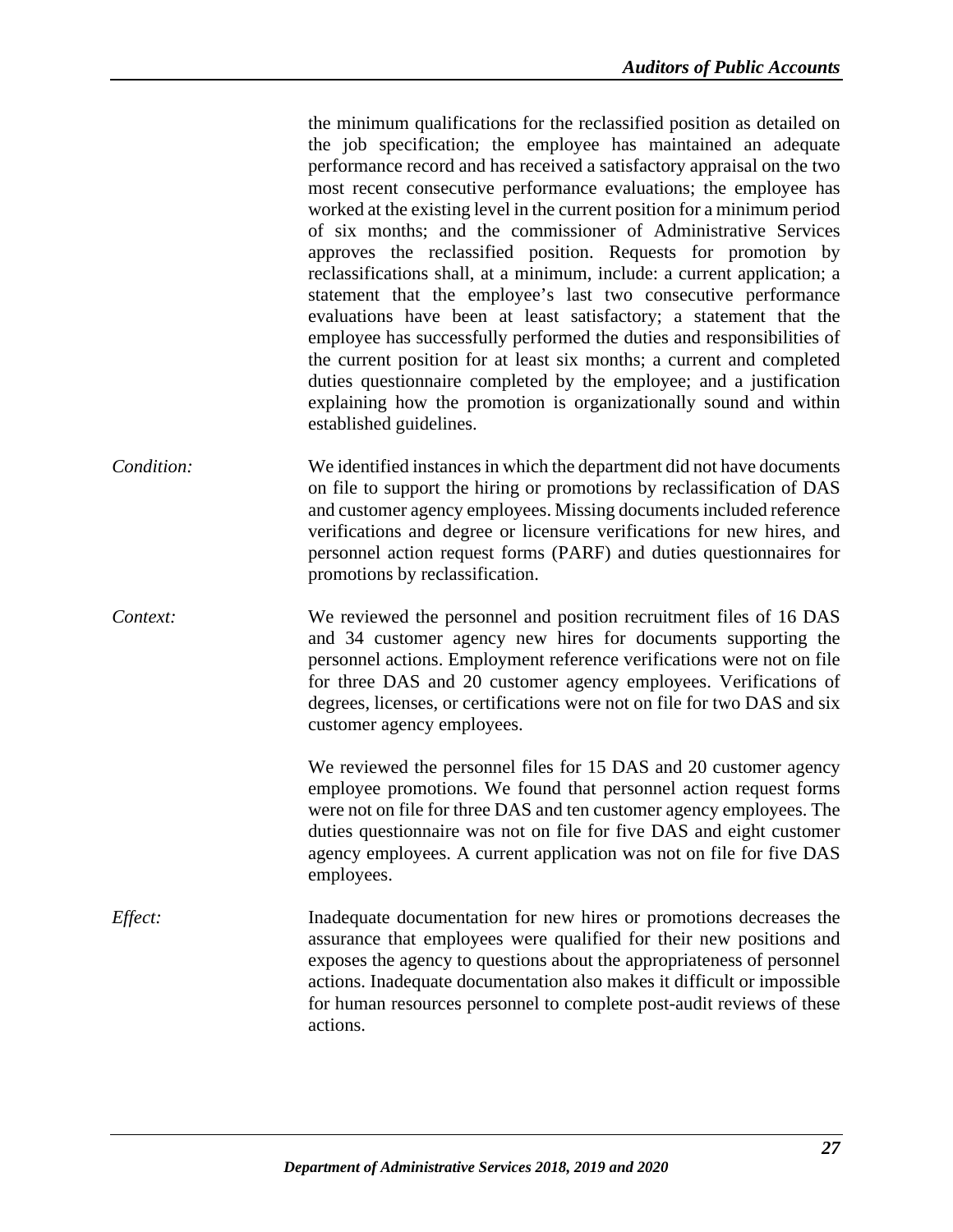*Cause:* It appears that the department has not instituted or enforced documentation expectations for certain steps in the hiring and promotional processes.

*Prior Audit Finding:* This finding has not been previously reported.

*Recommendation:* The Department of Administrative Services should strengthen controls to ensure that personnel actions are adequately supported. (See Recommendation 6.)

*Agency Response:* "DAS acknowledges this finding, but does not agree that it has inadequate documentation when new hires and promotions occur. Although DAS maintains adequate documentation, it was not able to provide that documentation to the auditors during the audit period for a variety of reasons outside of the agency's control. Specifically, during the audit period, all DAS and SmART customer agency personnel files were being scanned and digitized and therefore some information was not immediately accessible to the agency. In addition, during the pandemic and the unexpected and abrupt transition to telework, new hire and promotion documentation was maintained by individual HR staff until such time that it could be uploaded."

*Auditors' Concluding* 

*Comments:* Although we recognize the unusual circumstances of the pandemic and timing of the digitization initiative, we provided agency personnel months to gather the information. During that time, the agency acknowledged the digitizing of records and separate recordkeeping; however, its exhaustive search did not produce the requested documents.

## <span id="page-32-0"></span>**Human Resources – Lack of Annual Performance Appraisals**

*Criteria:* Section 5-237-1 of the Regulations of Connecticut State Agencies and collective bargaining agreements state that employees should receive an annual performance rating, completed at least three months prior to their annual increase date, and at other such times as the appointing authority deems that the quality of their service should be documented. This includes evaluations performed during a newly hired or promoted employee's working test period. *Condition:* We identified numerous employees who did not receive annual performance appraisals or evaluations at the conclusion of their working

> We reviewed annual performance appraisals for 49 DAS employees and found that the department evaluated only 12 employees in all three years

> test period during the fiscal years ended June 30, 2018, 2019 and 2020.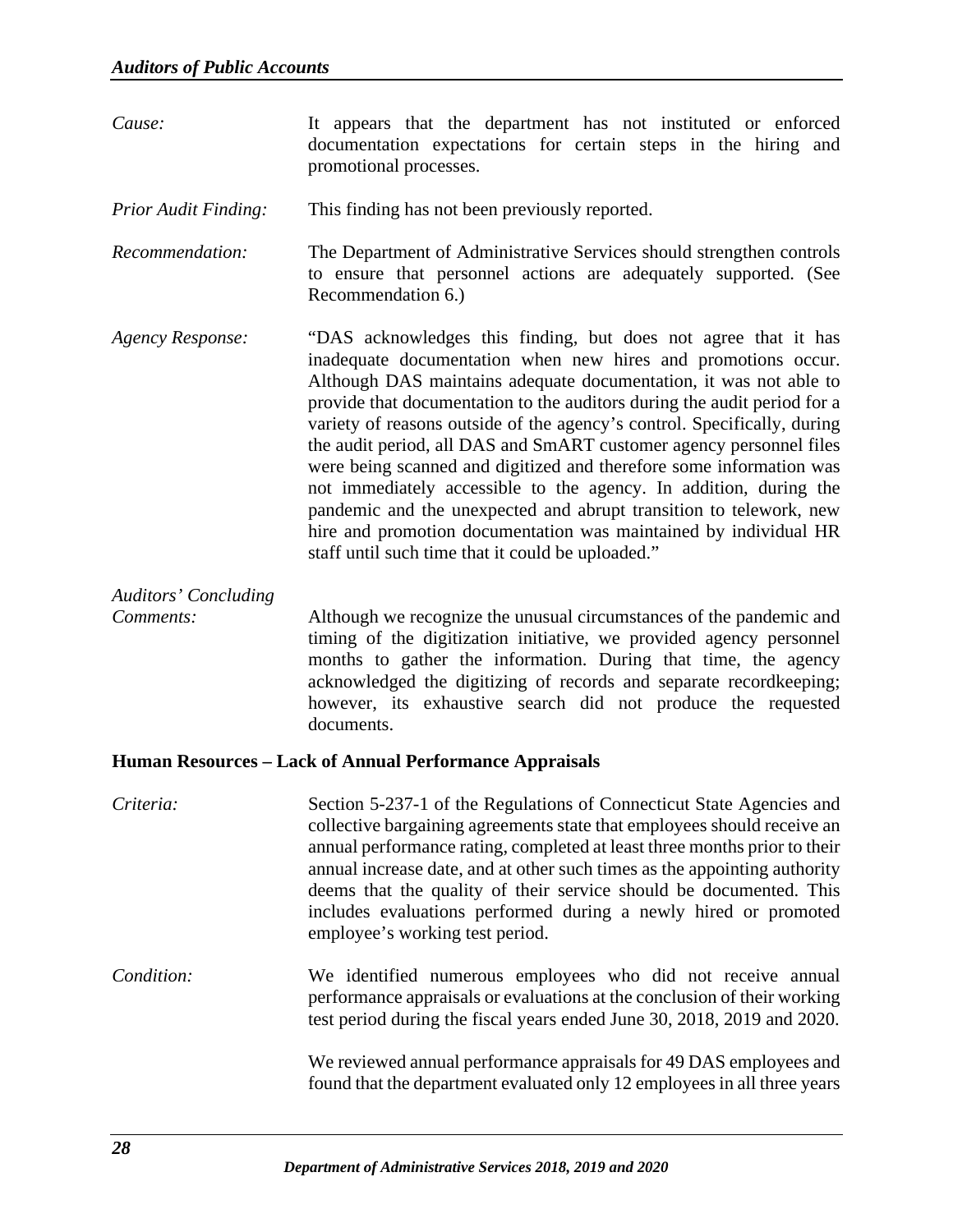|                             | of the audited period. Of the remaining employees, seven were not<br>evaluated, and 30 had one or two appraisals on file.                                                                                                                                                                                                                                                                                                                                                                                                                                                                                                                                                                                                                                                                                      |
|-----------------------------|----------------------------------------------------------------------------------------------------------------------------------------------------------------------------------------------------------------------------------------------------------------------------------------------------------------------------------------------------------------------------------------------------------------------------------------------------------------------------------------------------------------------------------------------------------------------------------------------------------------------------------------------------------------------------------------------------------------------------------------------------------------------------------------------------------------|
|                             | We reviewed DAS employee records to verify working test period<br>evaluations for 15 new hires and 14 promotions by reclassification. We<br>found that seven were not on file for newly hired employees and 11 were<br>not on file for employees promoted by reclassification.                                                                                                                                                                                                                                                                                                                                                                                                                                                                                                                                 |
| Context:                    | There were 539 employees requiring annual performance evaluations as<br>of June 30, 2020.                                                                                                                                                                                                                                                                                                                                                                                                                                                                                                                                                                                                                                                                                                                      |
|                             | There were 74 employees hired and 69 promotions by reclassification<br>during the audited period.                                                                                                                                                                                                                                                                                                                                                                                                                                                                                                                                                                                                                                                                                                              |
| Effect:                     | Regular performance evaluations are an integral part of ensuring that<br>employees adequately perform their duties. The absence of evaluations<br>could lead to poor performance or other issues going unnoticed and<br>unresolved or allow promotions of employees with inadequate job<br>performance.                                                                                                                                                                                                                                                                                                                                                                                                                                                                                                        |
| Cause:                      | The lack of performance evaluations appears to result from the failure<br>to monitor performance appraisal preparations.                                                                                                                                                                                                                                                                                                                                                                                                                                                                                                                                                                                                                                                                                       |
| <b>Prior Audit Finding:</b> | This finding has not been previously reported.                                                                                                                                                                                                                                                                                                                                                                                                                                                                                                                                                                                                                                                                                                                                                                 |
| Recommendation:             | The Department of Administrative Services should strengthen controls<br>to ensure that it conducts necessary performance appraisals. (See<br>Recommendation 7.)                                                                                                                                                                                                                                                                                                                                                                                                                                                                                                                                                                                                                                                |
| <b>Agency Response:</b>     | "DAS acknowledges this finding and agrees with the recommendation.<br>DAS will continue to send out notifications to all managers regarding<br>annual service ratings and will implement controls to follow-up on<br>outstanding items. DAS would note, however, that during the audit<br>period, the agency was not able to provide that documentation to the<br>auditors for a variety of reasons outside of the agency's control.<br>Specifically, all DAS and SmART customer agency personnel files<br>were being scanned and digitized and some information was not<br>accessible. In addition, during the pandemic and the unexpected and<br>abrupt transition to telework, new hire and promotion documentation<br>was maintained by individual HR staff until such time that it could be<br>uploaded." |
| <b>Auditors' Concluding</b> |                                                                                                                                                                                                                                                                                                                                                                                                                                                                                                                                                                                                                                                                                                                                                                                                                |
| Comments:                   | Although we recognize the unusual circumstances of the pandemic and<br>timing of the digitization initiative, we provided agency personnel<br>months to gather the information. During that time, the agency                                                                                                                                                                                                                                                                                                                                                                                                                                                                                                                                                                                                   |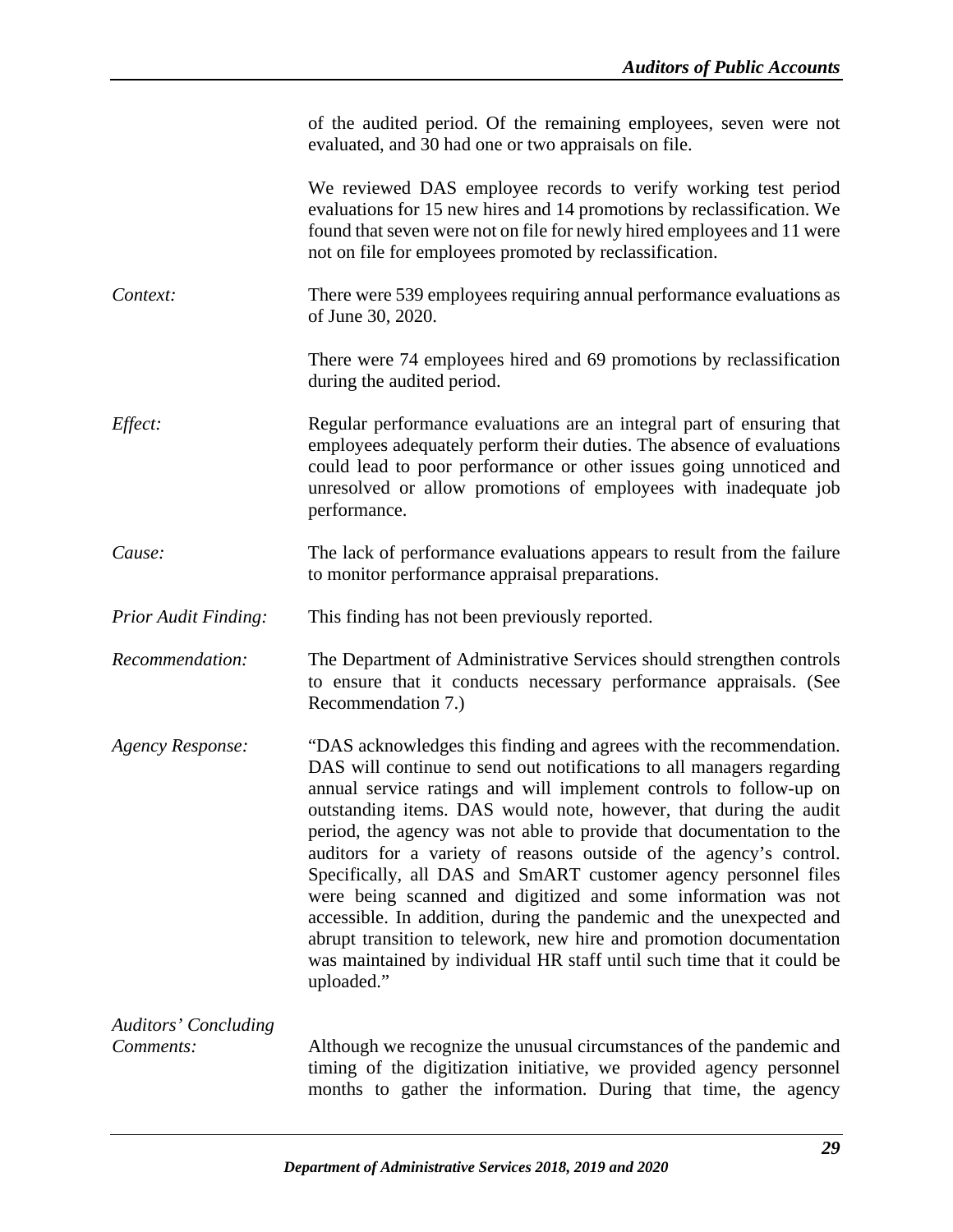acknowledged the digitizing of records and separate recordkeeping; however, its exhaustive search did not produce the requested documents.

#### <span id="page-34-0"></span>**Human Resources – Lack of Procedures over the Complaint and Investigation Process**

*Criteria:* A human resources investigative function should have formal administrative controls to ensure it records all complaints and conducts and documents investigations uniformly to provide a consistent process and result.

> The State of Connecticut Violence in the Workplace Policy and Procedures manual states that agencies are responsible for responding to and promptly investigating all complaints. Agencies also should maintain information about the incident and investigation, including a summary of the findings, corrective actions, agency response, and disposition.

- *Condition:* The DAS human resources administrator informed us that the department has no internal written policies and procedures for its complaint process.
- *Context:* DAS provides human resources services to DAS and its client agencies. Human resources generalists serve specific agencies, and complaints can originate from a variety of sources. As of August 28, 2020, the human resources function for in-scope executive branch agencies was centralized under DAS.
- *Effect:* The absence of formal investigative procedures increases the risk that investigations may fail to effectively document the basis for administrative action and ensure consistent outcomes.
- *Cause:* The department's former human resources administrator did not value having well-defined policies and procedures governing the complaint process. However, the current Human Resources Business Partner in the DAS/Smart HR unit informed us that it is developing written procedures.
- *Prior Audit Finding:* This finding has been previously reported, in modified form, in the last audit covering the fiscal years ended June 30, 2015 through 2017.
- *Recommendation:* The Department of Administrative Services should formalize procedures to ensure it promptly, consistently, and completely conducts all human resources investigations. (See Recommendation 8.)
- *Agency Response:* "DAS agrees in part and disagrees in part with this finding. Each allegation and complaint is highly fact-specific and individualized. DAS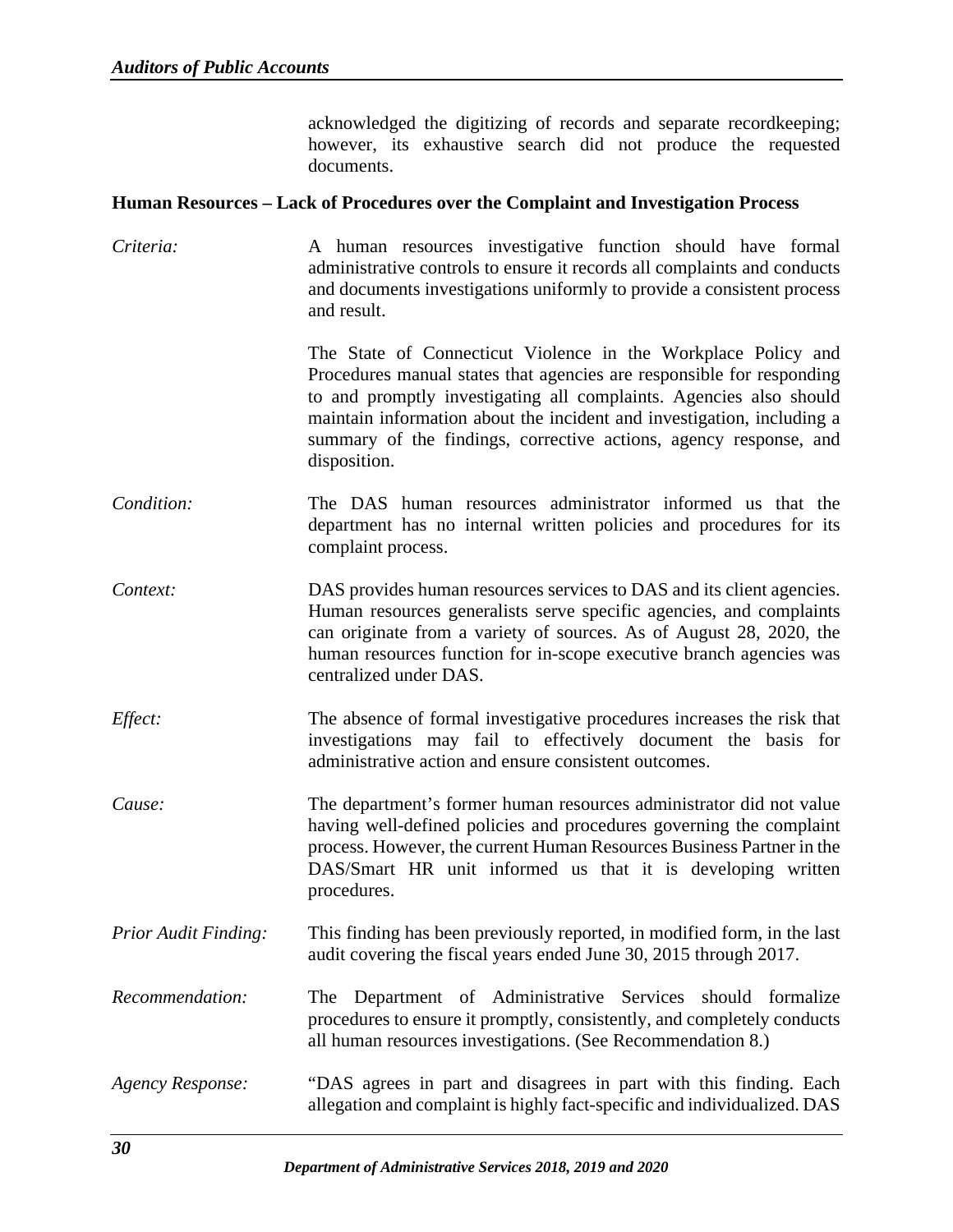HR staff perform an initial intake with complainants to determine whether a formal investigation is necessary and will notify the appropriate parties. As is documented in DAS' policies, DAS' equal employment opportunity ("EEO") unit investigates discrimination and harassment complaints. The EEO unit tracks all complaints and has formal written policies and procedures. Complaints alleging violations of human resources policies, including allegations of workplace violence, are investigated by the assigned OLR Labor Relations Specialist and all formal investigations are documented."

#### <span id="page-35-0"></span>**Human Resources – Failure to Monitor Employees' Tax Withholding Status**

| Criteria:                   | The federal Department of the Treasury Internal Revenue Service (IRS)<br>Publication 15 (Circular E), Employer's Tax Guide, requires that<br>employees who previously claimed exemption from federal tax<br>withholding in the prior year submit a new Form W-4, Employee's<br>Withholding Certificate, by February 15 <sup>th</sup> annually. If an employee does<br>not submit a new form, the employer must begin withholding at the<br>single or married filing separately rate. |
|-----------------------------|--------------------------------------------------------------------------------------------------------------------------------------------------------------------------------------------------------------------------------------------------------------------------------------------------------------------------------------------------------------------------------------------------------------------------------------------------------------------------------------|
|                             | The Office of the State Comptroller Payroll Division memorandum<br>dated October 22, 2002, informed state agency payroll personnel of this<br>annual requirement. The Comptroller also issues annual Core-CT<br>Human Resources Management System daily mail reminders.                                                                                                                                                                                                              |
| Condition:                  | We identified two customer agency employees who were incorrectly<br>exempted from federal tax withholding.                                                                                                                                                                                                                                                                                                                                                                           |
| Context:                    | Both employees were hired in 2019 and appear to not have claimed<br>withholding exemptions at that time.                                                                                                                                                                                                                                                                                                                                                                             |
| Effect:                     | Inaccurate tax withholding may lead to a financial or administrative<br>burden on the employee and the State of Connecticut.                                                                                                                                                                                                                                                                                                                                                         |
| Cause:                      | The department does not monitor employees' withholding status to<br>ensure that exemptions remain appropriate.                                                                                                                                                                                                                                                                                                                                                                       |
| <b>Prior Audit Finding:</b> | This finding has not been previously reported.                                                                                                                                                                                                                                                                                                                                                                                                                                       |
| Recommendation:             | The Department of Administrative Services should implement<br>procedures to ensure employees' withholding status remain appropriate<br>in accordance with the federal employer's tax guide. (See<br>Recommendation 9.)                                                                                                                                                                                                                                                               |
| <b>Agency Response:</b>     | "DAS agrees with this recommendation. The Federal Tax Withholding<br>status' for the two employees identified in the audit have been corrected.<br>DAS Payroll will routinely run reports to monitor for any DAS or                                                                                                                                                                                                                                                                  |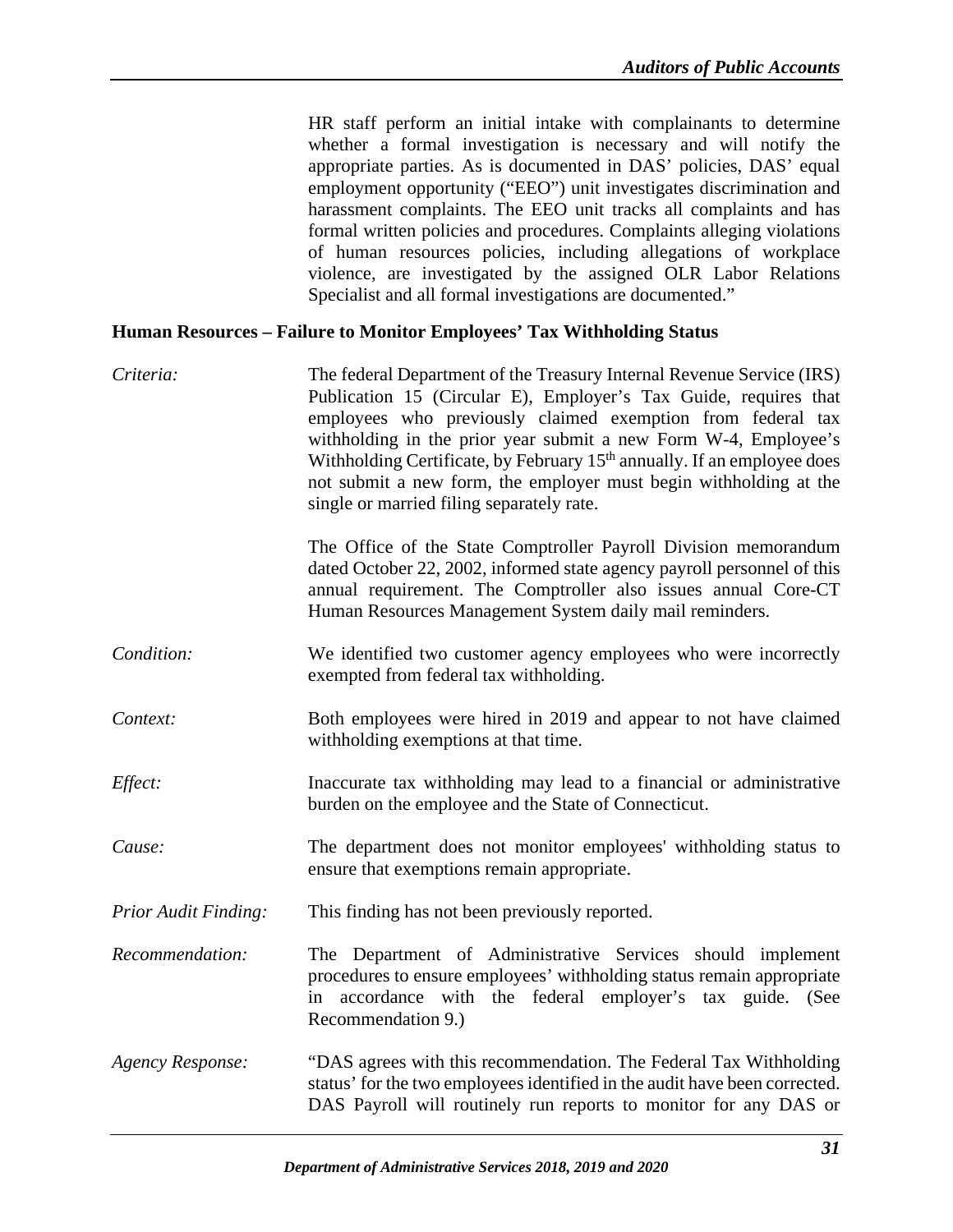SmART agency employees whose status is Exempt for Federal Tax Withholding."

## **Human Resources - Absence of Medical Certificates**

| Criteria:                   | Section 5-247-11 of the Regulations of Connecticut State Agencies<br>provides that employees must provide an acceptable medical certificate,<br>which must be on the form prescribed by the commissioner of<br>Administrative Services and signed by a licensed physician or other<br>practitioner whose method of healing is recognized by the state, to<br>substantiate a request for sick leave for any period of absence consisting<br>of more than five consecutive working days. |
|-----------------------------|----------------------------------------------------------------------------------------------------------------------------------------------------------------------------------------------------------------------------------------------------------------------------------------------------------------------------------------------------------------------------------------------------------------------------------------------------------------------------------------|
|                             | Department of Administrative Services General Letter 39 – Family and<br>Medical Leave Entitlement Policy – states that employees absent for<br>their own health reasons must use the Employee Medical Certificate (P-<br>33A) Form. Other forms are available, depending on the reason for the<br>leave.                                                                                                                                                                               |
| Condition:                  | We reviewed 25 personnel files and discovered 12 instances in which<br>the required medical certificate was not on file for DAS and its customer<br>agency employees. Two of 12 files had a doctor's note. Three additional<br>files contained the required form but only covered part of the<br>employee's absence.                                                                                                                                                                   |
| Context:                    | During the audited period, 89 DAS and 107 customer agency employees<br>were on medical leave for more than five consecutive days. We<br>reviewed five DAS and 20 customer agency employees.                                                                                                                                                                                                                                                                                            |
| Effect:                     | When an agency does not obtain required medical certificates, there is<br>an increased risk that employees may abuse sick leave.                                                                                                                                                                                                                                                                                                                                                       |
| Cause:                      | Employees did not submit required medical certificates.                                                                                                                                                                                                                                                                                                                                                                                                                                |
| <b>Prior Audit Finding:</b> | This finding has not been previously reported.                                                                                                                                                                                                                                                                                                                                                                                                                                         |
| Recommendation:             | The Department of Administrative Services should improve monitoring<br>of medical leave to ensure employees provide medical certificates for<br>any absence of more than five consecutive working days as required by<br>Section 5-247-11 of the Regulations of Connecticut State Agencies.<br>(See Recommendation 10.)                                                                                                                                                                |
| <b>Agency Response:</b>     | "DAS acknowledges this finding, but does not agree that it has<br>inadequate medical documentation. DAS was unable to provide all<br>documentation because during the audit period for a variety of reasons<br>outside of the agency's control, including that all DAS and SmART<br>customer agency medical files were being scanned and digitized and                                                                                                                                 |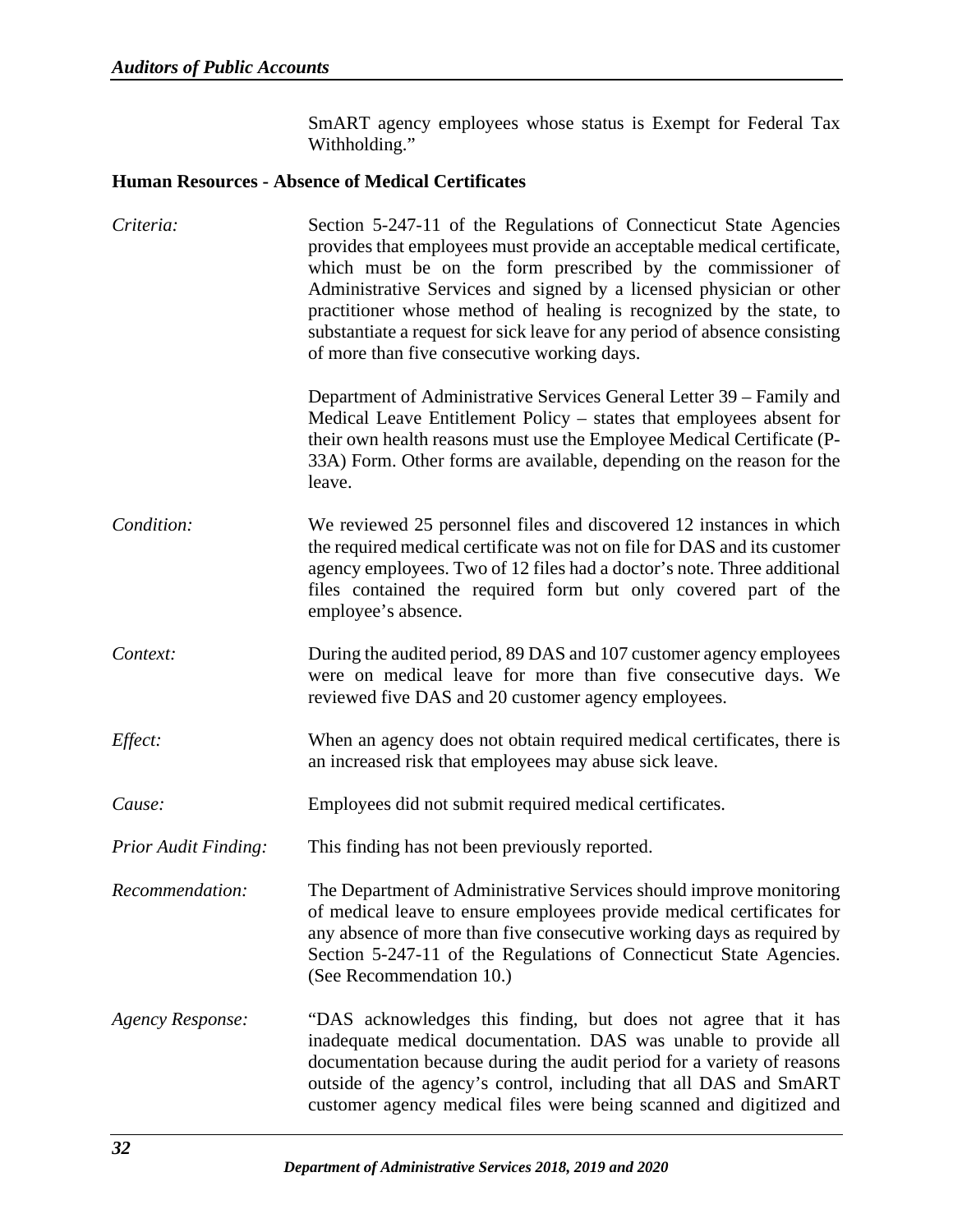some information was not accessible. As of August 2020 this function has been taken over by the centralized benefits and leaves unit and documentation should be more accessible on a going forward basis."

# *Auditors' Concluding*

*Comments:* Although we recognize the unusual circumstances of the pandemic and timing of the digitization initiative, we provided agency personnel months to gather the information. During that time, the agency acknowledged the digitizing of records and separate recordkeeping; however, its exhaustive search did not produce the requested documents.

## **Human Resources – Monitoring of Dual Employment**

*Criteria:* Department of Administrative Services General Letter No. 204 – Dual Employment (Revised), dated May 31, 2017, provides direction for DAS and its customer agencies to comply with Section 5-208a of the General Statutes, effective July 1, 2013. It states that "no state employees shall be compensated for services rendered to more than one state agency during a biweekly pay period unless the appointing authority of each agency or his designee certifies that duties performed are outside the responsibility of the agency of principal employment, that the hours worked at each agency are documented and reviewed to preclude duplicate payment and that no conflicts of interest exist between services performed." This information is contained on the CT-HR-25, Dual Employment Request Form, which must be fully executed by both agencies and extended every 12 months by the secondary agency, if necessary. The letter provides further criteria, which states that employees cannot charge paid leave time to work in or travel to another state job. All agencies with a dual employment arrangement should regularly monitor dual employment assignments, using a standardized report, to find any that are not in compliance or due to expire.

*Condition:* The department has not established and implemented monitoring procedures over dual employment to ensure compliance with the various guidelines.

*Context:* We previously identified and reported on a dually employed individual who charged full days of leave at the primary agency and full days of work at the secondary agency on the same day. The department did not investigate to determine whether there were duplicate payments in these instances. We also noted that the CT-HR-25 forms were not completed or promptly executed. The dual employment arrangement ceased during the last audited period, and the employee retired.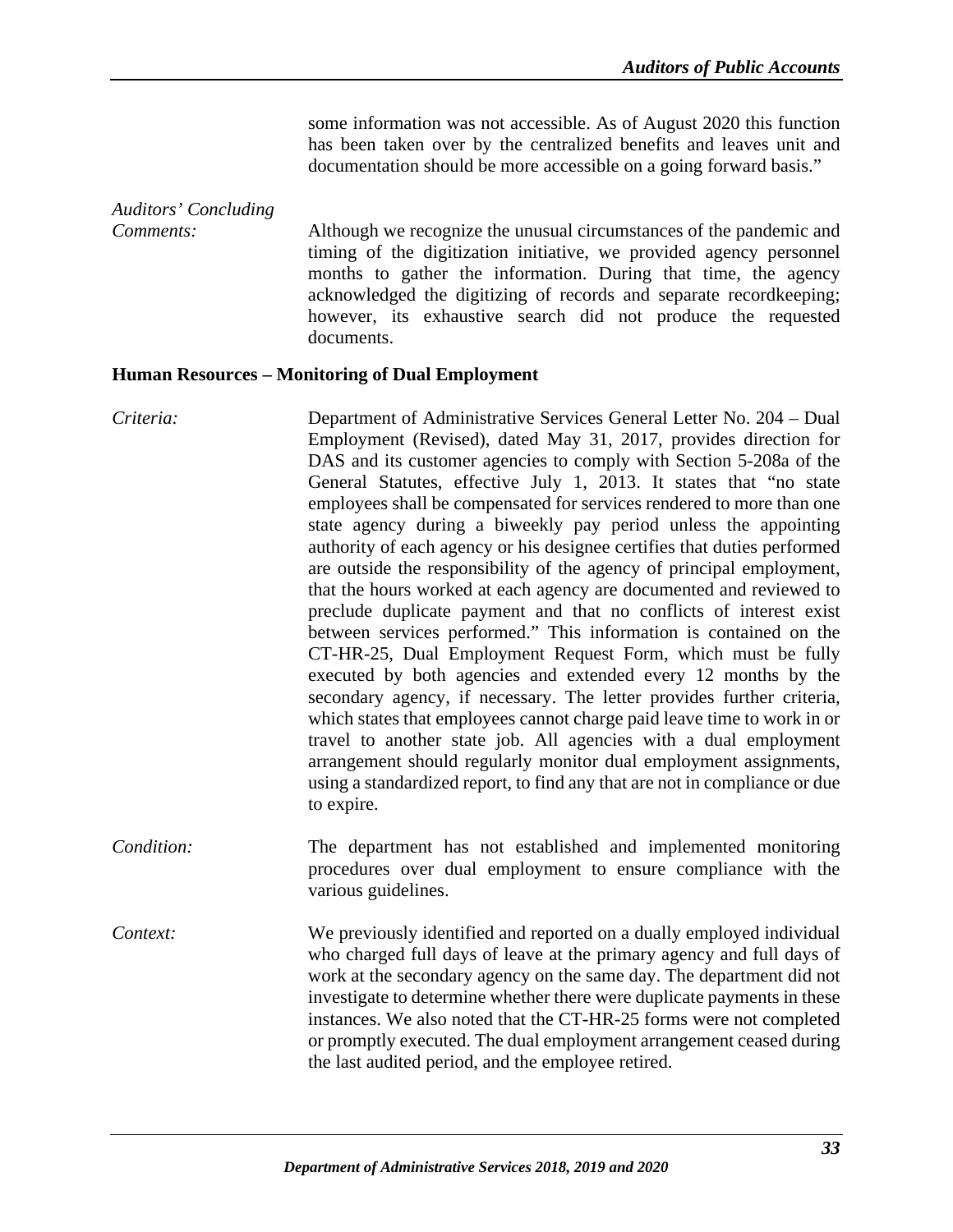| Effect:                     | The lack of adequate monitoring increases the risk of unidentified dually<br>employed personnel and conflicting duties or schedules.                                                                                                                                                                                                                                                                                                                              |
|-----------------------------|-------------------------------------------------------------------------------------------------------------------------------------------------------------------------------------------------------------------------------------------------------------------------------------------------------------------------------------------------------------------------------------------------------------------------------------------------------------------|
| Cause:                      | The agency did not enact additional dual employment monitoring.                                                                                                                                                                                                                                                                                                                                                                                                   |
| <b>Prior Audit Finding:</b> | This finding has been previously reported, in modified form, in the last<br>two audit reports covering the fiscal years ended June 30, 2013 through<br>2017.                                                                                                                                                                                                                                                                                                      |
| Recommendation:             | The Department of Administrative Services should establish and<br>implement monitoring activities to reduce<br>the<br>department's<br>susceptibility to noncompliance, overpayment, and theft of time. (See<br>Recommendation 11.)                                                                                                                                                                                                                                |
| <b>Agency Response:</b>     | "DAS agrees that it should continue to improve its internal controls to<br>reduce the instances of overpayments and reporting of time charged in<br>dual employment situations."                                                                                                                                                                                                                                                                                  |
|                             | Human Resources - Failure to Provide Statutorily Required Training                                                                                                                                                                                                                                                                                                                                                                                                |
| Background:                 | The Department of Administrative Services and Charter Oak State<br>College's Connecticut Distance Learning Consortium entered into a<br>5-year agreement, effective January 1, 2014, which formed the<br>Connecticut Education Academy (CEA). The academy provided online<br>training courses to state employees, such as diversity, workplace<br>violence prevention, and sexual harassment to supplement in-person<br>instruction. The CEA is no longer active. |
|                             | As of June 2021, executive branch state employees can access LinkedIn<br>Learning, a platform on which DAS plans to provide workplace<br>violence prevention and diversity training. However, the Statewide<br>Human Resources' Learning & Development unit has not developed<br>these courses.                                                                                                                                                                   |
| Criteria:                   | Section 4a-2a(b) of the General Statutes requires full-time state<br>employees to attend a workplace violence awareness, preparedness, and<br>prevention program not later than six months from their date of hire.                                                                                                                                                                                                                                               |
|                             | Section 46a-54 (16) of the General Statutes requires state agencies to<br>provide a minimum of three hours of diversity training and education to<br>all newly hired supervisory and nonsupervisory state employees, not<br>later than six months after their date of hire, with priority for such<br>training to supervisory employees.                                                                                                                          |
| Condition:                  | As of July 2021, DAS has not provided statutorily required workplace<br>violence and diversity training to mandated employees since July 2017.                                                                                                                                                                                                                                                                                                                    |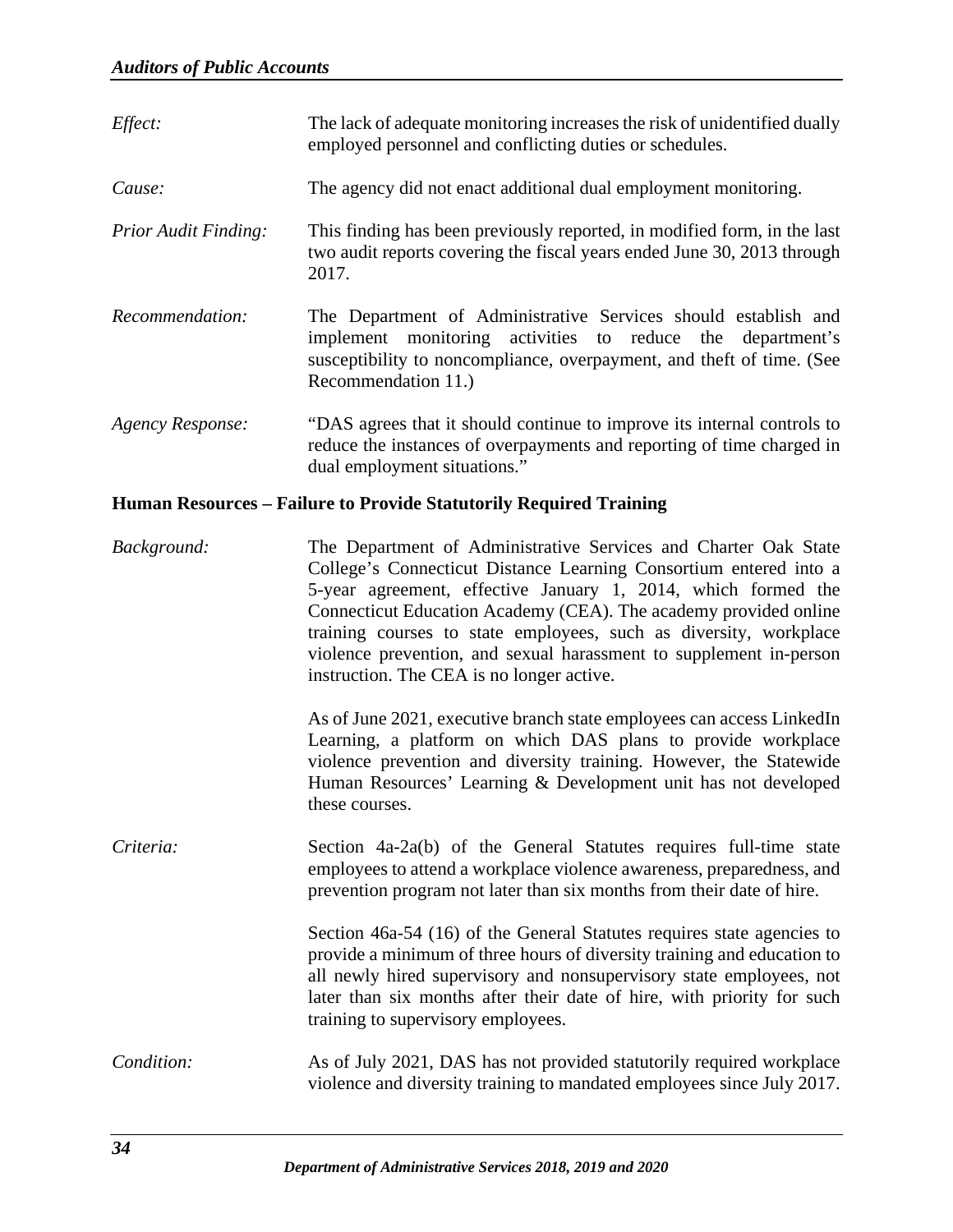| Context:                    | DAS provides human resources and equal opportunity (EEO) services<br>to the department and its customer agencies. The EEO office and the<br>various human resources units handle DAS and other agency matters,<br>including coordinating mandated training. As of August 28, 2020, DAS<br>became responsible for the human resources functions of most<br>executive branch agencies, which includes scheduling and verifying<br>completion of mandatory training.                                                     |
|-----------------------------|-----------------------------------------------------------------------------------------------------------------------------------------------------------------------------------------------------------------------------------------------------------------------------------------------------------------------------------------------------------------------------------------------------------------------------------------------------------------------------------------------------------------------|
| Effect:                     | The risk of workplace violence and discrimination may increase without<br>preventive education and training.                                                                                                                                                                                                                                                                                                                                                                                                          |
| Cause:                      | Workplace violence prevention and diversity training are not yet<br>available on the LinkedIn Learning platform.                                                                                                                                                                                                                                                                                                                                                                                                      |
| <b>Prior Audit Finding:</b> | This finding has been previously reported in the prior audit report<br>covering the fiscal years ended June 30, 2015 through 2017.                                                                                                                                                                                                                                                                                                                                                                                    |
| Recommendation:             | The Department of Administrative Services should provide employees<br>statutorily required workplace violence and diversity training in<br>accordance with Section 4a-2a(b) and Section 46a-54(16) of the General<br>Statutes. (See Recommendation 12.)                                                                                                                                                                                                                                                               |
| <b>Agency Response:</b>     | "All learning and development resources were eliminated at DAS in<br>2017. DAS is in the progress of building back a Learning and<br>Development unit. We agree with the recommendation, and note that<br>work to deliver such training via LinkedIn Learning is in progress. For<br>example, in November of 2021, DAS sent out the LinkedIn Learning<br>Platform training for Active Shooter – which was renamed "Responding<br>to an Active Killer" – as part of workplace violence awareness and<br>preparedness." |
|                             | Human Resources - Inadequate Controls Over Overtime and Compensatory Time                                                                                                                                                                                                                                                                                                                                                                                                                                             |
| Criteria:                   | Collective bargaining agreements and Management Personnel Policy<br>17-01 – Compensatory Time for Employees Exempt from Collective<br>Bargaining require that employees receive preapproval for overtime<br>and/or compensatory time, with certain exceptions, and sets<br>compensatory time expiration periods using various plans within<br>Core-CT.                                                                                                                                                                |
|                             | Prudent business practices suggest that controls over overtime and<br>compensatory time should ensure that recorded hours are valid, properly<br>authorized, and completely and accurately recorded.                                                                                                                                                                                                                                                                                                                  |
| Condition:                  | Through our review, we found that employees did not promptly submit<br>compensatory and overtime requests. We also noted that many                                                                                                                                                                                                                                                                                                                                                                                    |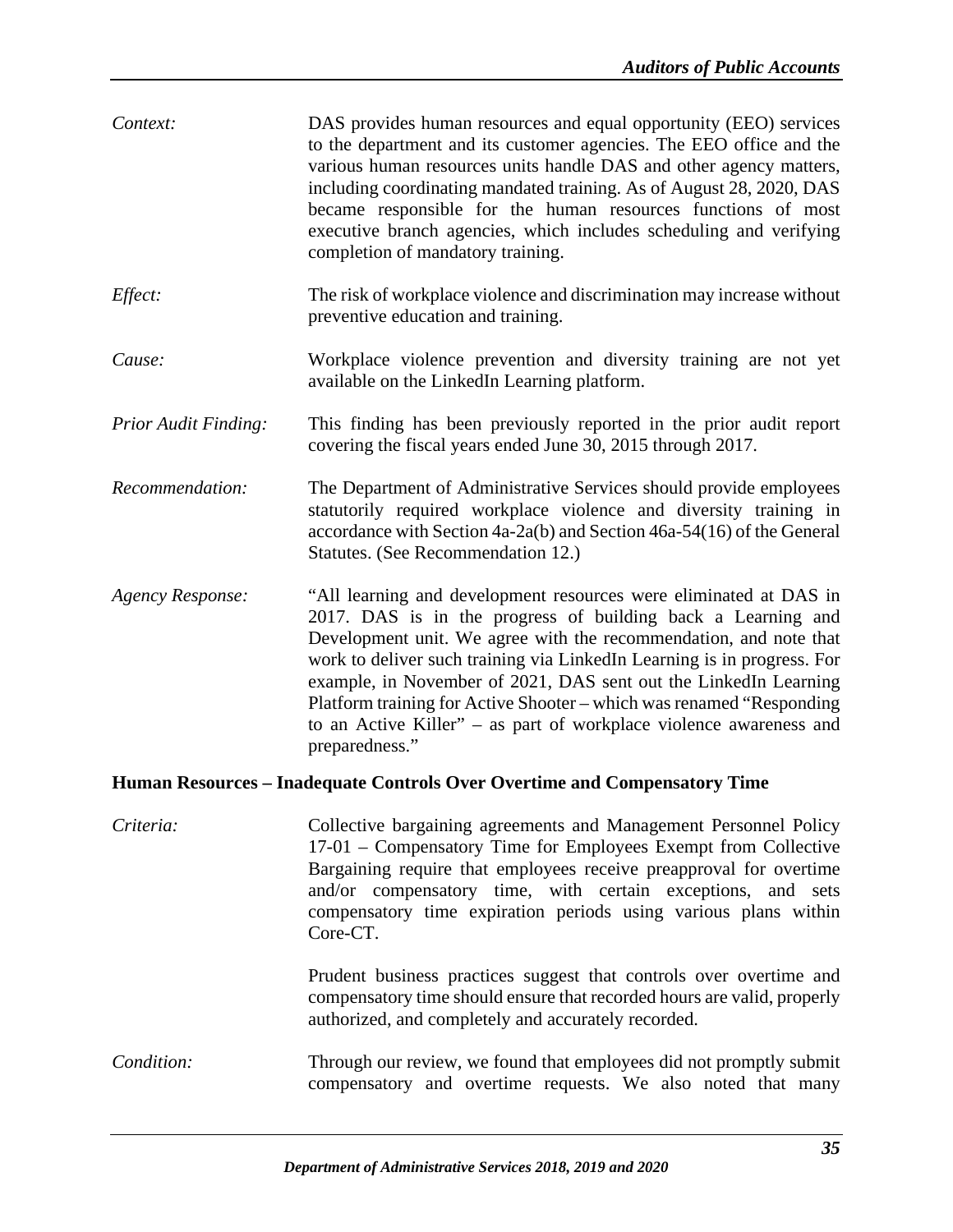employees were enrolled in incorrect compensatory time plans and found expired compensatory time in employee leave balances.

*Context:* We reviewed compensatory time and overtime accruals for 20 DAS employees. Six of the ten employees who earned compensatory time submitted their requests between two and 13 days after earning the additional hours. Four of the ten employees who earned overtime submitted their requests between two and seven days after working the additional hours.

> In our review of ten employees, we found expired compensatory time in all employees' leave balances. The expired time remained available for between three and 180 days. There were 297.5 expired hours that remained available to these employees, ranging from 5 to 78 hours per employee. There also were 150 employees who appeared to be in the incorrect compensatory time plan as of the end of fiscal year 2020.

*Effect:* Employees may be earning excessive or unnecessary time. Delayed overtime or compensatory time submissions may lead to the inaccurate reporting of hours.

> Employees could use compensatory time balances past the permitted period established by their collective bargaining contract. Employees enrolled in incorrect compensatory time plans could earn more time than allowed or use time that should have expired.

*Cause:* The department did not enforce the requirement that employees submit requests prior to (or in emergency or on-call situations, immediately after) working additional hours. DAS permitted employees to submit several days of requests at the end of their work week or pay period.

> The department did not monitor compensatory time balances to remove expired compensatory time.

- *Prior Audit Finding:* This finding has not been previously reported.
- *Recommendation:* The Department of Administrative Services should ensure compliance with compensatory time requirements in bargaining unit contracts and its management personnel policy. (See Recommendation 13.)
- *Agency Response:* "DAS agrees in part and disagrees in part with this finding. During the audit period a majority of the time earned was a result of emergency response work related to the COVID 19 pandemic and it cannot be reasonably expected that requests for emergency work be submitted ahead of the emergency."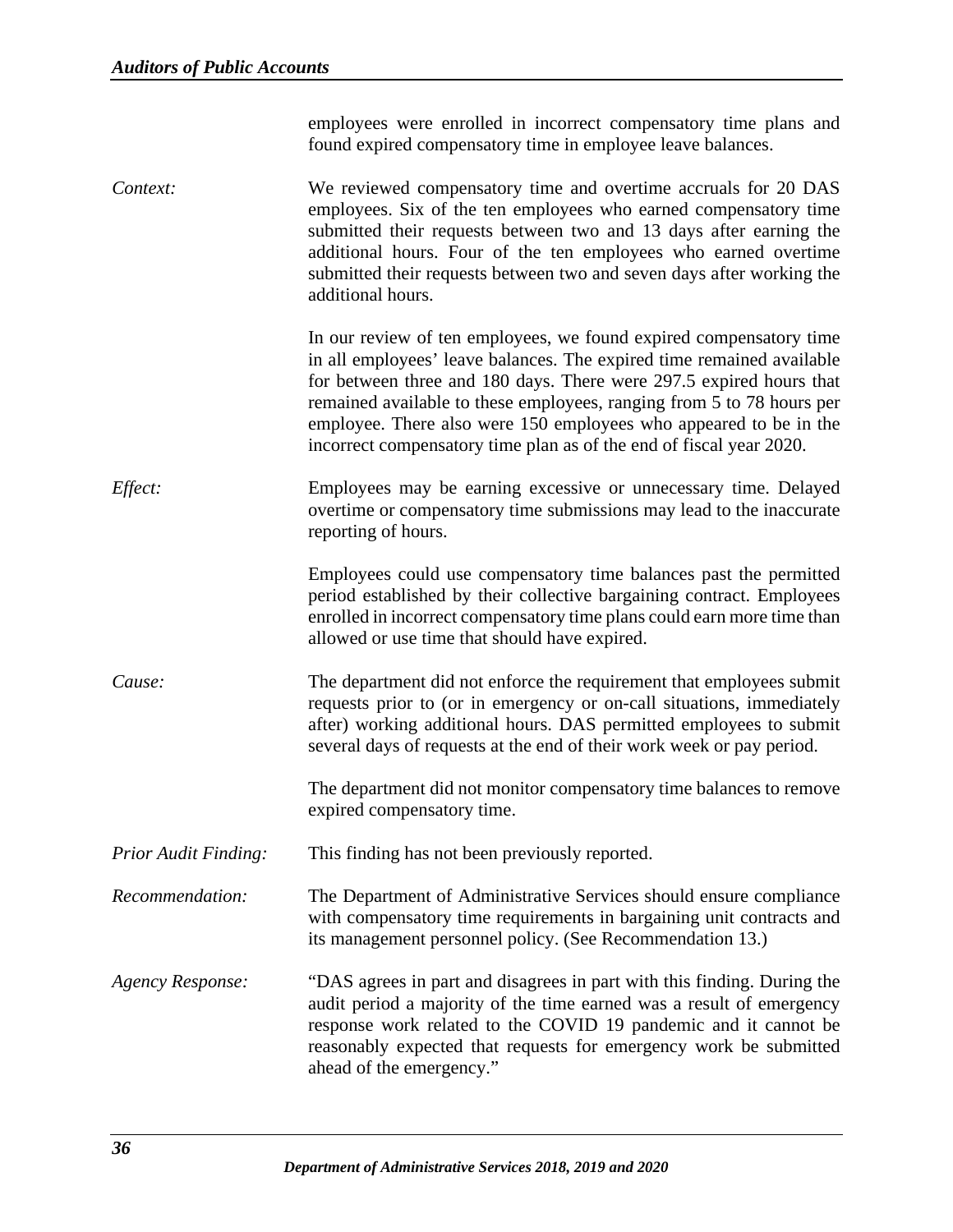| Auditors' Concluding        |                                                                                                                                                                                                                                                                                                                                           |
|-----------------------------|-------------------------------------------------------------------------------------------------------------------------------------------------------------------------------------------------------------------------------------------------------------------------------------------------------------------------------------------|
| Comments:                   | As acknowledged in the cause, department policy allows employees to<br>submit requests for emergency overtime or compensatory time<br>immediately after earning the time. However, DAS permitted<br>employees to submit several days of requests at the end of their work<br>week or pay period.                                          |
|                             | <b>Payroll - Inadequate Controls Over Time Reporting</b>                                                                                                                                                                                                                                                                                  |
| Background:                 | Most state agencies use the Core-CT Human Resources Management<br>System to record time and attendance and process payroll. Employees<br>in self-service agencies enter their time using time reporting codes.<br>Time reporting codes are associated with earning codes during the<br>payroll process.                                   |
| Criteria:                   | Proper internal controls ensure that employee timesheets are accurately<br>completed, properly approved, correctly processed, and adequately<br>monitored.                                                                                                                                                                                |
| Condition:                  | We identified 47 occasions in which 23 employees charged holiday time<br>reporting codes on non-holidays for a total of 289.75 hours.                                                                                                                                                                                                     |
| Context:                    | We limited our review to verifying that employees who charged holiday<br>time reporting codes on a non-holiday did not exceed the 12 state<br>holidays in calendar years 2018 and 2019, or nine state holidays in<br>calendar year 2020, the number of holidays through the date of our<br>review.                                        |
| Effect:                     | Employees may be receiving time off to which they are not entitled.                                                                                                                                                                                                                                                                       |
| Cause:                      | Supervisory review of timesheets prior to approval is lacking. DAS does<br>not monitor time reporting to identify and promptly address these<br>instances.                                                                                                                                                                                |
| <b>Prior Audit Finding:</b> | This finding has been previously reported in the last audit report<br>covering the fiscal years ended June 30, 2015 through 2017.                                                                                                                                                                                                         |
| Recommendation:             | The Department of Administrative Services should implement controls<br>to ensure the appropriate time reporting codes are used. In addition, the<br>department should correct and adjust employee leave balances to<br>account for leave time. (See Recommendation 14.)                                                                   |
| <b>Agency Response:</b>     | "DAS agrees that there is the potential for incorrect time reporting codes<br>to be used. These errors are usually identified by employees'<br>supervisors or payroll staff. DAS will continue to work to educate<br>employees on correct time coding as well as to create additional reports<br>to identify time reporting code errors." |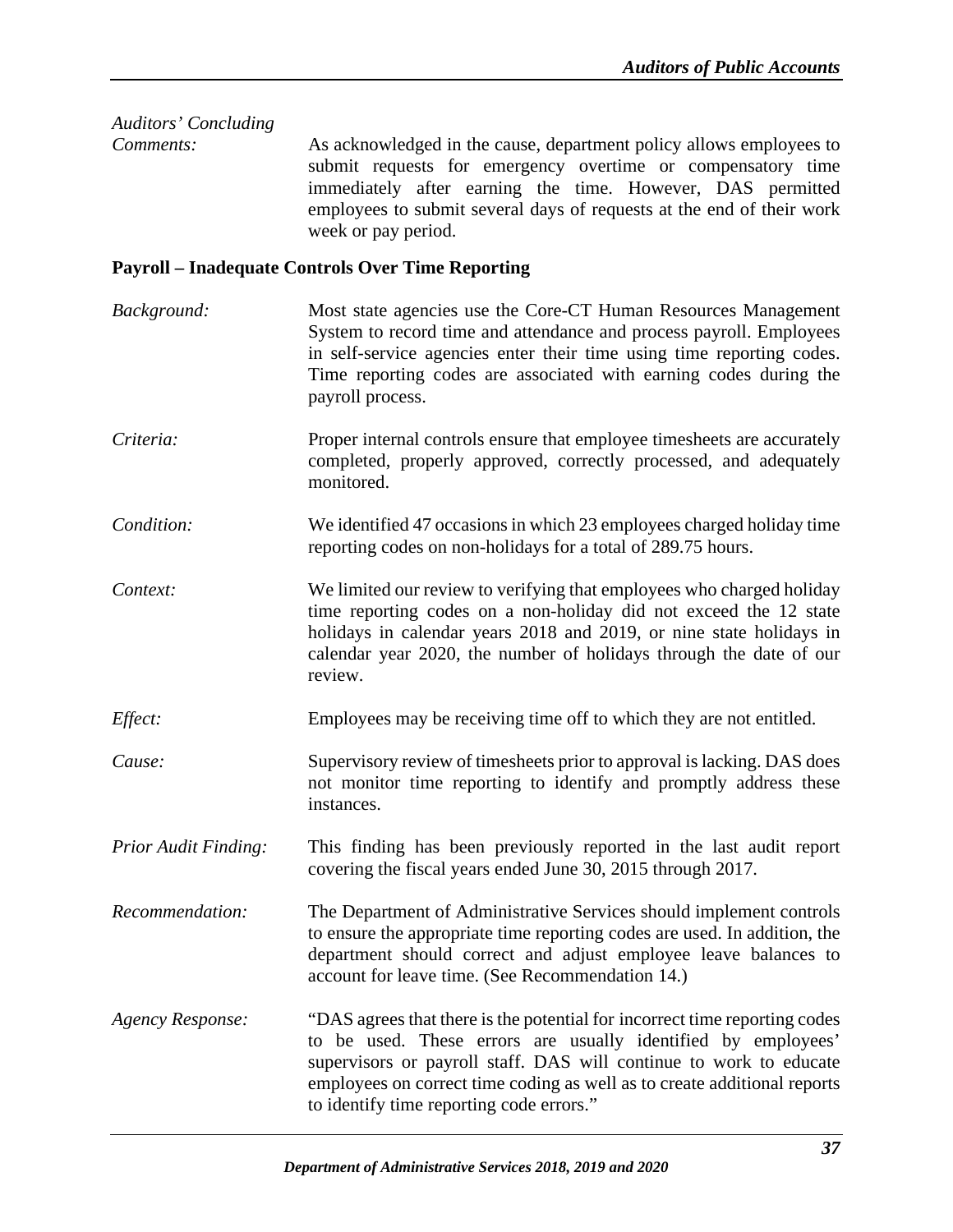# **Maximizing Revenue Collections**

| Background: | The Department of Administrative Services is responsible for the state's<br>centralized collection efforts. DAS has the authority to establish liens<br>on decedent estates, unearned income or assets from lawsuits, personal<br>injury insurance claims, and inheritances in order to collect monies from<br>individuals or their legally liable relatives for state assistance received,<br>costs of incarceration, and costs of care.                                                                   |
|-------------|-------------------------------------------------------------------------------------------------------------------------------------------------------------------------------------------------------------------------------------------------------------------------------------------------------------------------------------------------------------------------------------------------------------------------------------------------------------------------------------------------------------|
| Criteria:   | The purpose of utilizing a statewide centralized collections process is to<br>achieve economies of scale to maximize state collections and minimize<br>recovery costs.                                                                                                                                                                                                                                                                                                                                      |
|             | As such, the department should determine whether it needs additional<br>staffing or other resources to increase collections and determine whether<br>the additional costs would exceed the increase in collections.                                                                                                                                                                                                                                                                                         |
|             | To minimize the cost to the state and maximize the collection of money<br>owed to the state, it is necessary to understand the relationship between<br>collection efforts and subsequent outcomes. This should include how<br>staff activities and system downtime impact the collection of amounts<br>owed to the state.                                                                                                                                                                                   |
| Condition:  | When we requested records necessary to test various aspects of the<br>collections process, the department disclosed that two of the Collection<br>Services division's applications (Diamond and Ruby) suffered a<br>catastrophic hardware failure on June 21, 2021, which resulted in data<br>loss.                                                                                                                                                                                                         |
|             | The department later reported that it returned Ruby to operation on<br>August 24, 2021, and as of September 15, 2021, the Diamond system<br>was in the final stages of validation before it could return to service.                                                                                                                                                                                                                                                                                        |
| Context:    | The Ruby system houses intercept information for insurance claims and<br>tables for exporting medical assistance data used to recover accident-<br>related medical costs. The Diamond system is used to collect and<br>analyze debt data from several agencies, such as the Departments of<br>Social Services, Children and Families, and Public Health and is used<br>to submit debts to the state tax intercept program. Diamond is the only<br>reliable and complete electronic record of debt payments. |
| Effect:     | The sustained system outages decreased the productivity of staff and<br>adversely impacted collections. In addition, because of the system<br>outages and data loss, the department was unable to provide the records<br>necessary to test various aspects of the collections process.                                                                                                                                                                                                                      |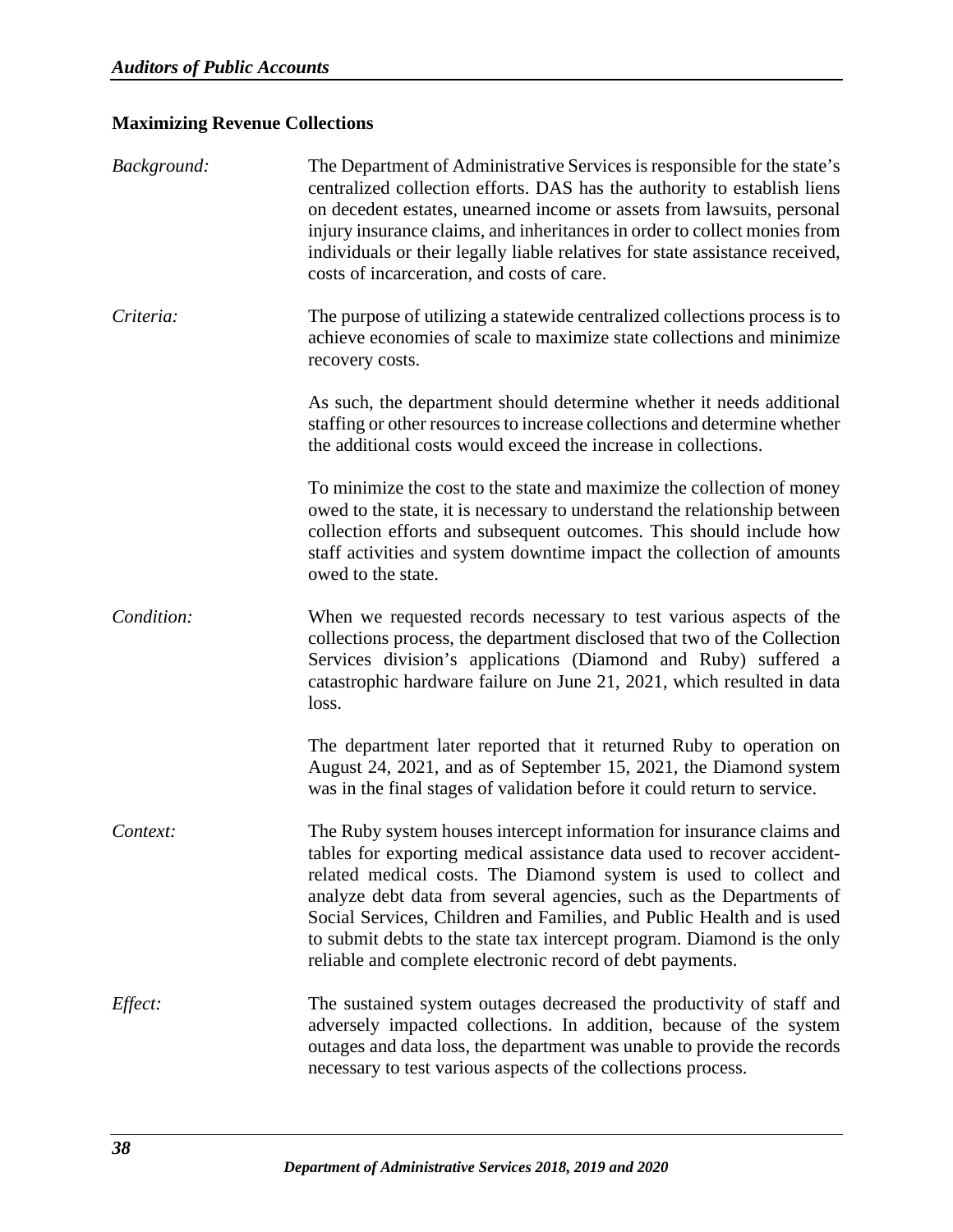- *Cause:* As previously reported, the division had outages ranging from several minutes to many hours that occurred once or twice a month. The Bureau of Enterprise Systems and Technology (BEST) took steps to stabilize the systems, as the Collection Services division was in the process of procuring a new system. BEST did not properly configure the system backup to safeguard against the loss of data.
- *Prior Audit Finding:* This finding has been previously reported, in modified forms, in the last two audit reports covering the fiscal years ended June 30, 2013 through 2018.
- *Recommendation:* The Department of Administrative Services should complete its procurement of a new collections system that would include the necessary analytical tools to identify revenue opportunities and associated costs to ensure that increases in revenue would cover the cost of additional staff or further system improvements. The department should ensure all collection applications have appropriately configured backups to safeguard against the loss of data. (See Recommendation 15.)
- *Agency Response:* "DAS Collections Services agrees with the audit findings. We will continue our procurement of a new collection system and will continue to request verification from BEST/IT that our back up systems are working properly, on an annual basis."

## **Untimely Purchase Orders – DAS and SmART Agencies**

- *Background:* Under Section (60)(c) of Public Act 05-251, the Department of Administrative Services became responsible for providing the business office functions of certain agencies.
- *Criteria:* Section 4-98(a) of the General Statutes indicates that "Except for such emergency purchases as are made by a budgeted agency under regulations adopted by the commissioner of the Department of Administrative Services, no budgeted agency or any agent thereof shall incur any obligation, by order, contract or otherwise, except by the issue of a purchase order or any other documentation approved by the Comptroller, necessary to process the transaction transmitted by the budgeted agency or its agents to the commissioner and the Comptroller, provided the amount to be charged against the appropriation for a budgeted agency in any year for a purchase order for a current expenditure shall be the amount anticipated to be spent in such year."
- *Condition:* We tested expenditure transactions covering the department and the agencies it serves and found instances in which DAS did not promptly approve purchase orders.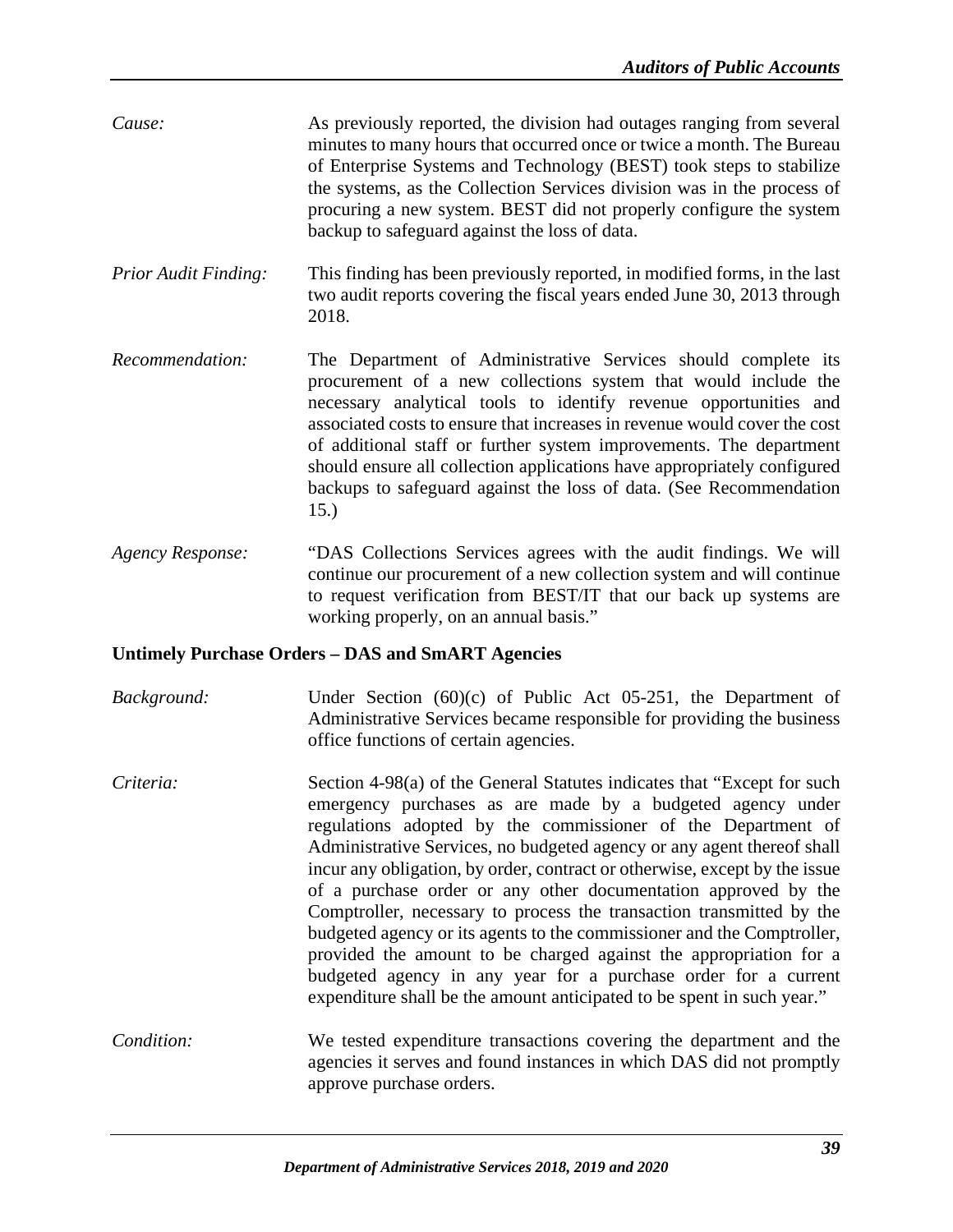| Context:                               | We reviewed 25 DAS expenditure transactions, totaling \$3,161,968,<br>and found that four purchase orders, totaling \$171,055, were not<br>approved on time.                                                                                                                                                                                                                                   |
|----------------------------------------|------------------------------------------------------------------------------------------------------------------------------------------------------------------------------------------------------------------------------------------------------------------------------------------------------------------------------------------------------------------------------------------------|
|                                        | We reviewed 40 expenditure transactions of DAS customer agencies,<br>totaling \$1,956,200. We found that two purchase orders, totaling<br>\$9,309, were not approved on time, and three purchase orders, totaling<br>\$23,888, had insufficient funds committed to cover all payments.                                                                                                         |
| Effect:                                | Noncompliance with statutory requirements could result in agencies<br>exceeding their appropriations.                                                                                                                                                                                                                                                                                          |
| Cause:                                 | It appears that the department has not fully exercised its authority to<br>ensure compliance with statutory requirements.                                                                                                                                                                                                                                                                      |
| <b>Prior Audit Finding:</b>            | This finding has been previously reported in the last four audit reports<br>covering the fiscal years ended June 30, 2008 through 2017.                                                                                                                                                                                                                                                        |
| Recommendation:                        | The Department of Administrative Services should ensure compliance<br>with Section 4-98(a) of the General Statutes by having properly<br>approved and adequately funded purchase orders in place prior to<br>ordering goods and services. (See Recommendation 16.)                                                                                                                             |
| Agency Response:                       | "DAS agrees with this recommendation. We have implemented new<br>procedures to streamline the correspondence from our Customer<br>agencies and DAS staff to our Business office units. We are moving to<br>a paperless system and all requisitions will be initiated by the agency in<br>the eProcurement module in Core-CT, creating a timestamp of approval<br>and creating accountability." |
| <b>Late Payment of Vendor Invoices</b> |                                                                                                                                                                                                                                                                                                                                                                                                |
| Criteria:                              | Section 4a-71 of the General Statutes deems state agency invoice<br>payments to be timely if they are made by the specified due date or<br>within 45 days of receipt of a properly completed claim or receipt of<br>goods and services, whichever is later.                                                                                                                                    |
| Condition:                             | Our review of DAS and customer agency payments noted that several<br>were late.                                                                                                                                                                                                                                                                                                                |

*Context:* Of the 25 DAS invoice payments reviewed, totaling \$3,161,968, we found one \$36,577 payment that was 13 days late.

> Of the 40 customer agency invoice payments reviewed, totaling \$1,956,200, we found three payments, totaling \$75,708, that were 11 to 18 days late.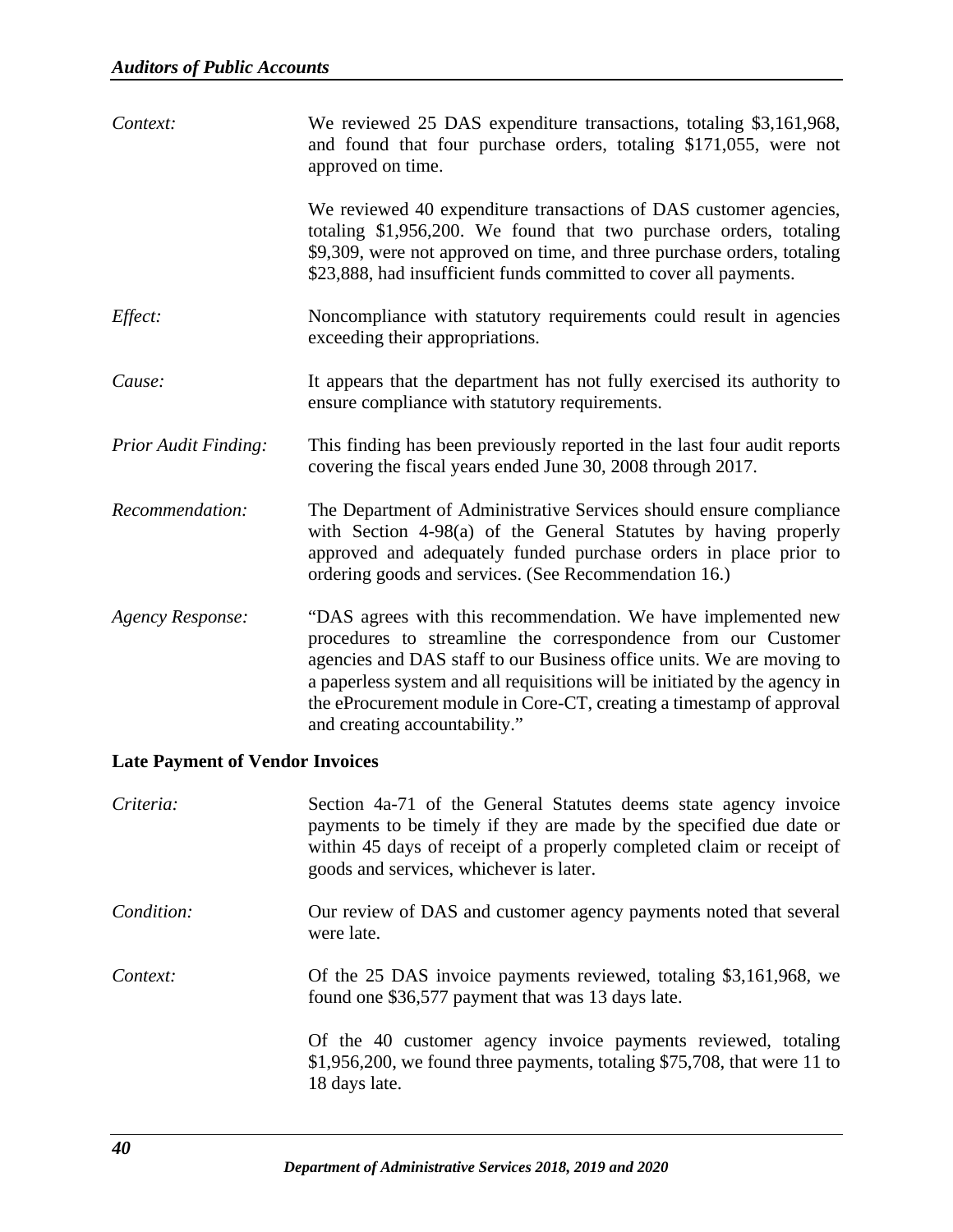- *Effect:* Untimely payments could result in late fees or a loss of prompt payment discounts.
- *Cause:* It appears that the customer agencies have not been promptly forwarding invoices to DAS.
- *Prior Audit Finding:* This finding has not been previously reported.
- *Recommendation:* The Department of Administrative Services should strengthen controls to ensure that it pays invoices on time in accordance with Section 4a-71 of the General Statutes. (See Recommendation 17.)
- *Agency Response:* "DAS agrees with this recommendation. We have been working with our SmART customer agencies who have implemented process changes to address the issue of invoices not being sent to DAS in a timely manner. We will continue to monitor receipt of invoices for timeliness as well as continue to communicate with DAS and customer agency managers as to the importance of this requirement."

## **Agency Trust Account Bank Reconciliations**

| Criteria:  | The Department of Administrative Services is the representative payee<br>for funds received for individuals under the state's care and is<br>responsible for reconciling bank statements to the balance of the client<br>trust accounts. Sound business practices dictate that bank<br>reconciliations be prepared and reviewed in a timely manner.                                                                                                                                                                                                                                                         |
|------------|-------------------------------------------------------------------------------------------------------------------------------------------------------------------------------------------------------------------------------------------------------------------------------------------------------------------------------------------------------------------------------------------------------------------------------------------------------------------------------------------------------------------------------------------------------------------------------------------------------------|
| Condition: | While DAS reconciled the deposits and withdrawals posted to the bank<br>statement, it did not reconcile the bank statements to the balance of the<br>client trust accounts. As a result, DAS did not account for all the<br>deposits and withdrawals it recorded in the trust accounts that the bank<br>had not yet posted. These unreconciled differences began during fiscal<br>year 2015 and continued through fiscal year 2020. As of May 2021, the<br>agency had not investigated or corrected the difference. The<br>unreconciled difference has steadily increased since it was first<br>identified. |
| Context:   | The DAS trust account had deposits and withdrawals ranging from<br>\$600,000 to \$800,000 in any given month with an ending balance that<br>can fluctuate from approximately \$100,000 to \$1,000,000, depending<br>on the timing of the deposits and withdrawals.                                                                                                                                                                                                                                                                                                                                          |
| Effect:    | DAS may not be able to detect and correct problems or errors in the<br>client trust accounts by not completing reconciliations promptly.                                                                                                                                                                                                                                                                                                                                                                                                                                                                    |
| Cause:     | The department believes that a programming error caused the<br>unreconciled difference.                                                                                                                                                                                                                                                                                                                                                                                                                                                                                                                     |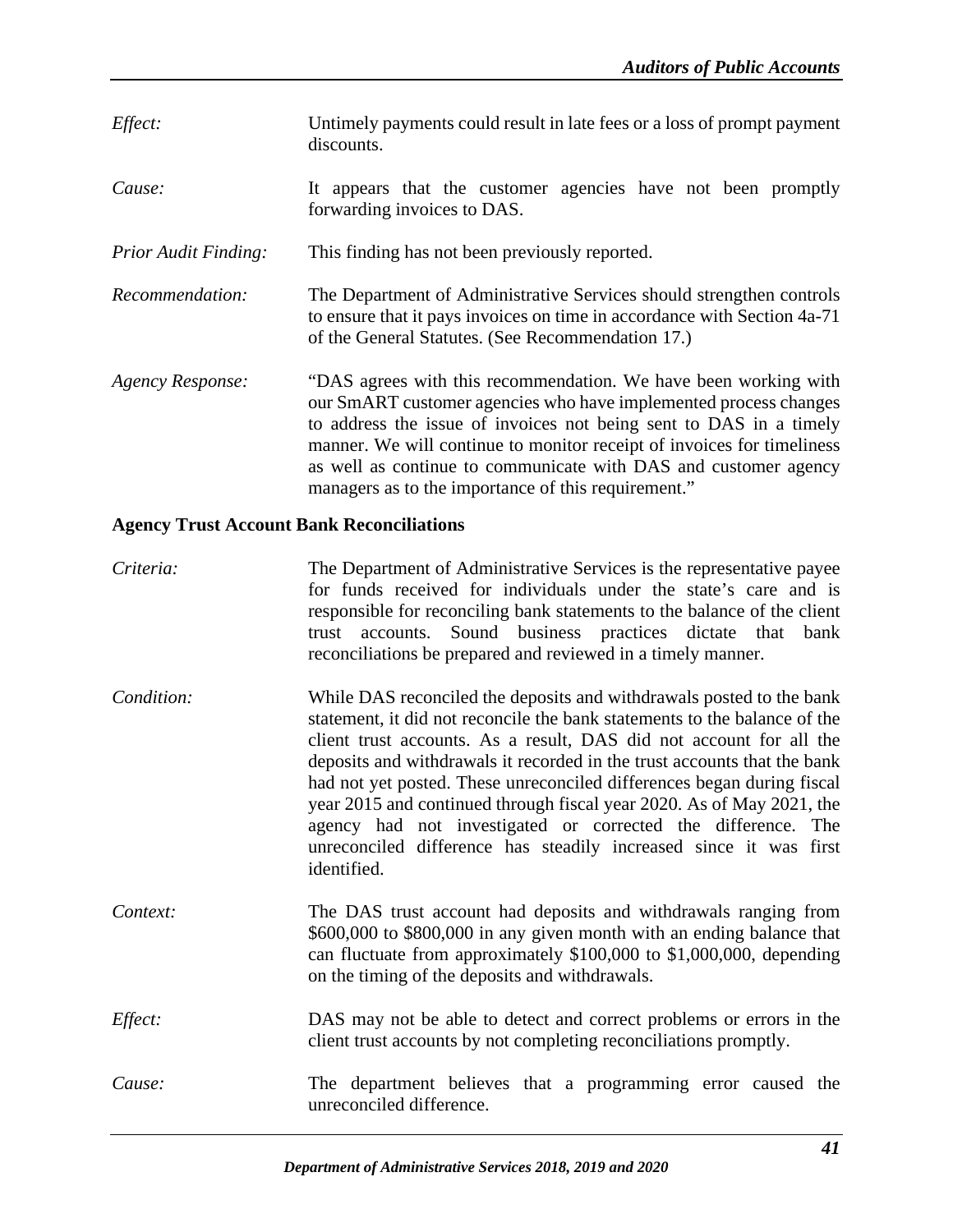| <b>Prior Audit Finding:</b> | This finding has been previously reported in the last audit report |  |  |  |  |  |
|-----------------------------|--------------------------------------------------------------------|--|--|--|--|--|
|                             | covering the fiscal years ended June 30, 2015 through 2017.        |  |  |  |  |  |

- *Recommendation:* The Department of Administrative Services should resolve the unreconciled difference between the balances in its bank account and client trust accounts. (See Recommendation 18.)
- *Agency Response:* "DAS agrees with this recommendation. The Central Accounting Unit has manually reconciled the bank account and the balance of the client Trust Accounts system and has worked with IT staff to correct the programming error in the automated reconciliation function to eliminate the need for the manual reconciliation."

#### **Untimely Elevator and Escalator Inspections and Expired Certificates of Operation**

| Criteria:  | Section 29-195 of the General Statutes states that each elevator or<br>escalator shall be thoroughly inspected by a DAS elevator inspector at<br>least once every 18 months. Elevators in private residences are<br>inspected at the owner's request.                                                                                                                    |
|------------|--------------------------------------------------------------------------------------------------------------------------------------------------------------------------------------------------------------------------------------------------------------------------------------------------------------------------------------------------------------------------|
|            | Section 29-196 of the General Statutes states that elevator and escalator<br>certificates of operation shall be renewed every two years upon receipt<br>of the \$240 renewal fee. No elevator or escalator may be lawfully<br>operated without such a certificate.                                                                                                       |
|            | Section 29-197 of the General Statutes indicates that if any elevator or<br>escalator is operated without the required certificate, the department<br>shall order the entity to place an out-of-service notice in the elevator or<br>escalator.                                                                                                                          |
|            | Section 29-198 of the General Statutes permits the department to assess<br>penalties, including fines and misdemeanors, for violations of these<br>statutes.                                                                                                                                                                                                             |
| Condition: | At the time of our review, the Department of Administrative Services<br>Bureau of Elevators within the Office of the State Building Inspector<br>did not conduct timely inspections of most registered elevators and<br>escalators.                                                                                                                                      |
|            | Certificates of operation for numerous elevators and escalators were<br>expired.                                                                                                                                                                                                                                                                                         |
| Context:   | We found that 14,519 of 16,657 elevators or escalators were overdue<br>for regular inspection by between one and 1,036 days as of June 8, 2021.<br>We found 1,564 elevators or escalators with expired certificates of<br>operation. Of those, the department showed sixty-two in active status,<br>and they should have valid certificates of operation. The department |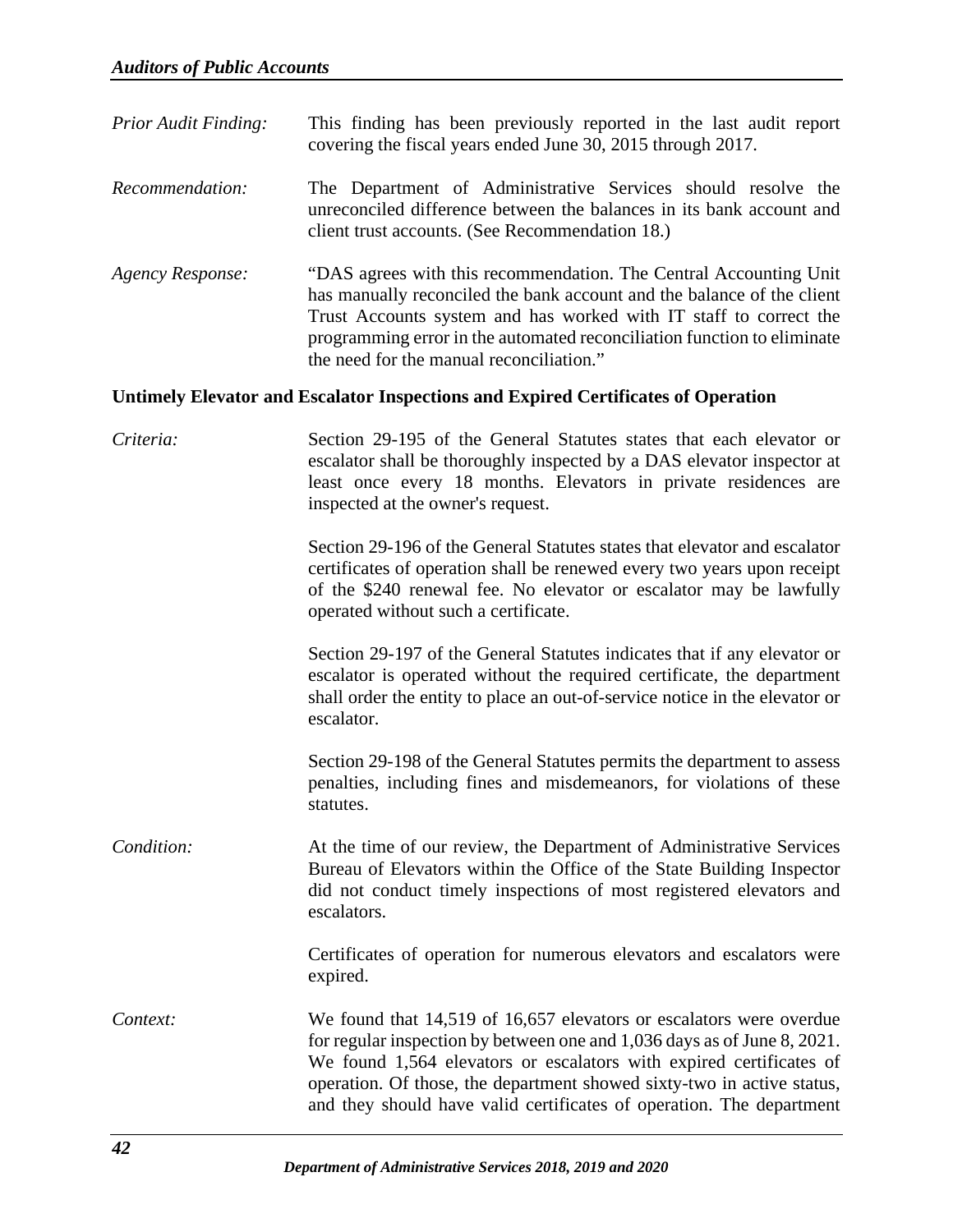|                         | listed the remaining 1,502 as "red tagged" and out of service. Ordinarily,<br>expired certificates would be appropriate in these instances; however,<br>our random review revealed that DAS brought some back into service<br>after inspection but did not change them to active status.                                                                                                                                                                                                                                                                                                                                                                                                                                                                          |
|-------------------------|-------------------------------------------------------------------------------------------------------------------------------------------------------------------------------------------------------------------------------------------------------------------------------------------------------------------------------------------------------------------------------------------------------------------------------------------------------------------------------------------------------------------------------------------------------------------------------------------------------------------------------------------------------------------------------------------------------------------------------------------------------------------|
| Effect:                 | Untimely inspections increase the risk of serious safety code violations,<br>which could result in accidents and injuries.                                                                                                                                                                                                                                                                                                                                                                                                                                                                                                                                                                                                                                        |
|                         | The department did not collect all fees due. Elevators and escalators<br>may be operating unlawfully.                                                                                                                                                                                                                                                                                                                                                                                                                                                                                                                                                                                                                                                             |
| Cause:                  | The department informed us that the number of elevator inspectors has<br>declined from ten to five in the last several years. The department<br>indicated that most elevator inspectors used to come from private<br>industry and sought state employment for retirement benefits, as the<br>state salary scale is well below the private sector. Since state retirement<br>benefits were reduced, these inspectors no longer have an incentive to<br>work for the state.                                                                                                                                                                                                                                                                                         |
|                         | The department does not enforce penalties allowed for violations of<br>statutory requirements. The department's internal controls were not<br>always effective in ensuring that elevators and escalators were properly<br>designated as active or inactive.                                                                                                                                                                                                                                                                                                                                                                                                                                                                                                       |
| Prior Audit Finding:    | This finding has not been previously reported.                                                                                                                                                                                                                                                                                                                                                                                                                                                                                                                                                                                                                                                                                                                    |
| Recommendation:         | The Department of Administrative Services should obtain the necessary<br>resources to ensure that it promptly performs elevator and escalator<br>inspections in accordance with Section 29-195 of the General Statutes.<br>The department should implement procedures to ensure certificates of<br>operation are renewed in accordance with Sections 29-196 and 29-197<br>of the General Statutes and consider assessing penalties to address<br>unpaid fees and improper elevator and escalator operation as permitted<br>by Section 29-198 of the General Statutes. (See Recommendation 19.)                                                                                                                                                                    |
| <b>Agency Response:</b> | "DAS agrees that necessary steps should be taken to ensure elevator<br>inspections are timely performed. To address the time-sensitive, public<br>safety matter of untimely inspections, DAS has issued an RFP seeking<br>assistance to reduce the backlog of inspections which was exacerbated<br>greatly by the pandemic. Extensive recruitment efforts to fill elevator<br>inspector vacancies were unsuccessful, largely due to uncompetitive<br>salaries. DAS initiated an effort to increase the compensation for state<br>inspector job classes to make salaries offered by the state closer to what<br>the market is and plans to continue with its recruitment efforts and was<br>successful at increasing that compensation. One new inspector has been |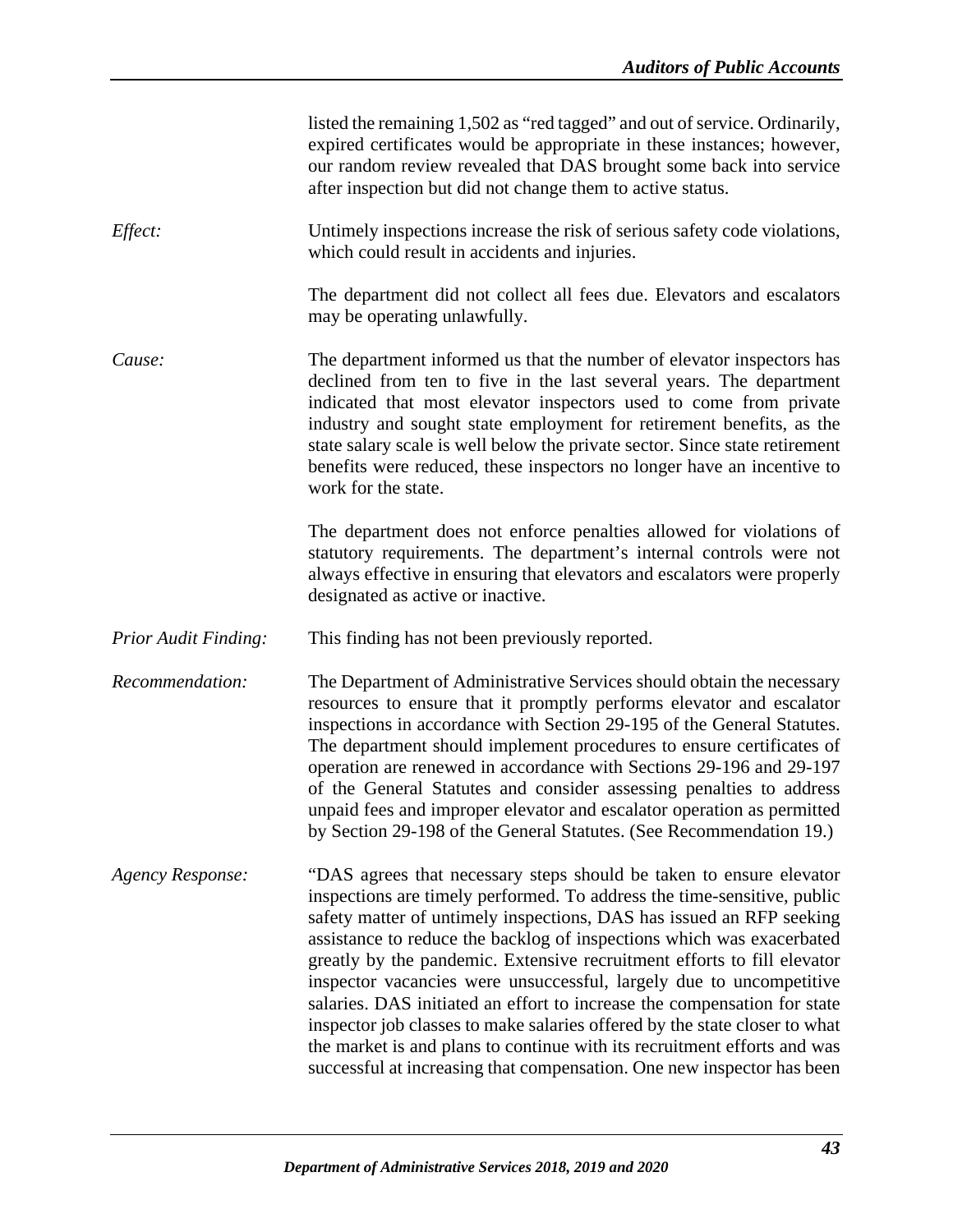onboarded and the recruitment process is active for four additional inspectors.

DAS agrees that certificates of operation should be timely reviewed. Regarding the small number of expired certificates, DAS will be implementing additional software to automate the invoicing, payment and certificate-issuing functions, which will free up additional time for the team's processing technician to carry out additional quality control to address this.

DAS disagrees that penalties allowed by Section 29-198 of the General Statutes should be assessed. The assessment of penalties for violation of C.G.S. 29-191 through 29-197 is rarely appropriate because the delays in obtaining inspections by state inspectors or a new/renewed certificate are not usually caused by the person or company responsible for the building. For failure to comply with the regulations and the adopted elevator safety standard, penalties have not typically been levied as corrections are usually made in the normal course of business. DAS will review this policy and revise if necessary."

## **State Construction – Capital Asset Valuation**

| Criteria:  | The Office of the State Comptroller's State of Connecticut Property<br>Control Manual requires that the "recorded asset cost should include the<br>purchase or construction cost, professional fees for architects,<br>appraisers, or financial advisors, and any other expenditure necessary to<br>put a building or structure into its intended state of operation." The<br>manual also states that the main criteria for capitalization of building<br>improvements are that the expenditures significantly extend the<br>individual building's useful life or enhance its value. Expenditures not<br>meeting these criteria should be expensed. |
|------------|-----------------------------------------------------------------------------------------------------------------------------------------------------------------------------------------------------------------------------------------------------------------------------------------------------------------------------------------------------------------------------------------------------------------------------------------------------------------------------------------------------------------------------------------------------------------------------------------------------------------------------------------------------|
|            | The Property Control Manual requires the Department of<br>Administrative Services to prepare a Certificate of Completion, which<br>communicates this information to the agency with the building asset.                                                                                                                                                                                                                                                                                                                                                                                                                                             |
| Condition: | The Department of Administrative Services modified its process for<br>preparing and distributing asset valuation information, ensuring that it<br>makes sufficient capital information available to custody agencies at the<br>time a project is completed. However, DAS has not worked with the<br>Office of the State Comptroller to correct the prior misstatements<br>identified in the state's building asset records.                                                                                                                                                                                                                         |
| Context:   | Previously identified misstatements totaled \$94,187,820 for projects<br>totaling \$417,683,639.                                                                                                                                                                                                                                                                                                                                                                                                                                                                                                                                                    |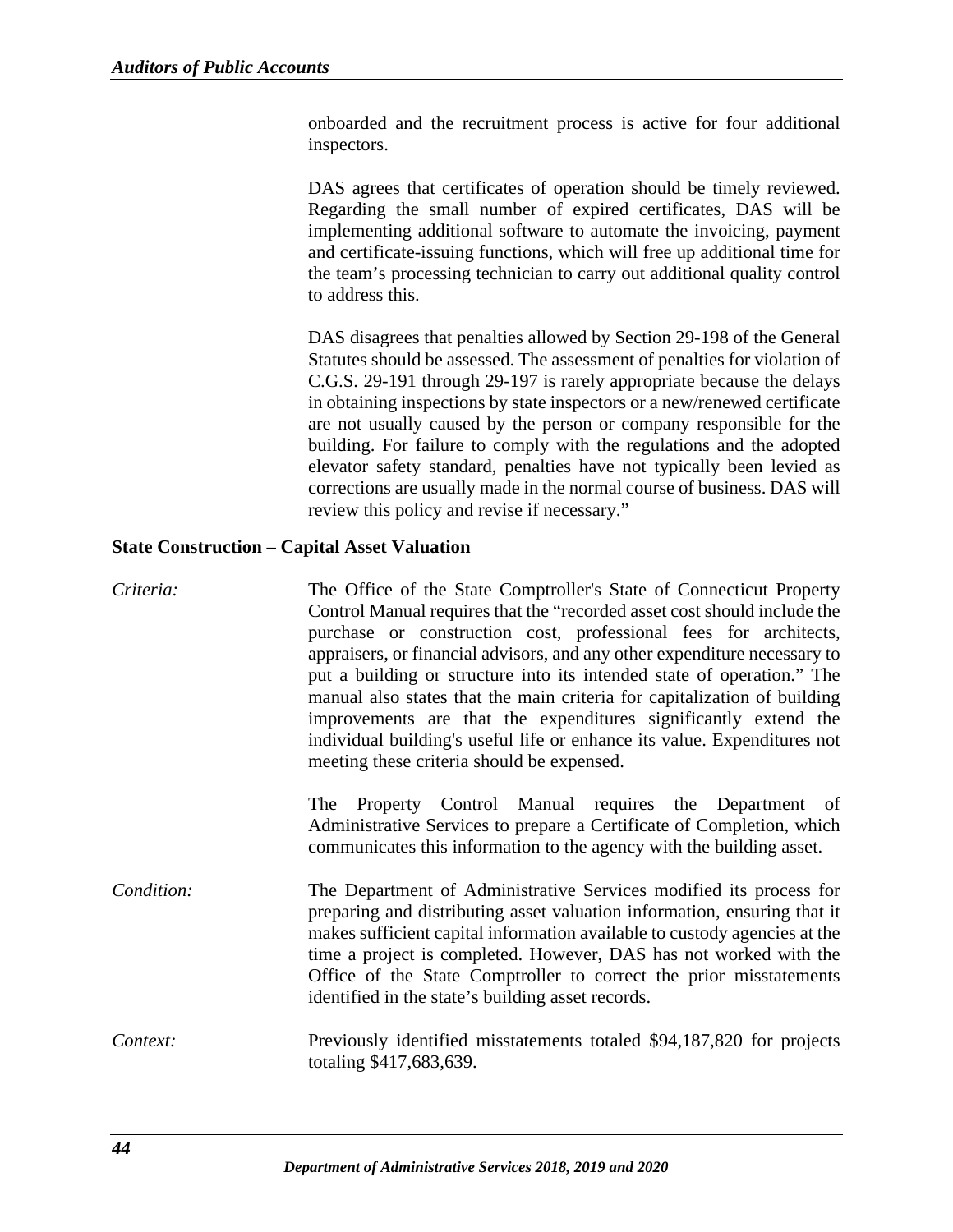- *Effect:* The prior defect in internal controls resulted in a cumulative misstatement that may be material to the state's financial statements. The misstatement remains in the state's financial statements until it is corrected.
- *Cause:* Previously, department personnel responsible for reporting the full capital cost of projects to a custody agency did not have the financial background necessary to identify the deficiency in the financial reporting to custody agencies.
- *Prior Audit Finding:* This finding has been previously reported in the last two audit reports covering the fiscal years ended June 30, 2013 through 2017.
- *Recommendation:* The Department of Administrative Services should work with the Office of the State Comptroller to resolve the misstatements in the state asset records. (See Recommendation 20.)
- *Agency Response:* "DAS agrees that it should work with the Office of the State Comptroller to resolve misstatements in the state asset records. DCS Accounting has reached out to the Comptroller's office to find a resolution and has been informed that the matter is still under review in that office."

## **State Construction - Change Order Control Deficiency**

- *Criteria:* The Department of Administrative Services requires the review and approval of all construction change orders prior to the commencement of additional work on a project. The department contracts with construction administrators to assist project managers in overseeing the completion of all contractual requirements and to review change orders. The department may also contract with a third-party consultant, architect, or engineer to review change orders. These contractors and the relevant DAS personnel approve change orders. The DAS commissioner delegates approval authority to authorized individuals based on the amount of the change order. The department documents the review and approval of change orders with signatures on change order forms.
- *Condition:* As part of our prior audit follow-up, we reviewed two change orders, each from ten projects that were open as of June 30, 2020. Six of the ten projects contained change orders with signature or documentation exceptions. Six change orders were missing supporting documentation, and four were missing signatures or were not signed in accordance with the delegation of authority.
- *Context:* For fiscal year 2020, the department identified construction contracts totaling \$564,768,453. Of these, the selected projects totaled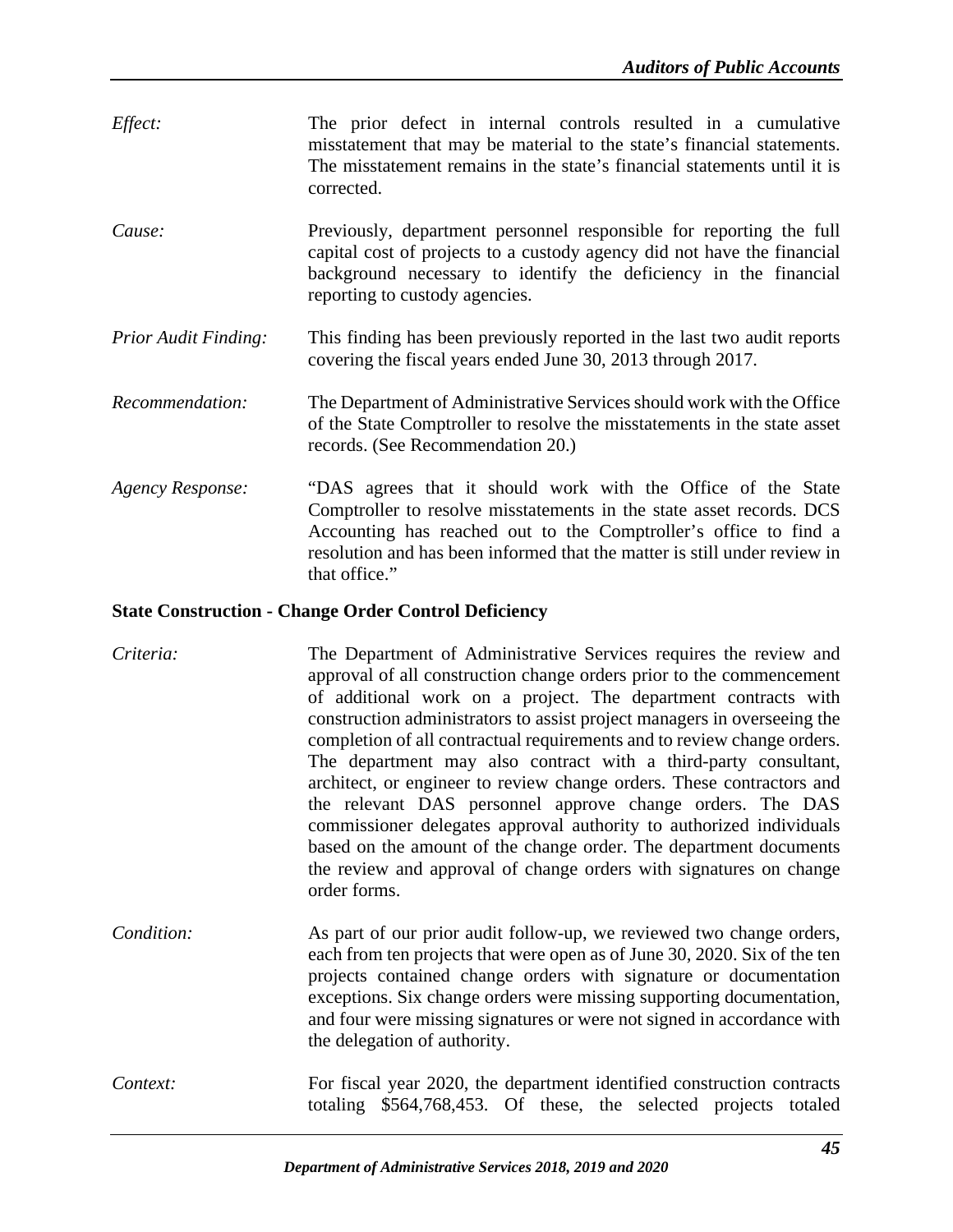\$415,134,831. The 20 selected change orders from the selected projects totaled \$981,470.

- *Effect:* Change orders continue to be made without requisite internal controls and represent an opportunity for waste, fraud, and abuse.
- *Cause:* For change orders with delegation exceptions, the department's change order form outlines signatory authority that does not match the delegation of authority. The change order forms require a deputy commissioner signature when the change order totals \$100,000 or more, while the delegation of authority at the time required a deputy commissioner signature when the change order totaled \$50,000 or more.

For change orders with missing documentation, the department uploaded the signed change order forms, but did not include the documentation used to support the change order in the upload.

- *Prior Audit Finding:* This finding has been previously reported, in modified form, in the last two audit reports covering the fiscal years ended June 30, 2013 through 2017.
- *Recommendation:* The Department of Administrative Services should regularly monitor projects for compliance with change order controls and require project managers to use project management software to avoid waste, fraud, and abuse. (See Recommendation 21.)
- *Agency Response:* "DAS agrees that the agency should regularly monitor projects for compliance with change order controls and require project managers to use its project management software.

DAS has purchased new project management software that is more user friendly. The Project management team will be trained in the software's use and retrained in our change order process that requires full back-up, and proper authorization. Additionally, DAS is reorganizing our PM department in order to increase managerial oversight of project managers."

#### **State Construction – Project Management**

- *Background:* The Department of Administrative Services utilizes a proprietary construction project management system. Project managers enter project financial information, such as budgets and expenses, into the system.
- *Criteria:* The Department of Administrative Services outlined three best practices for its project managers: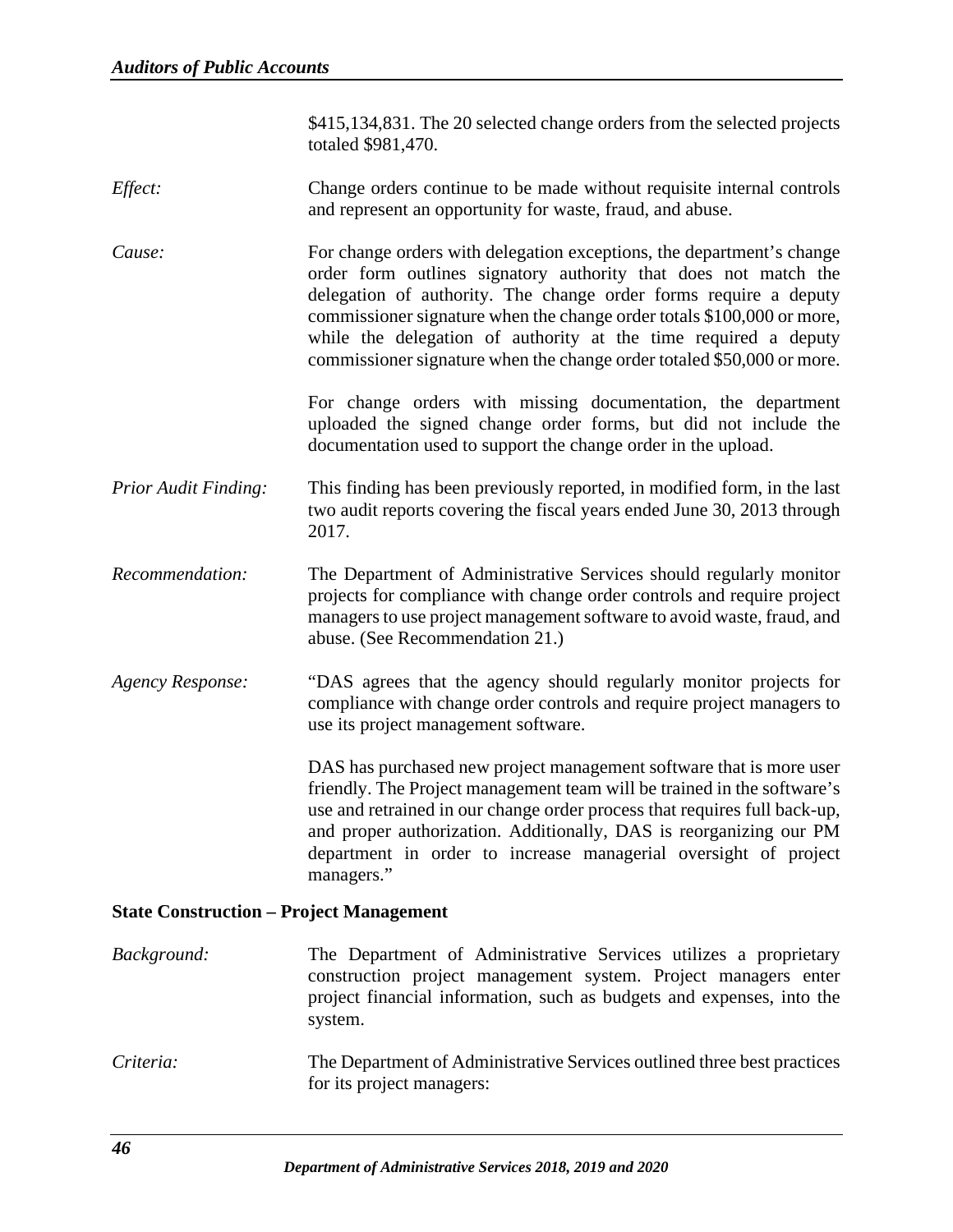|                             | 1. Every project manager should manage projects in the system.                                                                                                                                                                                                                                       |
|-----------------------------|------------------------------------------------------------------------------------------------------------------------------------------------------------------------------------------------------------------------------------------------------------------------------------------------------|
|                             | 2. Project managers should update financials monthly prior to the<br>construction phase and periodically as needed.                                                                                                                                                                                  |
|                             | 3. Managers must monitor projects for cost overruns, and if the project<br>is expected to exceed the budget, it should be limited to meet budget<br>constraints.                                                                                                                                     |
|                             | These best practices were applied to a review of projects by determining<br>if:                                                                                                                                                                                                                      |
|                             | 1. Project information was in the system;                                                                                                                                                                                                                                                            |
|                             | 2. The project manager updated the financials within the past month<br>when the budget or expenditure variances exceeded 1%*; and<br>3. The budget or recorded expenditures in the system exceeded the<br>budget or expenditures in Core-CT by more than 1%* of the budget<br>or expenditure totals. |
|                             | *The 1% threshold was established using auditor judgment as a reasonable tolerance<br>for accepting variances between two systems in which there is an expectation that data<br>should reasonably match.                                                                                             |
| Condition:                  | We reviewed ten projects and compared their financials in the system to<br>the budget and expenditure data in Core-CT. For the selected projects,<br>eight of ten exceeded the 1% variance threshold in the budget or<br>expenditures, and they were not updated within the prior month.             |
| Context:                    | For fiscal year 2020, the department identified construction contracts<br>totaling \$564,768,453. Of these, the selected projects totaled<br>\$415,134,831.                                                                                                                                          |
| Effect:                     | The department did not consistently follow its best practices, which<br>reduces its mitigation efforts and increases the risk of cost overruns.                                                                                                                                                      |
| Cause:                      | Project managers do not receive ongoing training to maintain relevant<br>knowledge as is the industry standard.                                                                                                                                                                                      |
| <b>Prior Audit Finding:</b> | This finding has not been previously reported.                                                                                                                                                                                                                                                       |
| Recommendation:             | The Department of Administrative Services should provide ongoing<br>training to project managers to strengthen internal controls over its<br>construction project management process. (See Recommendation 22.)                                                                                       |
| <b>Agency Response:</b>     | "DAS agrees that it should provide training to project managers to<br>strengthen internal controls over the construction project management                                                                                                                                                          |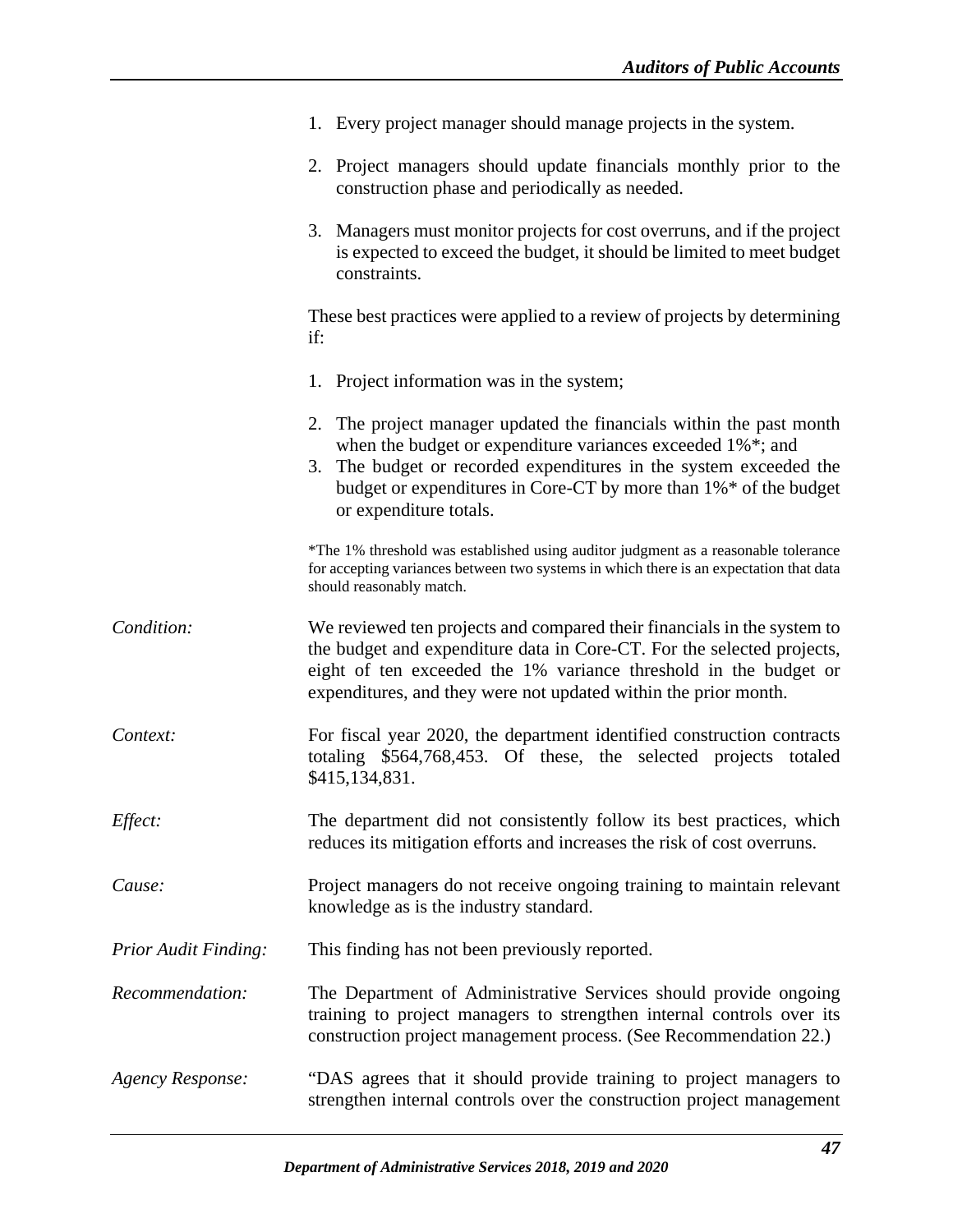process. DAS plans to replace the PM Web project management system with a new, more user-friendly project management software for future projects. Implementation of a new project management system will make updating project information and tracking much more manageable.

The Assistant Directors of Project Management (ADPM) periodically review the PM Web folders of active projects with assigned Project Managers (PM) to ensure compliance with record management standards. Weekly record updating of active projects by the assigned PM will be required. Additionally, the ADPMs will prepare refresher training for all DAS PMs to review requirements and ensure staff understanding of said requirements. Financial reports will be reviewed monthly by the PM and periodically with the ADPM. At a minimum, the ADPM or assigned staff will also review PM Web records at each major project milestone, i.e., SD, DD, CD, Bid, Construction, 50% Construction, to ensure compliant record updates occur."

#### **School Construction – Grant Audits**

- *Background:* The U.S. Government Accountability Office's (GAO) *Government Auditing Standards* promulgates generally accepted government auditing standards (GAGAS). GAGAS are the accepted professional standards for governmental audits and other engagements. Conducting an audit in conformance to professional auditing standards is evidence of due care.
- *Criteria:* Section 10-287 (a) of the General Statutes requires the Department of Administrative Services to audit school construction grants prior to final payment. The department's audits indicate that they are performed in accordance with generally accepted government auditing standards.

Paragraph 3.56 of *Government Auditing Standards* establishes criteria that government internal auditors must meet to be considered structurally independent. These criteria include requiring internal auditors to be located organizationally outside the management function of the unit under audit and be sufficiently removed from pressures to conduct engagements and report findings, opinions, and conclusions objectively without fear of reprisal.

Proper internal controls suggest that an internal audit unit must be organizationally independent to effectively perform its responsibilities as it cannot objectively assess the actions of its management. The unit must be free from interference in determining the scope of internal auditing, performing work, and communicating results.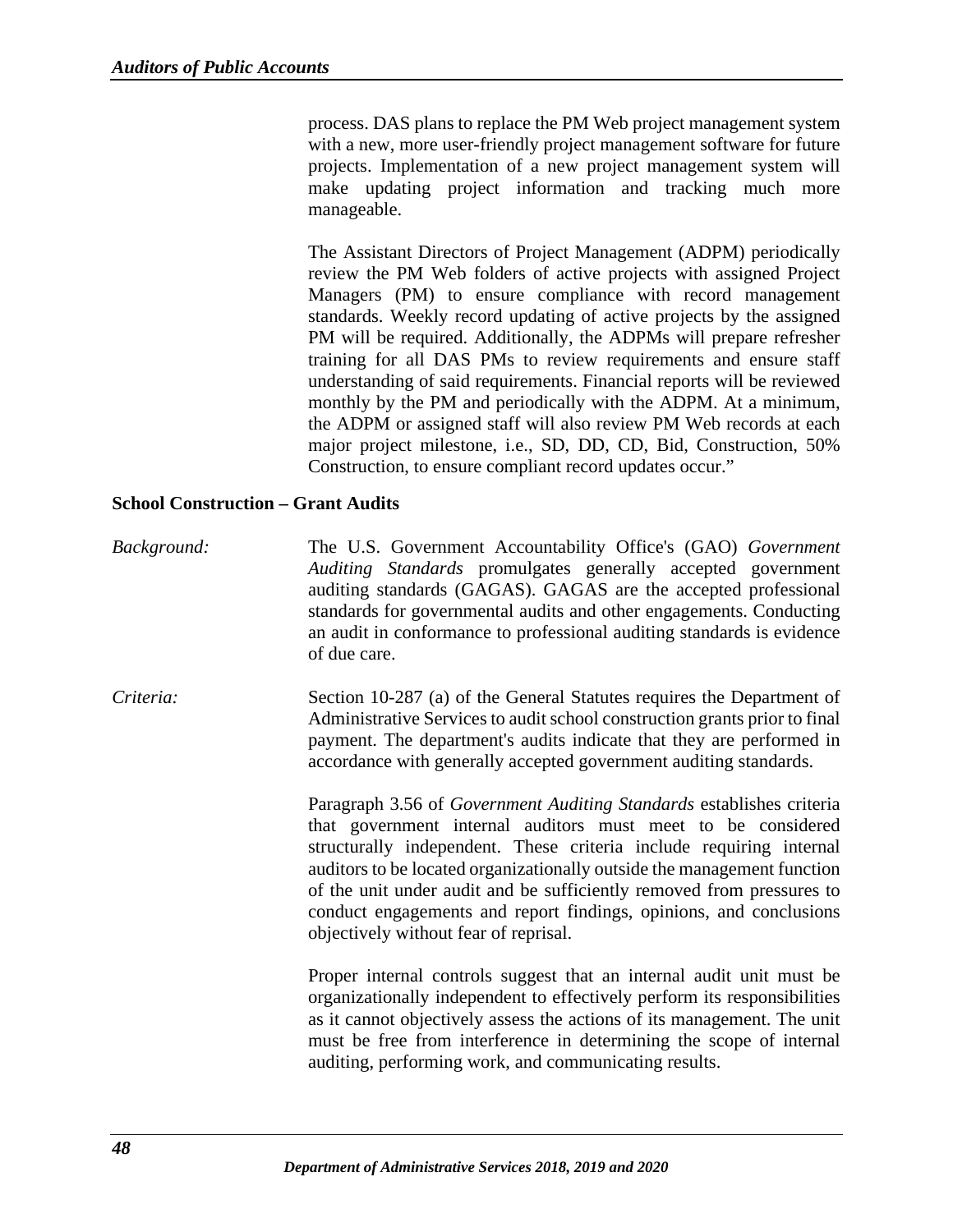| Condition:                  | We reviewed the audit reports and available workpapers for three school<br>construction grants. The audit reports indicated that the engagements<br>were performed in accordance with generally accepted government<br>auditing standards. However, the audits did not meet the independence<br>requirements, because we determined that the department's School<br>Construction Grant Program examiners were not organizationally<br>independent.                                                                                                                                                                 |
|-----------------------------|--------------------------------------------------------------------------------------------------------------------------------------------------------------------------------------------------------------------------------------------------------------------------------------------------------------------------------------------------------------------------------------------------------------------------------------------------------------------------------------------------------------------------------------------------------------------------------------------------------------------|
|                             | During our initial walkthrough of policies and procedures in October<br>2020, we informed the department about this threat to independence and<br>other identified weaknesses with compliance to government auditing<br>standards.                                                                                                                                                                                                                                                                                                                                                                                 |
| Context:                    | In fiscal year 2020, the department's examiners completed an estimated<br>45 audits for projects totaling \$429,422,528.                                                                                                                                                                                                                                                                                                                                                                                                                                                                                           |
| Effect:                     | A structural impairment of independence is pervasive and could<br>threaten the findings, opinions, and conclusions of every engagement.                                                                                                                                                                                                                                                                                                                                                                                                                                                                            |
| Cause:                      | In November 2019, the Department of Administrative Services<br>executed a memorandum of understanding with the Office of Policy and<br>Management (OPM) that relocated the DAS School Construction Grant<br>Program examiners from the DAS Business Services Division to OPM,<br>along with the director of the Office of School Construction Grants &<br>Review (OSCGR) who was appointed deputy secretary. These<br>examiners were structurally independent from OSCGR when they were<br>under the DAS Business Services Division. This reorganization resulted<br>in a structural threat to audit independence. |
| <b>Prior Audit Finding:</b> | This finding has not been previously reported.                                                                                                                                                                                                                                                                                                                                                                                                                                                                                                                                                                     |
| Recommendation:             | The Department of Administrative Services should ensure that the<br>school construction audit unit is organizationally independent. The<br>department should also ensure that school construction audits comply<br>with generally accepted government auditing standards established by<br>the U.S. Government Accountability Office if those audits indicate they<br>are being performed under those standards. (See Recommendation 23.)                                                                                                                                                                          |
| <b>Agency Response:</b>     | "DAS agrees with this finding. As noted in the "Cause" section, in<br>November 2019, DAS executed a memorandum of understanding with<br>OPM when the Director of OSCGR was appointed Deputy Secretary of<br>OPM. DAS notes that effective 10/28/2021, the aforementioned MOU<br>was terminated, and the OSCGR Division has returned to DAS. As part<br>of this transition, the auditors have been transferred back into the DAS<br>Business Office, thereby clarifying the segregation of the reporting<br>relationship. The relocation of the auditors will not change the practice                               |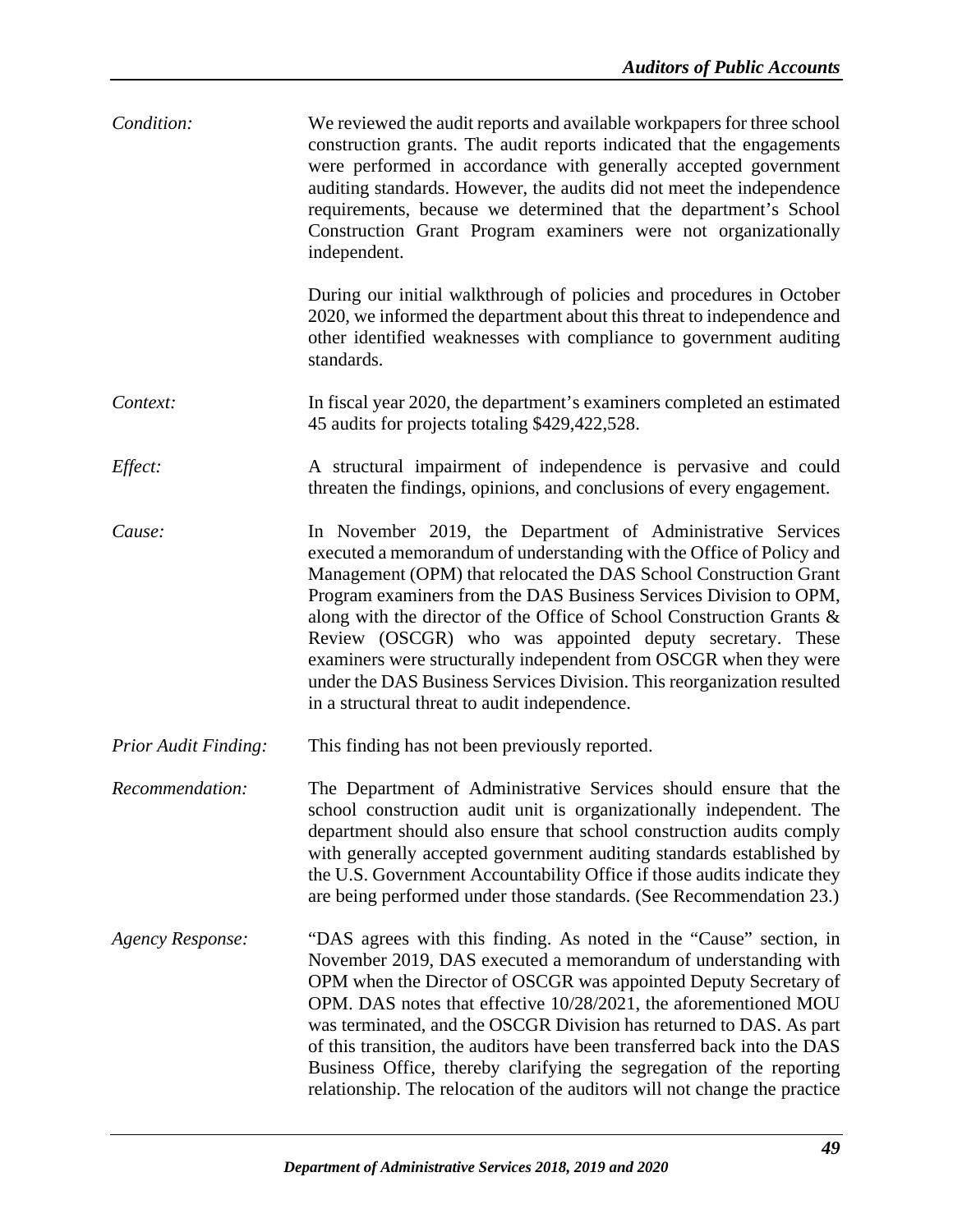which requires the auditors to consult with the program staff to understand elements of the project in reviewing project files."

#### **School Construction – Cost Containment**

*Background:* The School Building Project Advisory Council (SBPAC) is organized under 10-292q of the General Statutes. The commissioner of Administrative Services or a designee is the SBPAC chairperson. Section  $10-283(a)(2)$  of the General Statutes provides that the commissioner of Administrative Services prepare a list of eligible school building projects with the estimated grant amounts that it presents to the Governor, Secretary of the Office of Policy and Management, and the General Assembly by December 15<sup>th</sup> of each year to request authorization for the grant commitment. The list of eligible projects is known as the priority list. *Criteria:* In September 2016, SBPAC established a \$365 per square foot maximum allowable building construction cost, effective July 1, 2017, which would apply to grant applications approved in the December 2018 priority list. The Department of Administrative Services documented the maximum \$365 per square foot cost on its Form SCG-2003 – Building Construction Costs. Because the department requires construction professionals to complete cost estimates as part of the grant application, it has reliable cost estimates to evaluate each project's building construction cost per square foot. *Condition:* We compiled a list of 47 new and renovate-as-new school construction projects totaling \$2,424,821,862 from the approved priority lists for fiscal years 2016 through 2021. We selected 23 projects, totaling \$1,432,439,665, based on total project cost per square foot from the accumulated priority list data. We reviewed the 23 projects' cost estimates and calculated the building construction cost per square foot. We identified that 19 projects exceeded the \$365 per square foot cap for building construction costs, and three projects did not have cost estimate data. The Office of School Construction, Grants & Review (OSCGR) confirmed that after reviewing the physical file, it could not find the cost estimates for three projects. Based on the testing results, it is likely that these projects exceeded the cost cap.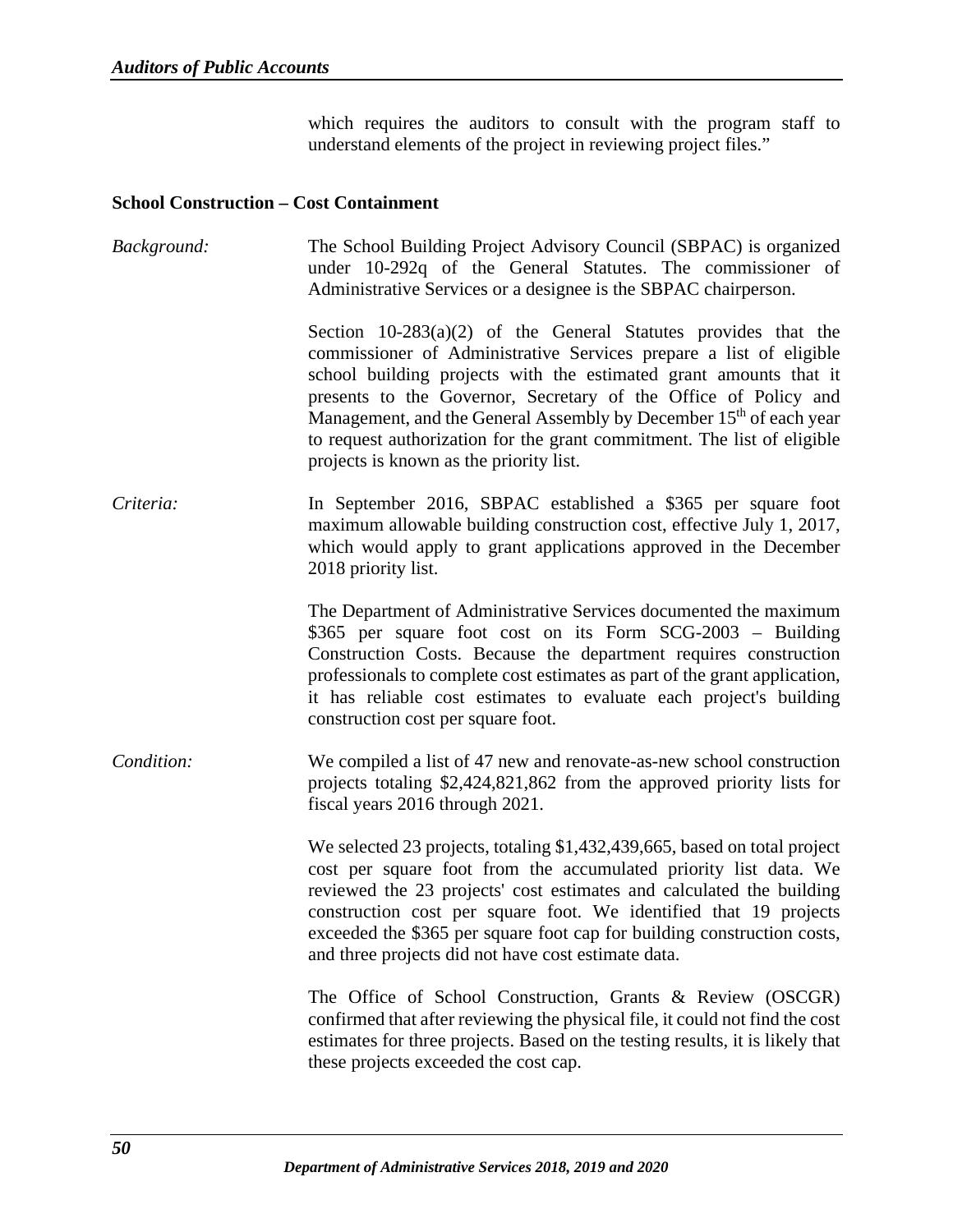For the projects that exceeded the maximum allowable building construction cost per square foot, the lowest cost project was \$366 per square foot and the highest was \$558 per square foot.

For comparison purposes, the 47 priority list projects are broken down by fiscal year. Based on the manner of project selection, the 24 projects not selected for cost estimate review were probably at or below the cost cap:

| <b>Breakdown by</b><br><b>Priority List</b> | FY<br>2016 | FY<br>2017     | FY<br>2018 | FY<br>2019    | FY<br>2020 | <b>FY</b><br>2021 | <b>Total</b> |
|---------------------------------------------|------------|----------------|------------|---------------|------------|-------------------|--------------|
| <b>Exceeds</b>                              |            |                |            |               |            |                   |              |
| \$365 PSF Cap                               |            | $\overline{2}$ | 5          | $\theta$      |            | 6                 | 19           |
| <b>Missing</b>                              |            |                |            |               |            |                   |              |
| <b>Cost Estimates</b>                       | $\Omega$   | $\Omega$       | $\Omega$   | $\mathcal{O}$ |            | 3                 | 3            |
| <b>Total Possible</b>                       |            |                |            |               |            |                   |              |
| to Review                                   | 9          | 6              | 9          | 3             | 9          | 11                | 47           |
| % of Year in List                           |            |                |            |               |            |                   |              |
| <b>Exceeding Cap</b>                        | 11%        | 33%            | 56%        | 0%            | 56%        | 55%               |              |

Considering the analysis above, the cost cap has been in effect only for projects approved in fiscal year 2019 and later. As such, we believe that 14 of the 23 (61%) priority list projects approved in fiscal years 2019 through 2021 exceeded the cost cap.

*Context:* SBPAC established the cost cap effective in fiscal year 2019 in fiscal year 2017 and has not increased the cost cap since then. Based on the Consumer Price Index (CPI) specific to new school construction, we estimated that the cost caps for fiscal year 2020 and 2021 would have increased to \$366 and \$385, respectively. The cost cap would have increased to \$407 for fiscal year 2022 grant applications, which were not part of our testing. The application of inflation estimates did not change the outcome of the analysis because the increases in the per square foot cost for school projects exceeded the rate of inflation.

> Based on the department's policies, the building construction costs that exceed the cost cap and a proportionate share of consultant costs would be ineligible for state reimbursement. However, the DAS commissioner has the authority to waive ineligible costs, allowing for the reimbursement of these costs. This authority was delegated to the Deputy Secretary of the Office of Policy and Management as part of a memorandum of understanding executed in November 2019. In effect, the cost cap only applies to those projects in which DAS did not issue a waiver.

*Effect:* By not enforcing cost limits, school project costs may become excessive, and districts are reimbursed for otherwise ineligible costs.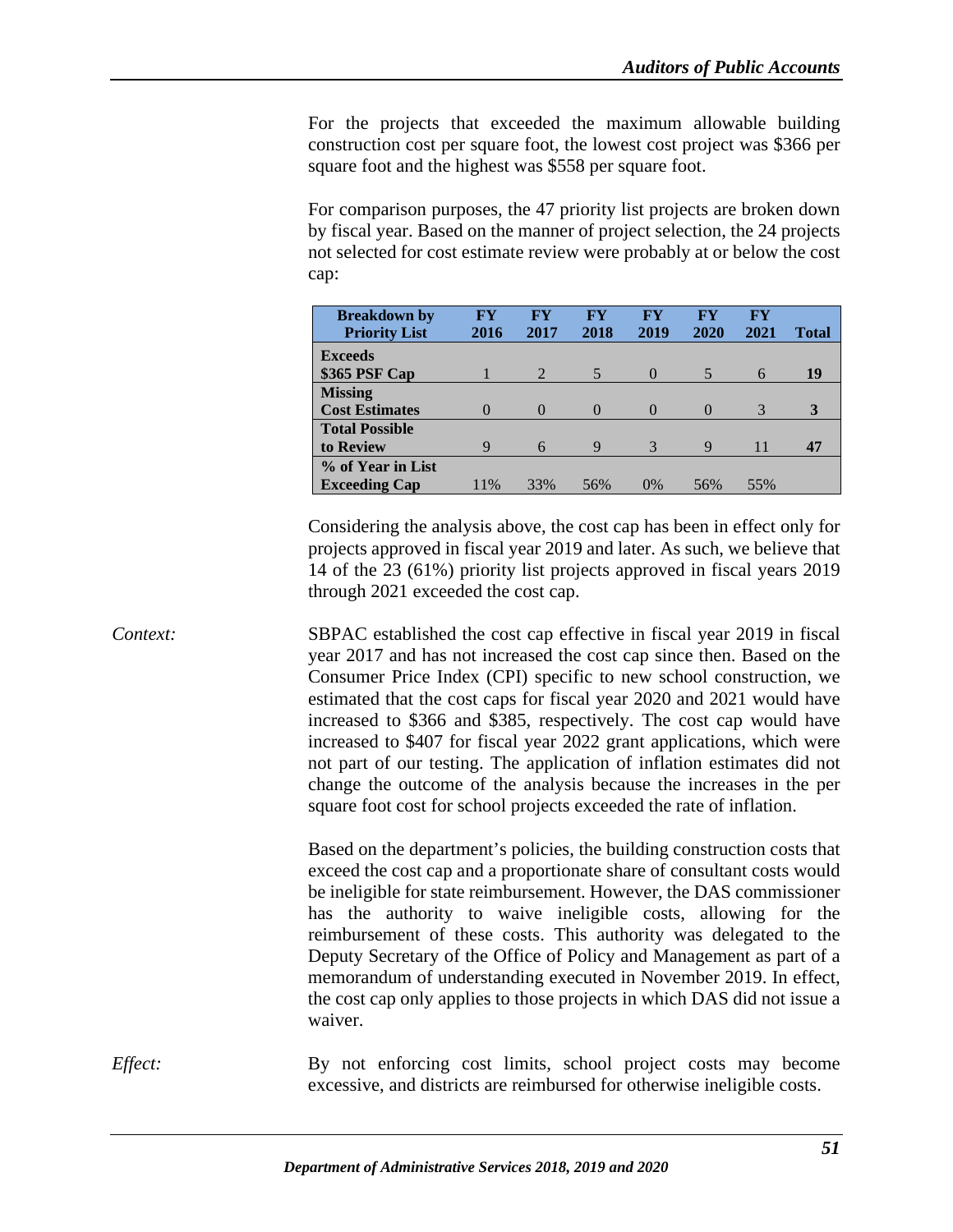| Cause:               | The department did not enforce its cost cap, and SBPAC has not voted<br>to increase the cost cap set in September 2016.                                                                                                                                                                                                  |
|----------------------|--------------------------------------------------------------------------------------------------------------------------------------------------------------------------------------------------------------------------------------------------------------------------------------------------------------------------|
| Prior Audit Finding: | This finding has not been previously reported.                                                                                                                                                                                                                                                                           |
| Recommendation:      | The Department of Administrative Services should establish controls to<br>ensure that school construction projects are monitored for compliance<br>with recommended cost caps or documented waivers. (See<br>Recommendation 24.)                                                                                         |
| Agency Response:     | "DAS agrees with the finding. The \$365 per square foot parameter was<br>established by the School Building Projects Advisory Council in 2016<br>and has not been adjusted for escalation. DAS is about to conduct a<br>regional cost analysis and will update our target cost per square foot<br>accordingly.           |
|                      | In addition, DAS is in the process of hiring a new Director of OSCGR,<br>and that individual will be tasked with working to improve capacity to<br>maintain the cost per square foot within guidelines, track costs in a more<br>detailed and systematic level and assess whether such guideline should<br>be adjusted." |

# **School Construction - Data Reliability**

| Background: | The Department of Administrative Services moved its school<br>construction project grants from its legacy system to Core-CT effective<br>October 2018.                                                                                                                                                                   |
|-------------|--------------------------------------------------------------------------------------------------------------------------------------------------------------------------------------------------------------------------------------------------------------------------------------------------------------------------|
| Criteria:   | Section 10-284(b) of the General Statutes authorizes the commissioner<br>of Administrative Services to disapprove a grant application if the town<br>or regional school district has not begun construction within two years<br>after the effective date of the grant authorization.                                     |
|             | The department's policy states that grant commitments for projects that<br>have not begun construction within two years will be canceled unless<br>exigent circumstances beyond the control of the district caused a delay.<br>In that case, the district will be granted a one-year extension to begin<br>construction. |
|             | Principle 13 of the Information $\&$ Communication component of<br>internal control outlined in Standards for Internal Control in the Federal<br>Government states that "management should use quality information to<br>achieve the entity's objectives."                                                               |
| Condition:  | Analytical procedures performed on school construction project grant<br>data in Core-CT identified 362 projects, totaling \$947,052,167 in grant<br>commitments, that did not receive reimbursement payments against                                                                                                     |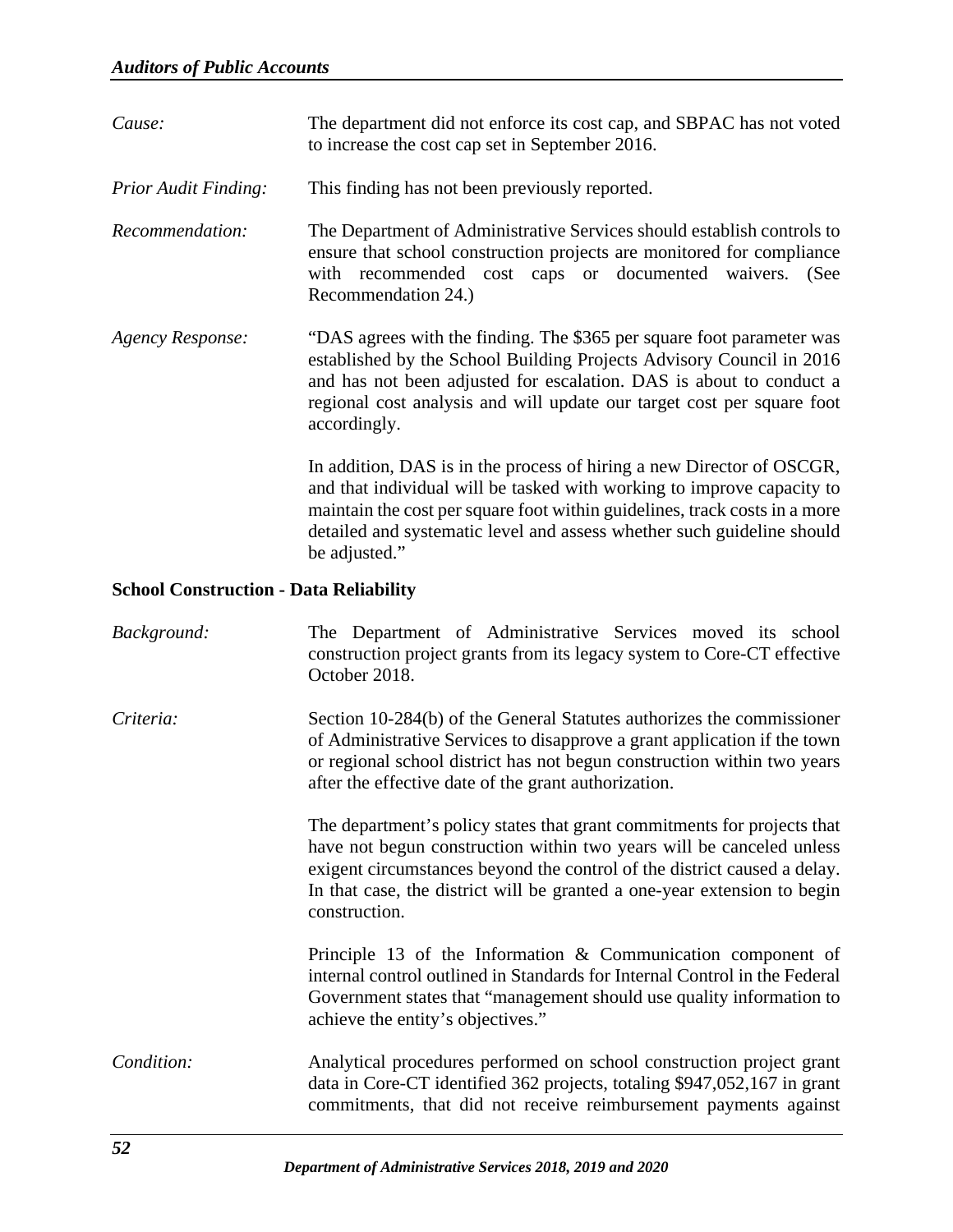their commitment and appeared likely to have passed the project's twoyear construction deadline.

We selected 14 of the largest projects, totaling \$426,073,797 in grant commitments, to review for construction start dates or grant extensions. The review identified six projects, totaling \$253,570,601 in grant commitments, that exceeded the two-year construction deadline, did not have an extension, and were not canceled. Five projects, totaling \$70,164,863, were likely completed but were not closed out in Core-CT.

We presented this information to the department to afford it the opportunity to correct the data in Core-CT before the Office of School Construction, Grants & Review (OSCGR) prepared a memorandum on grant commitments for the state's fiscal year 2021 Annual Comprehensive Financial Report (ACFR). The department did not make corrections and presented misstatements in the memorandum.

*Context:* In the department's fiscal year 2021 ACFR memorandum on potential school construction grant payments, it estimated a \$2,610,771,494 total obligation.

- *Effect:* The Core-CT school construction data issues contributed to an overstatement of the state's commitments reported in the ACFR notes, may have overstated future funding needs, and reduced the likelihood of canceling projects that have not begun construction on time.
- *Cause:* The Office of School Construction Grants & Review has one employee primarily responsible for entering the school construction data into Core-CT. This person is also responsible for reviewing grant applications submitted in June for addition to the priority list published in December. The school construction Core-CT data pages that identify grant commitments needing cancelation or extension must be accessed individually, as the data cannot be queried. There is not enough time for the employee to evaluate the projects and complete the review of grant applications during the same period.
- *Prior Audit Finding:* This finding has not been previously reported.
- *Recommendation:* The Department of Administrative Services should improve the quality of school construction data in Core-CT to enhance the accuracy of its financial reporting and provide the department accurate information to improve its program operations. (See Recommendation 25.)
- *Agency Response:* "DAS agrees with the finding. DAS will evaluate system modification, end-user training, or procedure changes that can be implemented to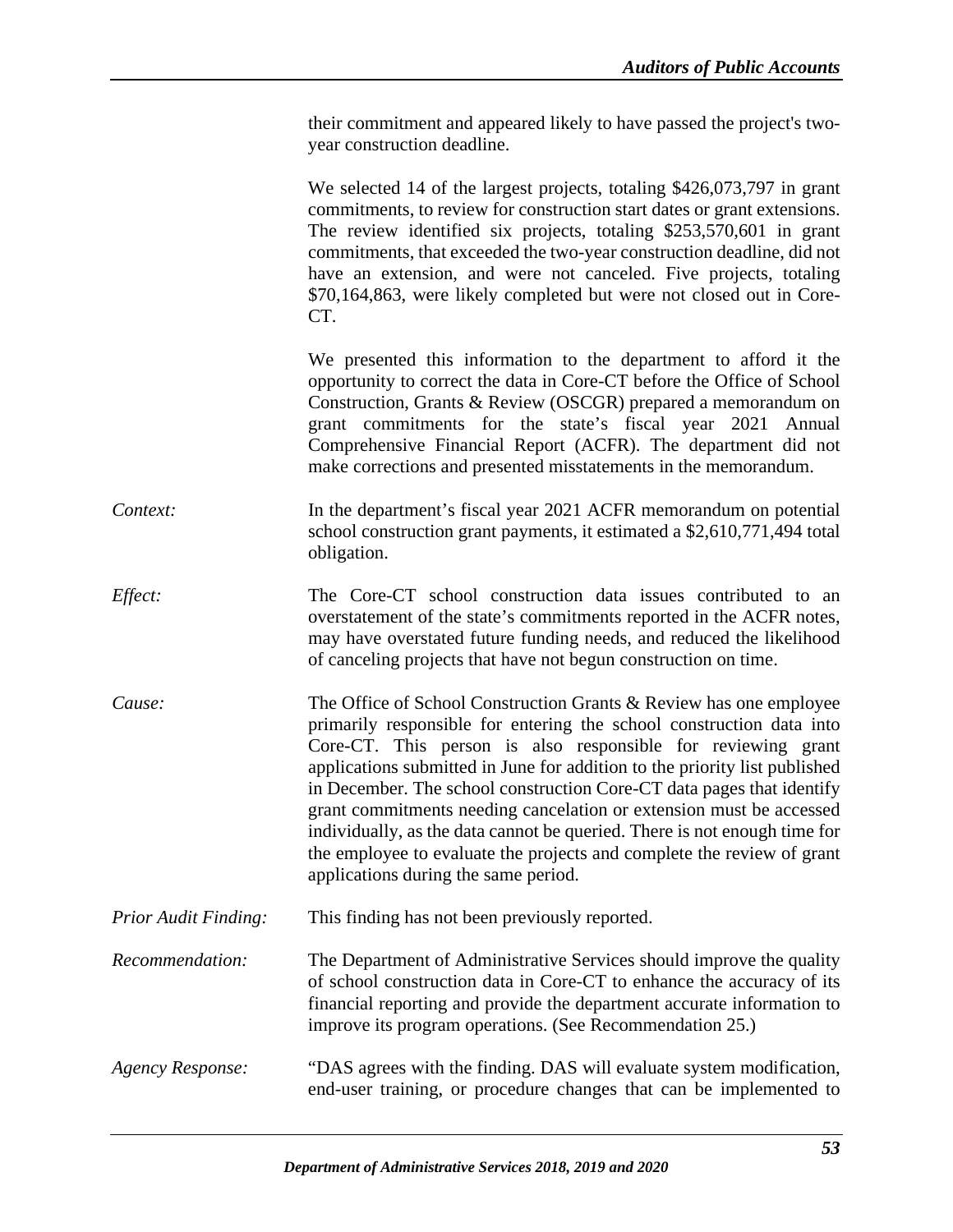address the findings going forward, including but not limited to changes that would permit use of the system to track the status of those projects that are subject to cancellation and/or extension under statute. In addition, DAS plans to begin active recruitment so that there is more than one employee with responsibility for entering school construction data into CORE."

#### **School Construction – Change Order Documentation**

*Criteria:* Section 10-286(c)(4) of the General Statutes provides that, for school building projects with total authorized costs greater than \$10 million, if total construction change orders or other change directives otherwise eligible for grant assistance exceed 5% of the total authorized project cost, the excess will be ineligible for grant assistance.

> The Office of School Construction Grants & Review (OSCGR) Common Change Order Ineligibles Bulletin (Form SCG-3050) identifies the 5% provision codified in Section  $10-286(c)(4)$  of the General Statutes and further clarifies that the provision includes change orders paid out of allowance and contingency funds.

> The Notice of Change Order (Form SCG-042.CO) is required for every change order and requires the certified forms to be submitted electronically and in hardcopy to OSCGR. The change order information is added to the State Change Order Summary (Form SCG-043.CO) each time a notice is submitted and includes information such as eligible and ineligible costs.

*Condition:* OSCGR maintains a log of submitted project change orders. However, OSCGR stated that the log is not the document of record, and the most complete record is the project files. We reviewed the change order log from March 2021 and July 27, 2021 and requested the latest State Change Order Summary (Form SCG-043.CO) for ten projects, with change orders that appeared to exceed the 5% provision, totaling \$59,996,595.

> Through our review, we found that six project files were deficient because the change order summaries were missing, incomplete, or misfiled. Our review of the summaries in the four remaining project files revealed that the change orders exceeded the 5% provision, but did not identify the ineligible costs on the forms.

> For the ten selected projects, we estimated ineligible costs of \$21,609,938, with \$5,308,959 as the single largest ineligible amount.

*Context:* The analysis of the change order log identified 159 projects, with change orders totaling \$315,178,487, that have \$500,000 or more in change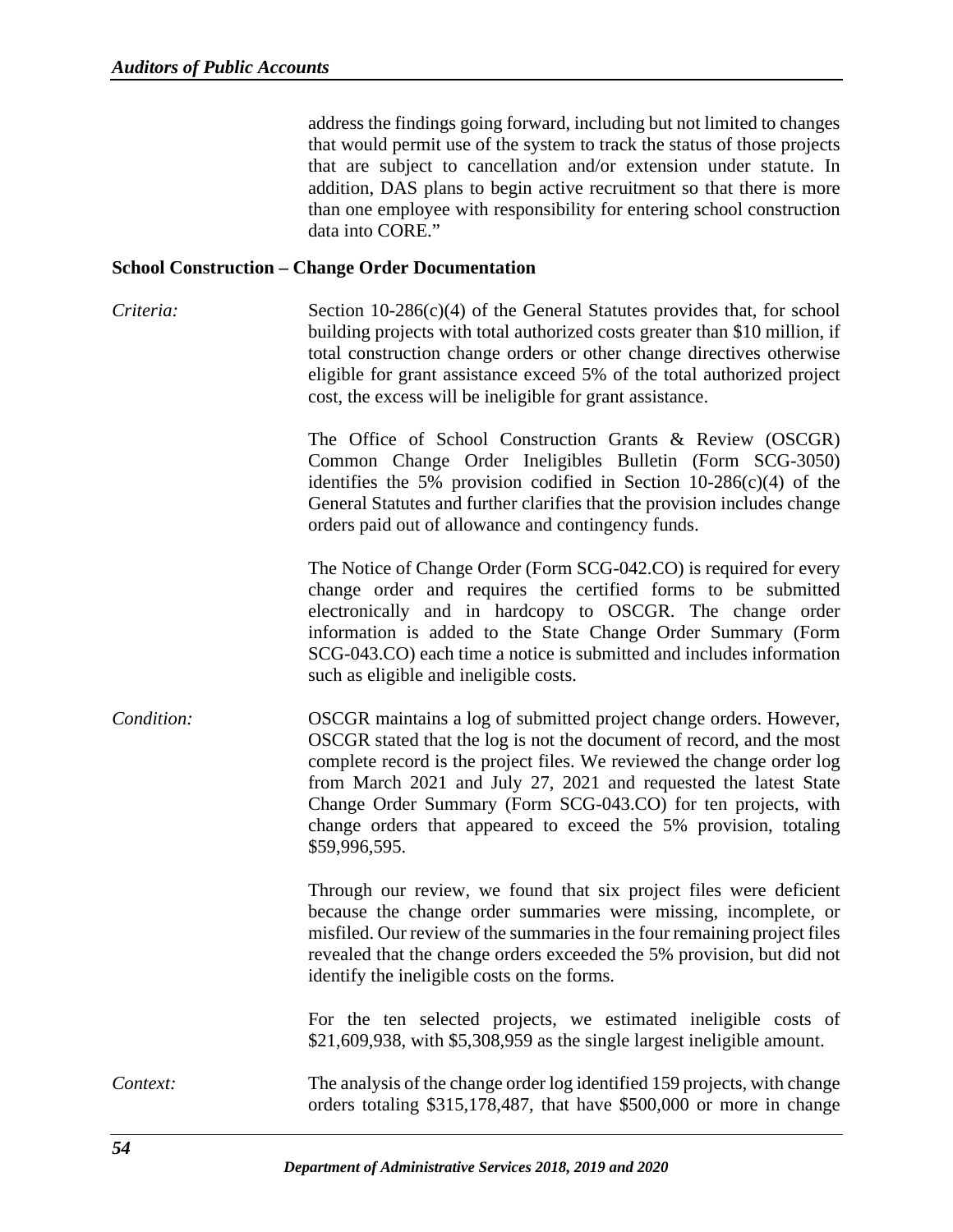|                             | orders, which is the minimum amount necessary to violate the 5%<br>provision on a \$10 million project.                                                                                                                                                                                                                                                                                                                                                |
|-----------------------------|--------------------------------------------------------------------------------------------------------------------------------------------------------------------------------------------------------------------------------------------------------------------------------------------------------------------------------------------------------------------------------------------------------------------------------------------------------|
|                             | Because the bulletin specifies that change orders paid out of allowances<br>and contingency funds are included in the 5% provision, it should not<br>be inferred that the sum of change orders resulted in a scope expansion<br>that increased the size of the grant to a district. The change orders may<br>represent a scope expansion, but a detailed review of projects and<br>associated change orders would be necessary for that determination. |
|                             | Projects that exceed the 5% provision can be reimbursed for ineligible<br>costs, as the DAS commissioner or a designee has the authority to waive<br>ineligible costs. In November 2019, DAS delegated this authority to the<br>Deputy Secretary of the Office of Policy and Management. In effect, the<br>5% provision only applies to those projects that did not receive a waiver<br>for ineligible costs.                                          |
| Effect:                     | Change orders that exceed the limit established in Section $10-286(c)(4)$<br>of the General Statutes are ineligible for reimbursement. Incomplete<br>records and forms that do not identify these ineligible costs could result<br>in districts requesting and approving change orders that become<br>ineligible for reimbursement.                                                                                                                    |
|                             | We estimated that as many as 49 of the 159 projects may have exceeded<br>the 5% provision. However, this estimate does not consider the use of<br>notwithstanding language in the public act authorizing these projects<br>that may exempt them from the 5% provision.                                                                                                                                                                                 |
| Cause:                      | Although the State Change Order Summary is required, the department<br>does not appear to have effective internal controls to ensure that school<br>districts submit the required summary, and that the department adds it<br>to the project file.                                                                                                                                                                                                     |
| <b>Prior Audit Finding:</b> | This finding has not been previously reported.                                                                                                                                                                                                                                                                                                                                                                                                         |
| Recommendation:             | The Department of Administrative Services should improve internal<br>controls to ensure that school construction projects are reimbursed in<br>accordance with Section $10-286(c)(4)$ of the General Statutes. (See<br>Recommendation 26.)                                                                                                                                                                                                             |
| <b>Agency Response:</b>     | "DAS acknowledges this finding. The OPM provides as follows:<br>OSCGR utilizes a number of forms and records in the implementation<br>of CGS Sec. $10-286(c)(4)$ . In particular, the change order log functions<br>as an intake tracking instrument used by OSCGR's administrative<br>assistant to log project change order forms (SCG-042.CO "Notice of<br>Change Order" and SCG-043.CO "State Change Order Spreadsheet")                            |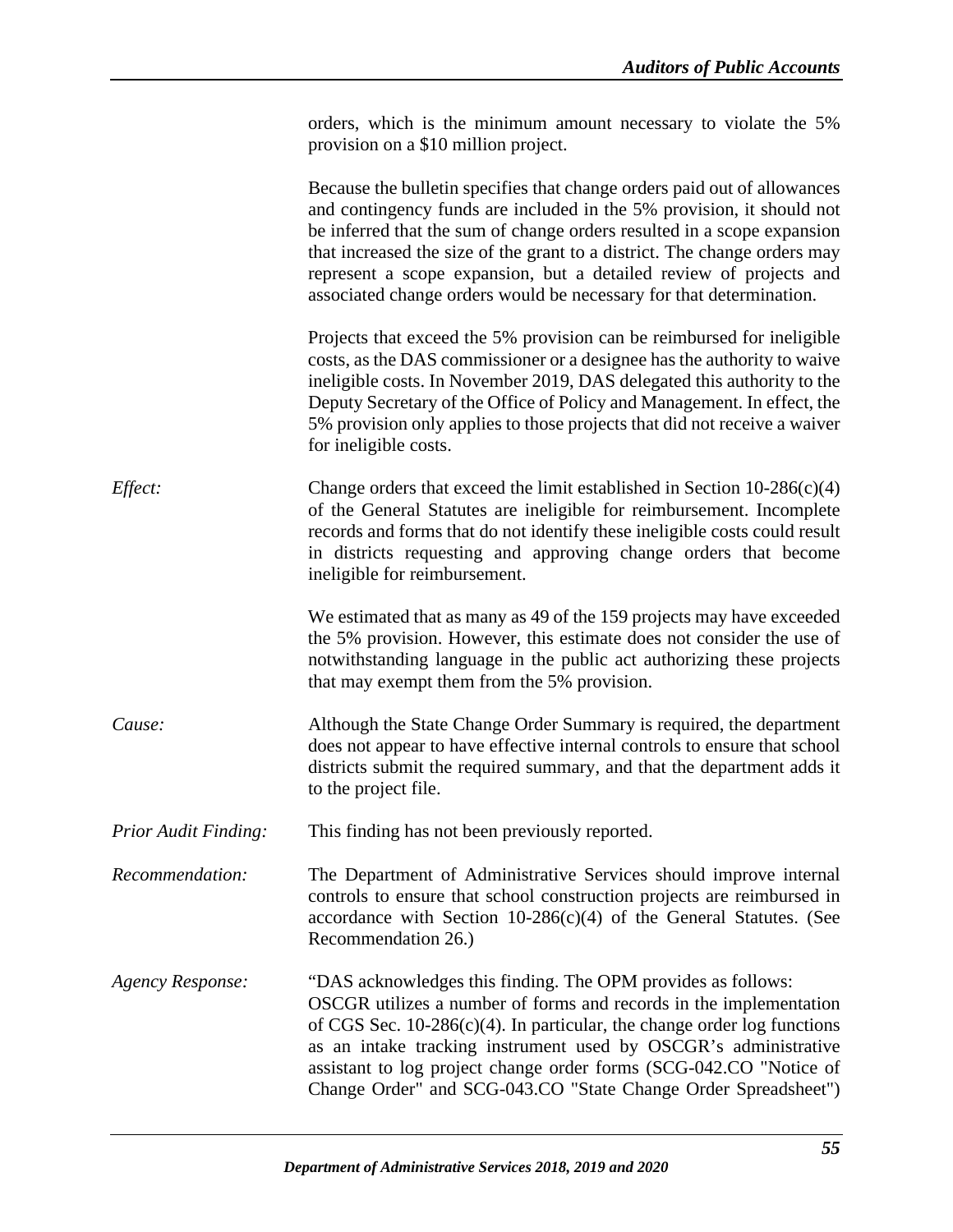and confirm review with approval or denial. These records and the corresponding reviews inform the grant payment and project audit process. It should be noted that not all change orders submitted by LEAs count against the 5% limit; rather, the statute clearly says that the limit applies only to change orders that would be "otherwise eligible for grant assistance." This may impact the quantity of the dollar amount the Auditors' cited.

Going forward, DAS intends to implement internal controls to ensure projects comply with the provisions of C.G.S. Section 12-286(c)(4) that limit reimbursement for change orders otherwise eligible for grant assistance to a maximum of five percent of the total authorized project cost. These controls shall include, but not be limited to, requiring school districts to submit complete State Change Order Summaries adding the Summaries to the appropriate OSCGR project file. OSCGR will strengthen internal controls for file review to address deficient project files to ensure complete change orders are contained therein."

#### **Information Technology – Outdated Business Continuity and Disaster Recovery Plan**

*Criteria:* The National Institute of Standards and Technology Special Publication 800-53, Revision 5, provides Contingency Planning (CP) security controls for information systems. Specifically, CP-1 states that the organization reviews and updates the current contingency planning policy and procedures at the organization-defined frequency. Contingency planning includes business continuity and disaster recovery plans.

> The department's Business Continuity Program and Disaster Recovery Plan requires it to conduct reviews twice a year during the months of March and September. The purpose of the review is to detect any changes in business functions or the management information systems department and to ensure that modifications identified since the previous review have been properly addressed and resolved in the recovery plan.

- *Condition:* As of June 2021, the Bureau of Enterprise Systems and Technology, within the Department of Administrative Services, has not revised its business continuity program and information technology disaster recovery plan since February 2015.
- *Context:* DAS has not updated the plan to reflect the change in the agency's location, addition of new divisions, or identified risks.
- *Effect:* The failure to update its comprehensive disaster recovery plan may limit the department's ability to address or mitigate risks.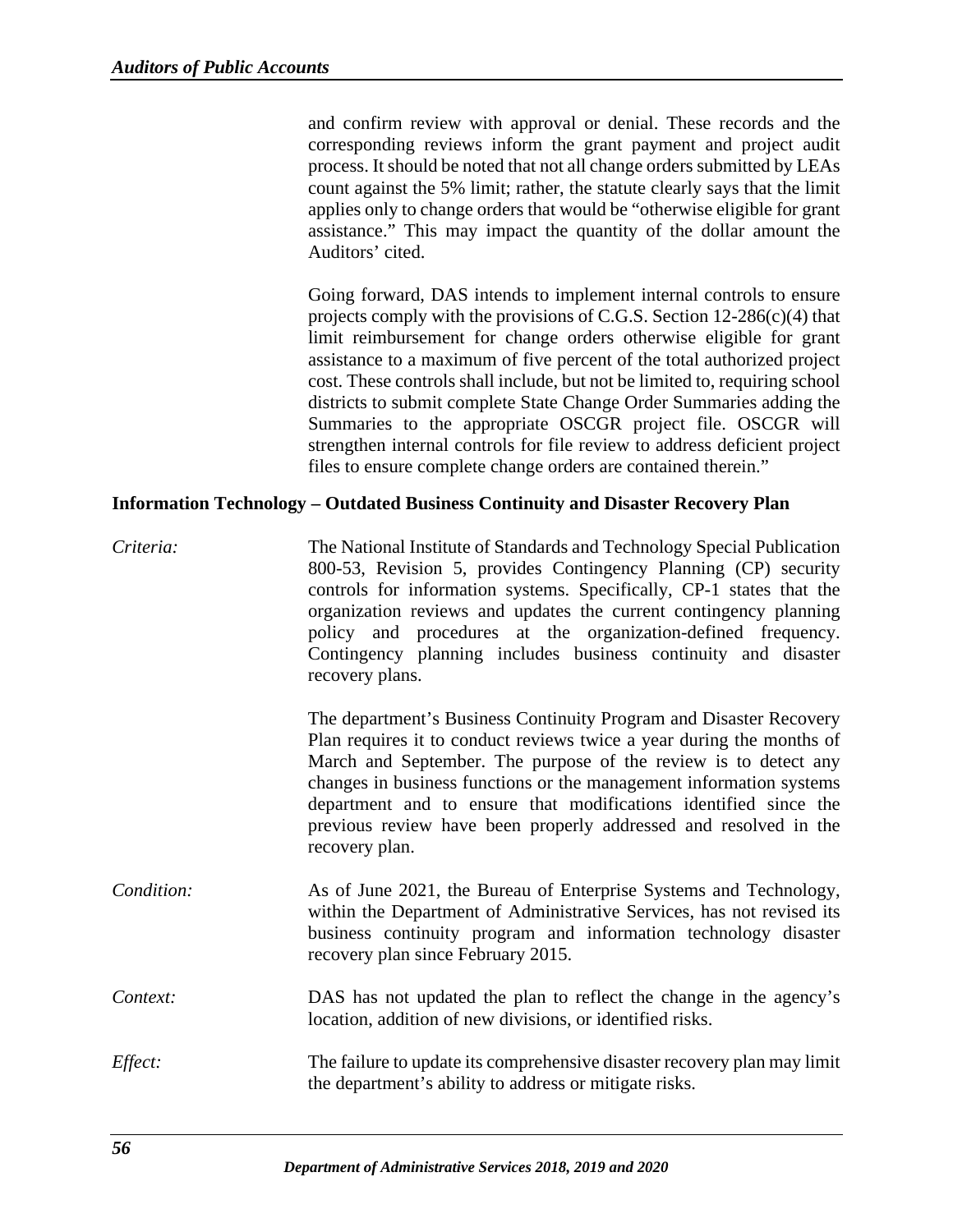| Cause: | BEST indicated that, as the state agencies' service provider, it has   |
|--------|------------------------------------------------------------------------|
|        | moved away from the traditional disaster recovery process and instead  |
|        | instituted a program for business continuity and disaster recovery     |
|        | objectives addressed through diverse approaches, such as failover      |
|        | capabilities between data center sites. The department is planning a   |
|        | major reorganization that integrates most executive branch information |
|        | technology professionals into DAS.                                     |

- *Prior Audit Finding:* This finding has been previously reported, in modified form, in the last three audit reports covering the fiscal years ended June 30, 2011 through 2017.
- *Recommendation:* The Department of Administrative Services should update its business continuity program and disaster recovery plan to ensure that it addresses agency or other changes in accordance with professional standards. (See Recommendation 27.)
- *Agency Response:* "Disaster Recovery is a critical component of protecting the computing capability and data held within the state. We agree with the Auditors findings that a more formalized plan would be beneficial. We also hold the Business Continuity ("BC") and Disaster Recovery Planning ("DRP") processes to be those of risk management. We invest in reducing these risks in ways that reduce the likelihood and impact of a disaster event. The state's technology environment is dynamic and frequently changing, and an up-to-date, detailed plan that reflects those on-going changes is resource-intensive. DAS/BEST primary role has been to provide shared infrastructure to agencies and have invested in the recovery of infrastructure in our planning. As the IT Optimization has DAS taking on a more holistic responsibility for technology and systems moving forward, the BC and DRP efforts will become more allencompassing. An update to the DRP was completed in January 2022 and is now maintained by the DAS/BITS Infrastructure Services group through quarterly changes. The DRP is available on request."

#### **Information Technology – Unsupported System Components**

*Criteria:* The National Institute of Standards and Technology (NIST) recommends various system and services acquisition controls (SA) in its special publication 800-53 (SP-800-53).

> Control SA-22, Unsupported System Components, requires the organization to replace information system components when support for the components is no longer available from the developer, vendor, or manufacturer.

> The Bureau of Enterprise Systems and Technology within the Department of Administrative Services has developed enterprise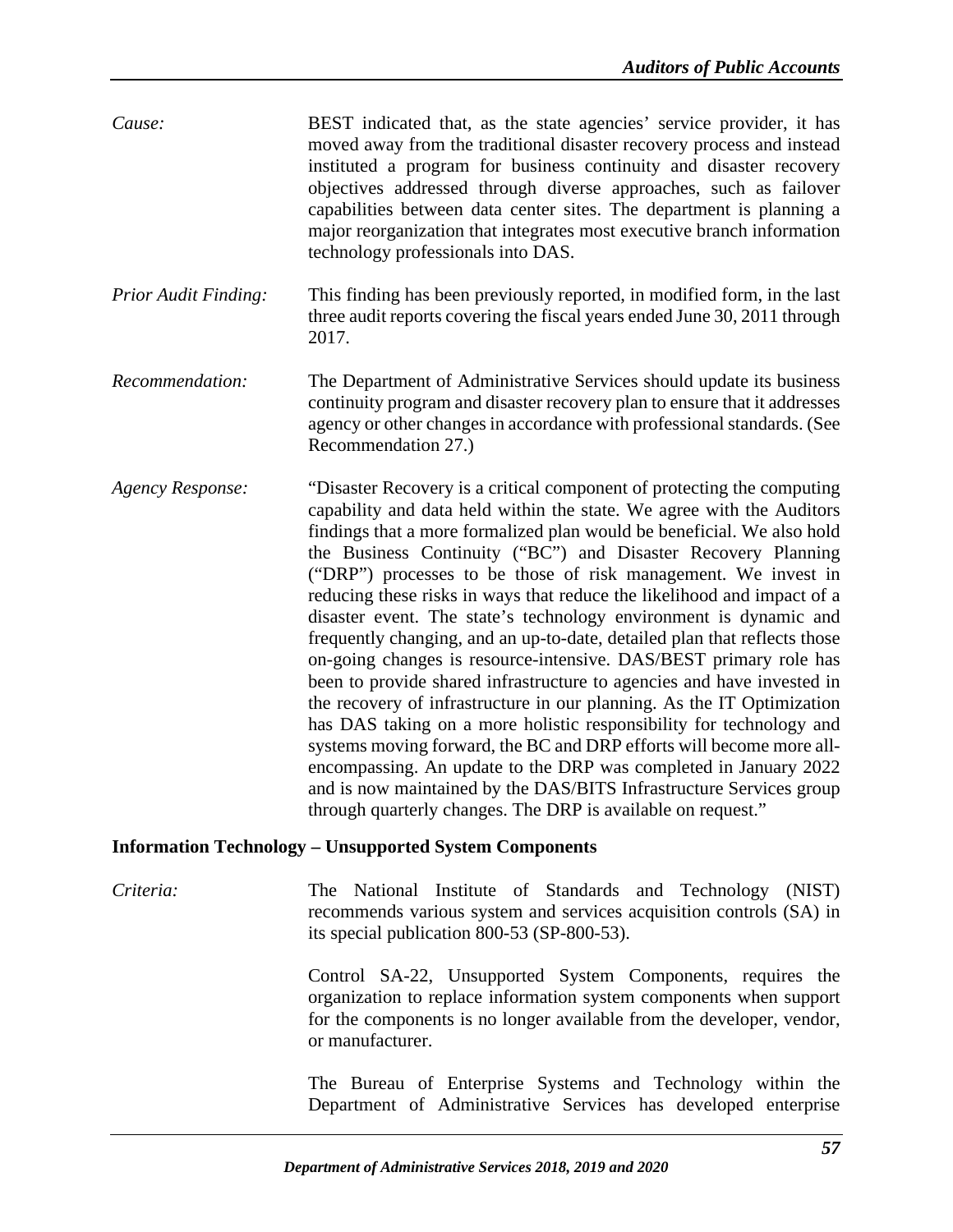|                             | architecture standards. In the Platform and Technical Domain<br>Technology Architecture, BEST addresses Product/Technology life<br>cycles that specify whether a product is standard (supported by<br>DAS/BEST and a vendor), transitional (has a defined end-of-life), or<br>provisional. For obsolete and divested products, it states that plans<br>should be developed to migrate from obsolete to standard products,<br>either by replacing the technologies or replacing the solution as rapidly<br>as possible.           |
|-----------------------------|----------------------------------------------------------------------------------------------------------------------------------------------------------------------------------------------------------------------------------------------------------------------------------------------------------------------------------------------------------------------------------------------------------------------------------------------------------------------------------------------------------------------------------|
| Condition:                  | BEST did not replace all obsolete products with standard products.                                                                                                                                                                                                                                                                                                                                                                                                                                                               |
| Context:                    | As of March 2021, there were 1,745 servers statewide. Statewide, 420<br>products had exceeded their useful life and no longer received support<br>from the vendor. BEST managed 337 of the 420 servers.                                                                                                                                                                                                                                                                                                                          |
| Effect:                     | These products are critical to the state's infrastructure and may expose<br>the infrastructure to an elevated risk of possible software and hardware<br>compatibility issues. They also may not satisfy compliance<br>requirements under regulatory obligations.                                                                                                                                                                                                                                                                 |
| Cause:                      | The department did not dedicate agency resources to migrate antiquated<br>systems or software to supported operating systems.                                                                                                                                                                                                                                                                                                                                                                                                    |
| <b>Prior Audit Finding:</b> | This finding has been previously reported in the last audit report<br>covering the fiscal years ended June 30, 2015 through 2017.                                                                                                                                                                                                                                                                                                                                                                                                |
| Recommendation:             | The Department of Administrative Services should develop and<br>implement controls to ensure that products are replaced prior to<br>becoming obsolete and unsupported. (See Recommendation 28.)                                                                                                                                                                                                                                                                                                                                  |
| <b>Agency Response:</b>     | "DAS agrees with the auditors' findings. DAS/BEST supports<br>infrastructure that is both within DAS control and within Agency<br>control. The DAS controlled operating systems have all been addressed<br>or have an active plan in place to remediate. DAS has been coordinating<br>with agency-controlled infrastructure on plans to upgrade or retire the<br>Operating System versions that are no longer in mainstream support."                                                                                            |
|                             | <b>Information Technology – Lack of Active Directory Monitoring and Administration</b>                                                                                                                                                                                                                                                                                                                                                                                                                                           |
| Criteria:                   | National Institute of Standards and Technology (NIST)<br><b>The</b><br>recommends various access controls (AC) in its special publication 800-<br>53. AC-2, Account Management, states that the organization is to create,<br>enable, modify, disable, and remove information system accounts in<br>accordance with organization-defined procedures or conditions. AC-6,<br>Least Privilege, states that the organization is to review the privileges<br>assigned, validate the need for such privileges, and reassign or remove |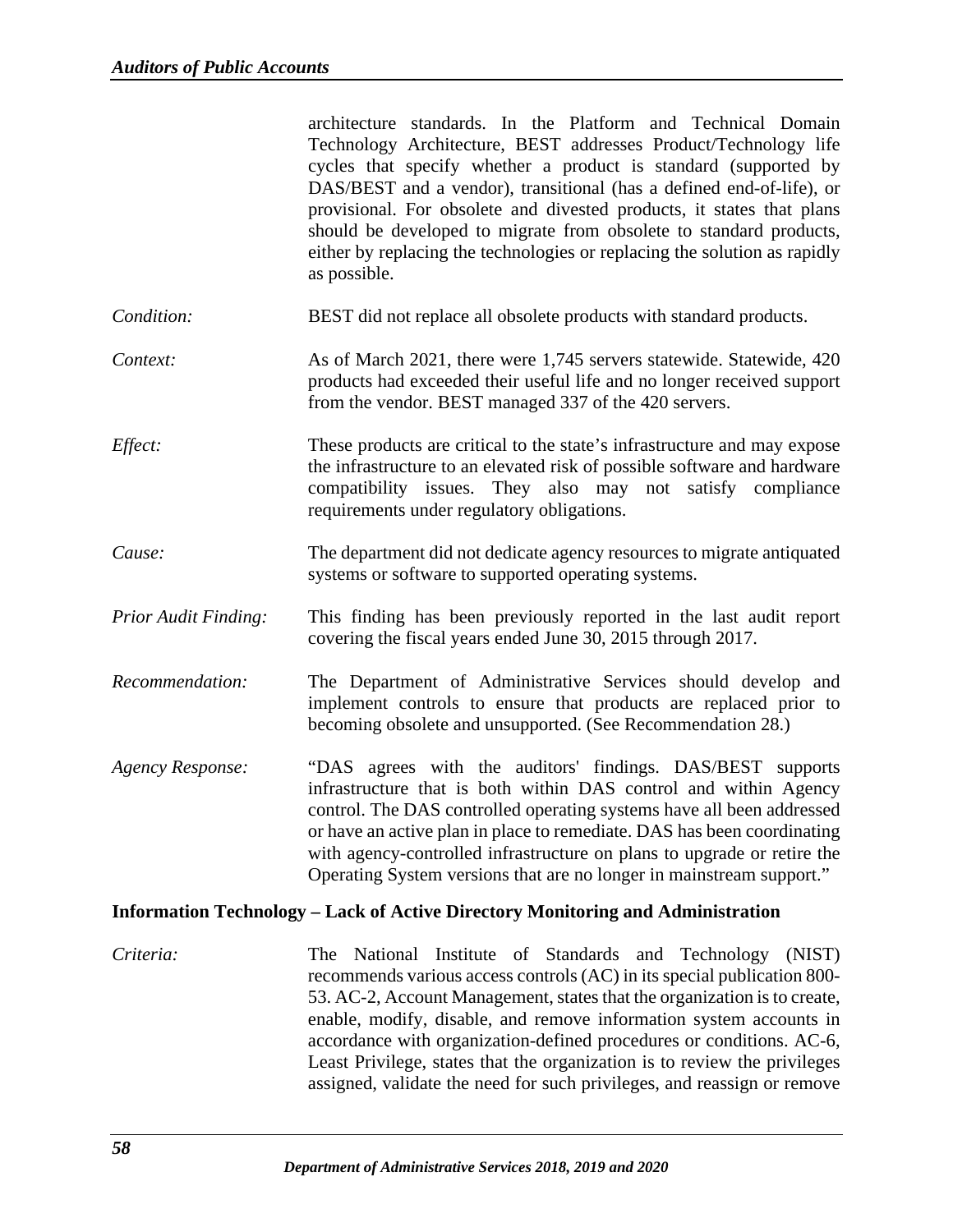privileges, if necessary, to correctly reflect organizational mission/business needs.

*Condition:* Our review of active directory (AD) accounts in March 2021, determined that the Department of Administrative Services is not monitoring or actively removing accounts that have not been used recently.

> The department informed us that it does not have written policies or procedures for tracking, monitoring, and managing active directory accounts.

- *Context:* Of the 1,013 active directory user accounts, 265 last logged in 90 days to over eight years ago. We also noted multiple active guest accounts.
- *Effect:* Failure to promptly disable inactive accounts permits some users to have unauthorized system access. Furthermore, other individuals may attempt to log in as these users.
- *Cause:* Microsoft's AD is used to manage these accounts but is not configured to automatically disable user accounts after a defined period of inactivity.

An additional cause appears to be a lack of resources. DAS does not have automated tools to deactivate, disable, or otherwise lockout these accounts.

- *Prior Audit Finding:* This finding has been previously reported in the last two audit reports covering the fiscal years ended June 30, 2013 through 2017.
- *Recommendation:* The Department of Administrative Services should develop and implement written policies and procedures for tracking, monitoring, and managing active directory accounts, including a timeframe to deactivate inactive accounts. (See Recommendation 29.)
- *Agency Response:* "DAS agrees with this finding. The AD team is tasked with providing process and governance for managing this workload going forward. This process will include identifying IDs greater than 90 days in both the privileged and non-privileged pools, as well as creating guardrails to the process, and steps to remediate with the service desk. The AD team's internal goal is to have the policy drafted by November 1, 2021, and the ID clean-up work completed by the end of January 2022."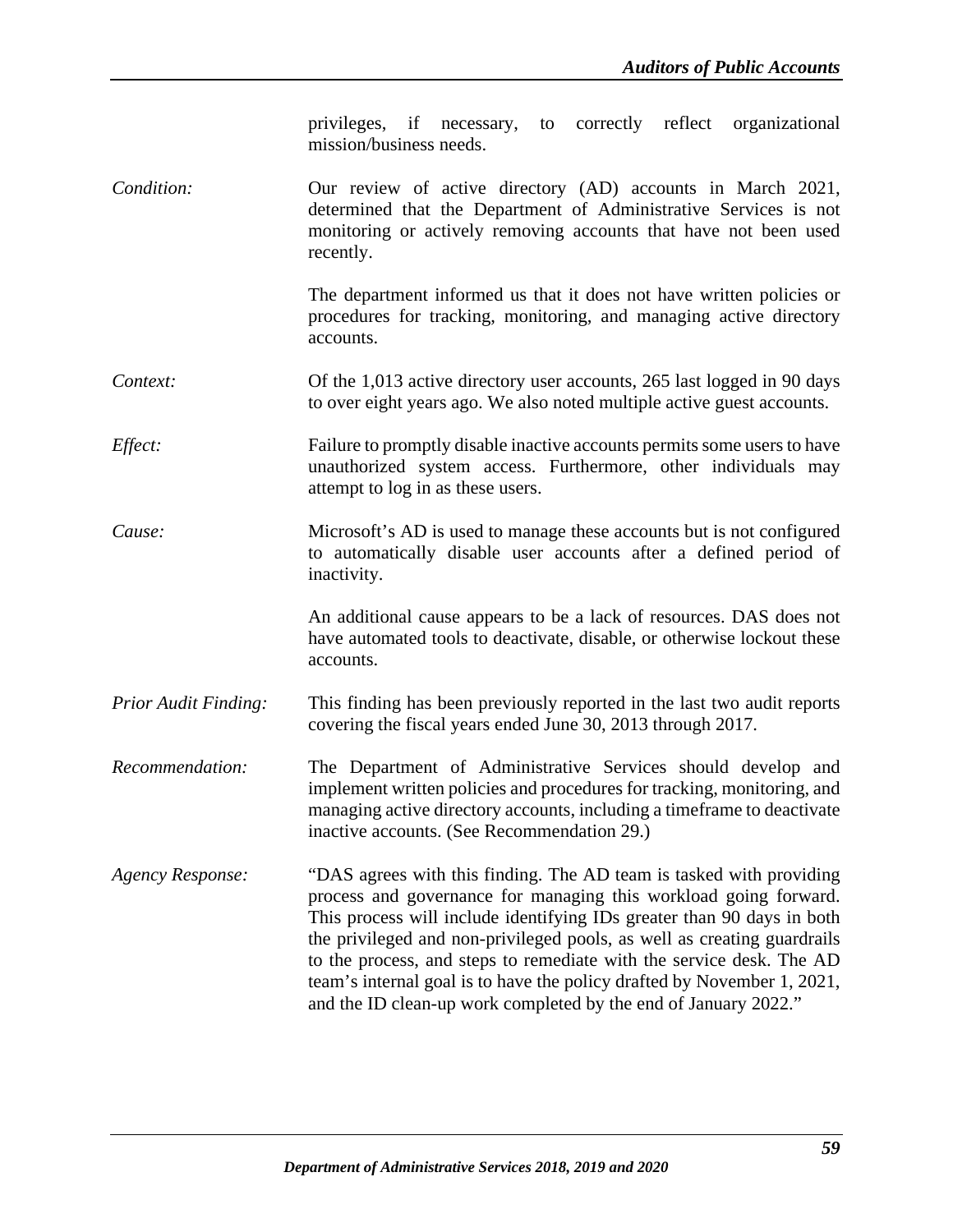## **Information Technology – Terminated Staff with Active Core-CT Logon IDs**

| Background:                      | There are four access modules in Core-CT: Portal, Enterprise<br>Performance Management, Financial Module, and Human Resources<br>Management System. User accounts are set up in Core-CT to access the<br>modules. Modules can be individually locked. A locked website portal<br>will block access to the other modules. |
|----------------------------------|--------------------------------------------------------------------------------------------------------------------------------------------------------------------------------------------------------------------------------------------------------------------------------------------------------------------------|
| Criteria:                        | The Core-CT Security Liaison Guide states that the agency's human<br>resources officer must notify the Core-CT Security Liaison of an<br>employee's termination, retirement, or<br>transfer to<br>another<br>department/agency. The liaison submits the access deletion request for<br>the date of separation.           |
| Condition:                       | Our review of terminated employee Core-CT user accounts revealed<br>that DAS was not promptly deactivating accounts upon separation.                                                                                                                                                                                     |
| Context:                         | During the audited period, there were 256 separations at DAS and its<br>customer service agencies. Of these, DAS never locked 123 Core-CT<br>user accounts and locked 45 accounts more than 14 days after<br>termination.                                                                                                |
| Effect:                          | Former state employees were allowed to maintain active user accounts<br>on the state's human resources management and financial system.                                                                                                                                                                                  |
| Cause:                           | The lapse appears to be caused by confusion over who is responsible for<br>informing the agency security liaison of an employee's termination or<br>transfer date.                                                                                                                                                       |
| Prior Audit Finding:             | This finding has been previously reported in the last three audit reports<br>covering the fiscal years ended June 30, 2011 through 2017.                                                                                                                                                                                 |
| Recommendation:                  | The Department of Administrative Services should review and enhance<br>the existing controls related to separating employees to ensure it<br>promptly disables user account access in all Core-CT modules. (See<br>Recommendation 30.)                                                                                   |
| <b>Agency Response:</b>          | "DAS agrees with this audit finding. DAS Human Resources is updating<br>end of employment processing checklists to ensure notifications are<br>timely."                                                                                                                                                                  |
| <b>Surplus Property Disposal</b> |                                                                                                                                                                                                                                                                                                                          |

*Background:* The Office of Policy and Management (OPM) authorizes the designation of real property as surplus. The Department of Administrative Services has the responsibility of effecting the disposal of real property that OPM has authorized for surplus.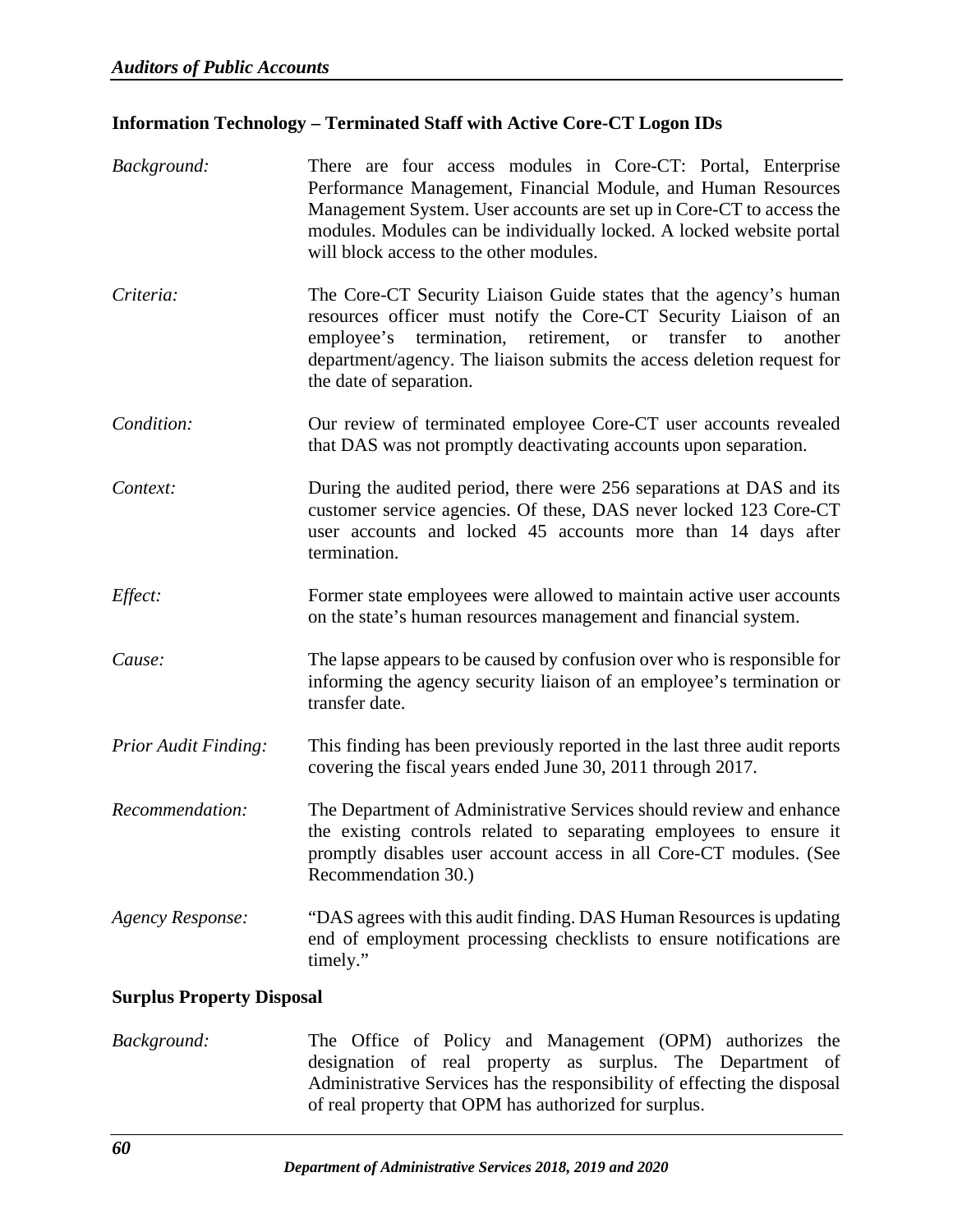| Criteria:                   | A successful surplus process would result in the rapid disposal of real<br>property at or near fair market value. A rapid disposal would eliminate<br>the cost of maintaining an asset no longer used by the state and reduce<br>the risk of dilapidation or damage, which results in repair costs or lower<br>sale prices.                                                                                                                                                                                                                                                                                                                                                                                                                                                                                               |
|-----------------------------|---------------------------------------------------------------------------------------------------------------------------------------------------------------------------------------------------------------------------------------------------------------------------------------------------------------------------------------------------------------------------------------------------------------------------------------------------------------------------------------------------------------------------------------------------------------------------------------------------------------------------------------------------------------------------------------------------------------------------------------------------------------------------------------------------------------------------|
| Condition:                  | Four properties approved for disposal were vacant between 591 and<br>1432 days prior to the sale. Six other properties remained vacant<br>between 48 and 1078 days as of April 2021.                                                                                                                                                                                                                                                                                                                                                                                                                                                                                                                                                                                                                                      |
| Context:                    | There were ten properties that OPM approved for disposal as of the<br>audited period.                                                                                                                                                                                                                                                                                                                                                                                                                                                                                                                                                                                                                                                                                                                                     |
| Effect:                     | Extended periods of vacancy result in several sources of loss to the state.<br>These losses include maintenance costs, such as heating, cooling, and<br>landscaping, and in cases of prolonged vacancy where dilapidation<br>occurs, extensive repair costs. Furthermore, dilapidated properties<br>require significant investment of resources, which limits the number of<br>qualified buyers eligible to bid on a property.                                                                                                                                                                                                                                                                                                                                                                                            |
| Cause:                      | The Department of Administrative Services is responsible for the<br>surplus of real property. However, unless OPM transfers custody of the<br>vacant property to the department, the custodial agency bears budgetary<br>responsibility for the costs of maintaining or repairing a vacant property.<br>Under this arrangement, the agency may seek to limit the costs to<br>maintain a vacant property.                                                                                                                                                                                                                                                                                                                                                                                                                  |
| <b>Prior Audit Finding:</b> | This finding has been previously reported, in modified form, in the last<br>audit report covering the fiscal years ended June 30, 2015 through 2017.                                                                                                                                                                                                                                                                                                                                                                                                                                                                                                                                                                                                                                                                      |
| Recommendation:             | The Department of Administrative Services should revise its process to<br>expedite the sale of surplus property to reduce the cost of maintaining<br>vacant properties and limit further dilapidation and damage. (See<br>Recommendation 31.)                                                                                                                                                                                                                                                                                                                                                                                                                                                                                                                                                                             |
| <b>Agency Response:</b>     | "DAS agrees in part and disagrees in part with the finding and<br>recommendation. DAS agrees that the surplus property disposal process<br>mandated by statute is a time-consuming process for the sale of such<br>property. During the 2021 legislative session, DAS was able to reduce<br>the timeframe of review for municipalities from 120 day to 60 days<br>(PA-21-145) but has not been able to reduce all the statutorily mandated<br>processes that add time to the sale process. DAS denies that such delays<br>are the sole or even primary reason that the surplus properties are<br>"dilapidated." To the contrary, most surplus properties are in poor or<br>dilapidated condition because they typically are not maintained for<br>years prior to being declared as surplus. Most of the properties suffer |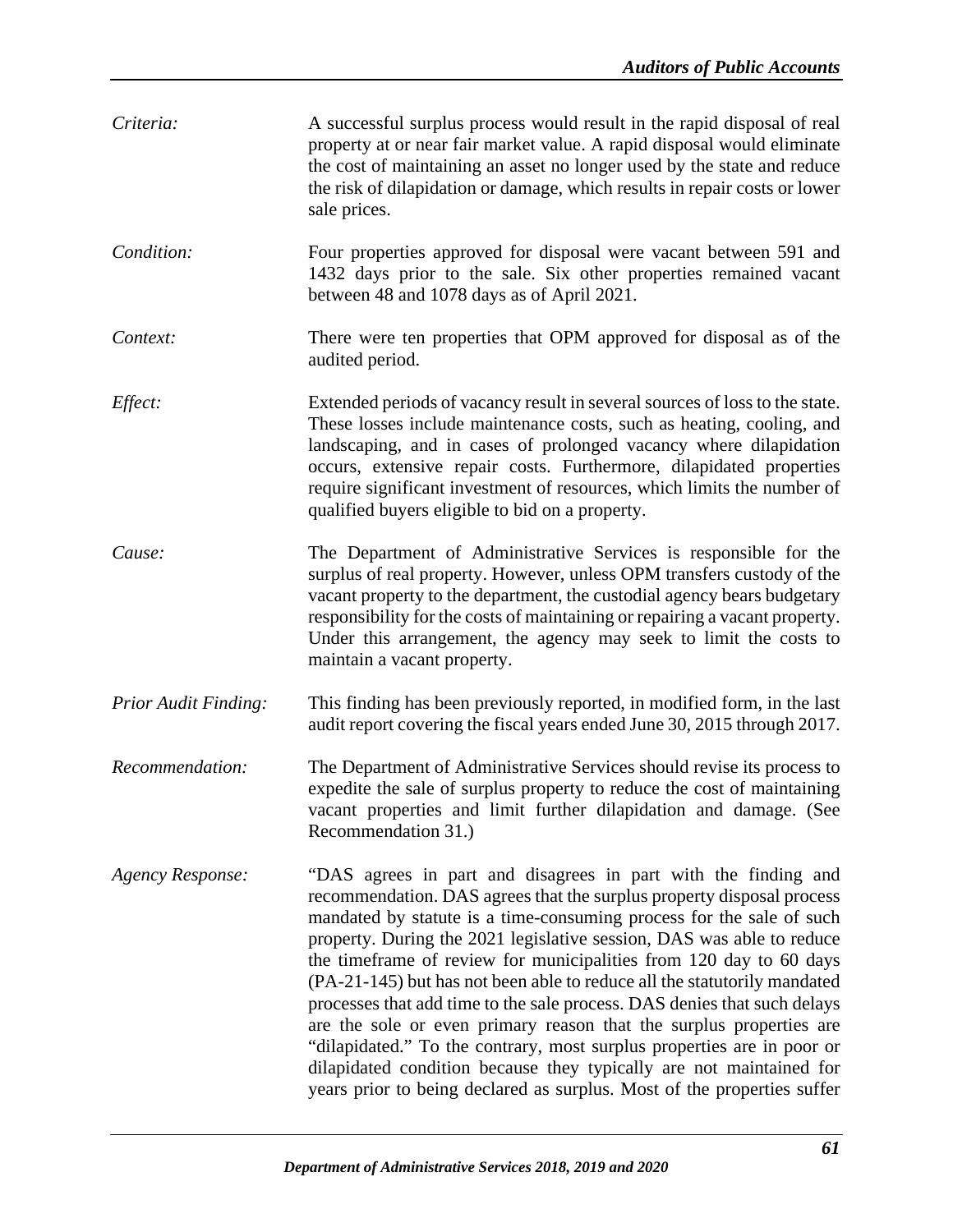from deferred maintenance and environmental conditions inherent in older, unused properties."

## **Incomplete Procurement Records**

| Criteria:                   | Section 4a-51 of the General Statutes establishes that it is the duty of<br>the Department Administrative Services to purchase, lease, or contract<br>for all supplies, materials, equipment, and contractual services required<br>by any state agency, except as provided in section 4-98 and 4a-57.                                                                                                                                   |
|-----------------------------|-----------------------------------------------------------------------------------------------------------------------------------------------------------------------------------------------------------------------------------------------------------------------------------------------------------------------------------------------------------------------------------------------------------------------------------------|
|                             | DAS internal controls ensure that the procurement process is open,<br>honest, fair, and accessible statewide. Internal controls that ensure the<br>integrity of the process rely on participants reviewing bids for<br>completeness of all required forms and affidavits, maintaining<br>confidentiality, and certifying the consensus of procurement outcomes.                                                                         |
| Condition:                  | We found instances in which procurement files were missing<br>documentation, such as signed scoring sheets, confidentiality<br>certifications, ethics forms, and affidavits.                                                                                                                                                                                                                                                            |
| Context:                    | During fiscal years 2018 through 2020, DAS completed approximately<br>456 contract procurements. Of these, we reviewed ten procurements<br>totaling approximately \$116.1 million. In two procurements, totaling<br>approximately \$1.5 million, we found that one contract did not contain<br>the confidentiality form and signed scoring sheet, and the other contract<br>did not contain all applicable ethics forms and affidavits. |
| Effect:                     | Missing documentation compromises the perceived integrity of the<br>procurement process. However, we did not identify an adverse impact,<br>as the department had the required documentation on file to support the<br>decision to contract with the vendor.                                                                                                                                                                            |
| Cause:                      | The department uses its contract award checklist to verify the<br>completeness of a procurement. The checklist did not include a step to<br>ensure that all signed scoring sheets were in the file prior to awarding a<br>contract. As of January 2021, the department implemented a new<br>contracting portal, CTsource, which may ensure that all required<br>information is received and maintained.                                 |
| <b>Prior Audit Finding:</b> | This finding has been previously reported, in modified form, in the last<br>audit report covering the fiscal years ended June 30, 2015 through 2017.                                                                                                                                                                                                                                                                                    |
| Recommendation:             | The Department of Administrative Services should improve internal<br>controls to ensure that all necessary documentation is in the file prior to<br>awarding a contract. (See Recommendation 32.)                                                                                                                                                                                                                                       |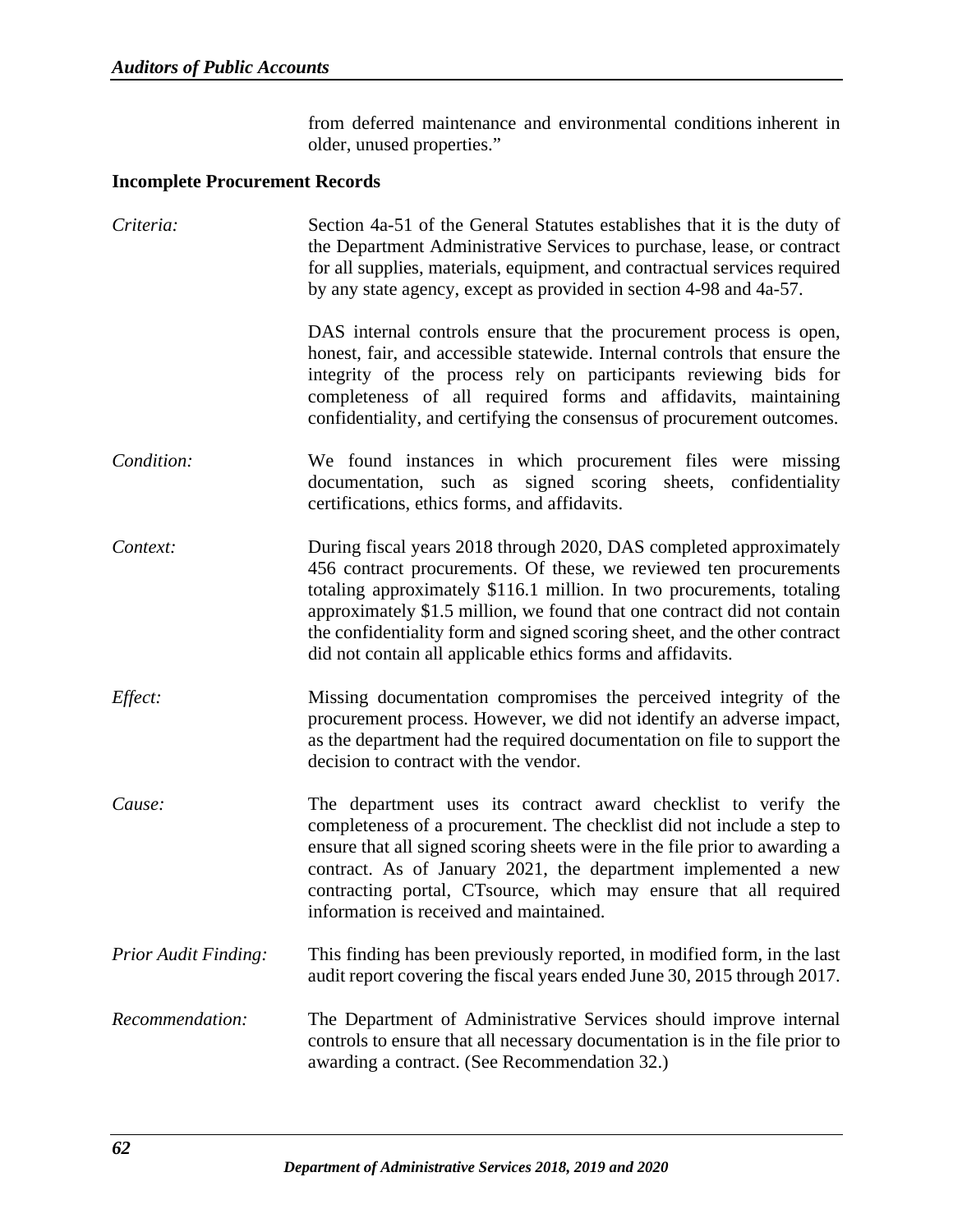*Agency Response:* "DAS Procurement generally agrees with the finding and recommendation and notes that the checklist has been updated to reflect legislative changes made during the 2021 legislative session (PA 21-76) to ensure a completely documented process."

#### **Inadequate Support for Contract Extension and Price Changes**

- *Background:* State contract 12PSX0194 was awarded based on a request for proposal advertised in 2012 and fully executed in April 2013. It is a contract for vehicles that are then upfitted to the specifications established by the Department of Emergency Services and Public Protection (DESPP). The Office of Statewide Procurement determined that upfitting services should be bundled with the vehicle purchase for consistency and accountability. Under this contract, the state takes delivery of a completed vehicle that is ready for deployment to the field. The contract expired in December 2017 but was extended through July 2022.
- *Criteria:* Section 4a-59a(a) of the General Statutes states that no state agency may extend a contract for the purchase of supplies, materials, equipment, or contractual services that expires on or after October 1, 1990, and is subject to the competitive bidding requirements of subsection (a) of section 4a-57, without complying with such requirements, unless the commissioner of Administrative Services makes a written determination, supported by documentation, that (1) soliciting competitive bids for such purchase would cause a hardship for the state, (2) such solicitation would result in a major increase in the cost of such supplies, materials, equipment, or contractual services, or (3) the contractor is the sole source for such supplies, materials, equipment, or contractual services. Except in the case where the contractor is the sole source as set forth in subdivision (3) of this subsection, the commissioner shall solicit at least three competitive quotations in addition to the contractor's quotation and shall make a written determination that no such competitive quotation that complies with the existing specifications for the contract is lower than or equal to the contractor's quotation. Any such contract extension shall be based on the contractor's quotation. No contract may be extended more than two times under this section. Subsection (c) further provides that if any contract is extended pursuant to this section without complying with the competitive bidding requirements of subsection (a) of section 4a-57, the commissioner of Administrative Services shall post an explanation of the reasons for such noncompliance on the DAS website.

Since 2010, the Department of Administrative Services implemented a contract extension policy that requires, at a minimum, the savings associated with the contract extension, a market analysis that identifies the vendor base and pricing trends, and a statement indicating whether other vendors intend to bid on the contract. The policy also requires that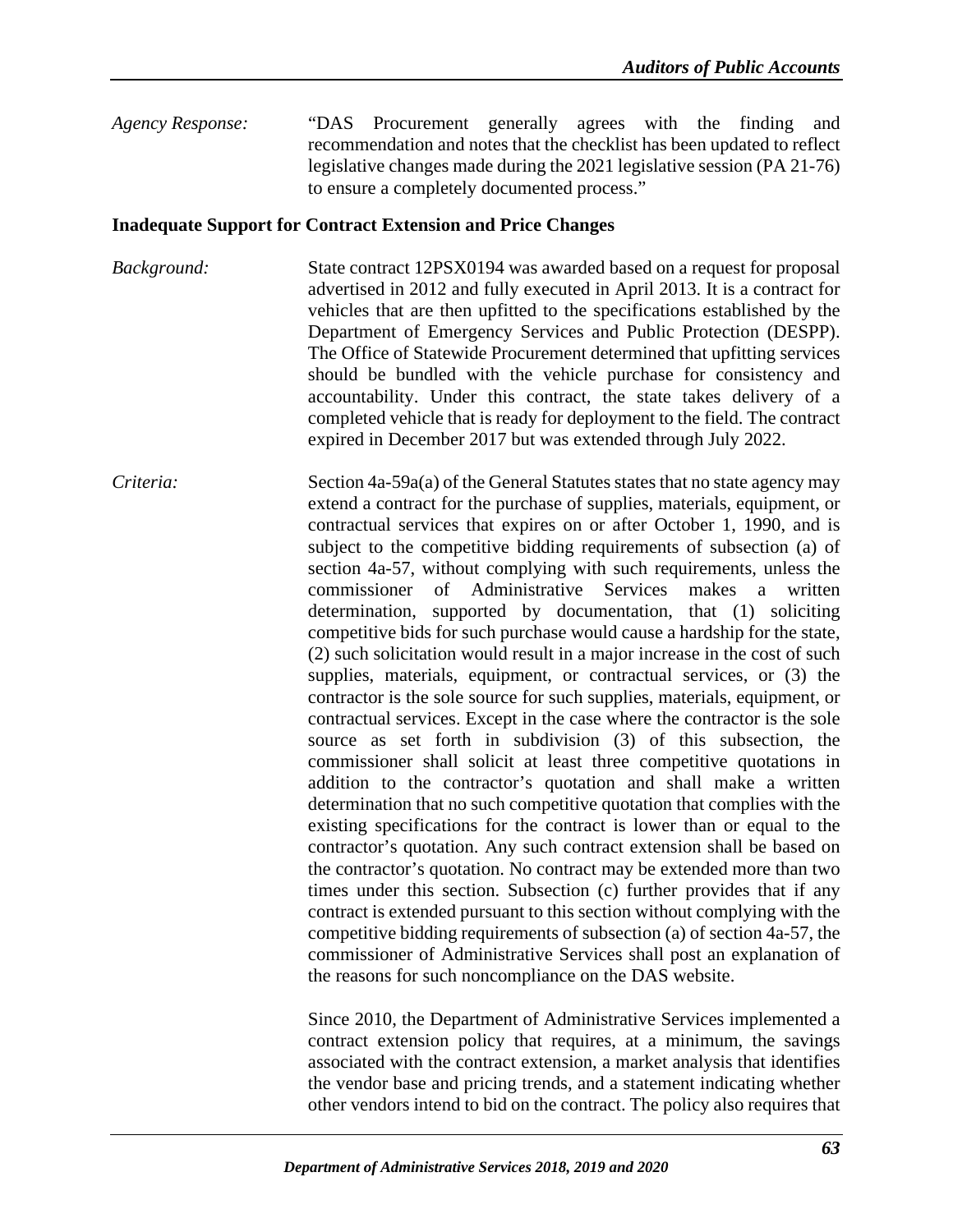documentation about the reasons for the extension be maintained in the file to support its justification for future inquiries.

Section 4(d) of contract 12PSX0194 states that the contractor may submit a request in writing to DAS for a price adjustment that is consistent with and relative to price changes originating with and compelled by manufacturer and/or market trends and which changes are outside of the contractor's control. The contractor must fully document and support its request for an adjustment with manufacturer and market data.

Some statewide contracts for the procurement of goods have annual price changes. For vehicle contracts, the price can only change when the manufacturer increases its prices. These increases are supported by model year price adjustments, which are documented by letters from the manufacturer confirming the additional cost. Changes in list price or suggested retail pricing do not affect contract pricing.

*Condition:* We reviewed the contract extension and price changes for contract 12PSX0194. The department did not maintain the documentation it used to justify the extension and did not conduct a market analysis or other steps required under DAS policy or statute.

> Our review disclosed that the contract price for model years 2018 through 2021 did not include a confirmation from the manufacturer that it required a change in base pricing. The list pricing the vendor attached to its proposed changes in the contract's base pricing did not agree with the DAS approved figure. The contract base price increases exceeded the corresponding increases to the list price for model years 2018 through 2021 by \$134 to \$993 each year. DAS did not maintain documentation that supported the contract prices for model years 2018 through 2021.

- *Context:* In calendar year 2020, the vendor delivered 231 vehicles to DAS and 140 vehicles to municipalities, totaling \$10,102,000 and \$7,318,000, respectively.
- *Effect:* The approved contract pricing for model years 2018 through 2021 is not supported with sufficient documentation to demonstrate that it was based on manufacturer increases. Price increases more than those originating from or compelled by the manufacturer are cumulative and raise prices for all subsequent model years.

Municipalities utilize state contracts to minimize procurement costs and expect that the contract was competitively bid and resulted in the best price. Excessive price increases reduce competitiveness and increase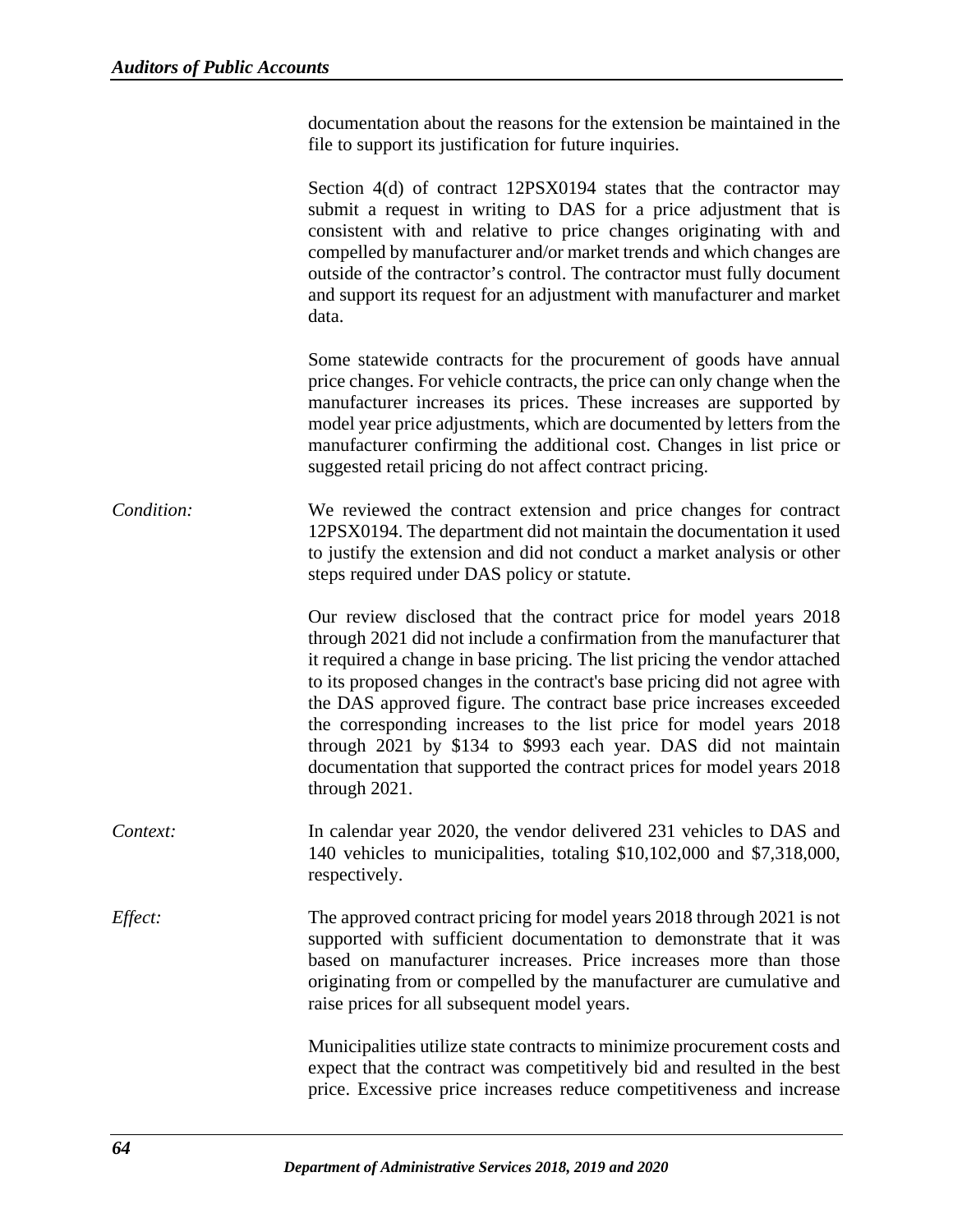state and municipal costs. Over time, this may cause municipalities to procure goods and services outside of state contracts.

- *Cause:* Prior to model year 2018, the manufacturers reviewed and affirmed price changes. Since model year 2018, DAS did not document the manufacturer's confirmation before agreeing to contract price changes.
- *Prior Audit Finding:* This finding has not previously been reported.
- *Recommendation:* The Department of Administrative Services should improve controls to ensure that contract pricing is adequately supported and that contract extensions comply with Section 4a-59a of the General Statutes and the department's policies. (See Recommendation 33.)
- *Agency Response:* "DAS Procurement generally agrees with the finding and recommendation. Supporting documentation will be obtained regarding the identified transaction and processes have been modified to require additional approval for contract extensions."

## **State Fleet Vehicle Accident Reporting**

*Criteria:* Department of Administrative Services General Letter No. 115 – Policy for Motor Vehicles Used for State Business establishes that drivers are responsible for reporting an incident or accident with a state-owned vehicle within 48 hours by emailing a completed DAS Vehicle Incident/Accident Report to Fleet Operations and their supervisor. The DAS website states that the vehicle must be brought to the closest Fleet Operations garage within 72 hours for inspection and repair.

> The Fleet Operation Division established a policy that all available DAS accident reports and police reports must be attached to the accident record logged in its fleet management system, FleetWave.

*Condition:* We selected nine accidents logged in FleetWave to review for compliance with the division's policies and procedures.

> We found that state vehicle drivers in seven of nine accidents did not report the accident within 48 hours. In three of nine accidents, the driver did not have the vehicle inspected within 72 hours.

> Furthermore, we found that one accident report was not uploaded into the system, and three accidents did not have police reports. In two instances, the facts in the driver's accident report differed from the facts in the police report.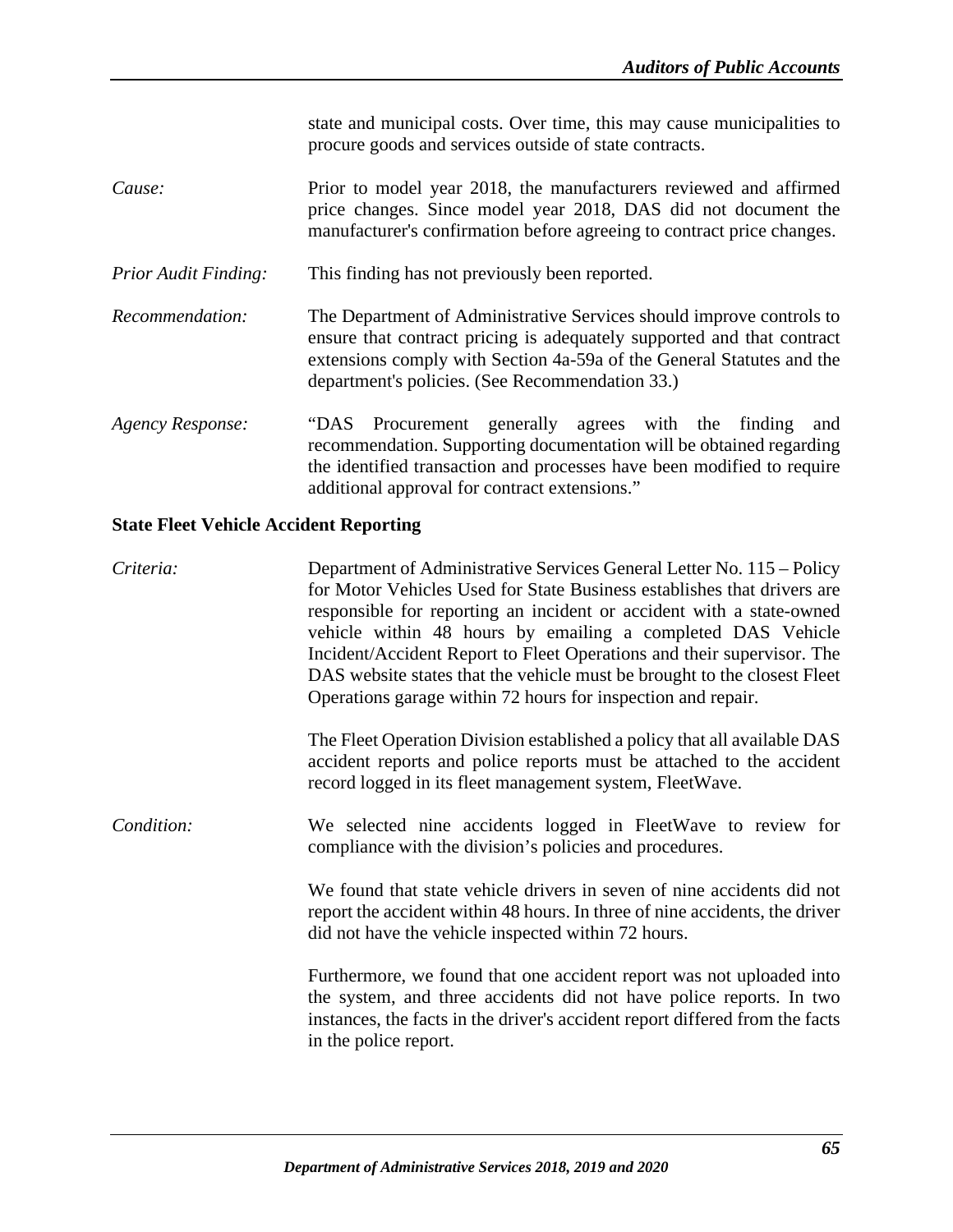| Context:                    | The department added accident data to FleetWave, which originated by<br>the department classifying historical accident data back to January 2019.<br>Between January 2019 and February 2021, there were 815 incidents:                                                                                                                                                                                         |
|-----------------------------|----------------------------------------------------------------------------------------------------------------------------------------------------------------------------------------------------------------------------------------------------------------------------------------------------------------------------------------------------------------------------------------------------------------|
|                             | 162 auto liability accidents in which the state was at fault<br>250 collision subrogation claims in which the state vehicle was hit<br>by another vehicle                                                                                                                                                                                                                                                      |
|                             | 403 physical damage claims                                                                                                                                                                                                                                                                                                                                                                                     |
| Effect:                     | Accident records that are incomplete or differ from the police report<br>have limited value in determining whether a driver needs additional<br>training to safely operate a state vehicle.                                                                                                                                                                                                                    |
| Cause:                      | Collecting and classifying accident data is a recent improvement in the<br>department's practices, and as such, the department is still developing<br>accident monitoring procedures.                                                                                                                                                                                                                          |
| <b>Prior Audit Finding:</b> | This finding has not previously been reported.                                                                                                                                                                                                                                                                                                                                                                 |
| Recommendation:             | The Department of Administrative Services should evaluate its fleet<br>monitoring process and improve its accident monitoring system. (See<br>Recommendation 34.)                                                                                                                                                                                                                                              |
| <b>Agency Response:</b>     | "DAS agrees. Fleet Operations has found that incidents of vehicle<br>damage are not being reported in the appropriate timeline specified in<br>General Letter 115. Furthermore, we agree that the required reports are<br>at times incomplete or absent entirely.                                                                                                                                              |
|                             | DAS notes that in addition to implementing a new collection and<br>classification process to monitor accident reporting, DAS is planning to<br>begin copying Human Resources staff and Labor Relations specialists<br>on accident related correspondence to ensure increased compliance.                                                                                                                       |
|                             | Additionally, DAS is working to update General Letter 115 to reflect<br>that telematics have been installed in vehicles. Telematics provide us<br>with the capability to receive automatic notice of potential accidents,<br>which allows us to provide immediate assistance in the case of a true<br>accident, and allow us to reach out to agencies to gather more<br>information about incidents as needed. |
|                             | DAS notes that the Fleet Operations Safety Coordinator position which<br>is vital to overseeing all fleet accidents -- is currently vacant, but a<br>recruitment is underway to fill the position. Accident documentation<br>efforts will be delayed until this position is filled."                                                                                                                           |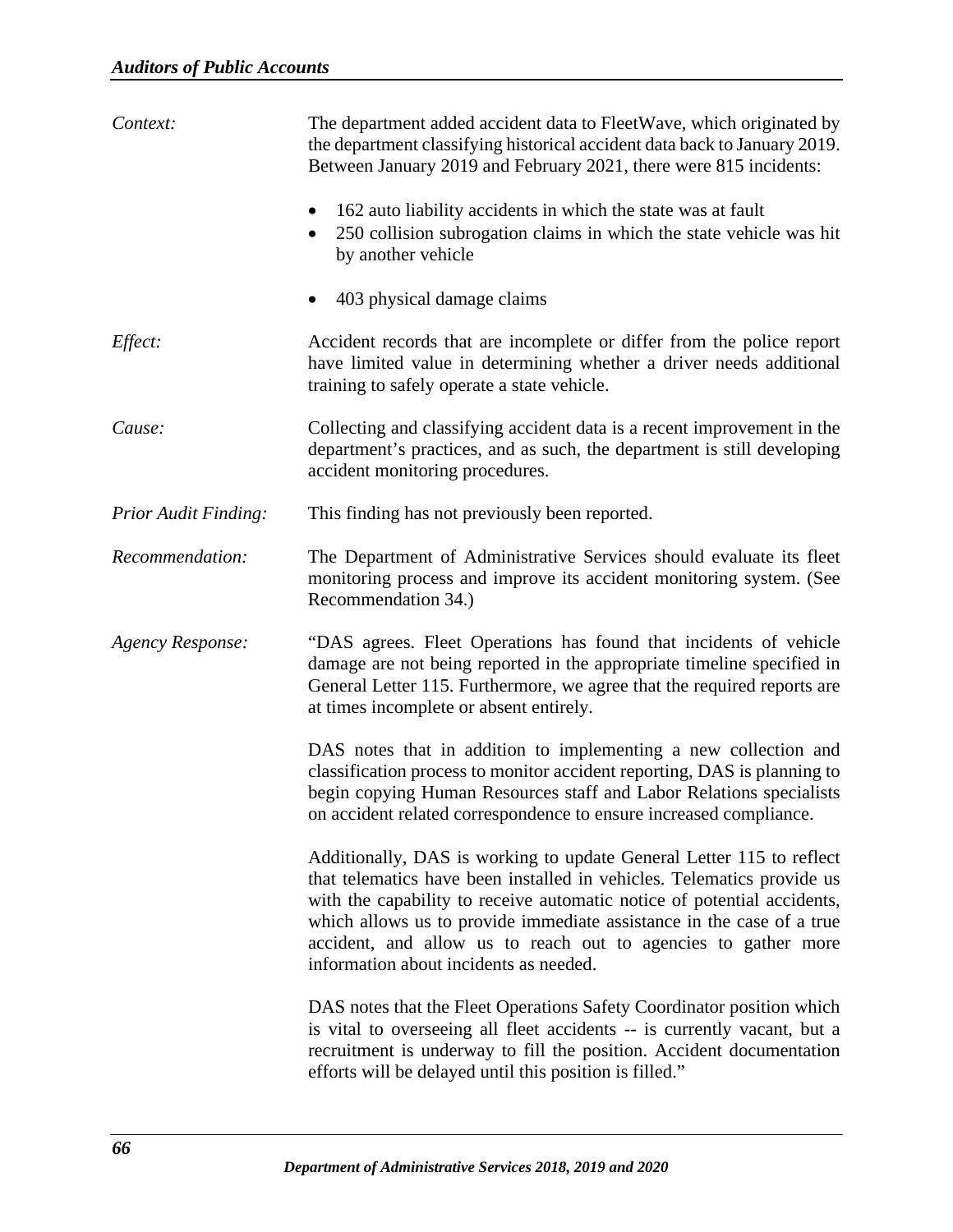## **Boards, Commissions, and Councils**

*Criteria:* The Department of Administrative Services is responsible for the administrative duties of 11 regulatory and advisory boards, commissions, and councils. Each of the 11 boards, commissions, and councils have specific statutory requirements related to board membership and meeting frequency. A summary follows:

| $CGS$ 4b-3  | <b>State Properties Review Board</b>         |
|-------------|----------------------------------------------|
| CGS 4a-19   | State Insurance & Risk Management Board      |
| CGS 6-38b   | <b>State Marshal Commission</b>              |
| CGS 5-201   | <b>Employees' Review Board</b>               |
| CGS 10-292r | School Safety Infrastructure Council         |
| CGS 29-251b | <b>Building Code Training Council</b>        |
| CGS 29-251c | Code Training and Education Board of Control |
| CGS 29-222  | <b>Examining Board for Crane Operators</b>   |
| CGS 29-298a | <b>Fire Marshal Training Council</b>         |
| CGS 29-291a | Fire Prevention Code Advisory Committee      |
| CGS 10-292q | School Building Projects Advisory Council    |

Section 1-225 of the General Statutes requires public agencies to: (1) post meeting minutes to the public agency's website not later than seven days after such meeting; (2) file not later than January 31st of each year with the Secretary of the State a schedule of regular meetings for the ensuing year and to post such schedule on the public agency's website; (3) file not less than 24 hours before a meeting, the agenda of such meeting with the Secretary of the State and to post such agenda on the public agency's website.

- *Condition:* Our review of the 11 boards, commissions, and councils identified pervasive statutory noncompliance. We noted that ten did not maintain full membership, seven did not actively meet, and two did not appear to post all scheduled meetings on the Secretary of the State's public meeting calendar.
- *Context:* The meeting and membership requirements for each board, commission, or council can vary significantly.
- *Effect:* Each board, commission, and council serve a necessary function that requires members who are subject matter experts. When membership is lacking and committees are not meeting, they are not achieving that necessary function. By not posting meeting schedules with the Secretary of the State and meeting minutes online, the public has limited opportunities to participate in the specific board, commission, or council function.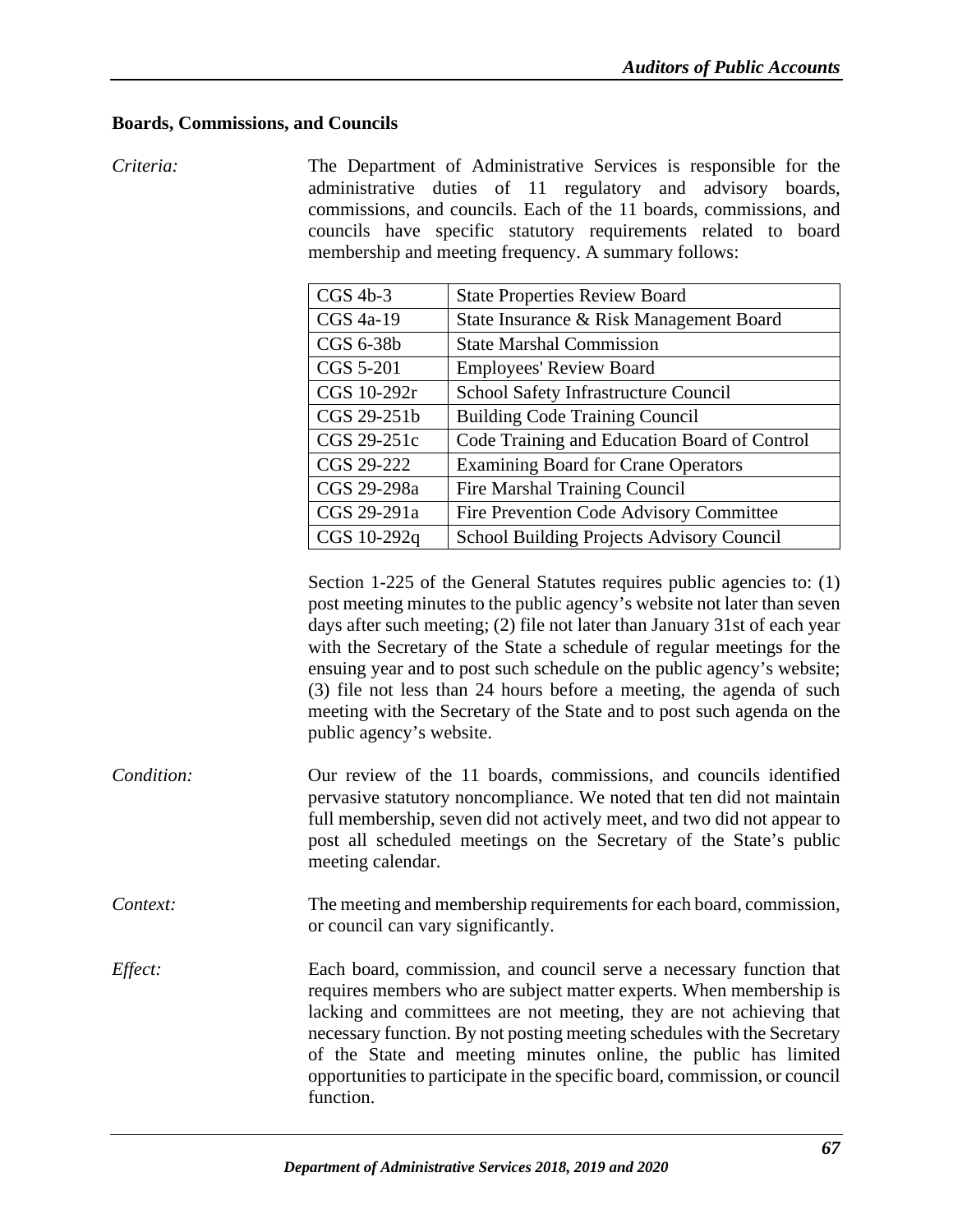| Cause:                                                | A lack of administrative oversight and resources contributed to these<br>conditions.                                                                                                                                                                                                                                                                                                                                                                                                                                                                                                                                                  |
|-------------------------------------------------------|---------------------------------------------------------------------------------------------------------------------------------------------------------------------------------------------------------------------------------------------------------------------------------------------------------------------------------------------------------------------------------------------------------------------------------------------------------------------------------------------------------------------------------------------------------------------------------------------------------------------------------------|
| <b>Prior Audit Finding:</b>                           | This audit finding is repeated as modified from the prior audit covering<br>the fiscal years ended June 30, 2015 through 2017.                                                                                                                                                                                                                                                                                                                                                                                                                                                                                                        |
| Recommendation:                                       | The Department of Administrative Services should work with its<br>boards, committees, and councils to ensure compliance with the various<br>statutes governing membership, meeting, and posting requirements.<br>(See Recommendation 35.)                                                                                                                                                                                                                                                                                                                                                                                             |
| <b>Agency Response:</b>                               | "DAS acknowledges that statutory compliance needs to be improved,<br>but it does not agree that noncompliance is as significant as is suggested.<br>Our review indicates that 7 boards and commissions did not maintain<br>full membership and 5 did not actively meet, however none of those 5<br>have a statutorily required minimum number of meetings. Further, our<br>review indicates that only 1 Commission sent a letter to SOTS with its<br>meeting schedule instead of posting that schedule on the SOTS public<br>portal. This issue has been corrected.                                                                   |
|                                                       | DAS has established internal processes to monitor compliance with<br>statutory requirements. DAS reviews all postings on the DAS and SOTS<br>websites on a quarterly basis and reminds entities of their obligations to<br>post meeting schedules, agendas and minutes. DAS makes appointing<br>authorities aware of membership vacancies<br>and<br>encourages<br>administrative staff to recommend candidates for consideration by those<br>authorities. DAS notes that while we can put processes in place to<br>encourage statutory compliance, ultimately we do not have control over<br>the independent boards and commissions." |
| <b>State Marshal Commission - Appointment Process</b> |                                                                                                                                                                                                                                                                                                                                                                                                                                                                                                                                                                                                                                       |
| Background:                                           | Section 6-38b(k) of the General Statutes states that the State Marshal<br>Commission is within the Department of Administrative Services and<br>independent decision-making authority. DAS provides the<br>has<br>commission with administrative staff. Section 6-38 of the General                                                                                                                                                                                                                                                                                                                                                   |

Statutes specifies the maximum number of state marshals to be appointed for each county. Section 6-38b(g) and (h) of the General Statutes and Sections 6-38b-1 through 6-38b-5 of the Regulations of the State Agencies requires the commission to fill vacancies in accordance with various application requirements.

*Criteria:* The commission's hiring procedures should include documentation of the skills and experience expected of qualified candidates, criteria for interview selection, and establishment of an interview rating system to ensure that appointments are reasonable and supported.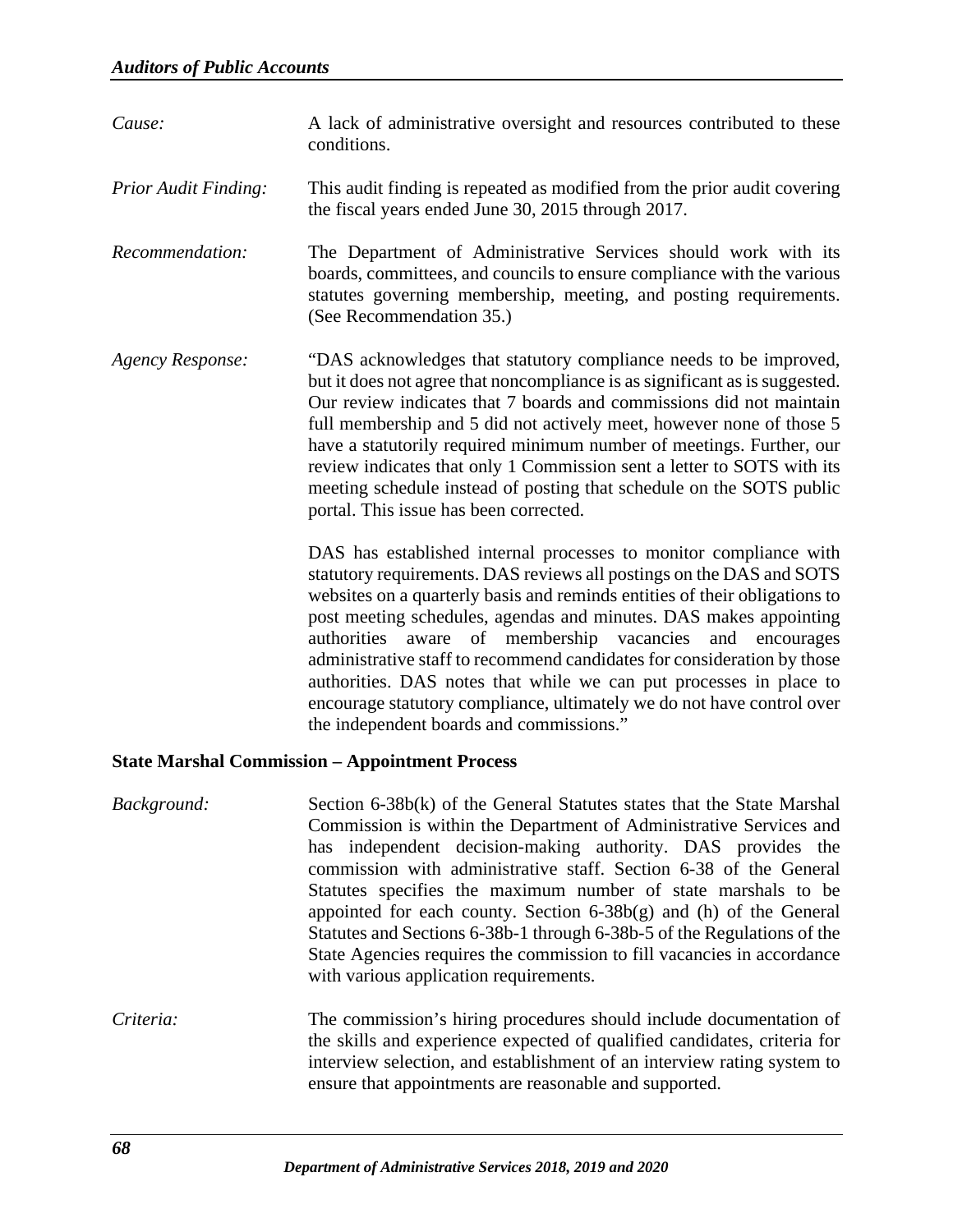Records should be retained in accordance with approved retention schedules maintained by the Connecticut State Library.

- *Condition:* The State Marshal Commission does not have written procedures for its hiring process and retention of its hiring records.
- *Context:* The commission appoints marshals typically every four to five years. The last two appointments were made in 2012 and 2016. The commission expects to begin the next appointment process in 2021. For each cycle, there are hundreds of applicants and typically 25 to 30 appointments.
- *Effect:* Marshal appointments may be based on inconsistent treatment of applicants without uniform procedures.
- *Cause:* The high turnover of the commission's administrative staff appears to have resulted in the lack of standardization in the appointment process.
- *Prior Audit Finding:* This audit finding has not been previously reported.
- *Recommendation:* The State Marshal Commission should develop and implement written procedures to ensure consistency in the appointment process, adherence to statutory and regulatory requirements, and retention of records in accordance with the records retention schedules. (See Recommendation 36.)
- *Agency Response:* "DAS shared this finding with the State Marshal Commission, which has authority to appoint state marshals, and proposed that the Commission adopt formal written procedures to follow when recruiting and appointing state marshals. DAS provided the Commission with suggested written procedures for the Commission to consider and adopt. At a March 14, 2022 Special Meeting of the State Marshal Commission, the Commission adopted written procedures on the state marshal appointment process."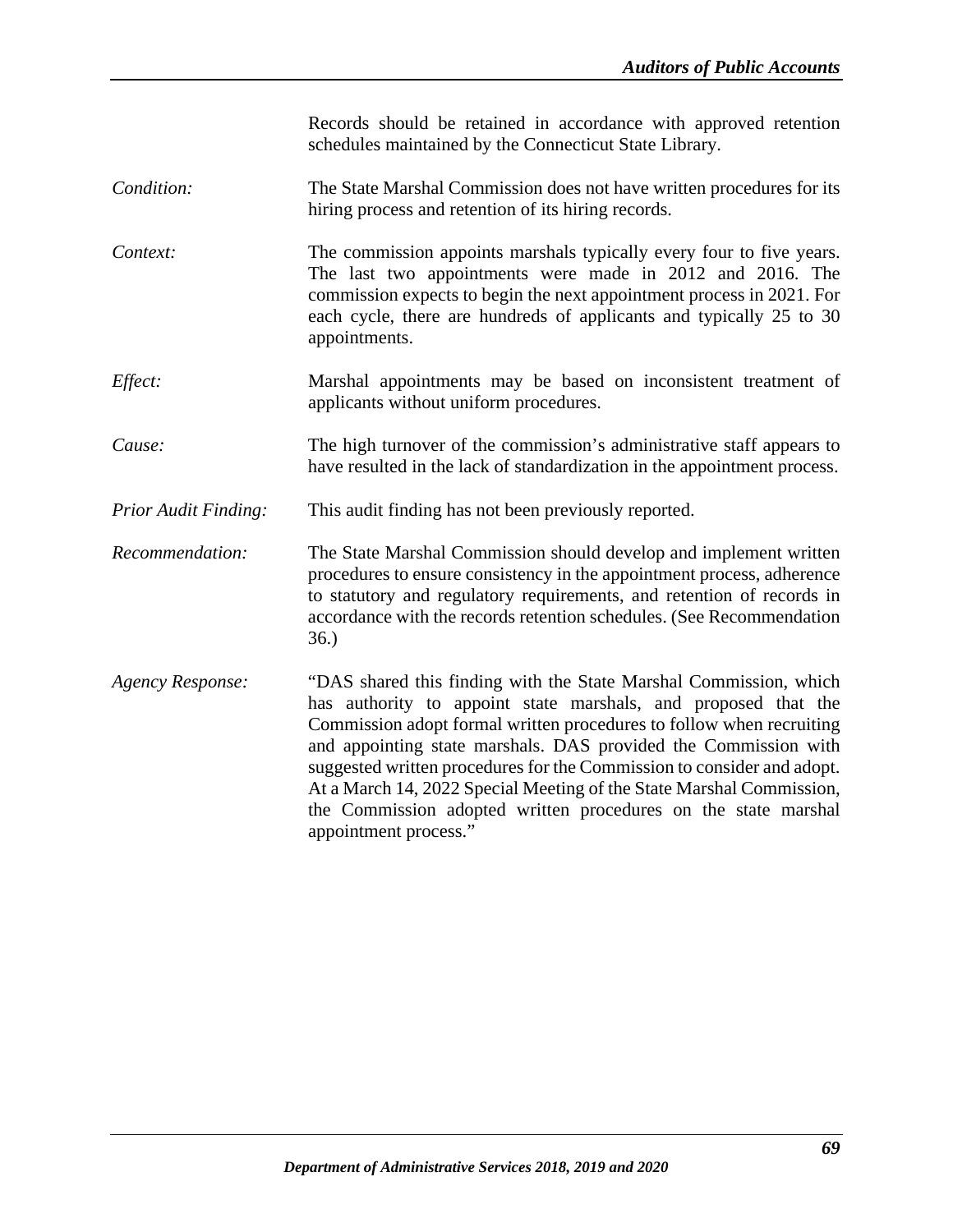## **RECOMMENDATIONS**

#### **Status of Prior Audit Recommendations:**

Our prior audit report on the Department of Administrative Services contained 33 recommendations. Thirteen have been implemented or otherwise resolved and 20 have been repeated or restated with modifications during the current audit.

- The Department of Administrative Services should strengthen controls over the approval of position reclassifications and post-audits to ensure that it consistently evaluates whether agency actions are organizationally sound. **This recommendation is being repeated. (See Recommendation 1.)**
- The Department of Administrative Services should coordinate with the Office of Policy and Management to develop and implement procedures to clearly document and support the rationale and impact of individual and group salary adjustments. **This recommendation is being repeated. (See Recommendation 2.)**
- The Department of Administrative Services should enhance its post-audit unit by assigning necessary staffing and broadening its scope of review to ensure that delegated agency human resources actions were organizationally sound and in compliance with statutes. Furthermore, the department should develop and implement procedures and seek necessary legislative changes to correct errors and enforce agency compliance with post-audit results. **This recommendation is being repeated. (See Recommendation 3.)**
- The Department of Administrative Services should formalize procedures to ensure it documents all complaints and conducts human resources investigations in a timely and consistent manner. **This recommendation is being repeated. (See Recommendation 8.)**
- The Department of Administrative Services should promptly report any breakdowns in the safekeeping of state resources to the Auditors of Public Accounts and State Comptroller as mandated in Section 4-33a of the General Statutes. **This recommendation is being repeated in modified form. (See Recommendation 5.)**
- The Department of Administrative Services should ensure that its reclassification promotions are justified, in accordance with job specifications, in line with operational intent, and in compliance with Section 5-227a of the General Statutes. **This recommendation has been resolved.**
- The Department of Administrative Services should develop and implement uniform standards and procedures to ensure consistent interpretation and treatment of qualifications across positions and applicants in the hiring process. The department should develop procedures to assess the appropriateness of required experience for positions requested by the hiring unit. **This recommendation has been resolved.**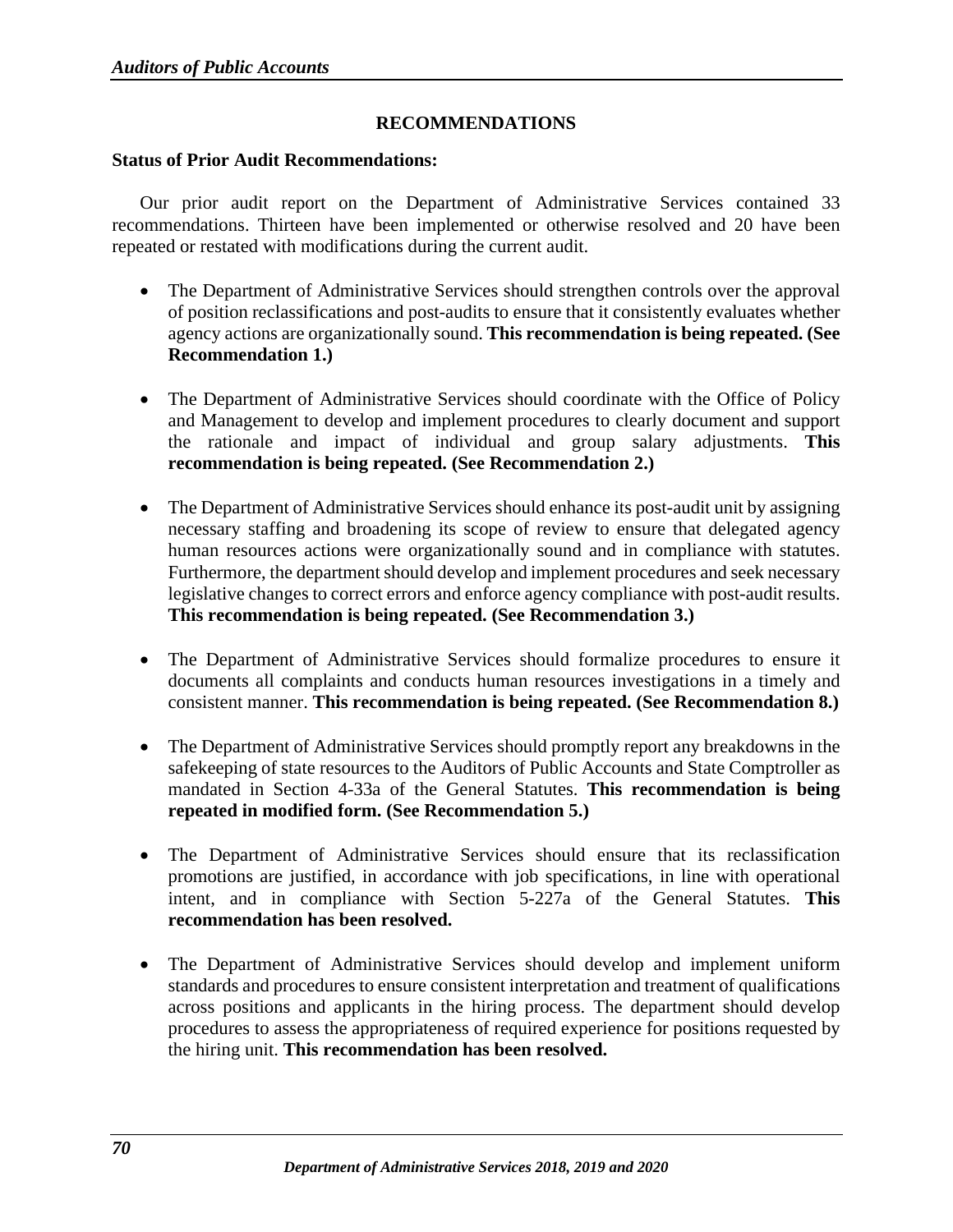- The Department of Administrative Services should establish and implement monitoring activities over internal controls designed to reduce the susceptibility of the department to noncompliance, overpayments, and theft of time. **This recommendation is being repeated. (See Recommendation 11.)**
- The Department of Administrative Services should provide employees statutorily required workplace violence and diversity trainings in accordance with Section 4a-2a(b) and Section 46a-54(16) of the General Statutes. **This recommendation is being repeated. (See Recommendation 12.)**
- The Department of Administrative Services should implement controls to ensure that appropriate time reporting codes are used. In addition, the department should correct and adjust employee leave balances to account for leave time. **This recommendation is being repeated. (See Recommendation 14.)**
- The Department of Administrative Services should hire additional staff if it would increase the collection of monies owed to the state. The department also should complete its procurement of a new collections system that would include the necessary analytical tools to identify revenue opportunities and associated costs to ensure that increases in revenue would cover the cost of additional staffing or system improvements. **This recommendation is being repeated. (See Recommendation 15.)**
- The Department of Administrative Services should ensure compliance with Section 4-98(a) of the General Statutes by having properly approved purchase orders in place prior to ordering goods and services. **This recommendation is being repeated. (See Recommendation 16.)**
- The Department of Administrative Services should maintain inventory records and perform complete annual physical inventories of its and its customer agencies' assets in accordance with Section 4-36 of the General Statutes and the Property Control Manual. The department should promptly resolve and report any assets it cannot locate in accordance with Section 4-33a of the General Statutes and the Property Control Manual*.* **This recommendation has been resolved.**
- The Department of Administrative Services should develop and implement procedures and an electronic program, if necessary and cost effective, to ensure that state agencies receive sufficient information to expediently confirm telecommunication usage in accordance with the Office of Policy and Management's Telecommunication Equipment Policy. The department should ensure that telecommunication usage data is retained in accordance with the Connecticut State Library's records retention schedule. **This recommendation has been resolved.**
- The Department of Administrative Services should resolve the unreconciled difference between the balances in its bank account and client trust accounts. **This recommendation is being repeated. (See Recommendation 18.)**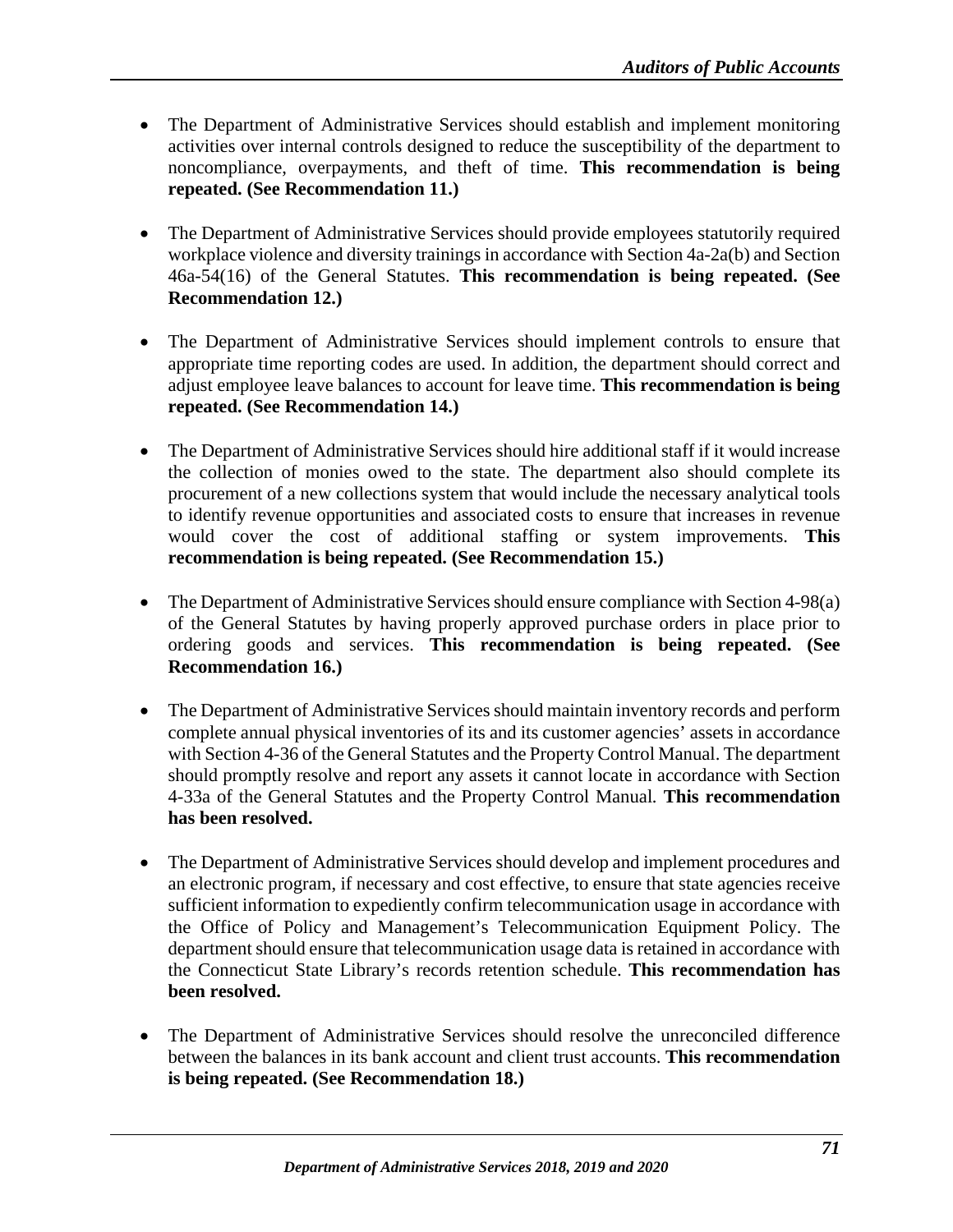- The Department of Administrative Services should work with the Office of the State Comptroller to resolve its misstatements in the state asset records. The department should modify its procedures and utilize personnel with appropriate financial backgrounds to report capital asset costs to custody agencies in compliance with the Property Control Manual. **This recommendation is being repeated. (See Recommendation 20.)**
- The Department of Administrative Services should regularly monitor projects for compliance with change order controls and require project managers to use its project management software to avoid waste, fraud, and abuse. This will help ensure timely detection and correction of change order problems. **This recommendation is being repeated. (See Recommendation 21.)**
- The Department of Administrative Services should modify its bid practices to comply with the requirements of Section 4b-95 of the General Statutes. **This recommendation has been resolved.**
- The Department of Administrative Services should fully utilize the eLicense system for its crane, hoisting, and demolition licensing and renewal process to ensure that it accurately reconciles and accounts for activities and revenue, and that the Office of the State Fire Marshal collects fees in accordance with statutory and regulatory requirements. **This recommendation has been resolved.**
- The Department of Administrative Services should establish controls that prevent the authorization of non-routine financial transactions without evidence of a reasonable costbenefit analysis to support those decisions. **This recommendation has been resolved.**
- The Department of Administrative Services Bureau of Enterprise Systems & Technology (BEST) should establish a risk assessment process to comply with industry standards, which includes data classification and business impact analysis. Based on this information, BEST should update its continuity of operations and disaster recovery plans to ensure that agency or other changes are addressed in accordance with professional standards. **This recommendation is being repeated. (See Recommendation 27.)**
- The Department of Administrative Services should develop and implement controls to ensure that products are replaced prior to becoming obsolete and unsupported. **This recommendation is being repeated. (See Recommendation 28.)**
- The Department of Administrative Services should develop and implement written policies and procedures for tracking, monitoring, and managing active directory accounts, including a timeframe to deactivate inactive accounts. **This recommendation is being repeated. (See Recommendation 29.)**
- The Department of Administrative Services should review and enhance the existing controls related to separating employees to ensure it promptly locks out user account access in all Core-CT modules. **This recommendation is being repeated. (See Recommendation 30.)**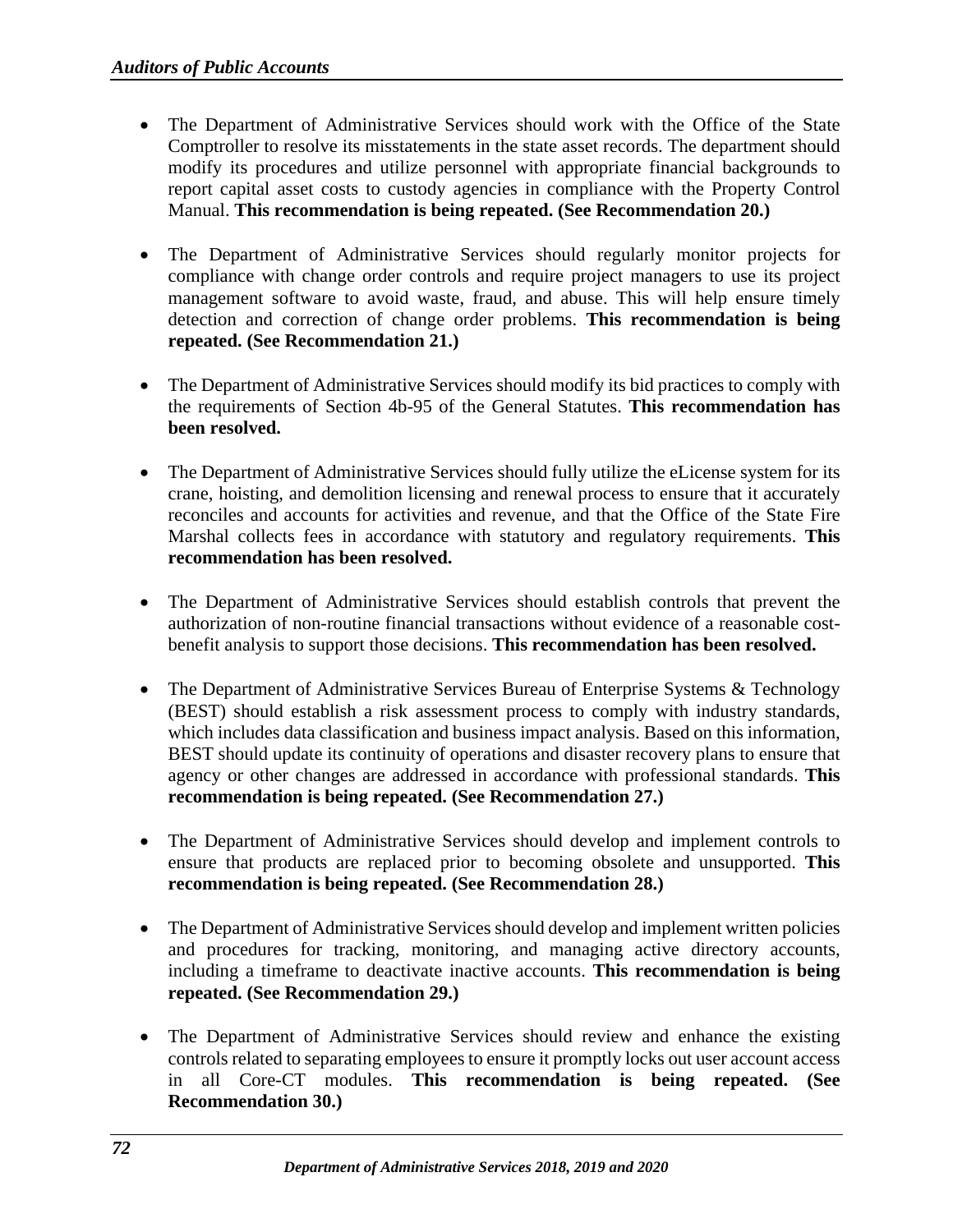- The Department of Administrative Services should review Capitol Area System District Heating and Cooling Loop invoices and perform the necessary procedures to ensure that vendor system data is reasonable, accurate, and based on actual costs. **This recommendation has been resolved.**
- The Department of Administrative Services should review monthly billing packages for compliance with state contracts to eliminate payments in excess of those negotiated in its contracts. **This recommendation has been resolved.**
- The Department of Administrative Services should develop and implement written procedures to identify and evaluate the suitability of parcels of land for building projects in a cost-effective manner. **This recommendation has been resolved.**
- The Department of Administrative Services should revise its process to expedite the sale of surplus property to reduce the cost of maintaining vacant properties and limit further dilapidation and damage. **This recommendation is being repeated. (See Recommendation 31.)**
- The Department of Administrative Services should improve controls by modifying its contract award checklist to include verification that all necessary documentation is in the file prior to awarding a contract. The department should require conflicts of interest and confidentiality certifications to ensure the integrity of the procurement process. **This recommendation is being repeated. (See Recommendation 32.)**
- The Department of Administrative Services should ensure that it adequately supports its small and minority business enterprises certifications and uses its authority to reject applications that do not meet the statutory requirements. **This recommendation has been resolved.**
- The Department of Administrative Services annual report should include an explanation for its noncompliance with Section 4a-67d of the General Statutes on the state's energy efficient fleet composition. **This recommendation has been resolved.**
- The Department of Administrative Services should revise General Letter No.115 or seek a statutory change to require agencies to investigate vehicle complaints, take appropriate action, and report the results within 30 days. **This recommendation has been resolved.**
- The Department of Administrative Services should develop and implement internal controls to ensure compliance with the various statutes and regulations governing board, commission, and council membership and meetings. **This recommendation is being repeated. (See Recommendation 35.)**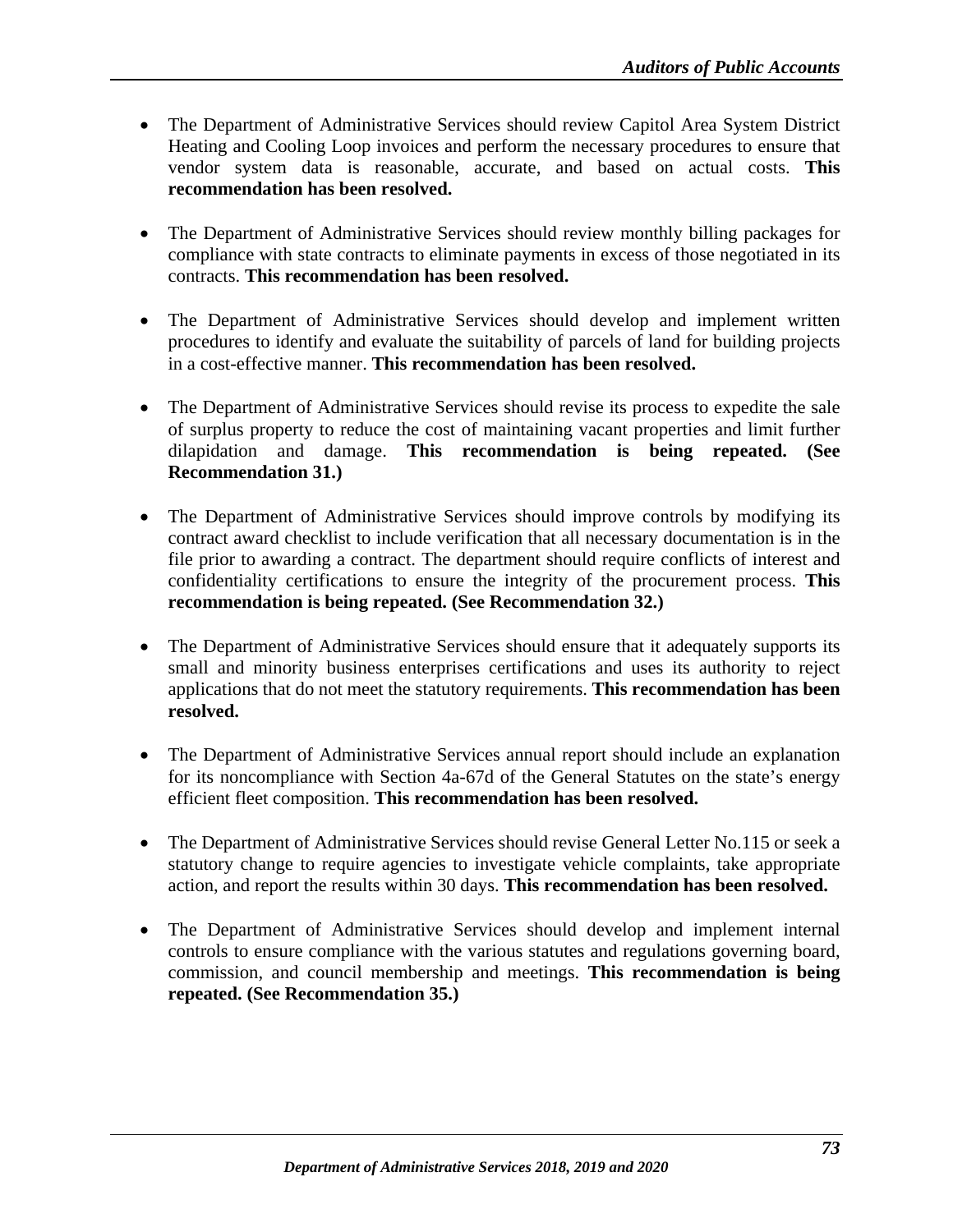#### **Current Audit Recommendations:**

**1. The Department of Administrative Services should strengthen controls over the approval of position reclassifications and post-audits to ensure it consistently evaluates whether agency actions are organizationally sound.** 

Comment:

DAS advises agencies to reclassify positions in lieu of obtaining Office of Policy and Management approval to establish positions. The department does not approve these reclassifications based on established criteria to ensure that the actions are organizationally sound. Furthermore, DAS does not currently perform post-audits of these actions to assess the appropriateness of reclassifications in relation to the entire division or agency.

**2. The Department of Administrative Services should coordinate with the Office of Policy and Management to develop and implement procedures to clearly document and support the rationale and impact of individual and group salary adjustments.** 

Comment:

DAS and the Office of Policy and Management approved individual salary increases on behalf of certain non-represented, classified managers or employees at various agencies with the justification that the employees assumed more responsibilities, many times due to reorganizations.

**3. The Department of Administrative Services should enhance its post-audit unit by assigning necessary staffing and broadening its scope of review to ensure that delegated agency human resources actions were organizationally sound and in compliance with statutes. The department should enhance procedures to ensure retroactive transactions are identified for post-audits. Furthermore, the department should develop and implement procedures, and seek necessary legislative changes to correct errors and enforce agency compliance with post-audits.** 

#### Comment:

DAS does not have sufficient resources assigned to the post-audit unit. The department's post audit process is limited to the review of monetary calculations and does not consider the reasonableness of actions.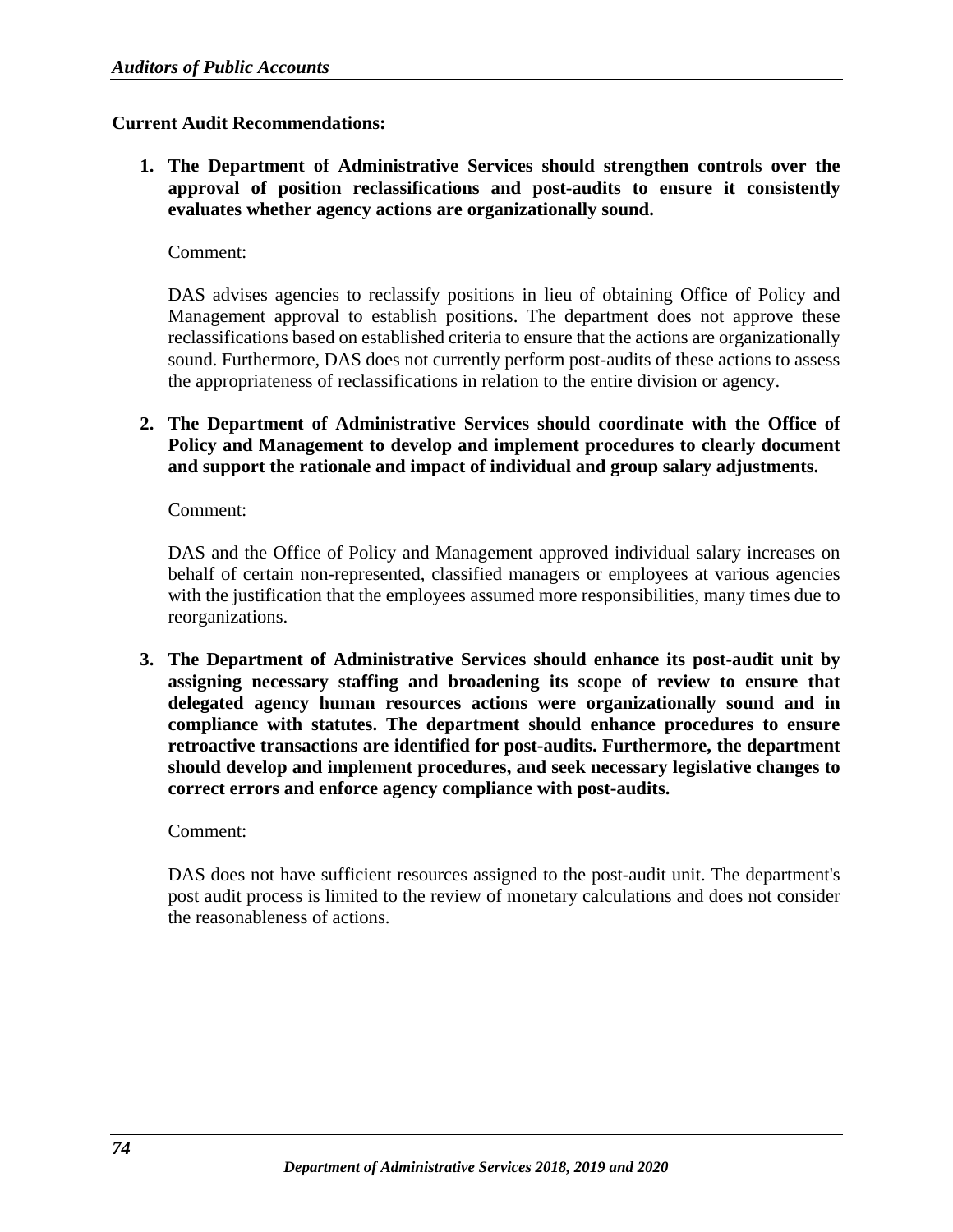## **4. The Department of Administrative Services should strengthen controls to ensure that salaries are calculated and entered correctly.**

Comment:

Human resources incorrectly entered the salary of an employee promoted in October 2020 despite correctly calculating the new rate as presented in the Core-CT job data notes. The employee was overpaid for five months and is repaying the state.

### **5. The Department of Administrative Services should promptly take appropriate disciplinary action when it substantiates misuse of state resources and report any breakdowns in the safekeeping of state resources to the Auditors of Public Accounts and State Comptroller as required by Section 4-33a of the General Statutes.**

#### Comment:

The department did not take appropriate disciplinary action after substantiating an employee's misuse of state resources and did not report the misuse of state resources to the Auditors of Public Accounts and the Office of the State Comptroller in accordance with Section 4-33a of the General Statutes.

## **6. The Department of Administrative Services should strengthen controls to ensure that personnel actions are adequately supported.**

Comment:

We identified instances in which the department did not have documents on file to support the hiring or promotions by reclassification of DAS and customer agency employees**.**

# **7. The Department of Administrative Services should strengthen controls to ensure that it conducts necessary performance appraisals.**

Comment:

The department did not consistently conduct required annual employee performance evaluations.

## **8. The Department of Administrative Services should formalize procedures to ensure it promptly, consistently, and completely conducts all human resources investigations.**

Comment:

The department does not have written policies and procedures for its human resources complaint process.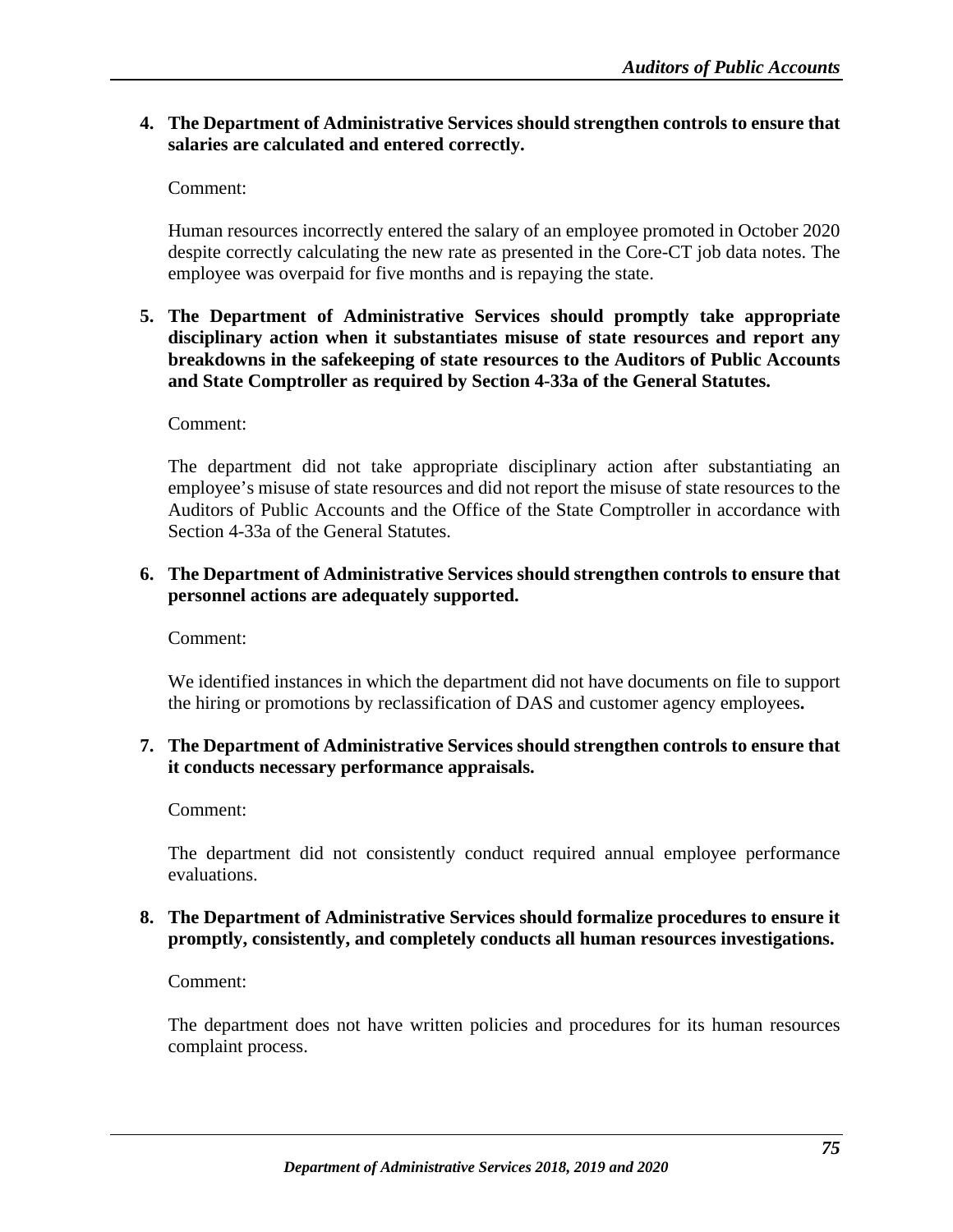**9. The Department of Administrative Services should implement procedures to ensure employees' withholding status remain appropriate in accordance with the federal employer's tax guide.** 

Comment:

We identified two customer agency employees who were incorrectly exempted from federal tax withholding.

**10. The Department of Administrative Services should improve monitoring of medical leave to ensure employees provide medical certificates for any absence of more than five consecutive working days as required by Section 5-247-11 of the Regulations of Connecticut State Agencies.** 

Comment:

We reviewed 25 personnel files and discovered 12 instances in which the required medical certificate was not on file for DAS and its customer agency employees.

**11. The Department of Administrative Services should establish and implement monitoring activities to reduce the department's susceptibility to noncompliance, overpayment, and theft of time.** 

Comment:

The department has not established and implemented monitoring procedures to ensure that dually employed individuals follow established guidelines.

# **12. The Department of Administrative Services should provide employees statutorily required workplace violence and diversity training in accordance with Section 4a-2a(b) and Section 46a-54(16) of the General Statutes.**

Comment:

DAS has not provided statutorily required workplace violence and diversity training to mandated employees since July 2017.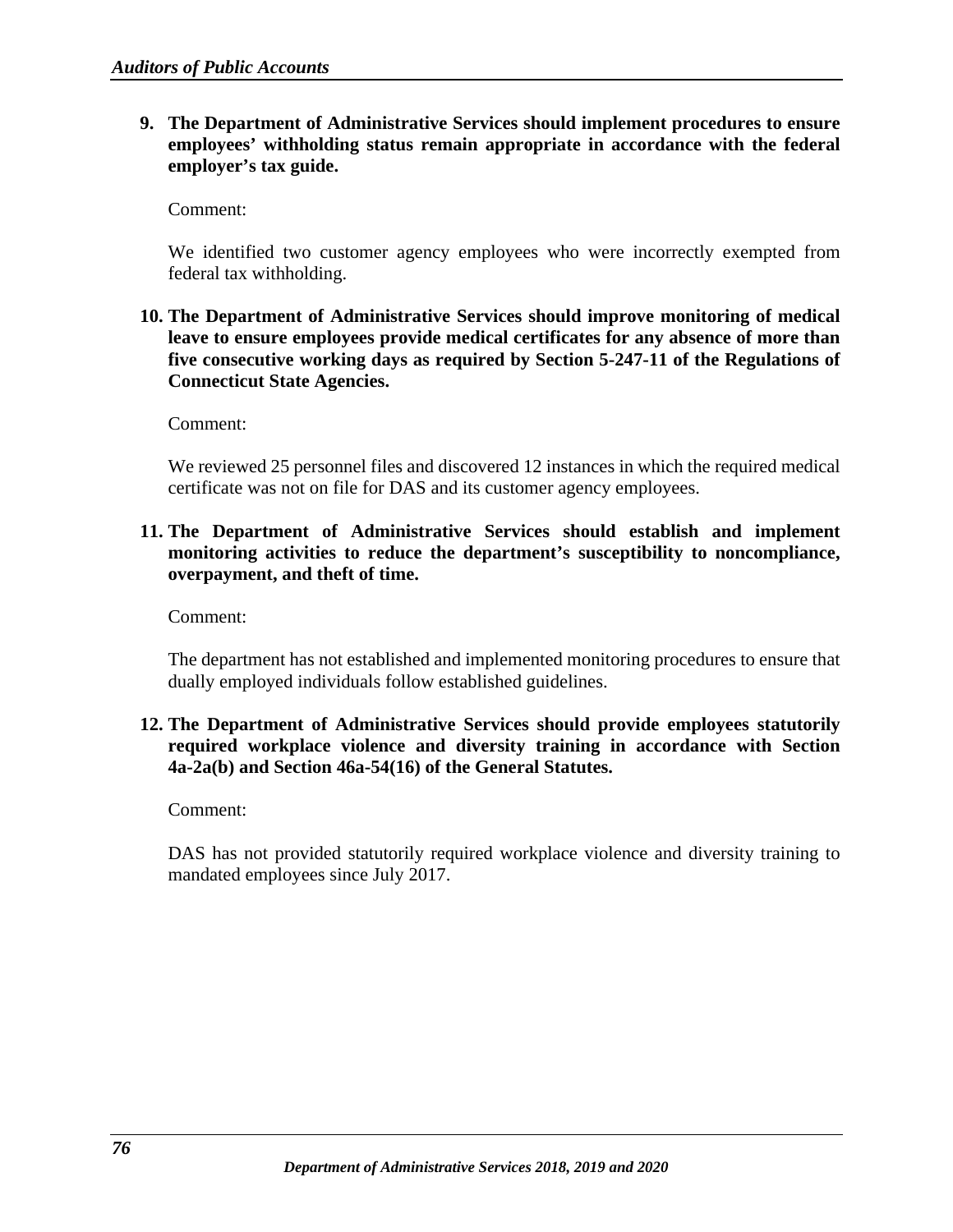**13. The Department of Administrative Services should ensure compliance with compensatory time requirements in bargaining unit contracts and its management personnel policy.** 

Comment:

Through our review, we found that employees did not promptly submit compensatory and overtime requests in 10 of 20 instances. We also noted that many employees were enrolled in incorrect compensatory time plans and found expired compensatory time in employee leave balances.

## **14. The Department of Administrative Services should implement controls to ensure that the appropriate time reporting codes are used. In addition, the department should correct and adjust employee leave balances to account for leave time.**

Comment:

We identified 47 occasions in which 23 employees charged holiday time reporting codes on non-holidays for a total of 289.75 hours.

**15. The Department of Administrative Services should complete its procurement of a new collections system that would include the necessary analytical tools to identify revenue opportunities and associated costs to ensure that increases in revenue would cover the cost of additional staff or further system improvements. The department should ensure all collection applications have appropriately configured backups to safeguard against the loss of data.** 

Comment:

Two applications used by the Collection Services division suffered catastrophic hardware failures that resulted in data loss because the systems were not appropriately backed up.

**16. The Department of Administrative Services should ensure compliance with Section 4-98(a) of the General Statutes by having properly approved and adequately funded purchase orders in place prior to ordering goods and services.**

Comment:

We noted numerous instances in which the department did not promptly approve and adequately fund DAS and SmART agency purchase orders.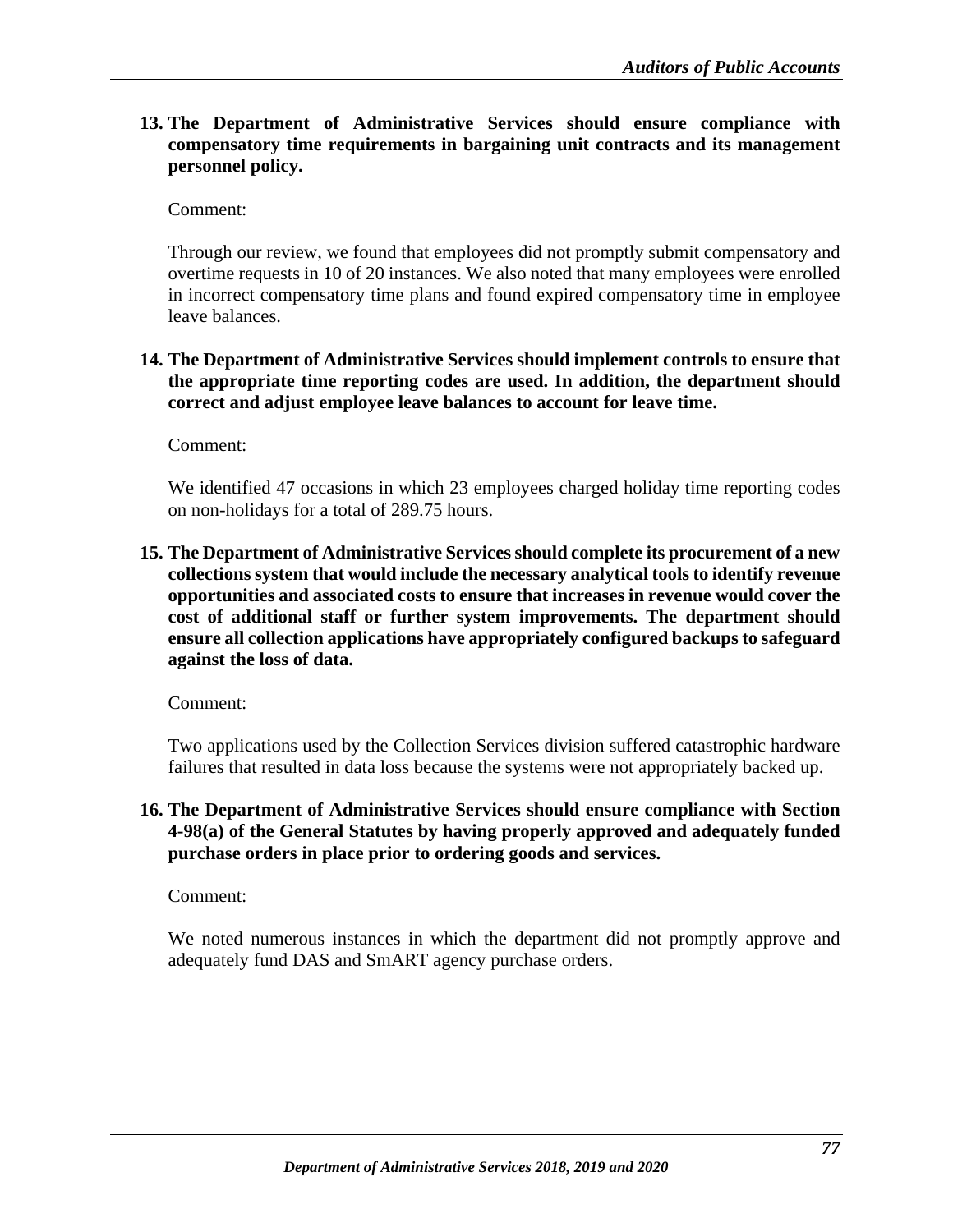## **17. The Department of Administrative Services should strengthen controls to ensure that it pays invoices on time in accordance with Section 4a-71 of the General Statutes.**

Comment:

Our review of DAS and customer agency payments noted that several payments were late.

## **18. The Department of Administrative Services should resolve the unreconciled difference between the balances in its bank account and client trust accounts.**

Comment:

The department did not fully reconcile client trust account balances to the bank statements, resulting in ongoing unreconciled differences.

**19. The Department of Administrative Services should obtain the necessary resources to ensure that it promptly performs elevator and escalator inspections in accordance with Section 29-195 of the General Statutes. The department should implement procedures to ensure certificates of operation are renewed in accordance with Sections 29-196 and 29-197 of the General Statutes and consider assessing penalties to address unpaid fees and improper elevator and escalator operation as permitted by Section 29-198 of the General Statutes.** 

Comment:

At the time of our review, the Department of Administrative Services Bureau of Elevators within the Office of the State Building Inspector did not conduct timely inspections of most registered elevators and escalators.

Certificates of operation for numerous elevators and escalators are expired.

# **20. The Department of Administrative Services should work with the Office of the State Comptroller to resolve the misstatements in the state asset records.**

Comment:

The department has not worked with the Office of the State Comptroller to correct prior misstatements identified in the state's building asset records.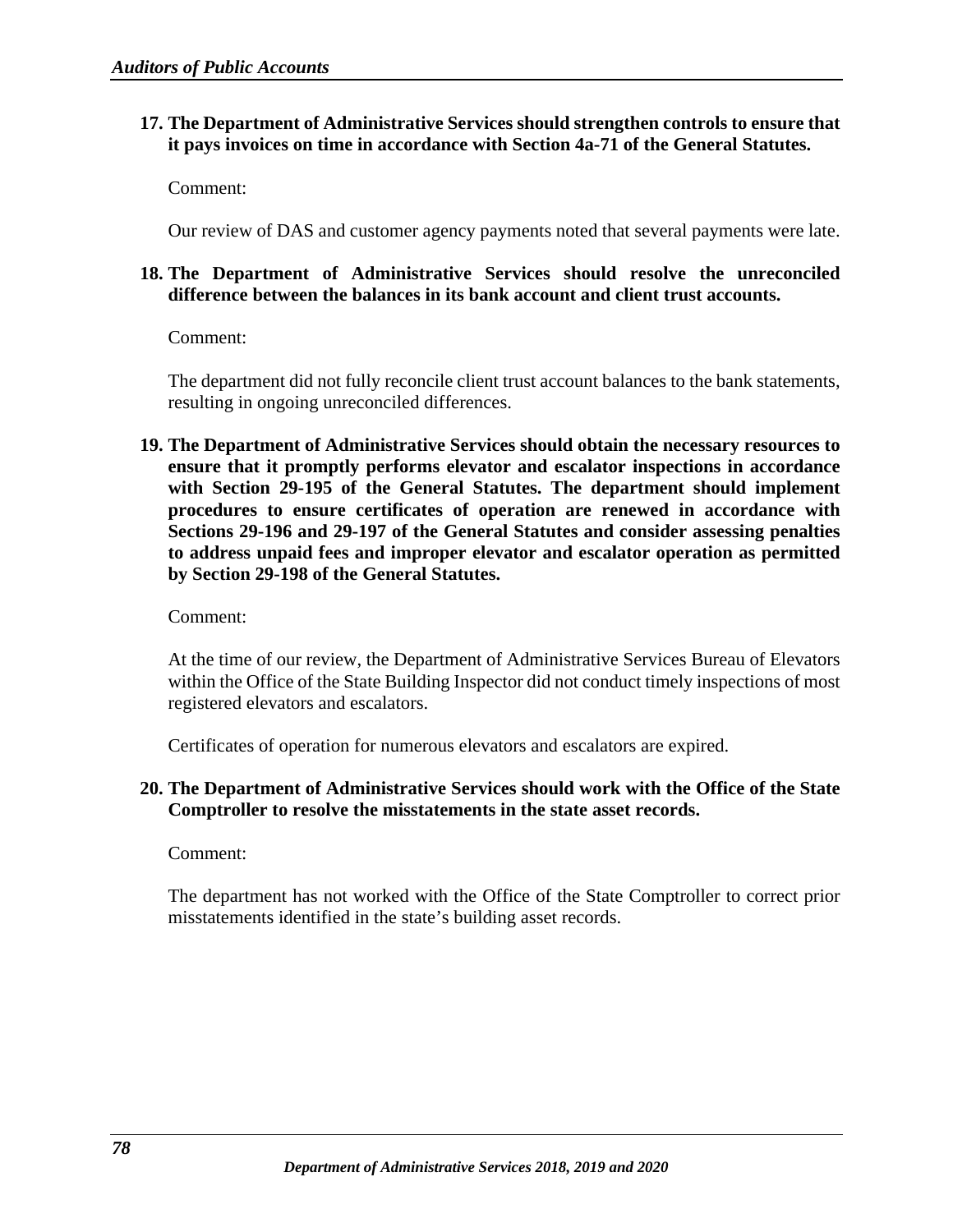**21. The Department of Administrative Services should regularly monitor projects for compliance with change order controls and require project managers to use project management software to avoid waste, fraud, and abuse.** 

Comment:

The department does not fully utilize its project management software to monitor and manage projects. We also noted instances in which change orders were not approved in accordance with the delegation authority.

# **22. The Department of Administrative Services should provide ongoing training to project managers to strengthen internal controls over its construction project management process.**

Comment:

We reviewed ten projects and compared their financials in the system to the budget and expenditure data in Core-CT. For the selected projects, eight of ten exceeded the 1% variance threshold in the budget or expenditures, and they were not updated within the prior month.

**23. The Department of Administrative Services should ensure that the school construction audit unit is organizationally independent. The department should also ensure that school construction audits comply with generally accepted government auditing standards established by the U.S. Government Accountability Office if those audits indicate they are being performed under those standards.** 

Comment:

We reviewed the audit reports and available workpapers for three school construction grants. The audit reports indicated that the engagements were performed in accordance with government auditing standards. However, the audits did not meet the independence requirements, because we determined that the department's School Construction Grant Program examiners were not organizationally independent. During our initial walkthrough of policies and procedures in October 2020, we informed the department about this threat to independence and other identified weaknesses with compliance to government auditing standards.

**24. The Department of Administrative Services should establish controls to ensure that school construction projects are monitored for compliance with recommended cost caps or documented waivers.** 

# Comment:

Through our review, we found numerous school construction projects that exceeded the established cost per square foot cap and did not have complete project files.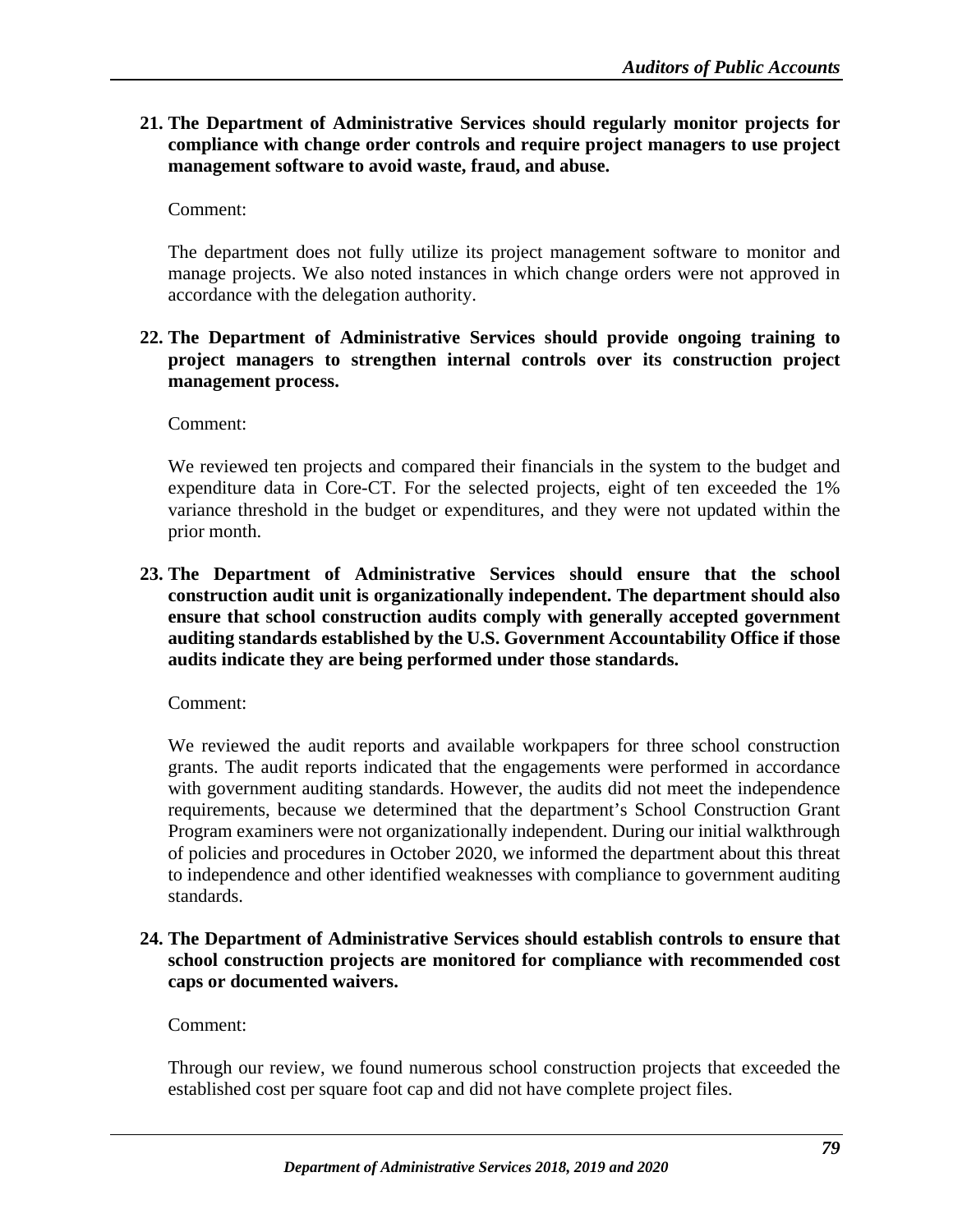# **25. The Department of Administrative Services should improve the quality of school construction data in Core-CT to enhance the accuracy of its financial reporting and provide the department accurate information to improve its program operations.**

Comment:

Grant commitments for six of 14 school construction projects reviewed exceeded the twoyear construction deadline, were not extended, and were not canceled. We noted that five projects were likely completed but were not closed out in Core-CT.

# **26. The Department of Administrative Services should improve internal controls to ensure that school construction projects are reimbursed in accordance with Section 10-286(c)(4) of the General Statutes.**

Comment:

Our review of school construction project change orders revealed many instances in which change orders exceeded 5% of the authorized project costs, which would make them ineligible for reimbursement without a waiver from the DAS commissioner or a designee. We also found instances in which the change order summaries were missing, incomplete, or misfiled.

## **27. The Department of Administrative Services should update its business continuity program and disaster recovery plan to ensure that it addresses agency or other changes in accordance with professional standards.**

Comment:

As of June 2021, the Bureau of Enterprise Systems and Technology (BEST), within the Department of Administrative Services, has not revised its business continuity program and information technology disaster recovery plan since February 2015.

## **28. The Department of Administrative Services should develop and implement controls to ensure that products are replaced prior to becoming obsolete and unsupported.**

Comment:

The department's Bureau of Enterprise Systems and Technology (BEST) did not replace all servers that exceeded their useful life and no longer received support from the vendor.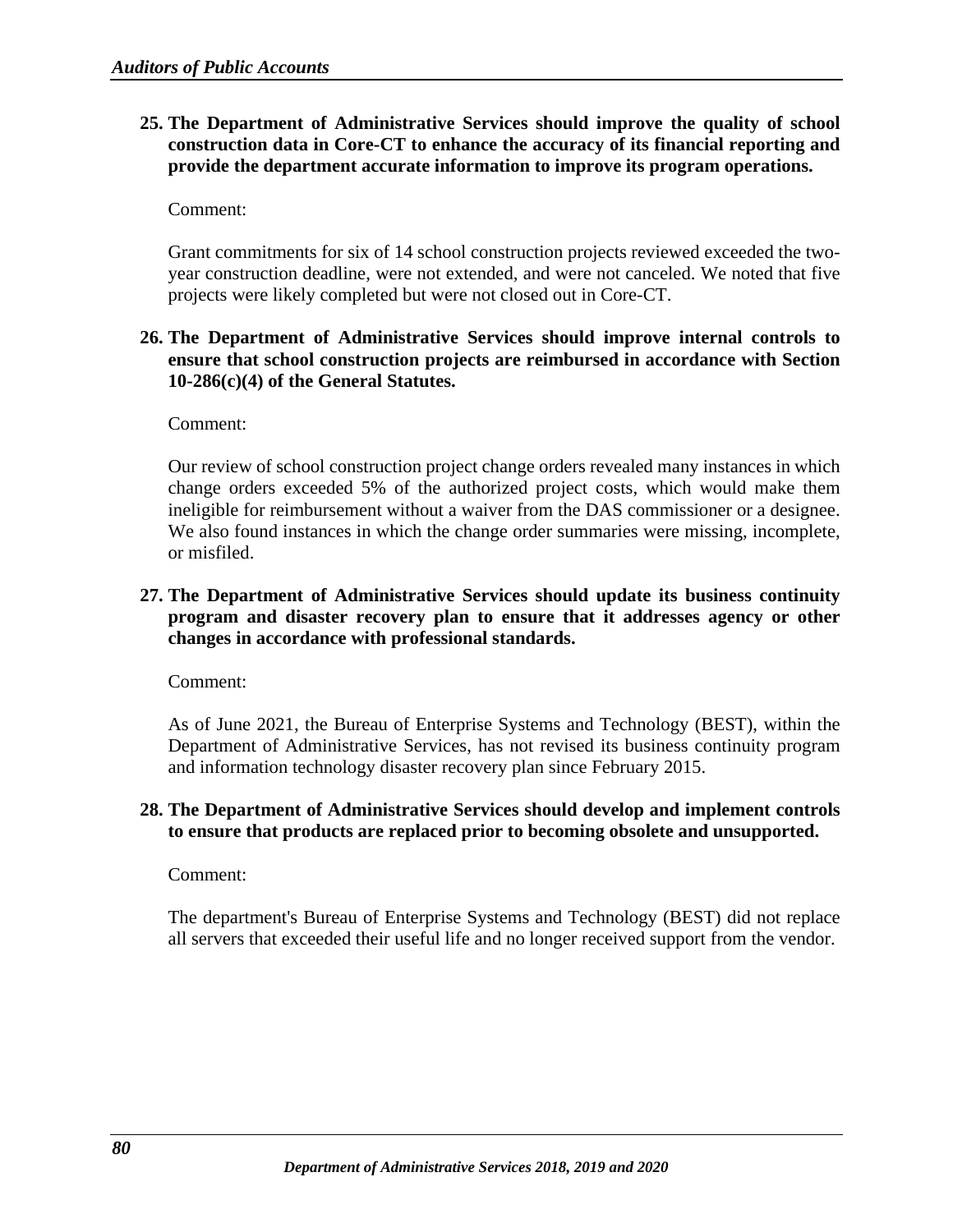**29. The Department of Administrative Services should develop and implement written policies and procedures for tracking, monitoring, and managing active directory accounts, including a timeframe to deactivate inactive accounts.** 

Comment:

The department does not monitor or actively remove unused active directory accounts. DAS does not have written policies or procedures for tracking, monitoring, and managing these accounts.

## **30. The Department of Administrative Services should review and enhance the existing controls related to separating employees to ensure it promptly disables user account access in all Core-CT modules.**

Comment:

The department did not promptly deactivate employee Core-CT user accounts upon their separation from state service.

## **31. The Department of Administrative Services should revise its process to expedite the sale of surplus property to reduce the cost of maintaining vacant properties and limit further dilapidation and damage.**

Comment:

Our review of ten surplus properties revealed that four properties took approximately one to four years to dispose of after DAS was notified by the Office of Policy and Management. The remaining six properties have been vacant between 48 days to almost three years.

# **32. The Department of Administrative Services should improve internal controls to ensure that all necessary documentation is in the file prior to awarding a contract.**

Comment:

We found instances in which procurement files were missing documentation, such as signed scoring sheets, confidentiality certifications, and ethics forms and affidavits.

### **33. The Department of Administrative Services should improve controls to ensure that contract pricing is adequately supported and that contract extensions comply with Section 4a-59a of the General Statutes and the department's policies.**

Comment:

We found an extension and price changes for a statewide contract to purchase vehicles that were not adequately supported.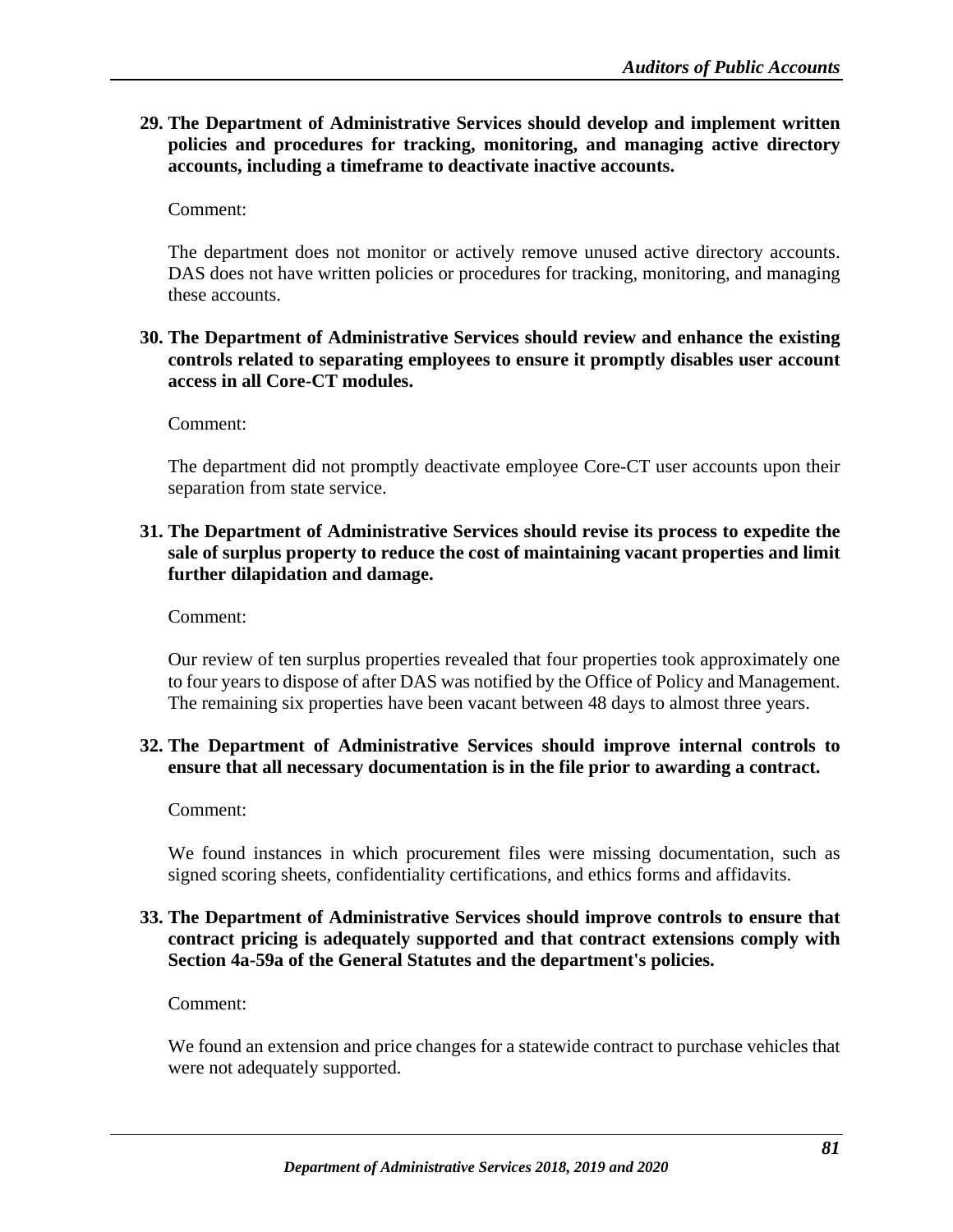## **34. The Department of Administrative Services should evaluate its fleet monitoring process and improve its accident monitoring system.**

Comment:

Various agency policies and procedures are not being followed when state fleet vehicles are involved in accidents. State drivers are not consistently following reporting procedures and are not having vehicles inspected within 72 hours after accidents. Department and police accident reports are not always entered into the system.

## **35. The Department of Administrative Services should work with its boards, committees, and councils to ensure compliance with the various statutes governing membership, meeting, and posting requirements.**

Comment:

Our review of the 11 boards, commissions, and councils identified pervasive statutory noncompliance. We noted that ten did not maintain full membership, seven did not actively meet, and two did not appear to post all scheduled meetings on the Secretary of the State's public meeting calendar.

# **36. The State Marshal Commission should develop and implement written procedures to ensure consistency in the appointment process, adherence to statutory and regulatory requirements, and retention of records in accordance with the records retention schedules.**

Comment:

The State Marshal Commission does not have written procedures for its hiring process and retention of its hiring records.